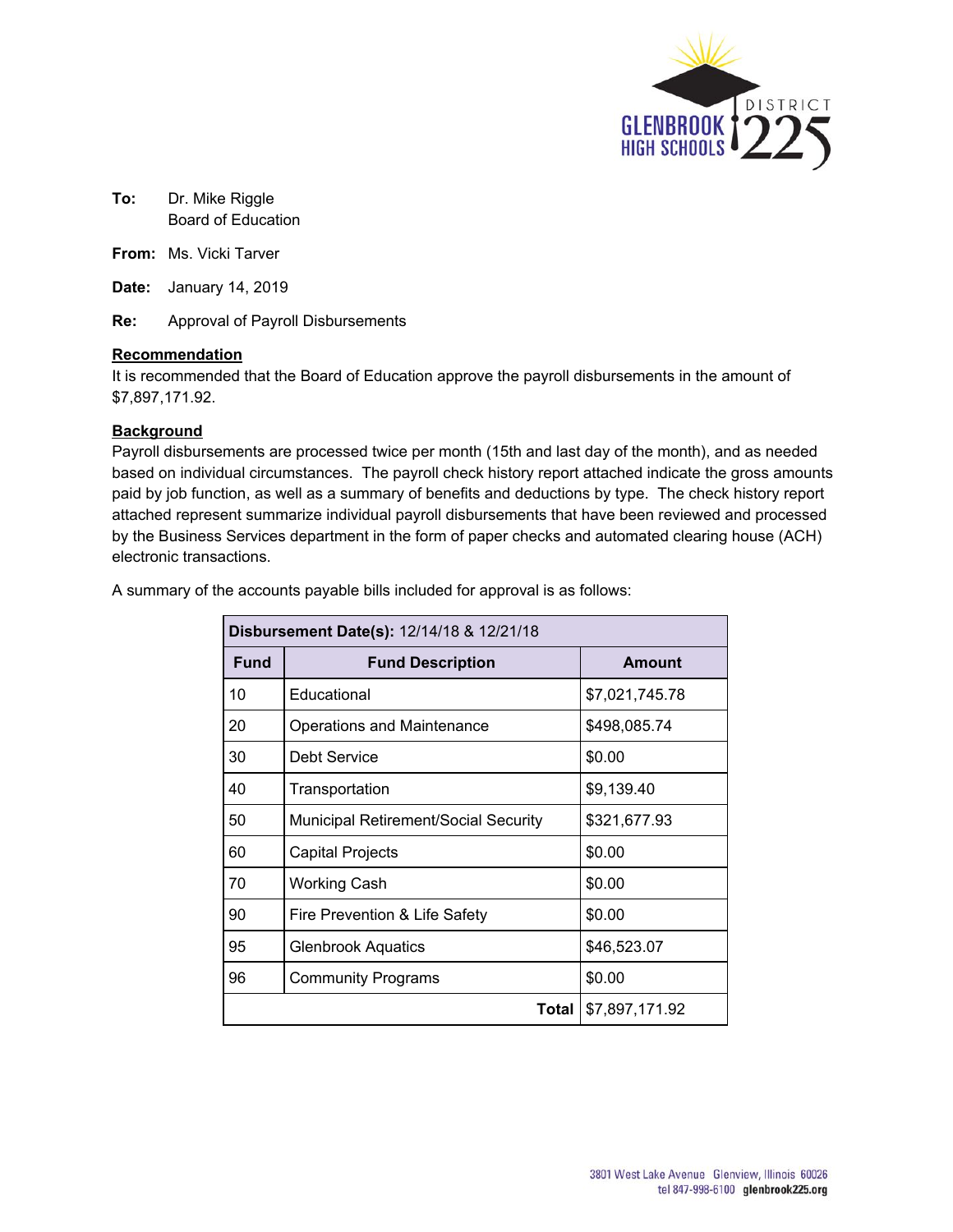#### **NORTHFIELD TOWNSHIP HIGH SCHOOL DISTRICT NO. 225 PAYROLL DISBURSEMENTS**

WHEREAS, the Illinois School Code (105 ILCS 5/10-23.5 and 24-1) authorizes a school board to employ teachers and educational support personnel and to compensate those employees;

WHEREAS, the Illinois School Code (105 ILCS 5/10-20.19) permits payments for a school district's recurring obligations between meetings of the school board, provided that the board secretary has certified to the school treasurer the amount and to whom payment is to be made and what budgetary item or items the payment shall be debited from; and

WHEREAS, pursuant to such authority and since the last Board-authorized payroll payments, the Board Secretary has certified, and the School Treasurer has made or will make, payments for payroll in the amounts as indicated in the attached check history payroll report, including paper checks and automated clearing house electronic transactions, for the period(s) indicated on the Approval of Payroll Disbursements; and

WHEREAS, the Board has reviewed the attached payroll report;

NOW, THEREFORE Be it Resolved by the Board of Education of Northfield Township High School District No. 225, Cook County, Illinois, as follows:

Section 1: The Board approves the payroll report as presented and attached hereto.

Section 2: The Board approves the payments made for payroll as indicated.

Section 3: This Board Order shall be in full force and effect upon its adoption.

| AYES:    |  |
|----------|--|
| NAYS:    |  |
| ABSTAIN: |  |
| ABSENT:  |  |

The President declared the Motion duly carried this 14th day of January, 2019.

BOARD OF EDUCATION OF NORTHFIELD TOWNSHIP HIGH SCHOOL DISTRICT NO. 225, COOK COUNTY, ILLINOIS

By: \_\_\_\_\_\_\_\_\_\_\_\_\_\_\_\_\_\_\_\_\_\_\_\_\_\_\_\_\_\_\_\_

Skip Shein President, Board of Education

ATTEST:

\_\_\_\_\_\_\_\_\_\_\_\_\_\_\_\_\_\_\_\_\_\_\_\_\_\_\_\_\_\_\_\_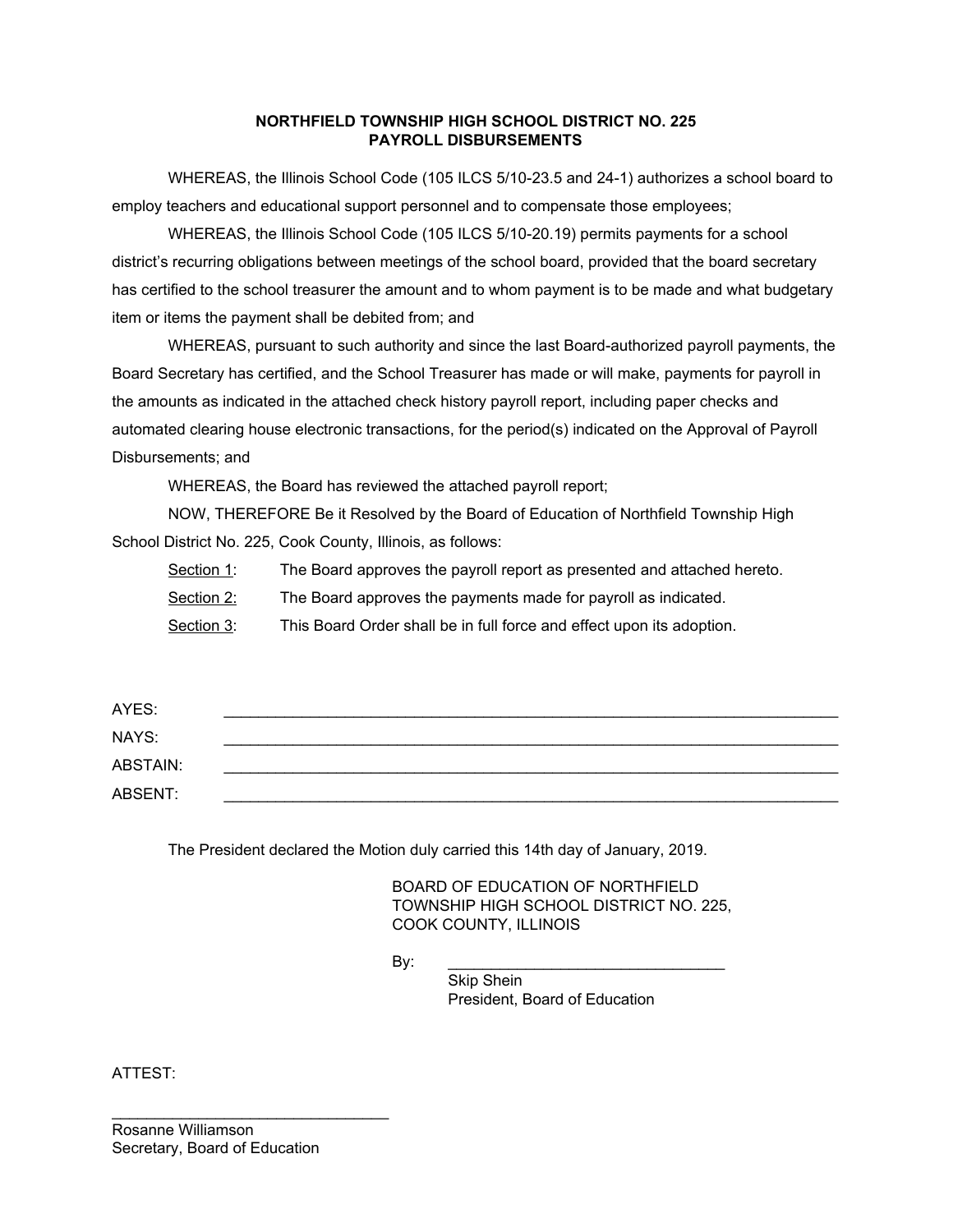| Payroll Run Description: PYRL-P-12/14/2018<br><b>Glenbrook High School District 225</b> |                          |                |                |                  |              |
|-----------------------------------------------------------------------------------------|--------------------------|----------------|----------------|------------------|--------------|
| <b>Check Number</b>                                                                     | <b>Employee Name</b>     | <b>Net Pay</b> | <b>Benefit</b> | <b>Deduction</b> | <b>Total</b> |
| 104667                                                                                  | Acri, Robert C           | \$222.93       | \$0.00         | \$0.00           | \$222.93     |
| 9000086509                                                                              | Adam, Poull              | \$1,399.80     | \$0.00         | \$0.00           | \$1,399.80   |
| 9000086510                                                                              | Adam, Razzouk            | \$1,504.68     | \$0.00         | \$0.00           | \$1,504.68   |
| 104668                                                                                  | Adams, Judith A          | \$116.36       | \$0.00         | \$0.00           | \$116.36     |
| 9000086511                                                                              | Adlon, Kyle              | \$1,474.20     | \$0.00         | \$0.00           | \$1,474.20   |
| 9000086512                                                                              | Agins, Joan A            | \$1,530.39     | \$0.00         | \$0.00           | \$1,530.39   |
| 9000086513                                                                              | Ahlgrim, Meghan E        | \$3,316.60     | \$0.00         | \$1,000.00       | \$4,316.60   |
| 9000086080                                                                              | Ahmed, Zia K             | \$3,329.45     | \$0.00         | \$0.00           | \$3,329.45   |
| 9000086514                                                                              | Ainscough, Erik D        | \$1,386.76     | \$0.00         | \$0.00           | \$1,386.76   |
| 9000086515                                                                              | Albeker, Laura M         | \$1,064.33     | \$0.00         | \$0.00           | \$1,064.33   |
| 9000086126                                                                              | Albert, Susan E          | \$7,510.67     | \$0.00         | \$0.00           | \$7,510.67   |
| 9000086516                                                                              | Allen, John E            | \$7,705.20     | \$0.00         | \$0.00           | \$7,705.20   |
| 9000086127                                                                              | Allen, Patrick J         | \$1,481.15     | \$0.00         | \$100.00         | \$1,581.15   |
| 9000086517                                                                              | Alpert, Amelia G         | \$641.24       | \$0.00         | \$785.00         | \$1,426.24   |
| 9000086124                                                                              | Amos, Edward N           | \$7,783.17     | \$0.00         | \$0.00           | \$7,783.17   |
| 9000086518                                                                              | Anderson Jr, Walter L    | \$1,227.14     | \$0.00         | \$0.00           | \$1,227.14   |
| 9000086519                                                                              | Anderson, Amanda L       | \$1,778.63     | \$0.00         | \$0.00           | \$1,778.63   |
| 9000086520                                                                              | Anderson, Christopher G  | \$3,716.31     | \$0.00         | \$0.00           | \$3,716.31   |
| 9000086521                                                                              | Anderson, Lars D         | \$1,137.08     | \$0.00         | \$0.00           | \$1,137.08   |
| 9000086522                                                                              | Andrews, Chiara          | \$4,450.72     | \$0.00         | \$0.00           | \$4,450.72   |
| 9000086523                                                                              | Antolovic, Halina M      | \$1,315.55     | \$0.00         | \$0.00           | \$1,315.55   |
| 9000086128                                                                              | Arechar, Miguel R        | \$1,431.09     | \$0.00         | \$0.00           | \$1,431.09   |
| 9000086524                                                                              | Arp, Emily D             | \$1,037.30     | \$0.00         | \$0.00           | \$1,037.30   |
| 9000086525                                                                              | Ascencio, Blanca E       | \$4,431.15     | \$0.00         | \$0.00           | \$4,431.15   |
| 9000086129                                                                              | Aschkenase, Michele B    | \$1,105.68     | \$0.00         | \$0.00           | \$1,105.68   |
| 9000086955                                                                              | Ayala Morteo, Marina G   | \$253.17       | \$0.00         | \$0.00           | \$253.17     |
| 9000086526                                                                              | Bachmann, James M        | \$5,724.86     | \$0.00         | \$1,000.00       | \$6,724.86   |
| 9000086081                                                                              | Baig, Tariq              | \$2,449.70     | \$0.00         | \$500.00         | \$2,949.70   |
| 9000086527                                                                              | Bailey, Stephanie E      | \$5,661.73     | \$0.00         | \$0.00           | \$5,661.73   |
| 9000086528                                                                              | Baker, Kelly M           | \$4,794.65     | \$0.00         | \$0.00           | \$4,794.65   |
| 9000086529                                                                              | Baker, Lauren M          | \$2,103.60     | \$0.00         | \$0.00           | \$2,103.60   |
| 9000086530                                                                              | Balabanos, Vickie        | \$862.87       | \$0.00         | \$0.00           | \$862.87     |
| 9000086531                                                                              | Balabanos-Bank, Margaret | \$888.22       | \$0.00         | \$0.00           | \$888.22     |
| 9000086130                                                                              | Balaskas, Dimitra        | \$128.29       | \$0.00         | \$0.00           | \$128.29     |
| 9000086532                                                                              | Ball-Ryan, Andrea R      | \$5,321.86     | \$0.00         | \$0.00           | \$5,321.86   |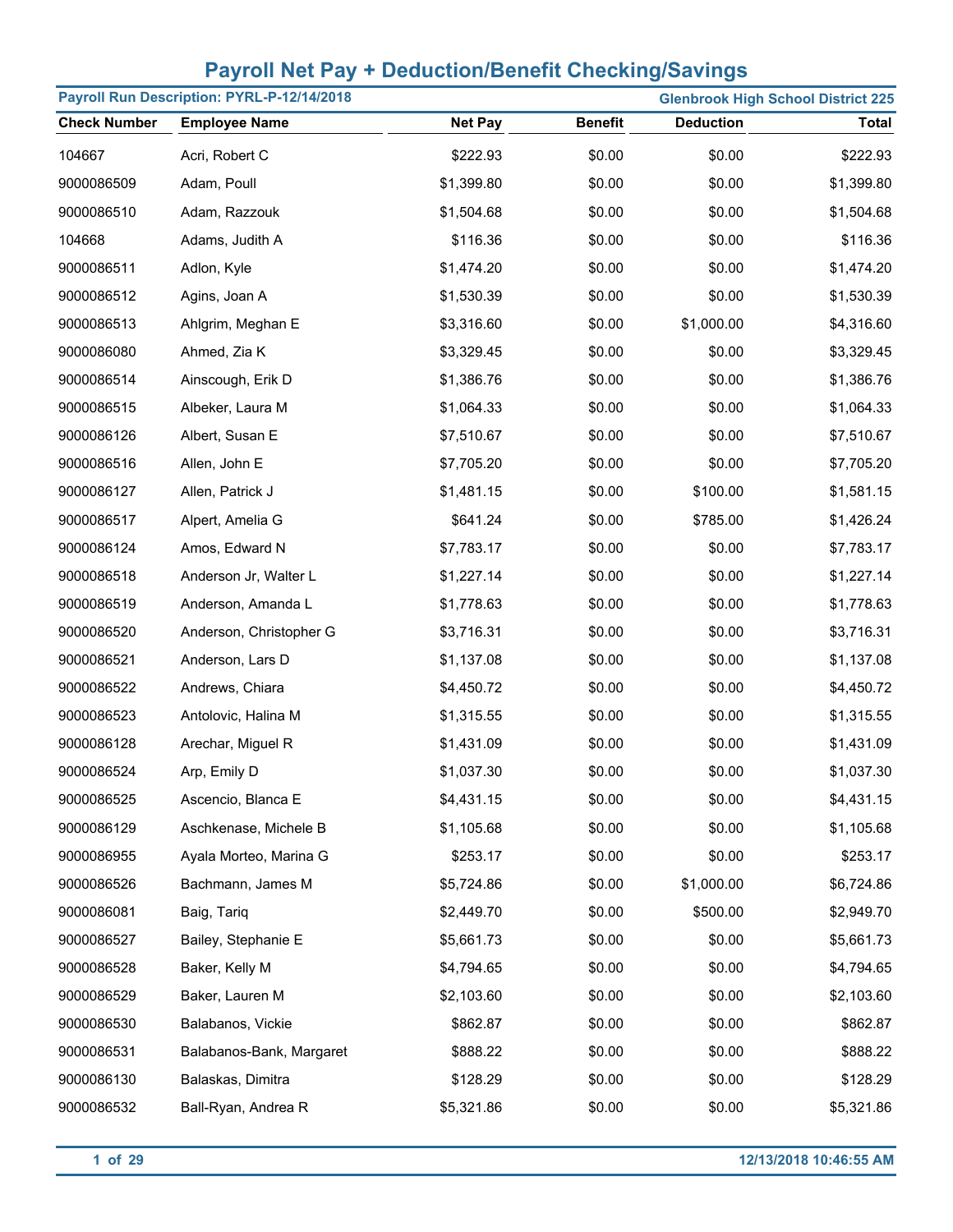| Payroll Run Description: PYRL-P-12/14/2018 |                        |                |                |                  | <b>Glenbrook High School District 225</b> |
|--------------------------------------------|------------------------|----------------|----------------|------------------|-------------------------------------------|
| <b>Check Number</b>                        | <b>Employee Name</b>   | <b>Net Pay</b> | <b>Benefit</b> | <b>Deduction</b> | <b>Total</b>                              |
| 9000086533                                 | Barajas, Stephanie C   | \$4,259.07     | \$0.00         | \$0.00           | \$4,259.07                                |
| 9000086534                                 | Barkho, Sahar          | \$1,008.49     | \$0.00         | \$0.00           | \$1,008.49                                |
| 9000086535                                 | Barrera, Daniel        | \$1,550.01     | \$0.00         | \$0.00           | \$1,550.01                                |
| 9000086131                                 | Basford, Stefanie M    | \$5,696.36     | \$0.00         | \$0.00           | \$5,696.36                                |
| 9000086132                                 | Bauer, Christina       | \$7,450.03     | \$0.00         | \$0.00           | \$7,450.03                                |
| 9000086536                                 | Bauman, Mark           | \$4,847.06     | \$0.00         | \$2,600.00       | \$7,447.06                                |
| 9000086537                                 | Baxter, Brian C        | \$6,757.12     | \$0.00         | \$1,350.00       | \$8,107.12                                |
| 9000086538                                 | Bean, Ronald E         | \$2,545.07     | \$0.00         | \$6,125.00       | \$8,670.07                                |
| 104669                                     | Beidler, Juliann H     | \$414.08       | \$0.00         | \$0.00           | \$414.08                                  |
| 9000086133                                 | Bellman, James A       | \$1,216.48     | \$0.00         | \$0.00           | \$1,216.48                                |
| 9000086539                                 | Benca, Julie           | \$3,616.41     | \$0.00         | \$1,000.00       | \$4,616.41                                |
| 9000086134                                 | Benitez, Javier        | \$1,191.84     | \$0.00         | \$810.00         | \$2,001.84                                |
| 9000086135                                 | Bennett, Juliet D      | \$1,198.46     | \$0.00         | \$50.00          | \$1,248.46                                |
| 9000086956                                 | Benson, Anne M         | \$1,260.12     | \$0.00         | \$0.00           | \$1,260.12                                |
| 9000086136                                 | Benson, Bradley        | \$6,882.48     | \$0.00         | \$0.00           | \$6,882.48                                |
| 9000086540                                 | Bentley, Jennifer Lynn | \$5,269.37     | \$0.00         | \$0.00           | \$5,269.37                                |
| 9000086479                                 | Benvenuti, Joy A       | \$1,195.09     | \$0.00         | \$0.00           | \$1,195.09                                |
| 9000086137                                 | Benyamin, Kuliana      | \$1,210.56     | \$0.00         | \$0.00           | \$1,210.56                                |
| 9000086138                                 | Berg, Jason D          | \$5,499.56     | \$0.00         | \$1,000.00       | \$6,499.56                                |
| 104648                                     | Berg, Kelsey A         | \$37.99        | \$0.00         | \$0.00           | \$37.99                                   |
| 9000086139                                 | Berg, Robert J         | \$7,072.79     | \$0.00         | \$0.00           | \$7,072.79                                |
| 9000086480                                 | Berk, Lauren           | \$820.32       | \$0.00         | \$0.00           | \$820.32                                  |
| 9000086541                                 | Berkenfield, Jessica L | \$1,101.50     | \$0.00         | \$0.00           | \$1,101.50                                |
| 9000086542                                 | Berkley, Steven A      | \$4,518.71     | \$0.00         | \$0.00           | \$4,518.71                                |
| 9000086543                                 | Berkson, David A       | \$5,046.51     | \$0.00         | \$0.00           | \$5,046.51                                |
| 9000086544                                 | Berlin, Deborah A      | \$5,520.37     | \$0.00         | \$0.00           | \$5,520.37                                |
| 9000086140                                 | Berman, Lindsey I      | \$4,903.58     | \$0.00         | \$0.00           | \$4,903.58                                |
| 9000086141                                 | Bernstein, Sandra L    | \$848.74       | \$0.00         | \$0.00           | \$848.74                                  |
| 9000086545                                 | Bertke, Matthew I      | \$5,846.26     | \$0.00         | \$0.00           | \$5,846.26                                |
| 9000086546                                 | Biscotakis, Georgia    | \$3,723.73     | \$0.00         | \$0.00           | \$3,723.73                                |
| 9000086547                                 | Bish, Scott M          | \$2,604.48     | \$0.00         | \$0.00           | \$2,604.48                                |
| 9000086548                                 | Blair, Anne            | \$7,971.49     | \$0.00         | \$0.00           | \$7,971.49                                |
| 9000086549                                 | Blanchard, Jaqueline D | \$4,845.85     | \$0.00         | \$0.00           | \$4,845.85                                |
| 9000086550                                 | Blix, John T           | \$3,036.00     | \$0.00         | \$0.00           | \$3,036.00                                |
| 9000086142                                 | Block, Leanne Kuhlman  | \$7,259.39     | \$0.00         | \$0.00           | \$7,259.39                                |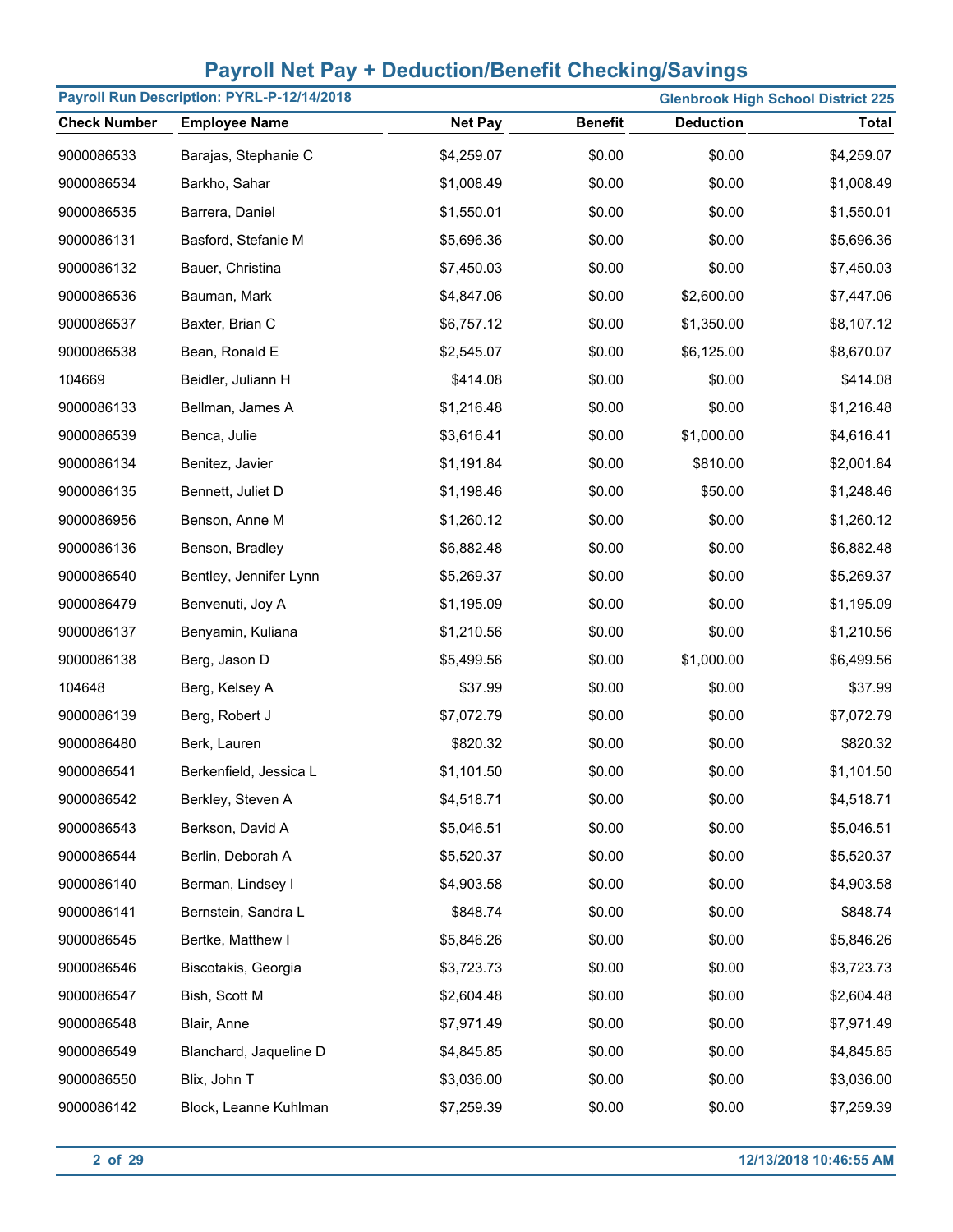| Payroll Run Description: PYRL-P-12/14/2018<br><b>Glenbrook High School District 225</b> |                            |                |                |                  |              |
|-----------------------------------------------------------------------------------------|----------------------------|----------------|----------------|------------------|--------------|
| <b>Check Number</b>                                                                     | <b>Employee Name</b>       | <b>Net Pay</b> | <b>Benefit</b> | <b>Deduction</b> | <b>Total</b> |
| 9000086551                                                                              | Boarini, Matthew G         | \$1,659.55     | \$0.00         | \$0.00           | \$1,659.55   |
| 9000086552                                                                              | Boehmer, Dana K            | \$5,175.57     | \$0.00         | \$0.00           | \$5,175.57   |
| 9000086553                                                                              | Bolf, Kara                 | \$6,704.64     | \$0.00         | \$0.00           | \$6,704.64   |
| 9000086554                                                                              | Bolf, Steven               | \$7,148.63     | \$0.00         | \$0.00           | \$7,148.63   |
| 9000086143                                                                              | Borisova, Svetlana V       | \$3,626.54     | \$0.00         | \$0.00           | \$3,626.54   |
| 9000086555                                                                              | Boron, Brian Z             | \$4,546.16     | \$0.00         | \$0.00           | \$4,546.16   |
| 9000086144                                                                              | Borowicz, Joel T           | \$3,630.37     | \$0.00         | \$0.00           | \$3,630.37   |
| 9000086556                                                                              | Bowen, Esther E            | \$7,190.26     | \$0.00         | \$300.00         | \$7,490.26   |
| 9000086145                                                                              | Boyle, David               | \$9,567.91     | \$0.00         | \$0.00           | \$9,567.91   |
| 9000086557                                                                              | Boyle, Michael             | \$1,669.64     | \$0.00         | \$100.00         | \$1,769.64   |
| 9000086146                                                                              | Bozacki-Rae, Joyce         | \$7,615.20     | \$0.00         | \$1,000.00       | \$8,615.20   |
| 9000086147                                                                              | Brandt, Sean M             | \$3,319.03     | \$0.00         | \$0.00           | \$3,319.03   |
| 9000086558                                                                              | Braude, Damien Benjamin    | \$6,851.95     | \$0.00         | \$0.00           | \$6,851.95   |
| 9000086148                                                                              | Braun, Kevin M             | \$1,648.79     | \$0.00         | \$0.00           | \$1,648.79   |
| 9000086149                                                                              | Brescia, Meghan A          | \$4,460.62     | \$0.00         | \$0.00           | \$4,460.62   |
| 9000086082                                                                              | Bretag, Ryan Scot          | \$10,621.91    | \$0.00         | \$0.00           | \$10,621.91  |
| 9000086150                                                                              | Briggs, Daniel N           | \$5,774.98     | \$0.00         | \$0.00           | \$5,774.98   |
| 9000086151                                                                              | Brosnan, Kathleen C        | \$6,948.55     | \$0.00         | \$0.00           | \$6,948.55   |
| 9000086152                                                                              | Brosnan, Renee             | \$4,875.27     | \$0.00         | \$2,500.00       | \$7,375.27   |
| 9000086153                                                                              | Brown, Aaron L             | \$4,879.74     | \$0.00         | \$0.00           | \$4,879.74   |
| 9000086481                                                                              | Brown, Allyson J           | \$1,077.06     | \$0.00         | \$0.00           | \$1,077.06   |
| 104664                                                                                  | Brown, Josh                | \$22.48        | \$0.00         | \$0.00           | \$22.48      |
| 9000086154                                                                              | Brown, Kelly A             | \$2,130.42     | \$0.00         | \$0.00           | \$2,130.42   |
| 9000086559                                                                              | Brown-Harris, Melissa A    | \$1,206.25     | \$0.00         | \$0.00           | \$1,206.25   |
| 9000086155                                                                              | Bruno, Joseph M            | \$4,239.46     | \$0.00         | \$0.00           | \$4,239.46   |
| 9000086156                                                                              | Bruns, Noah S              | \$35.70        | \$0.00         | \$0.00           | \$35.70      |
| 9000086157                                                                              | Buchanan, Brett J          | \$3,007.92     | \$0.00         | \$0.00           | \$3,007.92   |
| 9000086158                                                                              | Bucklin, Bridget A         | \$5,724.20     | \$0.00         | \$0.00           | \$5,724.20   |
| 9000086560                                                                              | Budny, Kaitlin F           | \$3,999.53     | \$0.00         | \$0.00           | \$3,999.53   |
| 104670                                                                                  | Burns, Ashley J            | \$1,353.82     | \$0.00         | \$0.00           | \$1,353.82   |
| 9000086561                                                                              | Bushek, Elizabeth          | \$7,246.97     | \$0.00         | \$0.00           | \$7,246.97   |
| 9000086159                                                                              | Calabrese, Randy L         | \$2,096.55     | \$0.00         | \$0.00           | \$2,096.55   |
| 9000086160                                                                              | Calucci, Susan M           | \$1,577.24     | \$0.00         | \$0.00           | \$1,577.24   |
| 9000086562                                                                              | Camacho, Lindsey S         | \$5,308.74     | \$0.00         | \$400.00         | \$5,708.74   |
| 9000086069                                                                              | Campbell, Jacqueline Keika | \$302.01       | \$0.00         | \$0.00           | \$302.01     |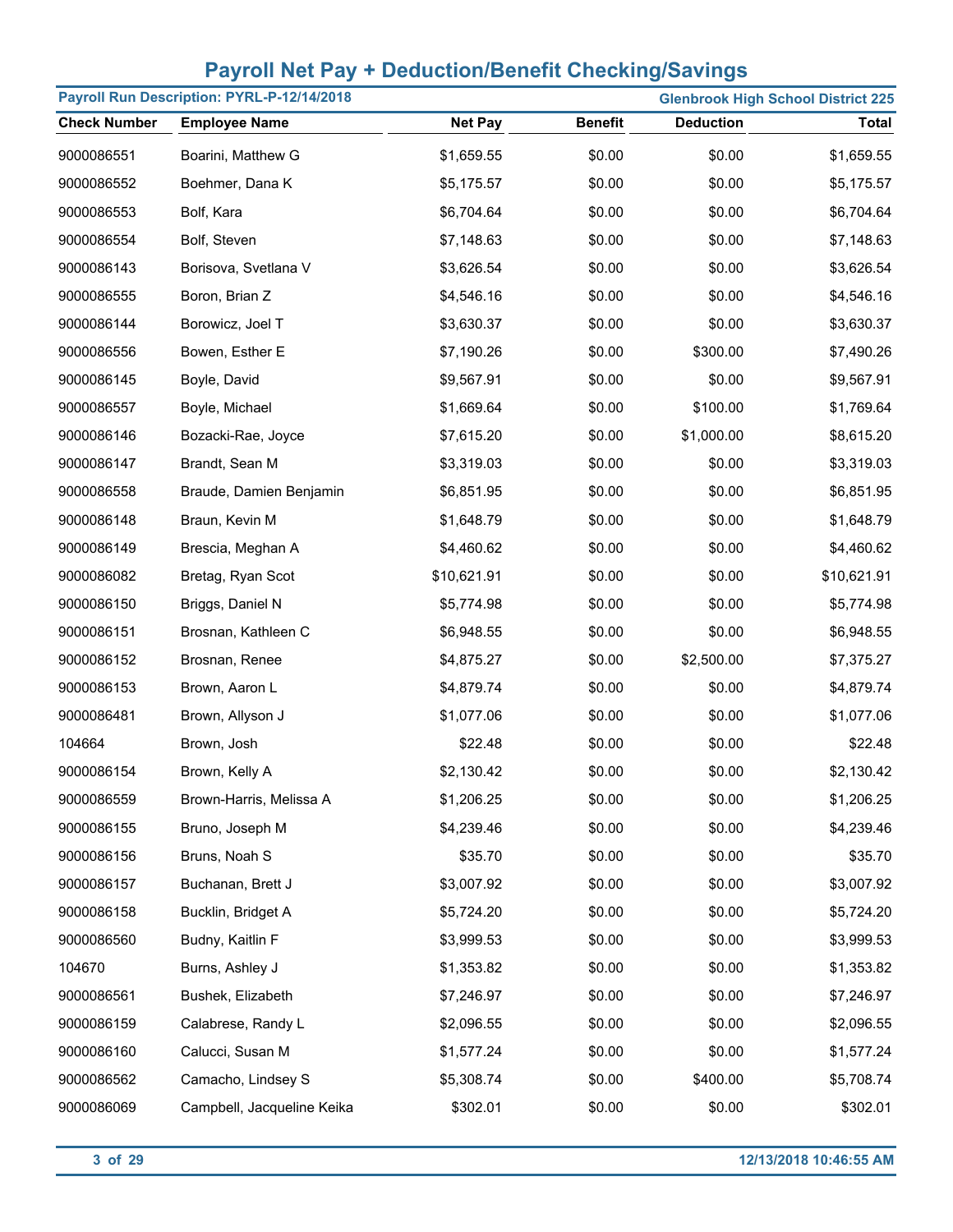| Payroll Run Description: PYRL-P-12/14/2018<br><b>Glenbrook High School District 225</b> |                         |                |                |                  |              |
|-----------------------------------------------------------------------------------------|-------------------------|----------------|----------------|------------------|--------------|
| <b>Check Number</b>                                                                     | <b>Employee Name</b>    | <b>Net Pay</b> | <b>Benefit</b> | <b>Deduction</b> | <b>Total</b> |
| 9000086161                                                                              | Campbell, Michael A     | \$7,535.84     | \$0.00         | \$0.00           | \$7,535.84   |
| 9000086482                                                                              | Canales, Elizabeth V.C. | \$939.60       | \$0.00         | \$0.00           | \$939.60     |
| 9000086563                                                                              | Canary, Margaret B      | \$1.29         | \$0.00         | \$0.00           | \$1.29       |
| 9000086957                                                                              | Cantor, Iris L          | \$55.58        | \$0.00         | \$0.00           | \$55.58      |
| 9000086162                                                                              | Capalbo, Nicholas M     | \$6,054.80     | \$0.00         | \$0.00           | \$6,054.80   |
| 9000086070                                                                              | Capota, Diana           | \$548.96       | \$0.00         | \$0.00           | \$548.96     |
| 9000086564                                                                              | Carabez, Hector         | \$1,003.17     | \$0.00         | \$575.00         | \$1,578.17   |
| 104671                                                                                  | Caras Kunkel, Deborah   | \$115.75       | \$0.00         | \$0.00           | \$115.75     |
| 9000086083                                                                              | Carlson, Paul L         | \$2,258.12     | \$0.00         | \$0.00           | \$2,258.12   |
| 9000086565                                                                              | Carmen, Nicole E P      | \$4,752.88     | \$0.00         | \$0.00           | \$4,752.88   |
| 9000086566                                                                              | Carpenter, Daniel J     | \$4,036.61     | \$0.00         | \$0.00           | \$4,036.61   |
| 9000086163                                                                              | Carranza, Lauren A      | \$3,707.27     | \$0.00         | \$0.00           | \$3,707.27   |
| 9000086567                                                                              | Carroll, Lauren E       | \$4,738.71     | \$0.00         | \$0.00           | \$4,738.71   |
| 9000086568                                                                              | Carsello, Rosemarie     | \$2,042.39     | \$0.00         | \$3,000.00       | \$5,042.39   |
| 9000086164                                                                              | Cartagena, Hector A     | \$1,455.50     | \$0.00         | \$0.00           | \$1,455.50   |
| 9000086165                                                                              | Casey, Barbara I        | \$1,364.53     | \$0.00         | \$0.00           | \$1,364.53   |
| 9000086483                                                                              | Castelli, Paul R        | \$4,314.30     | \$0.00         | \$0.00           | \$4,314.30   |
| 104660                                                                                  | Castillo, Michael V     | \$1,448.94     | \$0.00         | \$0.00           | \$1,448.94   |
| 9000086569                                                                              | Castillo, Patrick T     | \$7,332.00     | \$0.00         | \$0.00           | \$7,332.00   |
| 9000086166                                                                              | Castro-Bruno, Zuleika   | \$1,050.64     | \$0.00         | \$0.00           | \$1,050.64   |
| 9000086167                                                                              | Catalano, John          | \$6,436.34     | \$0.00         | \$3,000.00       | \$9,436.34   |
| 9000086570                                                                              | Catsaros, Anthony C     | \$2,393.04     | \$0.00         | \$0.00           | \$2,393.04   |
| 9000086168                                                                              | Catsaros, Helen C       | \$1,397.68     | \$0.00         | \$0.00           | \$1,397.68   |
| 9000086571                                                                              | Chambers, Heather M     | \$5,555.67     | \$0.00         | \$0.00           | \$5,555.67   |
| 9000086572                                                                              | Chandiles, Maria A      | \$878.81       | \$0.00         | \$0.00           | \$878.81     |
| 9000086169                                                                              | Chapman, Richard F      | \$7,583.84     | \$0.00         | \$0.00           | \$7,583.84   |
| 9000086170                                                                              | Charlesworth, Julia P   | \$1,142.93     | \$0.00         | \$0.00           | \$1,142.93   |
| 9000086573                                                                              | Chernyavsky, Michael    | \$1,356.73     | \$0.00         | \$0.00           | \$1,356.73   |
| 9000086574                                                                              | Chiado, Annie J         | \$5,636.64     | \$0.00         | \$0.00           | \$5,636.64   |
| 9000086575                                                                              | Choldin, Mary           | \$7,959.67     | \$0.00         | \$0.00           | \$7,959.67   |
| 9000086171                                                                              | Chou, Wanyin            | \$1,081.65     | \$0.00         | \$0.00           | \$1,081.65   |
| 9000086172                                                                              | Chowdhury, Rubel AQ     | \$1,296.03     | \$0.00         | \$1,000.00       | \$2,296.03   |
| 9000086173                                                                              | Cicciu, Jennifer H      | \$4,970.59     | \$0.00         | \$0.00           | \$4,970.59   |
| 9000086576                                                                              | Cichowski, Timothy      | \$10,037.39    | \$0.00         | \$0.00           | \$10,037.39  |
| 9000086577                                                                              | Cieplik, Thomas C       | \$3,980.50     | \$0.00         | \$0.00           | \$3,980.50   |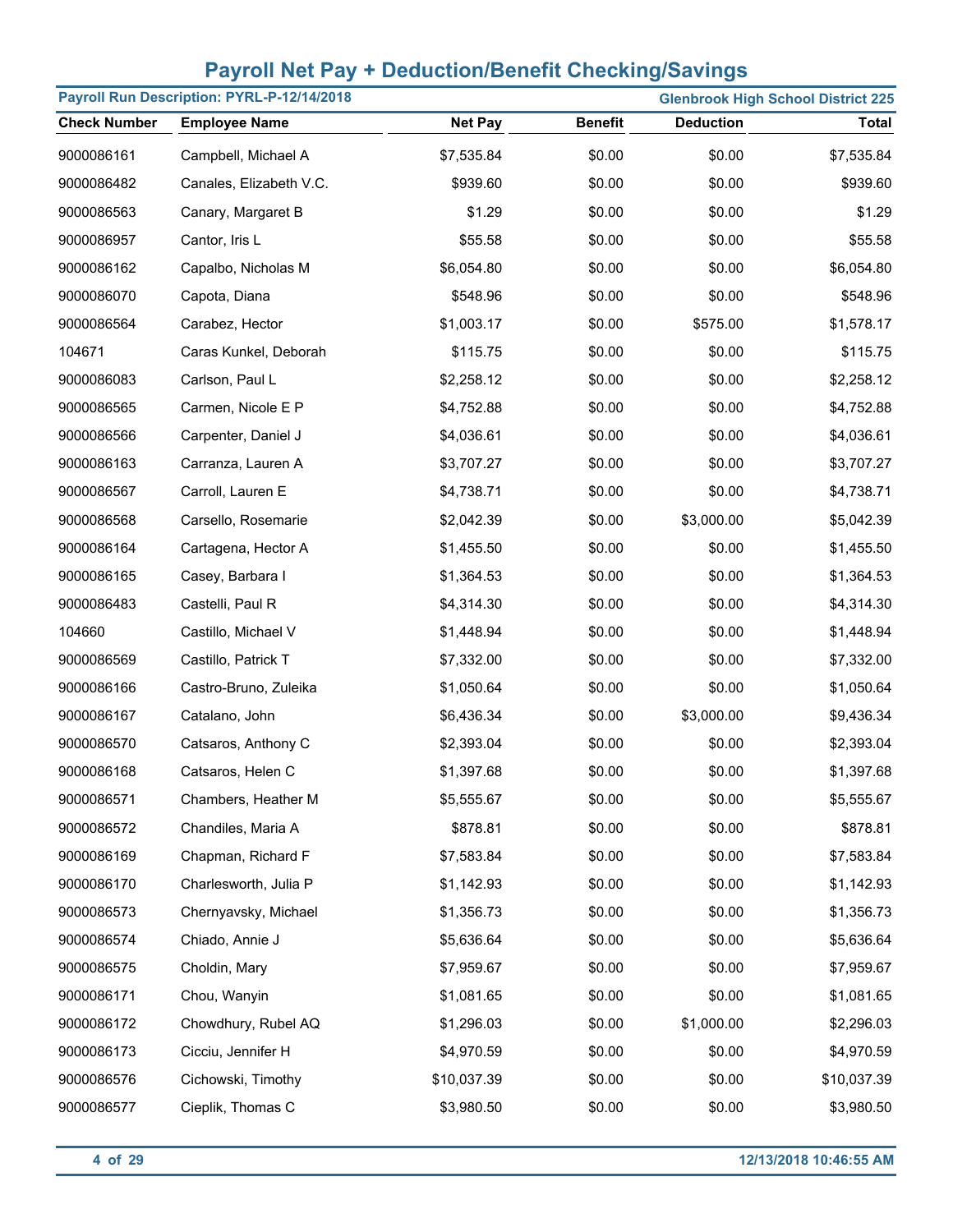| Payroll Run Description: PYRL-P-12/14/2018 |                           |                |                |                  | <b>Glenbrook High School District 225</b> |
|--------------------------------------------|---------------------------|----------------|----------------|------------------|-------------------------------------------|
| <b>Check Number</b>                        | <b>Employee Name</b>      | <b>Net Pay</b> | <b>Benefit</b> | <b>Deduction</b> | <b>Total</b>                              |
| 9000086578                                 | Coady, Angela D           | \$1,109.28     | \$0.00         | \$0.00           | \$1,109.28                                |
| 9000086174                                 | Cohen, Deborah Ann        | \$6,645.79     | \$0.00         | \$200.00         | \$6,845.79                                |
| 9000086175                                 | Cohen, Kelli              | \$4,952.08     | \$0.00         | \$0.00           | \$4,952.08                                |
| 104646                                     | Colbert, Charles C        | \$87.06        | \$0.00         | \$0.00           | \$87.06                                   |
| 9000086176                                 | Collazo, Antonio          | \$1,828.75     | \$0.00         | \$0.00           | \$1,828.75                                |
| 9000086177                                 | Collazo, Egrain           | \$2,033.16     | \$0.00         | \$0.00           | \$2,033.16                                |
| 9000086178                                 | Collins, Nicole G         | \$2,138.05     | \$0.00         | \$0.00           | \$2,138.05                                |
| 9000086579                                 | Collins, Peter E          | \$1,427.08     | \$0.00         | \$0.00           | \$1,427.08                                |
| 9000086958                                 | Colsen, Roland A          | \$174.78       | \$0.00         | \$0.00           | \$174.78                                  |
| 104672                                     | Compton, Jodi L           | \$1,243.86     | \$0.00         | \$0.00           | \$1,243.86                                |
| 9000086580                                 | Conoboy, Michael          | \$1,820.48     | \$0.00         | \$0.00           | \$1,820.48                                |
| 9000086581                                 | Coombs, Katherine G       | \$1,760.89     | \$0.00         | \$0.00           | \$1,760.89                                |
| 9000086179                                 | Cooper, Christopher J     | \$7,088.95     | \$0.00         | \$0.00           | \$7,088.95                                |
| 9000086582                                 | Cooper, Joy               | \$7,031.04     | \$0.00         | \$0.00           | \$7,031.04                                |
| 9000086180                                 | Cooper, Justin N          | \$4,408.02     | \$0.00         | \$0.00           | \$4,408.02                                |
| 9000086583                                 | Cope, Bryan M             | \$6,273.06     | \$0.00         | \$0.00           | \$6,273.06                                |
| 9000086181                                 | Corfield, Susan K         | \$6,977.72     | \$0.00         | \$0.00           | \$6,977.72                                |
| 104661                                     | Corrigan, Abraham         | \$187.14       | \$0.00         | \$0.00           | \$187.14                                  |
| 9000086584                                 | Corrigan, Alyssa V        | \$1,502.52     | \$0.00         | \$0.00           | \$1,502.52                                |
| 9000086585                                 | Cosgrove, Christina Marie | \$2,053.76     | \$0.00         | \$0.00           | \$2,053.76                                |
| 9000086586                                 | Coskey, Kathy A           | \$6,558.74     | \$0.00         | \$0.00           | \$6,558.74                                |
| 9000086587                                 | Cowell, Robert R          | \$1,362.39     | \$0.00         | \$0.00           | \$1,362.39                                |
| 9000086588                                 | Cowhey, Robert E          | \$5,519.33     | \$0.00         | \$0.00           | \$5,519.33                                |
| 9000086182                                 | Cowin, Angela             | \$1,192.28     | \$0.00         | \$0.00           | \$1,192.28                                |
| 9000086589                                 | Cowlin, John L            | \$4,820.83     | \$0.00         | \$3,300.00       | \$8,120.83                                |
| 9000086590                                 | Crandus, Yitzchak Hillel  | \$6,822.57     | \$0.00         | \$250.00         | \$7,072.57                                |
| 9000086959                                 | Crews, Evelyn             | \$252.71       | \$0.00         | \$0.00           | \$252.71                                  |
| 9000086591                                 | Croak, Laura D            | \$3,671.04     | \$0.00         | \$0.00           | \$3,671.04                                |
| 9000086592                                 | Cummings, Lara E          | \$9,586.39     | \$0.00         | \$0.00           | \$9,586.39                                |
| 9000086183                                 | Cunningham, Karen M       | \$8,434.45     | \$0.00         | \$500.00         | \$8,934.45                                |
| 9000086184                                 | Curington, Allen          | \$1,101.20     | \$0.00         | \$500.00         | \$1,601.20                                |
| 9000086960                                 | D'Andrea, Kristina M      | \$1,206.48     | \$0.00         | \$0.00           | \$1,206.48                                |
| 9000086185                                 | D'Andrea, Samantha J      | \$919.81       | \$0.00         | \$0.00           | \$919.81                                  |
| 9000086186                                 | Daniels, Darlene J        | \$1,039.07     | \$0.00         | \$0.00           | \$1,039.07                                |
| 9000086593                                 | Dankha, Adam W            | \$1,784.63     | \$0.00         | \$0.00           | \$1,784.63                                |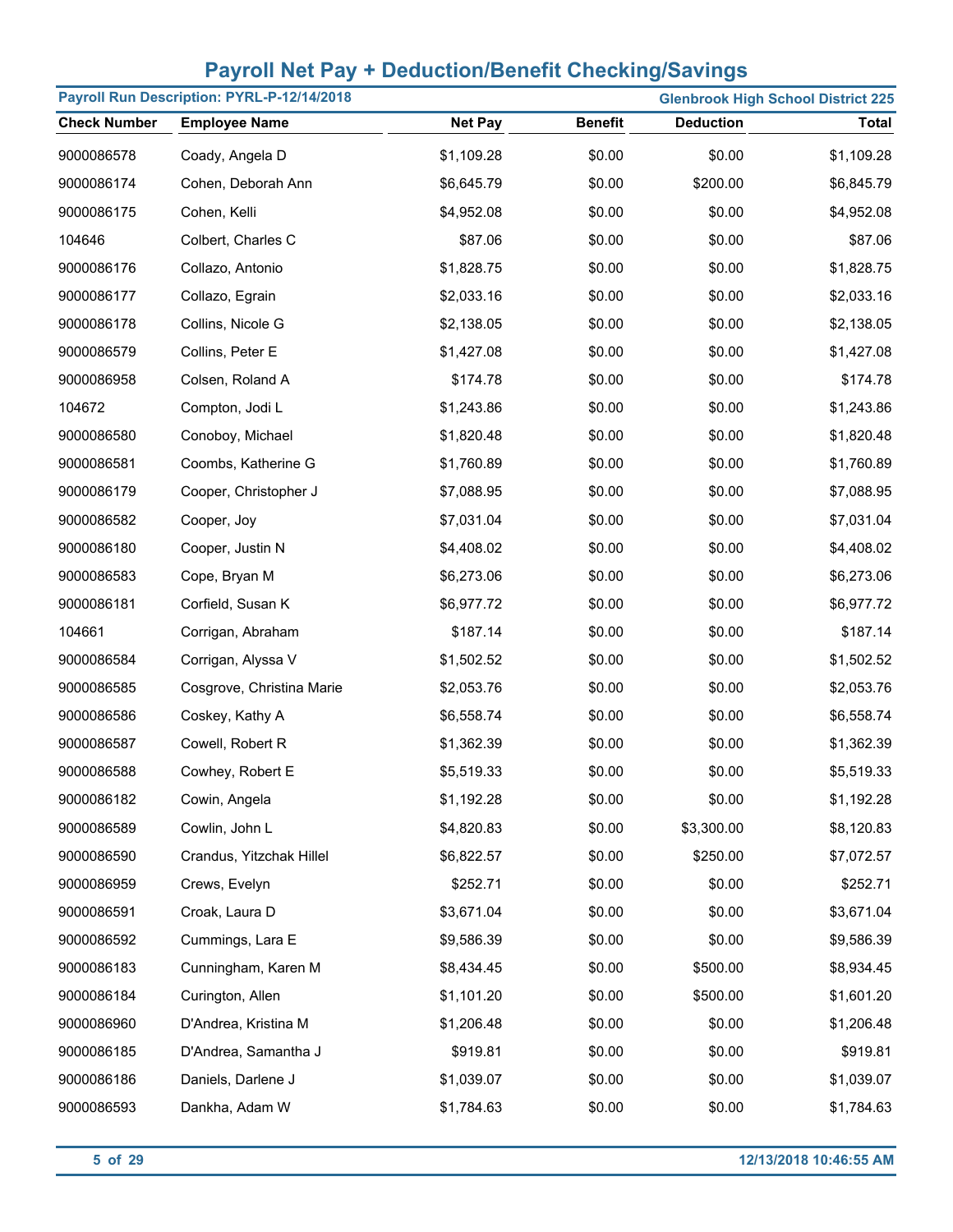| Payroll Run Description: PYRL-P-12/14/2018<br><b>Glenbrook High School District 225</b> |                           |                |                |                  |              |
|-----------------------------------------------------------------------------------------|---------------------------|----------------|----------------|------------------|--------------|
| <b>Check Number</b>                                                                     | <b>Employee Name</b>      | <b>Net Pay</b> | <b>Benefit</b> | <b>Deduction</b> | <b>Total</b> |
| 104673                                                                                  | Darnall, Anna Leah        | \$395.23       | \$0.00         | \$0.00           | \$395.23     |
| 9000086594                                                                              | Daugherty, Elizabeth A    | \$5,121.98     | \$0.00         | \$0.00           | \$5,121.98   |
| 9000086187                                                                              | Davidson, Chad            | \$6,998.85     | \$0.00         | \$0.00           | \$6,998.85   |
| 9000086595                                                                              | Davis, Sarah E            | \$3,351.82     | \$0.00         | \$0.00           | \$3,351.82   |
| 9000086084                                                                              | Davito, Jeanne A          | \$1,825.82     | \$0.00         | \$0.00           | \$1,825.82   |
| 9000086085                                                                              | De La Paz, Angel B        | \$1,363.01     | \$0.00         | \$0.00           | \$1,363.01   |
| 9000086188                                                                              | Dean, Debbie L            | \$1,143.33     | \$0.00         | \$0.00           | \$1,143.33   |
| 9000086596                                                                              | Dec, Mark E               | \$4,831.84     | \$0.00         | \$0.00           | \$4,831.84   |
| 9000086125                                                                              | DeFrenza-Israel, Melissa  | \$6,204.33     | \$0.00         | \$0.00           | \$6,204.33   |
| 9000086189                                                                              | DeGroot, James P          | \$918.20       | \$0.00         | \$0.00           | \$918.20     |
| 9000086190                                                                              | DeKuiper, Christopher C   | \$6,694.61     | \$0.00         | \$0.00           | \$6,694.61   |
| 9000086597                                                                              | Demeas, Daisy M           | \$1,515.73     | \$0.00         | \$0.00           | \$1,515.73   |
| 9000086191                                                                              | Deschamps, Kimberly D     | \$1,619.34     | \$0.00         | \$0.00           | \$1,619.34   |
| 104674                                                                                  | Desnet, Holly E           | \$197.42       | \$0.00         | \$0.00           | \$197.42     |
| 104675                                                                                  | Devine, Catherine F       | \$37.56        | \$0.00         | \$0.00           | \$37.56      |
| 9000086484                                                                              | Dick, Silas F             | \$5,566.19     | \$0.00         | \$0.00           | \$5,566.19   |
| 9000086961                                                                              | Dicker, Deborah K         | \$333.35       | \$0.00         | \$0.00           | \$333.35     |
| 9000086192                                                                              | DiCristofano, Antonio P   | \$3,542.02     | \$0.00         | \$0.00           | \$3,542.02   |
| 9000086598                                                                              | Dillon, Diane K           | \$5,375.71     | \$0.00         | \$2,500.00       | \$7,875.71   |
| 9000086193                                                                              | Doebler, Christopher M    | \$1,142.64     | \$0.00         | \$1,000.00       | \$2,142.64   |
| 9000086194                                                                              | Donaubauer, Susan C       | \$1,301.82     | \$0.00         | \$0.00           | \$1,301.82   |
| 9000086195                                                                              | Dorgan, Jessica R         | \$889.88       | \$0.00         | \$0.00           | \$889.88     |
| 9000086599                                                                              | Dorn, Kelly A             | \$4,588.55     | \$0.00         | \$500.00         | \$5,088.55   |
| 9000086600                                                                              | Dowlatshahi, Sara G       | \$2,034.38     | \$0.00         | \$0.00           | \$2,034.38   |
| 9000086962                                                                              | Downer IV, Samuel Whitney | \$99.60        | \$0.00         | \$0.00           | \$99.60      |
| 9000086601                                                                              | Doyle, Robin R            | \$8,041.47     | \$0.00         | \$0.00           | \$8,041.47   |
| 9000086196                                                                              | Drevline, Timothy         | \$8,563.42     | \$0.00         | \$0.00           | \$8,563.42   |
| 9000086602                                                                              | Drone, Matthew E          | \$7,832.39     | \$0.00         | \$0.00           | \$7,832.39   |
| 9000086197                                                                              | Drucker, Christine C      | \$6,944.60     | \$0.00         | \$750.00         | \$7,694.60   |
| 9000086603                                                                              | Duffy, Laura              | \$7,451.08     | \$0.00         | \$0.00           | \$7,451.08   |
| 9000086198                                                                              | Dul, Ryan S               | \$7,817.61     | \$0.00         | \$250.00         | \$8,067.61   |
| 9000086086                                                                              | Dupke, Shane M            | \$1,502.95     | \$0.00         | \$0.00           | \$1,502.95   |
| 9000086604                                                                              | Duran, Mario              | \$1,726.86     | \$0.00         | \$0.00           | \$1,726.86   |
| 9000086199                                                                              | Dusza, Christopher J      | \$1,767.88     | \$0.00         | \$0.00           | \$1,767.88   |
| 9000086200                                                                              | Edison, William F         | \$5,416.01     | \$0.00         | \$0.00           | \$5,416.01   |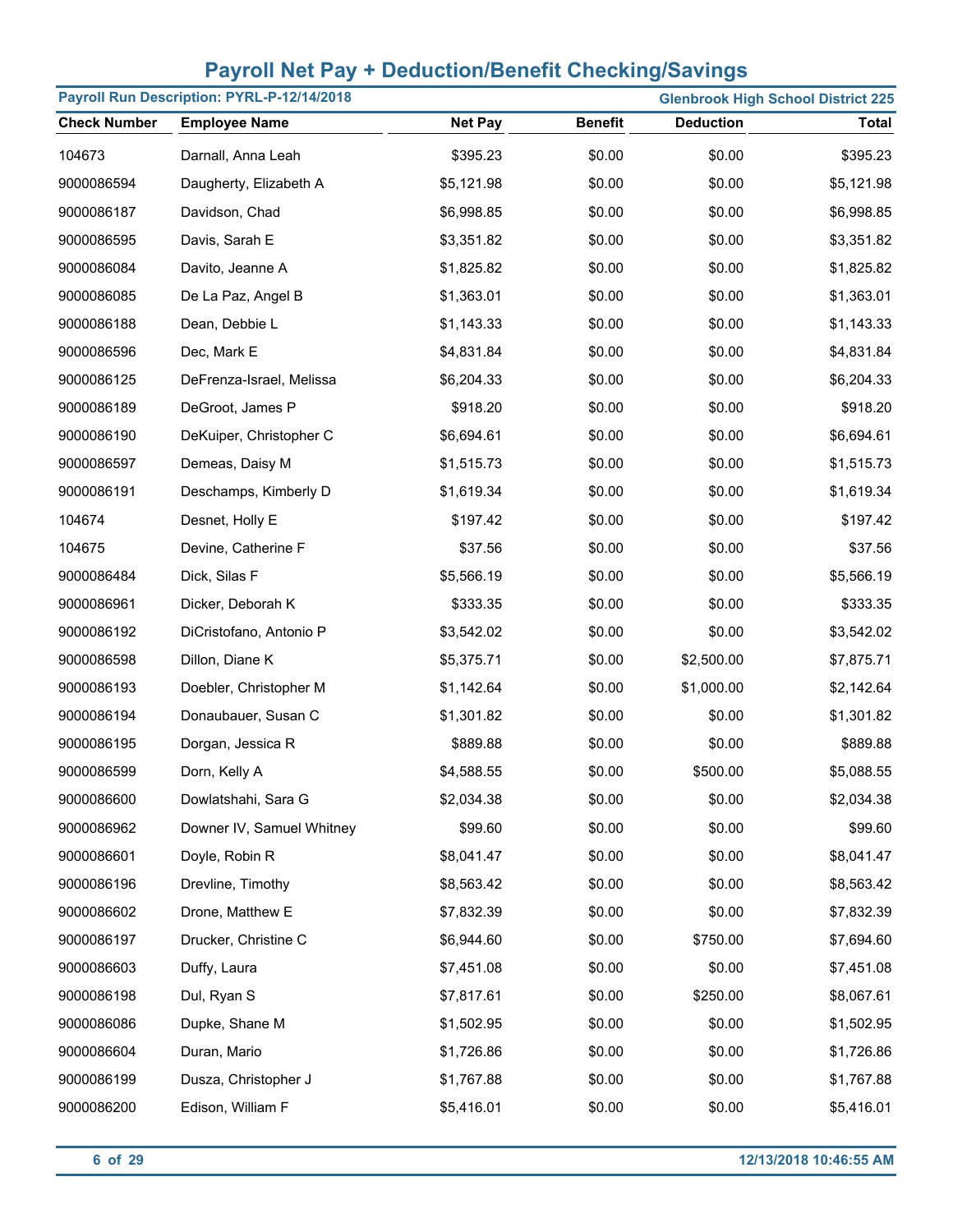| Payroll Run Description: PYRL-P-12/14/2018<br><b>Glenbrook High School District 225</b> |                         |                |                |                  |              |
|-----------------------------------------------------------------------------------------|-------------------------|----------------|----------------|------------------|--------------|
| <b>Check Number</b>                                                                     | <b>Employee Name</b>    | <b>Net Pay</b> | <b>Benefit</b> | <b>Deduction</b> | <b>Total</b> |
| 9000086605                                                                              | Egebrecht, Diane L      | \$1,304.73     | \$0.00         | \$0.00           | \$1,304.73   |
| 9000086201                                                                              | Ehrlich, Neal C         | \$640.95       | \$0.00         | \$0.00           | \$640.95     |
| 9000086963                                                                              | Eichler, Ellen E        | \$1,479.50     | \$0.00         | \$0.00           | \$1,479.50   |
| 9000086202                                                                              | Eike, William R         | \$10,353.46    | \$0.00         | \$270.00         | \$10,623.46  |
| 9000086203                                                                              | Eisen, Meredith M       | \$609.27       | \$0.00         | \$0.00           | \$609.27     |
| 9000086485                                                                              | Eisenberg, Karen S      | \$65.82        | \$0.00         | \$0.00           | \$65.82      |
| 9000086606                                                                              | Ekstrand, Emily J       | \$6,412.69     | \$0.00         | \$300.00         | \$6,712.69   |
| 9000086607                                                                              | Elgass, Laura Jane      | \$3,695.59     | \$0.00         | \$0.00           | \$3,695.59   |
| 9000086204                                                                              | Ellinger-Macon, Jamie E | \$4,893.28     | \$0.00         | \$1,500.00       | \$6,393.28   |
| 9000086608                                                                              | Elliott, Amie           | \$4,254.83     | \$0.00         | \$2,000.00       | \$6,254.83   |
| 9000086609                                                                              | Elman, Judith M         | \$567.67       | \$0.00         | \$0.00           | \$567.67     |
| 9000086610                                                                              | Endre, Kristin A        | \$4,041.74     | \$0.00         | \$0.00           | \$4,041.74   |
| 9000086205                                                                              | English, Michael        | \$9,605.68     | \$0.00         | \$0.00           | \$9,605.68   |
| 9000086611                                                                              | Ericksen, Mary Ann      | \$2,121.41     | \$0.00         | \$5,500.00       | \$7,621.41   |
| 104676                                                                                  | Ermel, Annie J          | \$1,802.82     | \$0.00         | \$0.00           | \$1,802.82   |
| 9000086206                                                                              | Erwinski, Jason T       | \$9,736.21     | \$0.00         | \$0.00           | \$9,736.21   |
| 9000086612                                                                              | Esser, Alan E           | \$5,168.60     | \$0.00         | \$100.00         | \$5,268.60   |
| 104649                                                                                  | Estrin, Arie S          | \$29.74        | \$0.00         | \$0.00           | \$29.74      |
| 9000086613                                                                              | Etherton, Carol L       | \$1,045.71     | \$0.00         | \$0.00           | \$1,045.71   |
| 9000086207                                                                              | Etherton, Eric T        | \$9,273.98     | \$0.00         | \$1,000.00       | \$10,273.98  |
| 9000086614                                                                              | Ethington, Brittany A   | \$3,882.73     | \$0.00         | \$0.00           | \$3,882.73   |
| 9000086208                                                                              | Etzwiler, Christopher S | \$1,104.80     | \$0.00         | \$0.00           | \$1,104.80   |
| 9000086615                                                                              | Fagel, Lauren S         | \$7,535.24     | \$0.00         | \$0.00           | \$7,535.24   |
| 9000086616                                                                              | Farber, Stephen M       | \$4,779.03     | \$0.00         | \$0.00           | \$4,779.03   |
| 9000086617                                                                              | Farekas, Sari N         | \$4,771.10     | \$0.00         | \$0.00           | \$4,771.10   |
| 9000086209                                                                              | Fastert, Matthew J      | \$7,104.65     | \$0.00         | \$0.00           | \$7,104.65   |
| 9000086618                                                                              | Fastert, Meaghan T      | \$4,735.60     | \$0.00         | \$0.00           | \$4,735.60   |
| 9000086619                                                                              | Feeney, Julie Ann       | \$7,492.50     | \$0.00         | \$0.00           | \$7,492.50   |
| 9000086210                                                                              | Feinstein, Melissa A    | \$257.35       | \$0.00         | \$0.00           | \$257.35     |
| 9000086211                                                                              | Ferrer, Joel F          | \$1,801.34     | \$0.00         | \$0.00           | \$1,801.34   |
| 9000086620                                                                              | Fesl, Ann E             | \$4,483.25     | \$0.00         | \$0.00           | \$4,483.25   |
| 9000086212                                                                              | Fester, Katherine L     | \$1,269.72     | \$0.00         | \$0.00           | \$1,269.72   |
| 9000086621                                                                              | Field, Brenda M. Ward   | \$7,623.21     | \$0.00         | \$500.00         | \$8,123.21   |
| 9000086622                                                                              | Field, Scott            | \$6,705.46     | \$0.00         | \$700.00         | \$7,405.46   |
| 9000086964                                                                              | Fifelski, Kurt D        | \$426.66       | \$0.00         | \$0.00           | \$426.66     |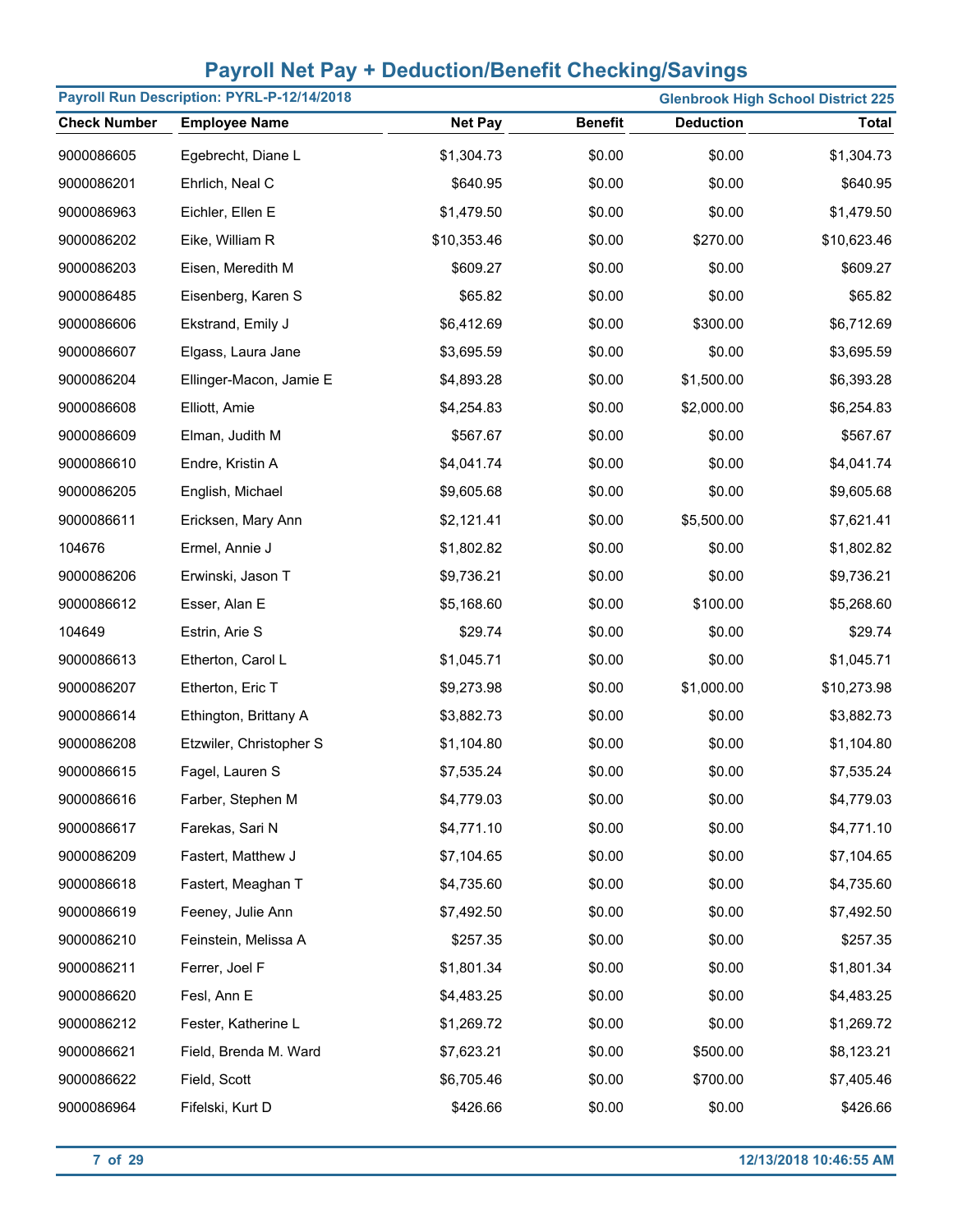| Payroll Run Description: PYRL-P-12/14/2018<br><b>Glenbrook High School District 225</b> |                       |                |                |                  |              |
|-----------------------------------------------------------------------------------------|-----------------------|----------------|----------------|------------------|--------------|
| <b>Check Number</b>                                                                     | <b>Employee Name</b>  | <b>Net Pay</b> | <b>Benefit</b> | <b>Deduction</b> | <b>Total</b> |
| 9000086213                                                                              | Figaro, Beth Ann      | \$7,080.11     | \$0.00         | \$0.00           | \$7,080.11   |
| 9000086214                                                                              | Figiel, Jennifer M    | \$4,272.29     | \$0.00         | \$0.00           | \$4,272.29   |
| 9000086215                                                                              | Finan, John Leo       | \$11,681.17    | \$0.00         | \$0.00           | \$11,681.17  |
| 9000086216                                                                              | Fine, Laura J         | \$1,012.89     | \$0.00         | \$0.00           | \$1,012.89   |
| 9000086965                                                                              | Fischer, Carol S      | \$194.10       | \$0.00         | \$0.00           | \$194.10     |
| 104677                                                                                  | Fiskow, Laura M       | \$590.13       | \$0.00         | \$0.00           | \$590.13     |
| 9000086623                                                                              | Fitch, Danita M       | \$6,694.04     | \$0.00         | \$0.00           | \$6,694.04   |
| 9000086217                                                                              | Fitzsimons, Karen A   | \$8,009.47     | \$0.00         | \$0.00           | \$8,009.47   |
| 9000086624                                                                              | Flannery, Stacy       | \$6,149.14     | \$0.00         | \$0.00           | \$6,149.14   |
| 9000086218                                                                              | Flannery-Day, Mary    | \$2,080.60     | \$0.00         | \$0.00           | \$2,080.60   |
| 9000086625                                                                              | Flaws, Kenneth W      | \$1,644.61     | \$0.00         | \$0.00           | \$1,644.61   |
| 9000086219                                                                              | Fleischauer, Scott L  | \$2,035.94     | \$0.00         | \$200.00         | \$2,235.94   |
| 9000086486                                                                              | Fleming, Robert M     | \$3,392.89     | \$0.00         | \$0.00           | \$3,392.89   |
| 9000086626                                                                              | Flener, JoEllen       | \$3,763.61     | \$0.00         | \$3,000.00       | \$6,763.61   |
| 9000086627                                                                              | Flickinger, Susan K   | \$6,645.92     | \$0.00         | \$0.00           | \$6,645.92   |
| 9000086628                                                                              | Florczak, Alexander V | \$1,244.94     | \$0.00         | \$0.00           | \$1,244.94   |
| 9000086966                                                                              | Flores, Marcos N      | \$400.81       | \$0.00         | \$0.00           | \$400.81     |
| 9000086220                                                                              | Fluegge, Danielle K   | \$9,405.69     | \$0.00         | \$0.00           | \$9,405.69   |
| 9000086629                                                                              | Fogarty, Gerald       | \$7,150.83     | \$0.00         | \$0.00           | \$7,150.83   |
| 9000086221                                                                              | Foster, Bonnie J      | \$5,992.90     | \$0.00         | \$0.00           | \$5,992.90   |
| 9000086630                                                                              | Foster, Rick T        | \$1,551.87     | \$0.00         | \$0.00           | \$1,551.87   |
| 9000086222                                                                              | Fournier, John M      | \$6,277.32     | \$0.00         | \$0.00           | \$6,277.32   |
| 9000086631                                                                              | Fraher, Carrie J      | \$6,121.15     | \$0.00         | \$0.00           | \$6,121.15   |
| 9000086223                                                                              | Frandson, Kris A      | \$12,098.31    | \$0.00         | \$0.00           | \$12,098.31  |
| 9000086967                                                                              | Frank, Daphne K       | \$363.80       | \$0.00         | \$0.00           | \$363.80     |
| 104650                                                                                  | Frank, Gabriel I      | \$33.44        | \$0.00         | \$0.00           | \$33.44      |
| 104678                                                                                  | Frankel, Amy          | \$519.70       | \$0.00         | \$0.00           | \$519.70     |
| 9000086487                                                                              | Frankel, Susan M      | \$4,993.67     | \$0.00         | \$1,700.00       | \$6,693.67   |
| 9000086632                                                                              | Franson, David C, Jr  | \$4,206.65     | \$0.00         | \$0.00           | \$4,206.65   |
| 9000086633                                                                              | Frantell, Richard P   | \$2,117.95     | \$0.00         | \$0.00           | \$2,117.95   |
| 9000086968                                                                              | Franz, Fred           | \$86.16        | \$0.00         | \$0.00           | \$86.16      |
| 9000086224                                                                              | Fraser, Verlin        | \$6,687.22     | \$0.00         | \$0.00           | \$6,687.22   |
| 9000086969                                                                              | Frazier, James R      | \$714.02       | \$0.00         | \$0.00           | \$714.02     |
| 9000086225                                                                              | French, Kathryn S     | \$7,436.64     | \$0.00         | \$0.00           | \$7,436.64   |
| 9000086226                                                                              | Freund, Gary J        | \$6,549.67     | \$0.00         | \$0.00           | \$6,549.67   |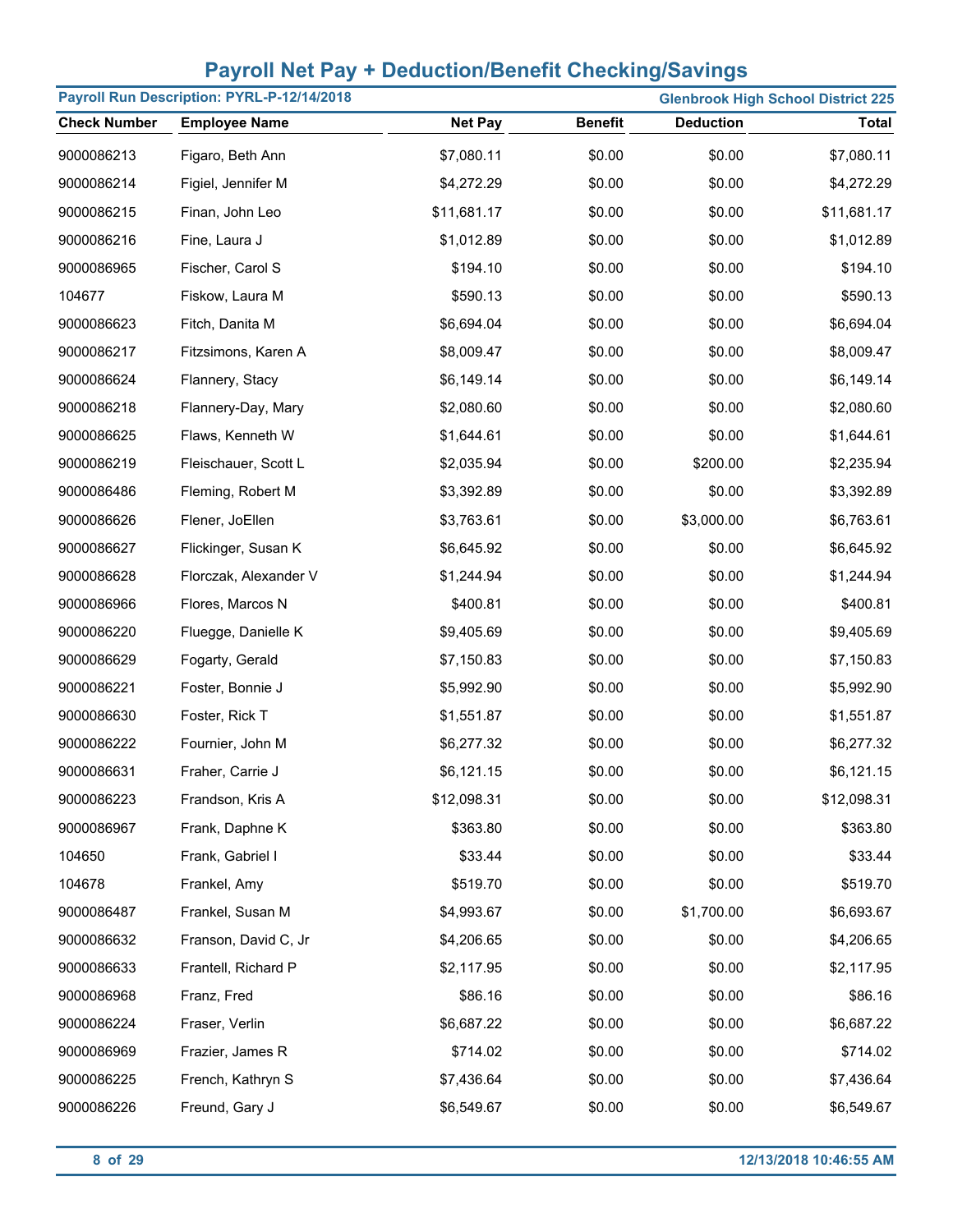| Payroll Run Description: PYRL-P-12/14/2018<br><b>Glenbrook High School District 225</b> |                         |                |                |                  |              |
|-----------------------------------------------------------------------------------------|-------------------------|----------------|----------------|------------------|--------------|
| <b>Check Number</b>                                                                     | <b>Employee Name</b>    | <b>Net Pay</b> | <b>Benefit</b> | <b>Deduction</b> | <b>Total</b> |
| 9000086227                                                                              | Frid, Roman             | \$1,576.56     | \$0.00         | \$0.00           | \$1,576.56   |
| 9000086634                                                                              | Friedmann, Jennifer G   | \$5,692.90     | \$0.00         | \$0.00           | \$5,692.90   |
| 9000086635                                                                              | Friske, David M         | \$1,775.71     | \$0.00         | \$0.00           | \$1,775.71   |
| 9000086228                                                                              | Froehlich, Robert J     | \$148.20       | \$0.00         | \$0.00           | \$148.20     |
| 9000086636                                                                              | Fuderer, Michele L      | \$1,104.52     | \$0.00         | \$0.00           | \$1,104.52   |
| 9000086229                                                                              | Fuentes, Brenda N       | \$1,118.72     | \$0.00         | \$0.00           | \$1,118.72   |
| 9000086230                                                                              | Fuentes, Efrain J       | \$1,076.41     | \$0.00         | \$0.00           | \$1,076.41   |
| 9000086637                                                                              | Fuja, Stephanie R       | \$5,276.49     | \$0.00         | \$0.00           | \$5,276.49   |
| 9000086638                                                                              | Furse, Catherine F      | \$1,239.45     | \$0.00         | \$50.00          | \$1,289.45   |
| 9000086231                                                                              | Gabler, Susan Ruthann   | \$1,293.31     | \$0.00         | \$269.00         | \$1,562.31   |
| 9000086970                                                                              | Gale, Stephen B         | \$3,484.83     | \$0.00         | \$0.00           | \$3,484.83   |
| 9000086639                                                                              | Gallagher, Mark P       | \$10,210.90    | \$0.00         | \$0.00           | \$10,210.90  |
| 9000086232                                                                              | Gallivan, Robert M      | \$5,779.12     | \$0.00         | \$0.00           | \$5,779.12   |
| 9000086233                                                                              | Galson, Kerry K         | \$7,784.87     | \$0.00         | \$0.00           | \$7,784.87   |
| 9000086087                                                                              | Gan, Alexandra          | \$1,493.03     | \$0.00         | \$0.00           | \$1,493.03   |
| 9000086640                                                                              | Garbe, David W          | \$4,709.36     | \$0.00         | \$0.00           | \$4,709.36   |
| 9000086641                                                                              | Garbe, Kimiko O         | \$1,156.59     | \$0.00         | \$0.00           | \$1,156.59   |
| 9000086642                                                                              | Garrison, Sean W        | \$7,109.92     | \$0.00         | \$1,860.00       | \$8,969.92   |
| 9000086643                                                                              | Gartner, Phillip        | \$8,802.82     | \$0.00         | \$0.00           | \$8,802.82   |
| 9000086234                                                                              | Gatchalian, Ronald D    | \$9,525.96     | \$0.00         | \$0.00           | \$9,525.96   |
| 9000086088                                                                              | Geallis, Elaine M       | \$2,390.07     | \$0.00         | \$0.00           | \$2,390.07   |
| 9000086089                                                                              | Geanconteri, Mary Lou A | \$1,355.34     | \$0.00         | \$200.00         | \$1,555.34   |
| 9000086235                                                                              | Gebhardt, Ann           | \$7,139.23     | \$0.00         | \$0.00           | \$7,139.23   |
| 9000086090                                                                              | Geddeis, Karen B        | \$7,737.48     | \$0.00         | \$0.00           | \$7,737.48   |
| 9000086971                                                                              | Georgacakis, Alison G   | \$184.99       | \$0.00         | \$0.00           | \$184.99     |
| 9000086236                                                                              | Georgacakis, Justin S   | \$8,300.94     | \$0.00         | \$800.00         | \$9,100.94   |
| 9000086237                                                                              | Gerbich, Justin         | \$6,650.76     | \$0.00         | \$300.00         | \$6,950.76   |
| 9000086238                                                                              | Gerges, Nader           | \$1,451.65     | \$0.00         | \$0.00           | \$1,451.65   |
| 9000086239                                                                              | Gibbs, Paul B           | \$1,340.88     | \$0.00         | \$0.00           | \$1,340.88   |
| 9000086091                                                                              | Gilbert, Deana C        | \$1,337.21     | \$0.00         | \$0.00           | \$1,337.21   |
| 9000086071                                                                              | Gilchrist, John A       | \$939.37       | \$0.00         | \$0.00           | \$939.37     |
| 9000086240                                                                              | Glasebrook, Jaclyn M    | \$3,411.44     | \$0.00         | \$0.00           | \$3,411.44   |
| 9000086644                                                                              | Glass, Scott            | \$7,894.77     | \$0.00         | \$0.00           | \$7,894.77   |
| 9000086645                                                                              | Glynn Jr, James C       | \$7,905.06     | \$0.00         | \$0.00           | \$7,905.06   |
| 9000086646                                                                              | Golding, Ann M B        | \$6,906.43     | \$0.00         | \$0.00           | \$6,906.43   |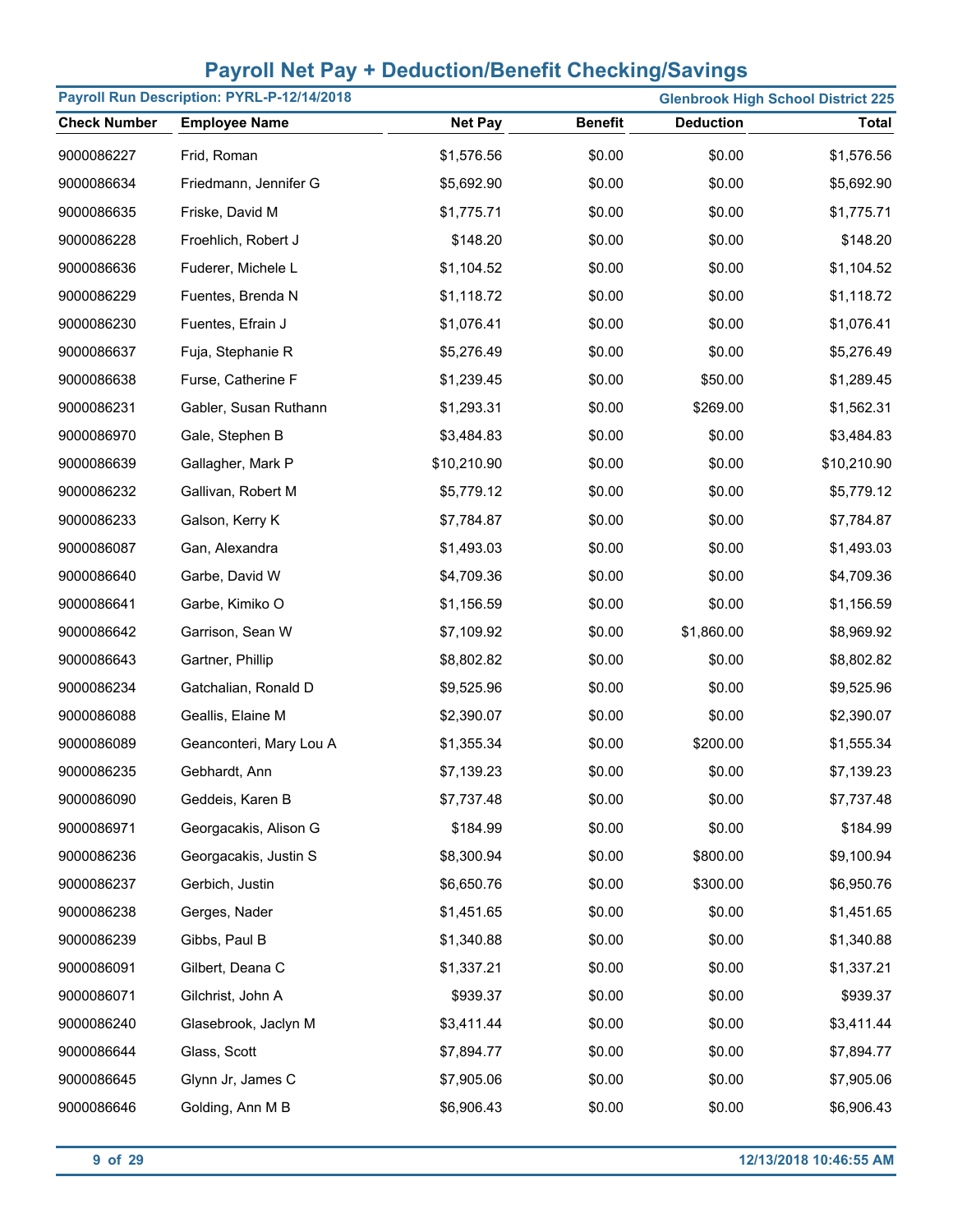| Payroll Run Description: PYRL-P-12/14/2018<br><b>Glenbrook High School District 225</b> |                                |                |                |                  |              |
|-----------------------------------------------------------------------------------------|--------------------------------|----------------|----------------|------------------|--------------|
| <b>Check Number</b>                                                                     | <b>Employee Name</b>           | <b>Net Pay</b> | <b>Benefit</b> | <b>Deduction</b> | <b>Total</b> |
| 9000086241                                                                              | Goldsmith, Amy B               | \$5,220.28     | \$0.00         | \$1,500.00       | \$6,720.28   |
| 9000086242                                                                              | Gomez, Lilian Matheson         | \$5,000.65     | \$0.00         | \$500.00         | \$5,500.65   |
| 9000086243                                                                              | Gonzalez, Lori L               | \$4,811.87     | \$0.00         | \$557.97         | \$5,369.84   |
| 9000086244                                                                              | Goodman, Stephen Edmond        | \$8,398.28     | \$0.00         | \$0.00           | \$8,398.28   |
| 9000086647                                                                              | Goodrich, Michelle A           | \$1,278.14     | \$0.00         | \$0.00           | \$1,278.14   |
| 9000086648                                                                              | Goodrich, Rosanne              | \$1,416.35     | \$0.00         | \$0.00           | \$1,416.35   |
| 9000086649                                                                              | Goodspeed, Kerry A             | \$1,024.28     | \$0.00         | \$0.00           | \$1,024.28   |
| 9000086972                                                                              | Gould, David L                 | \$2,864.71     | \$0.00         | \$0.00           | \$2,864.71   |
| 9000086092                                                                              | Gravel, Raoul J, III           | \$9,438.04     | \$0.00         | \$100.00         | \$9,538.04   |
| 9000086245                                                                              | Grdinic, Marcel A              | \$6,321.19     | \$0.00         | \$0.00           | \$6,321.19   |
| 9000086650                                                                              | Green, Aaron M                 | \$1,563.95     | \$0.00         | \$0.00           | \$1,563.95   |
| 9000086651                                                                              | Greenberg, Alan D              | \$9,743.92     | \$0.00         | \$350.00         | \$10,093.92  |
| 9000086246                                                                              | Greenstein, Michael B          | \$7,342.36     | \$0.00         | \$0.00           | \$7,342.36   |
| 9000086652                                                                              | Grenolds, Tara L               | \$1,151.50     | \$0.00         | \$0.00           | \$1,151.50   |
| 9000086247                                                                              | Grimaldi IV, John              | \$4,809.88     | \$0.00         | \$0.00           | \$4,809.88   |
| 104679                                                                                  | Gross, Steven G                | \$259.14       | \$0.00         | \$0.00           | \$259.14     |
| 9000086653                                                                              | Gruber, Lauren E               | \$4,010.00     | \$0.00         | \$1,500.00       | \$5,510.00   |
| 9000086654                                                                              | Gudmundsson, Marianne          | \$6,523.15     | \$0.00         | \$1,000.00       | \$7,523.15   |
| 9000086488                                                                              | Guertin, Marianne              | \$867.88       | \$0.00         | \$0.00           | \$867.88     |
| 9000086248                                                                              | Gutierrez, Katherine Elizabeth | \$7,161.73     | \$0.00         | \$0.00           | \$7,161.73   |
| 9000086249                                                                              | Gutierrez, Roberto             | \$1,242.91     | \$0.00         | \$0.00           | \$1,242.91   |
| 9000086655                                                                              | Gutierrez, Sergio Jr           | \$1,188.91     | \$0.00         | \$0.00           | \$1,188.91   |
| 104680                                                                                  | Gyondla, Kyle J                | \$1,030.45     | \$0.00         | \$0.00           | \$1,030.45   |
| 9000086656                                                                              | Ha, Seong Bong                 | \$6,279.38     | \$0.00         | \$0.00           | \$6,279.38   |
| 9000086657                                                                              | Haban, Patricia Marie          | \$7,606.95     | \$0.00         | \$0.00           | \$7,606.95   |
| 104651                                                                                  | Hagan, Victoria P              | \$482.90       | \$0.00         | \$0.00           | \$482.90     |
| 104681                                                                                  | Haggis, George A               | \$102.40       | \$0.00         | \$0.00           | \$102.40     |
| 9000086658                                                                              | Hague, Amy T                   | \$4,592.92     | \$0.00         | \$1,500.00       | \$6,092.92   |
| 9000086659                                                                              | Hall, Dawn R                   | \$8,193.04     | \$0.00         | \$0.00           | \$8,193.04   |
| 9000086250                                                                              | Hall, Susan S                  | \$964.89       | \$0.00         | \$0.00           | \$964.89     |
| 9000086489                                                                              | Halm, Alison E                 | \$1,237.11     | \$0.00         | \$0.00           | \$1,237.11   |
| 9000086490                                                                              | Halm, Steven V                 | \$1,950.67     | \$0.00         | \$0.00           | \$1,950.67   |
| 9000086251                                                                              | Halpern, Bryan                 | \$5,181.51     | \$0.00         | \$0.00           | \$5,181.51   |
| 9000086660                                                                              | Hammer, Linda S                | \$1,299.75     | \$0.00         | \$0.00           | \$1,299.75   |
| 9000086661                                                                              | Han, Paul                      | \$1,338.88     | \$0.00         | \$0.00           | \$1,338.88   |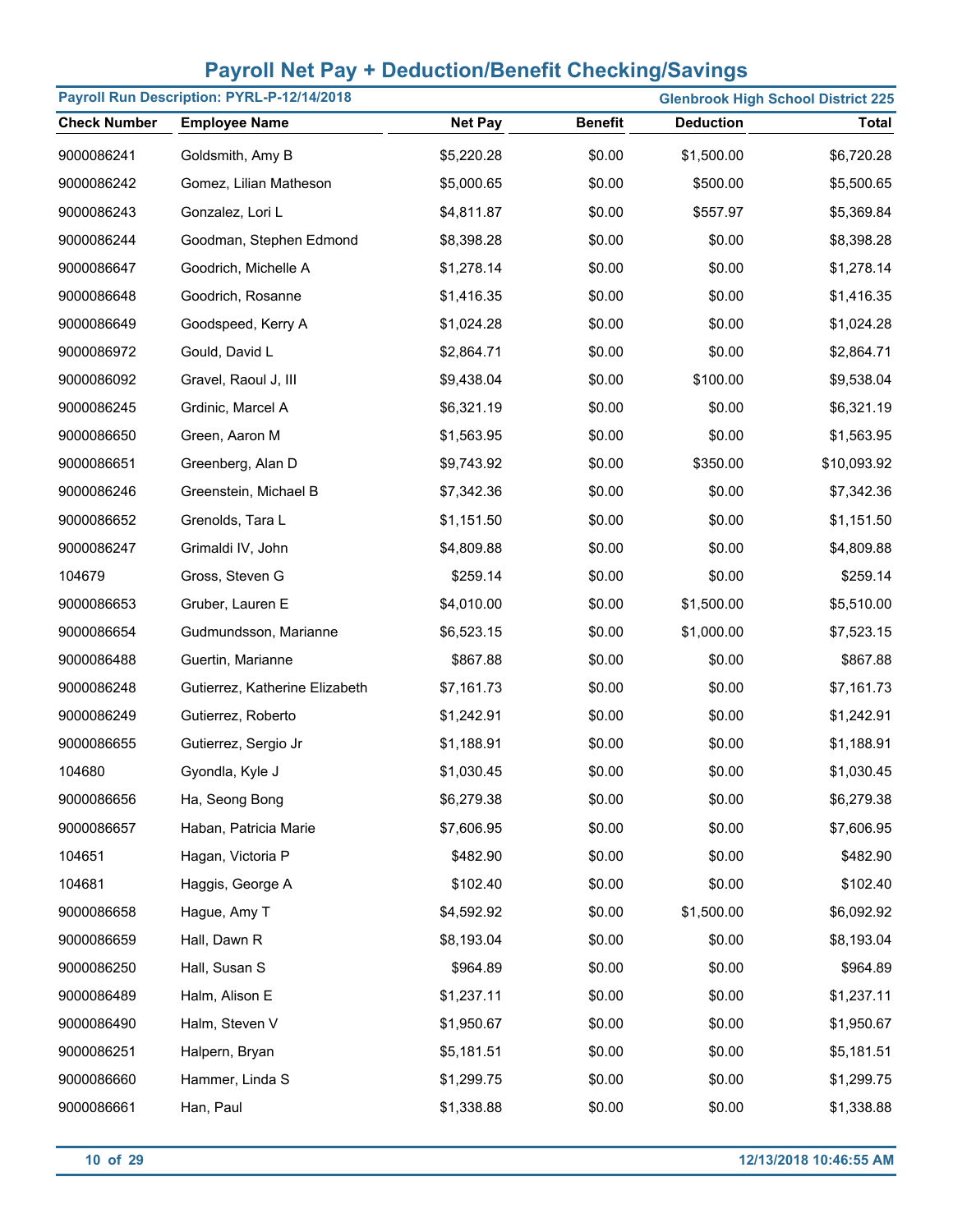| Payroll Run Description: PYRL-P-12/14/2018 |                        |                |                | <b>Glenbrook High School District 225</b> |              |
|--------------------------------------------|------------------------|----------------|----------------|-------------------------------------------|--------------|
| <b>Check Number</b>                        | <b>Employee Name</b>   | <b>Net Pay</b> | <b>Benefit</b> | <b>Deduction</b>                          | <b>Total</b> |
| 9000086973                                 | Hanhart, Adam S        | \$74.39        | \$0.00         | \$0.00                                    | \$74.39      |
| 9000086662                                 | Hanna, Emma W          | \$4,717.66     | \$0.00         | \$0.00                                    | \$4,717.66   |
| 104682                                     | Hansen, Kathryn S      | \$110.12       | \$0.00         | \$0.00                                    | \$110.12     |
| 9000086663                                 | Hansen, Marshall W     | \$1,474.60     | \$0.00         | \$0.00                                    | \$1,474.60   |
| 9000086664                                 | Hanson, Larissa A      | \$3,266.60     | \$0.00         | \$0.00                                    | \$3,266.60   |
| 9000086491                                 | Harper, Lisa E         | \$6,149.22     | \$0.00         | \$0.00                                    | \$6,149.22   |
| 9000086665                                 | Harrington, Rachel M   | \$773.16       | \$0.00         | \$0.00                                    | \$773.16     |
| 9000086666                                 | Harris, Marshall J     | \$6,772.24     | \$0.00         | \$0.00                                    | \$6,772.24   |
| 9000086667                                 | Harris, Terry          | \$7,455.16     | \$0.00         | \$0.00                                    | \$7,455.16   |
| 9000086252                                 | Hart, Annahi           | \$7,378.65     | \$0.00         | \$0.00                                    | \$7,378.65   |
| 9000086668                                 | Hartman, David P       | \$6,665.62     | \$0.00         | \$0.00                                    | \$6,665.62   |
| 9000086669                                 | Hasenstein, Kurt W     | \$7,570.14     | \$0.00         | \$0.00                                    | \$7,570.14   |
| 9000086253                                 | Haugen, Samantha R     | \$5,535.89     | \$0.00         | \$0.00                                    | \$5,535.89   |
| 9000086670                                 | Haugh, Lauren E        | \$6,124.08     | \$0.00         | \$0.00                                    | \$6,124.08   |
| 9000086671                                 | Hayner, Jennifer       | \$7,353.43     | \$0.00         | \$250.00                                  | \$7,603.43   |
| 9000086492                                 | Heineman, Allison K    | \$5,245.03     | \$0.00         | \$0.00                                    | \$5,245.03   |
| 9000086254                                 | Hemesath, Christy      | \$2,473.76     | \$0.00         | \$4,925.00                                | \$7,398.76   |
| 9000086974                                 | Hemesath, Jeffrey R    | \$209.32       | \$0.00         | \$0.00                                    | \$209.32     |
| 9000086672                                 | Henderson, Thomas J    | \$8,428.19     | \$0.00         | \$0.00                                    | \$8,428.19   |
| 9000086673                                 | Henderson, Victoria R  | \$859.23       | \$0.00         | \$100.00                                  | \$959.23     |
| 9000086255                                 | Henrich, Erica A       | \$5,769.19     | \$0.00         | \$0.00                                    | \$5,769.19   |
| 9000086674                                 | Henriot, Jean-Louis G  | \$2,214.85     | \$0.00         | \$0.00                                    | \$2,214.85   |
| 9000086256                                 | Herbst, Kari L         | \$1,022.72     | \$0.00         | \$0.00                                    | \$1,022.72   |
| 9000086975                                 | Herden, Jeffrey S      | \$163.65       | \$0.00         | \$0.00                                    | \$163.65     |
| 9000086675                                 | Hernandez, Alexander   | \$1,164.47     | \$0.00         | \$0.00                                    | \$1,164.47   |
| 9000086976                                 | Herzog, Paul H         | \$1,504.84     | \$0.00         | \$0.00                                    | \$1,504.84   |
| 9000086676                                 | Hessler, Ross F        | \$1,490.30     | \$0.00         | \$0.00                                    | \$1,490.30   |
| 9000086677                                 | Hianik, Therese E      | \$769.76       | \$0.00         | \$0.00                                    | \$769.76     |
| 9000086257                                 | Hickman, Patrick W     | \$2,275.50     | \$0.00         | \$0.00                                    | \$2,275.50   |
| 9000086678                                 | Hicks, Daniel          | \$7,988.87     | \$0.00         | \$0.00                                    | \$7,988.87   |
| 9000086258                                 | Higgins, Heather       | \$8,113.25     | \$0.00         | \$0.00                                    | \$8,113.25   |
| 9000086259                                 | Hill, Julie Ann        | \$6,325.21     | \$0.00         | \$0.00                                    | \$6,325.21   |
| 9000086260                                 | Hilliard, Derek D      | \$2,284.32     | \$0.00         | \$0.00                                    | \$2,284.32   |
| 9000086679                                 | Hilvert, Christopher M | \$9,520.38     | \$0.00         | \$0.00                                    | \$9,520.38   |
| 9000086261                                 | Hinkamp, Zachary P     | \$878.43       | \$0.00         | \$0.00                                    | \$878.43     |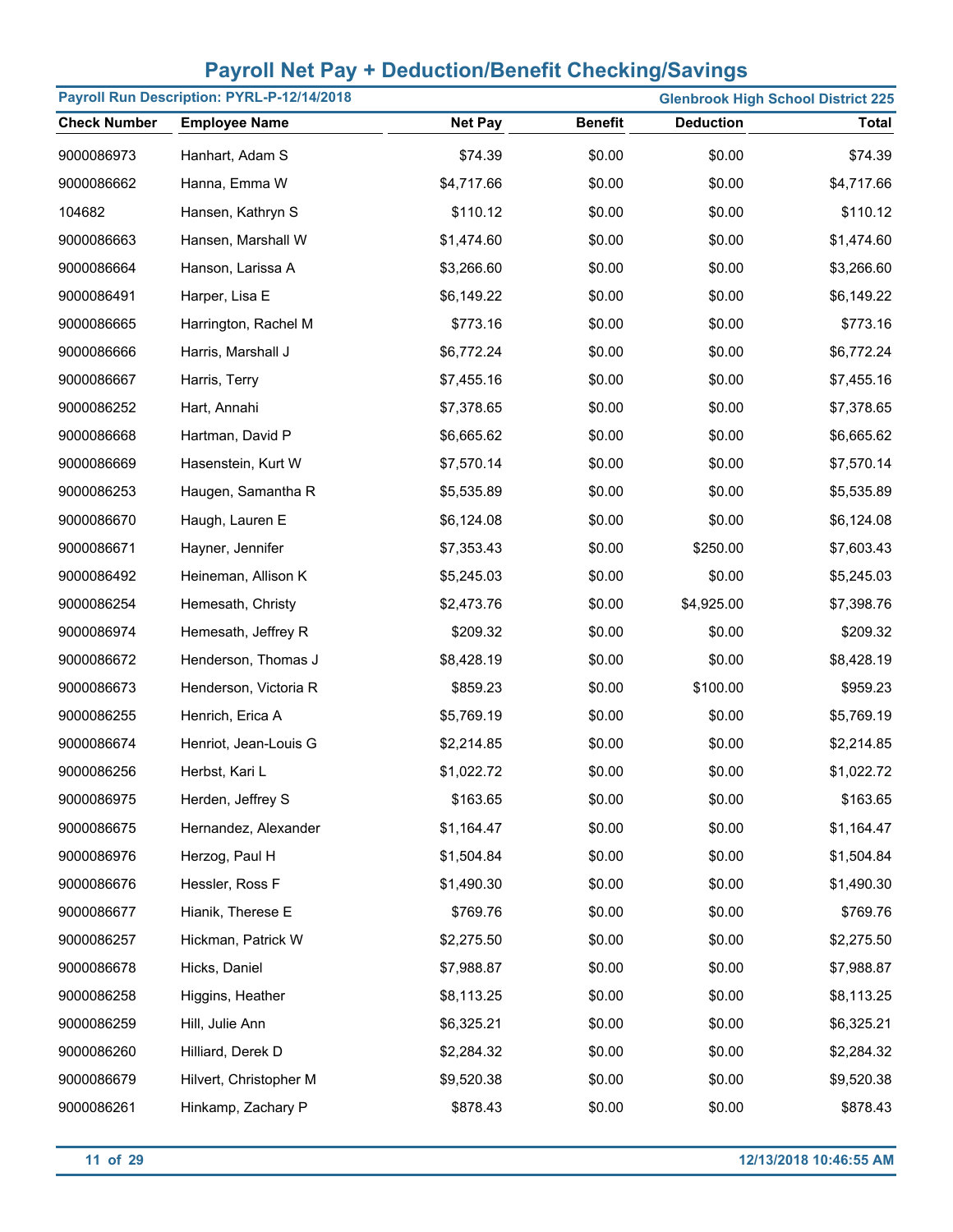| Payroll Run Description: PYRL-P-12/14/2018<br><b>Glenbrook High School District 225</b> |                          |                |                |                  |              |
|-----------------------------------------------------------------------------------------|--------------------------|----------------|----------------|------------------|--------------|
| <b>Check Number</b>                                                                     | <b>Employee Name</b>     | <b>Net Pay</b> | <b>Benefit</b> | <b>Deduction</b> | <b>Total</b> |
| 9000086680                                                                              | Hoeft, Pantra            | \$6,082.79     | \$0.00         | \$0.00           | \$6,082.79   |
| 9000086262                                                                              | Hoeft-Runde, Tara        | \$6,488.13     | \$0.00         | \$0.00           | \$6,488.13   |
| 9000086977                                                                              | Hoffmann, Susan L        | \$111.16       | \$0.00         | \$0.00           | \$111.16     |
| 9000086263                                                                              | Holden, Danielle         | \$6,801.65     | \$0.00         | \$0.00           | \$6,801.65   |
| 9000086264                                                                              | Holecek, Marketa         | \$10,129.74    | \$0.00         | \$0.00           | \$10,129.74  |
| 9000086978                                                                              | Holmbeck, Julie A        | \$2,852.86     | \$0.00         | \$0.00           | \$2,852.86   |
| 9000086681                                                                              | Holmblad, Jonathan A     | \$1,211.03     | \$0.00         | \$0.00           | \$1,211.03   |
| 9000086265                                                                              | Holzkopf, Nicholas M     | \$1,001.93     | \$0.00         | \$0.00           | \$1,001.93   |
| 9000086266                                                                              | Hoover Jr., James Blaine | \$6,234.42     | \$0.00         | \$0.00           | \$6,234.42   |
| 9000086682                                                                              | Hoover, Katie            | \$1,338.75     | \$0.00         | \$3,550.00       | \$4,888.75   |
| 9000086493                                                                              | Hopkins, Robert          | \$8,119.13     | \$0.00         | \$0.00           | \$8,119.13   |
| 9000086267                                                                              | Horvath, Emily           | \$8,187.17     | \$0.00         | \$0.00           | \$8,187.17   |
| 104662                                                                                  | Hoshaw, Matthew James    | \$1,291.41     | \$0.00         | \$0.00           | \$1,291.41   |
| 9000086268                                                                              | Houmpavlis, Konstantena  | \$3,531.67     | \$0.00         | \$0.00           | \$3,531.67   |
| 104683                                                                                  | Howie, Jim               | \$115.75       | \$0.00         | \$0.00           | \$115.75     |
| 9000086269                                                                              | Hoynes, Jerome P         | \$7,109.87     | \$0.00         | \$0.00           | \$7,109.87   |
| 9000086093                                                                              | Hubbard, Ashema M        | \$5,333.94     | \$0.00         | \$0.00           | \$5,333.94   |
| 9000086683                                                                              | Hudson, Daniel           | \$7,331.12     | \$0.00         | \$0.00           | \$7,331.12   |
| 9000086684                                                                              | Huebner, Lynette M       | \$935.39       | \$0.00         | \$0.00           | \$935.39     |
| 9000086270                                                                              | Huguelet, Lorena Sue     | \$6,509.37     | \$0.00         | \$0.00           | \$6,509.37   |
| 9000086685                                                                              | Hussmann, Benedict       | \$7,908.49     | \$0.00         | \$0.00           | \$7,908.49   |
| 9000086686                                                                              | Hwang, Edward            | \$1,097.30     | \$0.00         | \$0.00           | \$1,097.30   |
| 9000086687                                                                              | Hyman, Karen L           | \$1,737.82     | \$0.00         | \$0.00           | \$1,737.82   |
| 9000086688                                                                              | Ibarra, Angelica         | \$1,022.45     | \$0.00         | \$235.00         | \$1,257.45   |
| 9000086271                                                                              | lida, Steve T            | \$2,044.55     | \$0.00         | \$0.00           | \$2,044.55   |
| 9000086689                                                                              | ljaz, Imran              | \$1,622.30     | \$0.00         | \$0.00           | \$1,622.30   |
| 9000086272                                                                              | Ilie, Sarah H            | \$6,732.07     | \$0.00         | \$0.00           | \$6,732.07   |
| 9000086690                                                                              | Imbo, Ralph T            | \$1,561.12     | \$0.00         | \$500.00         | \$2,061.12   |
| 9000086979                                                                              | Infante, Joseph M        | \$916.70       | \$0.00         | \$0.00           | \$916.70     |
| 9000086273                                                                              | Ingersoll, Mindy B       | \$5,676.10     | \$0.00         | \$0.00           | \$5,676.10   |
| 9000086274                                                                              | Ingram, Nana K           | \$709.57       | \$0.00         | \$0.00           | \$709.57     |
| 9000086094                                                                              | Iriarte, Rafael B        | \$960.68       | \$0.00         | \$500.00         | \$1,460.68   |
| 9000086980                                                                              | Ishkhan, Lena R          | \$217.91       | \$0.00         | \$0.00           | \$217.91     |
| 9000086275                                                                              | Izenstark, Matthew       | \$9,578.42     | \$0.00         | \$0.00           | \$9,578.42   |
| 9000086691                                                                              | Jacobi, Brendan C        | \$1,037.02     | \$0.00         | \$0.00           | \$1,037.02   |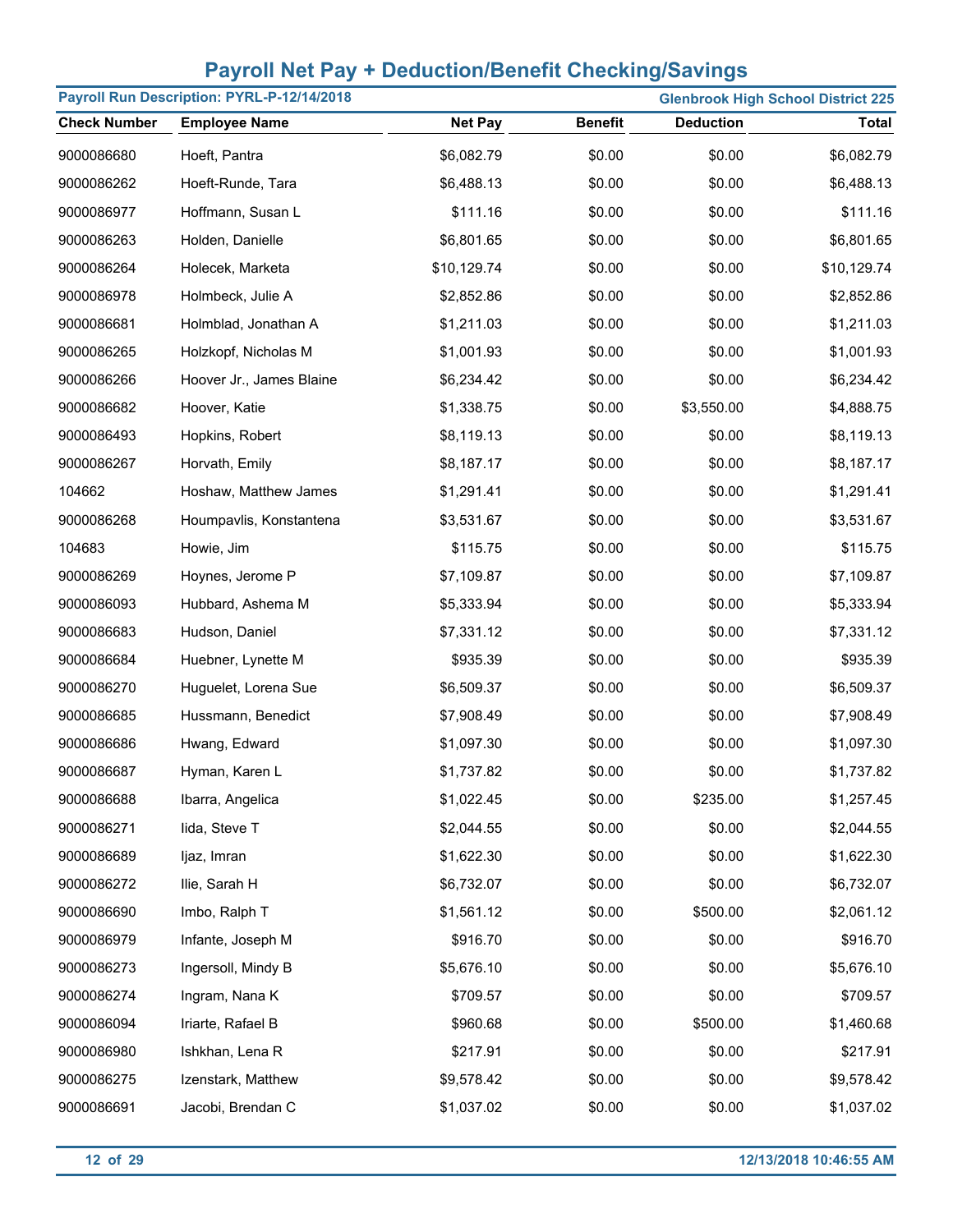| Payroll Run Description: PYRL-P-12/14/2018 |                       |                |                |                  | <b>Glenbrook High School District 225</b> |
|--------------------------------------------|-----------------------|----------------|----------------|------------------|-------------------------------------------|
| <b>Check Number</b>                        | <b>Employee Name</b>  | <b>Net Pay</b> | <b>Benefit</b> | <b>Deduction</b> | <b>Total</b>                              |
| 9000086692                                 | Jacobson, Kristen K   | \$7,374.32     | \$0.00         | \$0.00           | \$7,374.32                                |
| 9000086276                                 | Jaje, Piotr A         | \$986.23       | \$0.00         | \$0.00           | \$986.23                                  |
| 9000086693                                 | Jeffery, William C    | \$4,145.73     | \$0.00         | \$0.00           | \$4,145.73                                |
| 9000086694                                 | Jerva, Mia C          | \$1,193.26     | \$0.00         | \$0.00           | \$1,193.26                                |
| 9000086695                                 | Johlie, Matthew       | \$8,040.92     | \$0.00         | \$0.00           | \$8,040.92                                |
| 104684                                     | Johnson, Jeffrey T    | \$168.34       | \$0.00         | \$0.00           | \$168.34                                  |
| 9000086696                                 | Johnson, Lauren E     | \$3,604.58     | \$0.00         | \$0.00           | \$3,604.58                                |
| 9000086981                                 | Johnson, William J    | \$431.56       | \$0.00         | \$0.00           | \$431.56                                  |
| 9000086277                                 | Johnston, Traci A     | \$3,712.80     | \$0.00         | \$0.00           | \$3,712.80                                |
| 9000086278                                 | Jordan, Jeanette L    | \$8,718.43     | \$0.00         | \$0.00           | \$8,718.43                                |
| 9000086279                                 | Jordan, Jeff K        | \$7,779.59     | \$0.00         | \$0.00           | \$7,779.59                                |
| 9000086280                                 | Jornd, Justin H       | \$796.74       | \$0.00         | \$0.00           | \$796.74                                  |
| 9000086494                                 | Joshi, Pa'al Chaand   | \$7,923.13     | \$0.00         | \$0.00           | \$7,923.13                                |
| 9000086697                                 | Jozwik, Terrence M    | \$88.69        | \$0.00         | \$0.00           | \$88.69                                   |
| 9000086281                                 | Julien, Brian K       | \$609.27       | \$0.00         | \$1,000.00       | \$1,609.27                                |
| 9000086282                                 | Julien, Patrick W     | \$111.01       | \$0.00         | \$0.00           | \$111.01                                  |
| 9000086698                                 | Jun, Jen              | \$3,655.21     | \$0.00         | \$0.00           | \$3,655.21                                |
| 9000086283                                 | Jund, Stephanie F     | \$3,629.74     | \$0.00         | \$0.00           | \$3,629.74                                |
| 104665                                     | Kahan, Natalie        | \$111.79       | \$0.00         | \$0.00           | \$111.79                                  |
| 9000086284                                 | Kallay, Jeff A        | \$7,789.75     | \$0.00         | \$597.30         | \$8,387.05                                |
| 9000086699                                 | Kaltman, Sharon L     | \$4,965.75     | \$0.00         | \$0.00           | \$4,965.75                                |
| 9000086700                                 | Kalyuzhnyy, Oleksandr | \$1,460.69     | \$0.00         | \$0.00           | \$1,460.69                                |
| 104685                                     | Kamajian, Peter       | \$65.00        | \$0.00         | \$0.00           | \$65.00                                   |
| 9000086701                                 | Kaminski, Natalie A   | \$3,046.70     | \$0.00         | \$0.00           | \$3,046.70                                |
| 9000086702                                 | Kane, David W         | \$3,673.69     | \$0.00         | \$1,000.00       | \$4,673.69                                |
| 9000086703                                 | Kane, Hillary A       | \$6,576.79     | \$0.00         | \$300.00         | \$6,876.79                                |
| 9000086285                                 | Kang, Hannah Min      | \$6,038.48     | \$0.00         | \$0.00           | \$6,038.48                                |
| 9000086704                                 | Kaplan, Aaron S       | \$4,793.58     | \$0.00         | \$0.00           | \$4,793.58                                |
| 104686                                     | Kapsimalis, Gregory W | \$3,093.39     | \$0.00         | \$0.00           | \$3,093.39                                |
| 104687                                     | Kardos, Jordan        | \$3,258.86     | \$0.00         | \$0.00           | \$3,258.86                                |
| 9000086286                                 | Karlovitz, Patricia J | \$900.71       | \$0.00         | \$0.00           | \$900.71                                  |
| 9000086705                                 | Karlovsky, Joseph F   | \$6,544.40     | \$0.00         | \$0.00           | \$6,544.40                                |
| 9000086287                                 | Karp, Karen L         | \$1,847.11     | \$0.00         | \$0.00           | \$1,847.11                                |
| 9000086288                                 | Karzen, Kimberly G    | \$1,734.85     | \$0.00         | \$0.00           | \$1,734.85                                |
| 9000086289                                 | Kats, Anatoliy        | \$2,159.90     | \$0.00         | \$0.00           | \$2,159.90                                |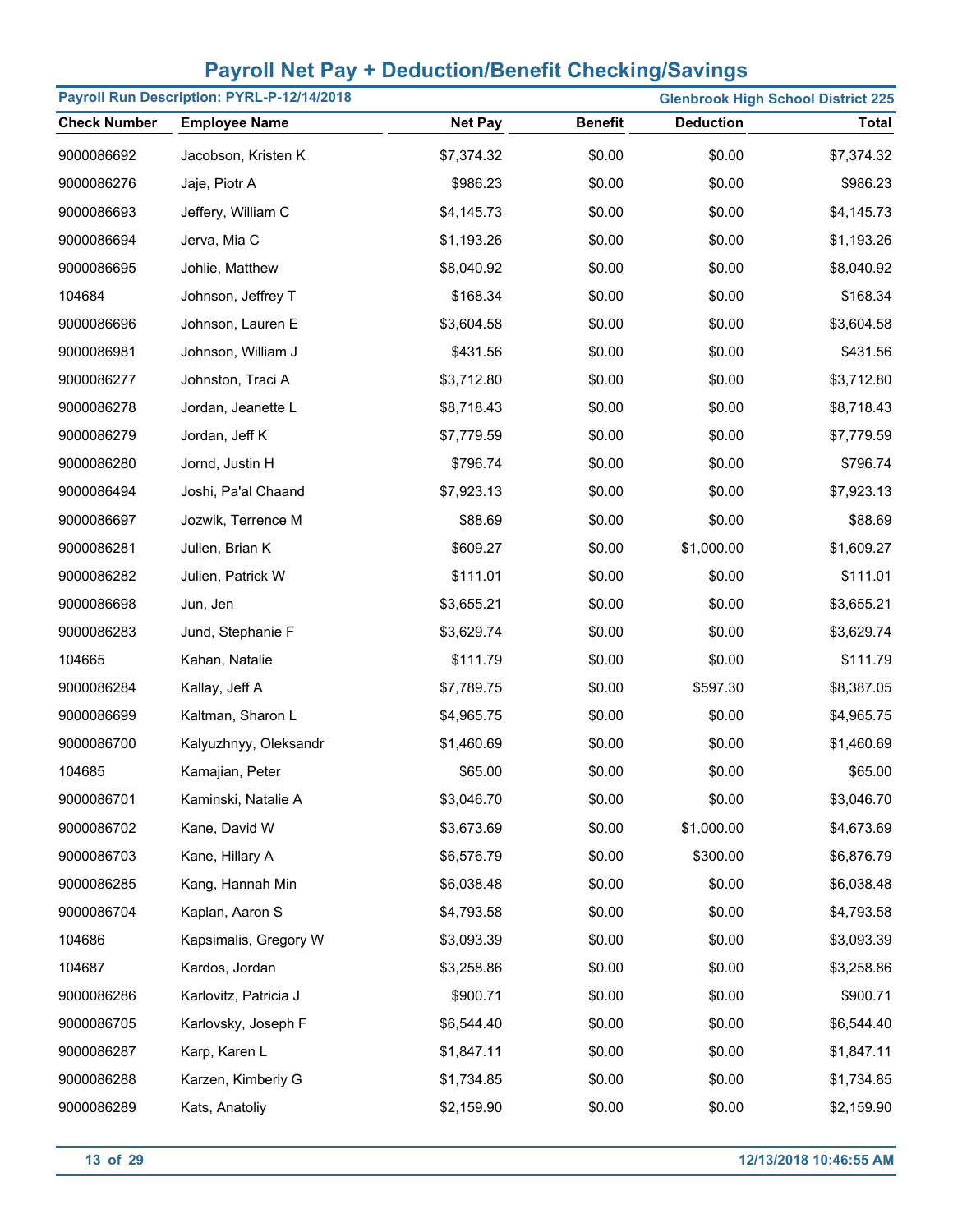| Payroll Run Description: PYRL-P-12/14/2018 |                       |                |                |                  | <b>Glenbrook High School District 225</b> |
|--------------------------------------------|-----------------------|----------------|----------------|------------------|-------------------------------------------|
| <b>Check Number</b>                        | <b>Employee Name</b>  | <b>Net Pay</b> | <b>Benefit</b> | <b>Deduction</b> | <b>Total</b>                              |
| 9000086706                                 | Katz, Tara R          | \$6,684.68     | \$0.00         | \$0.00           | \$6,684.68                                |
| 9000086290                                 | Keeler, Todd          | \$8,054.80     | \$0.00         | \$0.00           | \$8,054.80                                |
| 9000086707                                 | Kelliher, Victoria M  | \$3,536.69     | \$0.00         | \$0.00           | \$3,536.69                                |
| 9000086708                                 | Kerr, Marianne        | \$7,513.28     | \$0.00         | \$0.00           | \$7,513.28                                |
| 9000086709                                 | Ketchum, Nataylia C   | \$835.76       | \$0.00         | \$0.00           | \$835.76                                  |
| 9000086982                                 | Killian, Arpine       | \$156.20       | \$0.00         | \$0.00           | \$156.20                                  |
| 9000086710                                 | Kim, Annie I          | \$4,829.36     | \$0.00         | \$0.00           | \$4,829.36                                |
| 9000086291                                 | Kim, Isaac E          | \$58.82        | \$0.00         | \$0.00           | \$58.82                                   |
| 9000086711                                 | Kim, Jiyoung          | \$1,027.89     | \$0.00         | \$0.00           | \$1,027.89                                |
| 9000086292                                 | Kim, Tiffany S        | \$4,953.67     | \$0.00         | \$0.00           | \$4,953.67                                |
| 9000086293                                 | Kinsella, Kathleen M  | \$7,195.74     | \$0.00         | \$0.00           | \$7,195.74                                |
| 9000086712                                 | Kinsella, Ryan L      | \$6,501.06     | \$0.00         | \$0.00           | \$6,501.06                                |
| 9000086294                                 | Kipp, Suzanne M       | \$1,454.01     | \$0.00         | \$0.00           | \$1,454.01                                |
| 9000086713                                 | Kiraly, Kimberly A    | \$2,759.50     | \$0.00         | \$2,850.00       | \$5,609.50                                |
| 9000086295                                 | Kirby, Allison R      | \$1,081.09     | \$0.00         | \$100.00         | \$1,181.09                                |
| 9000086296                                 | Kirch, Karin E        | \$2,044.73     | \$0.00         | \$0.00           | \$2,044.73                                |
| 9000086714                                 | Kizhakkekuttu, Liza F | \$1,210.01     | \$0.00         | \$0.00           | \$1,210.01                                |
| 9000086715                                 | Klahn, Catherine C    | \$6,976.39     | \$0.00         | \$0.00           | \$6,976.39                                |
| 9000086716                                 | Klasen, John          | \$10,956.97    | \$0.00         | \$0.00           | \$10,956.97                               |
| 9000086717                                 | Klasen, Julianne S    | \$1,374.87     | \$0.00         | \$0.00           | \$1,374.87                                |
| 9000086718                                 | Klebba, Karen E       | \$189.55       | \$0.00         | \$4,800.00       | \$4,989.55                                |
| 9000086983                                 | Klein, Robert C       | \$492.19       | \$0.00         | \$0.00           | \$492.19                                  |
| 9000086719                                 | Klimkowski, Brad M    | \$4,188.27     | \$0.00         | \$0.00           | \$4,188.27                                |
| 9000086297                                 | Klopp, Mark S         | \$2,345.09     | \$0.00         | \$0.00           | \$2,345.09                                |
| 9000086298                                 | Knapp, Scott A        | \$5,255.03     | \$0.00         | \$0.00           | \$5,255.03                                |
| 9000086720                                 | Knight, John R        | \$6,387.44     | \$0.00         | \$0.00           | \$6,387.44                                |
| 9000086721                                 | Knoeppel, Mark J      | \$5,807.52     | \$0.00         | \$0.00           | \$5,807.52                                |
| 9000086722                                 | Knudson, David A      | \$8,561.79     | \$0.00         | \$0.00           | \$8,561.79                                |
| 9000086723                                 | Koch, Sherry G        | \$1,453.71     | \$0.00         | \$0.00           | \$1,453.71                                |
| 9000086984                                 | Kocian, Frederick M   | \$195.05       | \$0.00         | \$0.00           | \$195.05                                  |
| 9000086299                                 | Koeppen, Sherri M     | \$7,977.61     | \$0.00         | \$0.00           | \$7,977.61                                |
| 9000086724                                 | Kohn, Hannah S        | \$215.27       | \$0.00         | \$0.00           | \$215.27                                  |
| 9000086985                                 | Koliopoulos, Irene    | \$968.66       | \$0.00         | \$0.00           | \$968.66                                  |
| 9000086300                                 | Kolos, Dariusz        | \$2,010.97     | \$0.00         | \$0.00           | \$2,010.97                                |
| 9000086986                                 | Komaschka, Amanda     | \$97.42        | \$0.00         | \$0.00           | \$97.42                                   |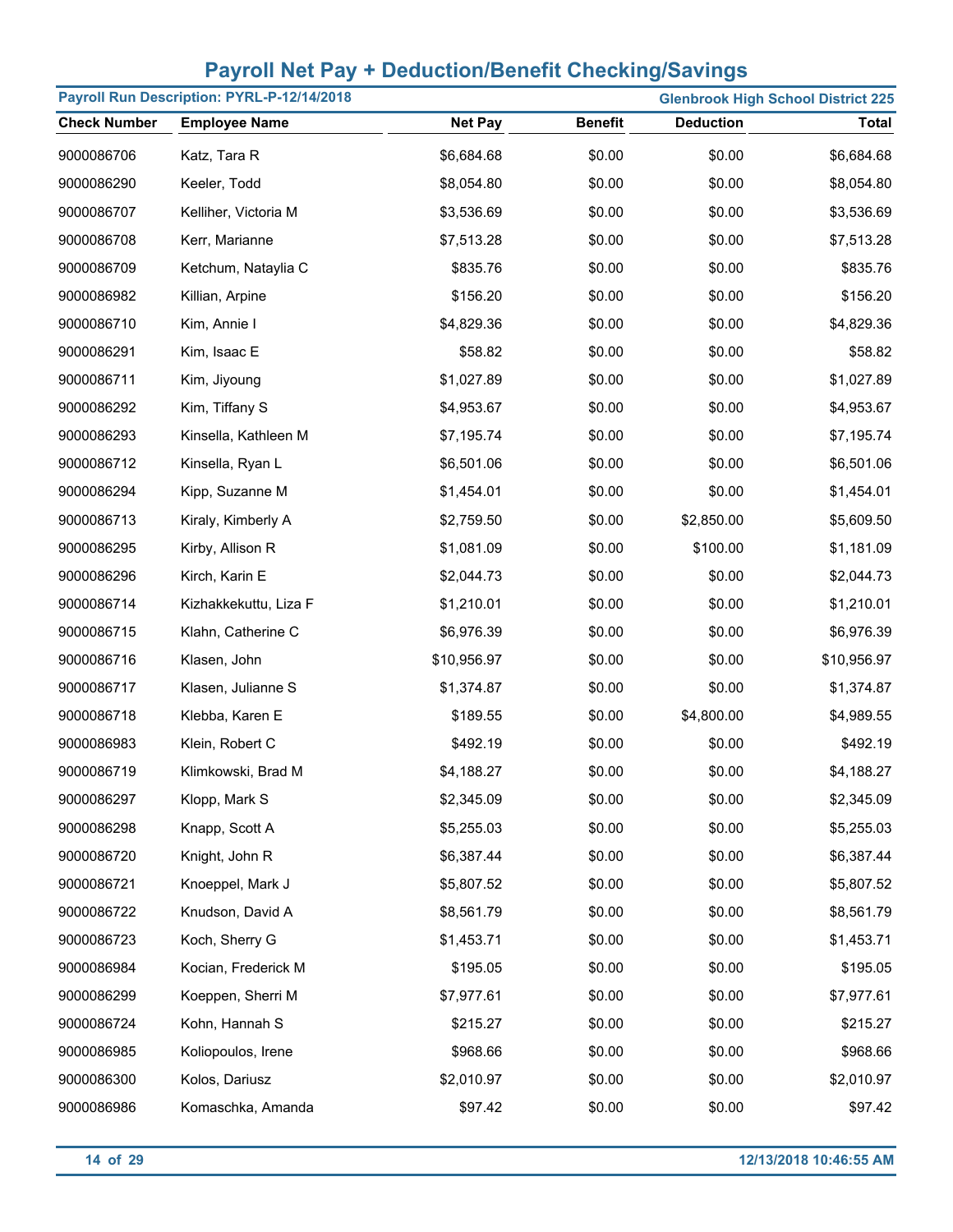| Payroll Run Description: PYRL-P-12/14/2018 |                         |                |                | <b>Glenbrook High School District 225</b> |            |
|--------------------------------------------|-------------------------|----------------|----------------|-------------------------------------------|------------|
| <b>Check Number</b>                        | <b>Employee Name</b>    | <b>Net Pay</b> | <b>Benefit</b> | <b>Deduction</b>                          | Total      |
| 9000086725                                 | Koo, Joshua J           | \$6,297.98     | \$0.00         | \$250.00                                  | \$6,547.98 |
| 9000086726                                 | Korbar, Jennifer J      | \$6,343.51     | \$0.00         | \$0.00                                    | \$6,343.51 |
| 9000086095                                 | Kornick, Steven B       | \$189.84       | \$0.00         | \$0.00                                    | \$189.84   |
| 9000086727                                 | Korshukov, Igor N       | \$1,332.66     | \$0.00         | \$0.00                                    | \$1,332.66 |
| 9000086301                                 | Kosirog, Mary C         | \$7,814.70     | \$0.00         | \$250.00                                  | \$8,064.70 |
| 9000086096                                 | Kozeluh, Cynthia J      | \$1,983.96     | \$0.00         | \$600.00                                  | \$2,583.96 |
| 9000086302                                 | Krickl, John J          | \$6,636.99     | \$0.00         | \$0.00                                    | \$6,636.99 |
| 9000086303                                 | Kruse, Lynda M          | \$971.67       | \$0.00         | \$0.00                                    | \$971.67   |
| 9000086728                                 | Kucharski, Thomas E     | \$8,414.07     | \$0.00         | \$0.00                                    | \$8,414.07 |
| 9000086729                                 | Kuchta, Frank A         | \$1,065.12     | \$0.00         | \$0.00                                    | \$1,065.12 |
| 9000086304                                 | Kudert, Grant M         | \$3,804.71     | \$0.00         | \$0.00                                    | \$3,804.71 |
| 9000086305                                 | Kuhlman, Kent           | \$1,025.96     | \$0.00         | \$0.00                                    | \$1,025.96 |
| 9000086097                                 | Kujawinski, Phillip     | \$1,989.38     | \$0.00         | \$0.00                                    | \$1,989.38 |
| 9000086306                                 | Kurz, Tyler B           | \$726.86       | \$0.00         | \$0.00                                    | \$726.86   |
| 9000086098                                 | Kus, Alice T            | \$2,453.59     | \$0.00         | \$0.00                                    | \$2,453.59 |
| 9000086731                                 | Kusek, Jill M           | \$49.80        | \$0.00         | \$0.00                                    | \$49.80    |
| 104688                                     | Kusio, Olivia M         | \$35.70        | \$0.00         | \$0.00                                    | \$35.70    |
| 9000086987                                 | La Plante, Mary E       | \$528.13       | \$0.00         | \$0.00                                    | \$528.13   |
| 9000086307                                 | Laker, Kerry Ann        | \$4,393.11     | \$0.00         | \$0.00                                    | \$4,393.11 |
| 9000086308                                 | LaMie, Brad J           | \$584.33       | \$0.00         | \$0.00                                    | \$584.33   |
| 9000086988                                 | Lampert, Marla          | \$1,305.75     | \$0.00         | \$0.00                                    | \$1,305.75 |
| 9000086989                                 | Langer, Jessica A       | \$99.60        | \$0.00         | \$0.00                                    | \$99.60    |
| 9000086732                                 | Lara, Raymond G         | \$4,576.12     | \$0.00         | \$0.00                                    | \$4,576.12 |
| 9000086733                                 | Larsen, Kimberly H      | \$8,734.77     | \$0.00         | \$0.00                                    | \$8,734.77 |
| 9000086309                                 | Larson, Elise M         | \$35.70        | \$0.00         | \$0.00                                    | \$35.70    |
| 9000086310                                 | Laudadio, Jennifer A    | \$7,261.98     | \$0.00         | \$0.00                                    | \$7,261.98 |
| 9000086311                                 | Layfield, Christopher T | \$1,529.44     | \$0.00         | \$0.00                                    | \$1,529.44 |
| 9000086312                                 | Lazzaro, Amanda E       | \$5,920.06     | \$0.00         | \$0.00                                    | \$5,920.06 |
| 9000086495                                 | Lazzaro, Tricia M       | \$6,252.42     | \$0.00         | \$0.00                                    | \$6,252.42 |
| 9000086313                                 | LeBlanc, Katrina L      | \$5,876.95     | \$0.00         | \$0.00                                    | \$5,876.95 |
| 9000086314                                 | LeBlanc, Robert         | \$6,027.06     | \$0.00         | \$0.00                                    | \$6,027.06 |
| 9000086734                                 | LeDuc, Michael J        | \$3,954.07     | \$0.00         | \$0.00                                    | \$3,954.07 |
| 104689                                     | Lee, James C            | \$221.17       | \$0.00         | \$0.00                                    | \$221.17   |
| 9000086315                                 | Lee, Pearl              | \$1,840.35     | \$0.00         | \$4,400.00                                | \$6,240.35 |
| 9000086316                                 | Lee, Sarah H            | \$1,020.73     | \$0.00         | \$0.00                                    | \$1,020.73 |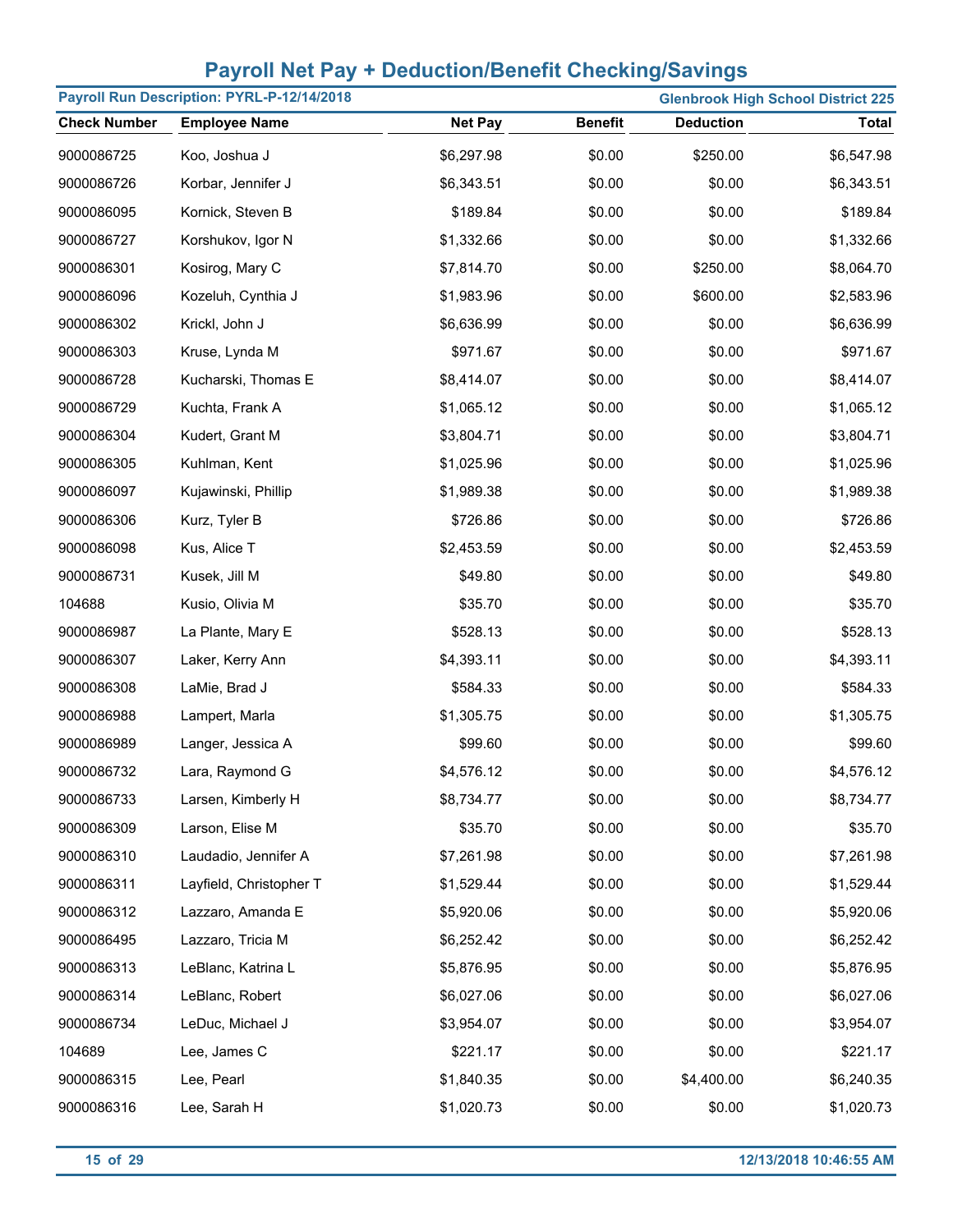| Payroll Run Description: PYRL-P-12/14/2018<br><b>Glenbrook High School District 225</b> |                          |                |                |                  |              |
|-----------------------------------------------------------------------------------------|--------------------------|----------------|----------------|------------------|--------------|
| <b>Check Number</b>                                                                     | <b>Employee Name</b>     | <b>Net Pay</b> | <b>Benefit</b> | <b>Deduction</b> | <b>Total</b> |
| 9000086735                                                                              | Leipert, Daniel J        | \$5,048.63     | \$0.00         | \$0.00           | \$5,048.63   |
| 9000086317                                                                              | Lempa, Colleen N         | \$822.12       | \$0.00         | \$1,000.00       | \$1,822.12   |
| 9000086736                                                                              | Leon, Sylvia             | \$673.75       | \$0.00         | \$0.00           | \$673.75     |
| 9000086737                                                                              | Lesch, Anne C            | \$5,078.08     | \$0.00         | \$0.00           | \$5,078.08   |
| 104690                                                                                  | Levy, Adam B             | \$82.82        | \$0.00         | \$0.00           | \$82.82      |
| 9000086738                                                                              | Lewis, Bryson James      | \$793.59       | \$0.00         | \$0.00           | \$793.59     |
| 9000086318                                                                              | Lewis, Mark B            | \$8,024.47     | \$0.00         | \$600.00         | \$8,624.47   |
| 9000086739                                                                              | Lialios, Emilie A        | \$992.49       | \$0.00         | \$0.00           | \$992.49     |
| 9000086740                                                                              | Lialios, Nickolas G      | \$702.10       | \$0.00         | \$0.00           | \$702.10     |
| 9000086741                                                                              | Lieberman, David         | \$9,285.96     | \$0.00         | \$0.00           | \$9,285.96   |
| 9000086742                                                                              | Locascio, Nicholas J     | \$1,103.68     | \$0.00         | \$0.00           | \$1,103.68   |
| 9000086319                                                                              | Loch, Craig T            | \$5,549.05     | \$0.00         | \$0.00           | \$5,549.05   |
| 9000086743                                                                              | Logan, Jeannie L         | \$8,499.75     | \$0.00         | \$0.00           | \$8,499.75   |
| 9000086320                                                                              | Lopez, Rafael R          | \$1,073.92     | \$0.00         | \$500.00         | \$1,573.92   |
| 9000086321                                                                              | Lopez-Ramirez, Arturo    | \$1,342.86     | \$0.00         | \$0.00           | \$1,342.86   |
| 9000086322                                                                              | Lopez-Ramirez, Raul      | \$1,655.21     | \$0.00         | \$0.00           | \$1,655.21   |
| 9000086072                                                                              | Lowery, Donald W         | \$1,468.16     | \$0.00         | \$0.00           | \$1,468.16   |
| 9000086744                                                                              | Lowery, Kelly            | \$5,231.79     | \$0.00         | \$0.00           | \$5,231.79   |
| 9000086745                                                                              | Lucchetti, Matthew S     | \$1,061.03     | \$0.00         | \$0.00           | \$1,061.03   |
| 9000086323                                                                              | Ludolph, Amy E           | \$6,120.62     | \$0.00         | \$0.00           | \$6,120.62   |
| 9000086099                                                                              | Lukas, Rhonda D          | \$1,432.01     | \$0.00         | \$0.00           | \$1,432.01   |
| 9000086324                                                                              | Luke, Gregory A          | \$1,167.34     | \$0.00         | \$0.00           | \$1,167.34   |
| 9000086746                                                                              | Lupfer, Elizabeth        | \$6,727.62     | \$0.00         | \$0.00           | \$6,727.62   |
| 9000086325                                                                              | Lutz, Mary Kay           | \$1,062.39     | \$0.00         | \$0.00           | \$1,062.39   |
| 9000086990                                                                              | Lynch, Susan L           | \$789.42       | \$0.00         | \$0.00           | \$789.42     |
| 9000086747                                                                              | Lyon, William J          | \$1,532.35     | \$0.00         | \$0.00           | \$1,532.35   |
| 9000086748                                                                              | MacDonald, Keith K       | \$11,209.47    | \$0.00         | \$0.00           | \$11,209.47  |
| 9000086749                                                                              | Macfadden, Michael J     | \$5,372.38     | \$0.00         | \$0.00           | \$5,372.38   |
| 104691                                                                                  | Mackie, Charles L        | \$398.37       | \$0.00         | \$0.00           | \$398.37     |
| 9000086750                                                                              | Mackie, Rosanne          | \$2,134.59     | \$0.00         | \$0.00           | \$2,134.59   |
| 9000086326                                                                              | Maher, Joy M             | \$8,162.03     | \$0.00         | \$0.00           | \$8,162.03   |
| 9000086751                                                                              | Mainzer, Wynn V          | \$1,127.62     | \$0.00         | \$0.00           | \$1,127.62   |
| 9000086327                                                                              | Majoros, Sachiko         | \$8,232.19     | \$0.00         | \$0.00           | \$8,232.19   |
| 9000086752                                                                              | Makita-Discekici, Yasuko | \$6,171.30     | \$0.00         | \$1,700.00       | \$7,871.30   |
| 9000086496                                                                              | Maltese, Rose            | \$2,253.76     | \$0.00         | \$100.00         | \$2,353.76   |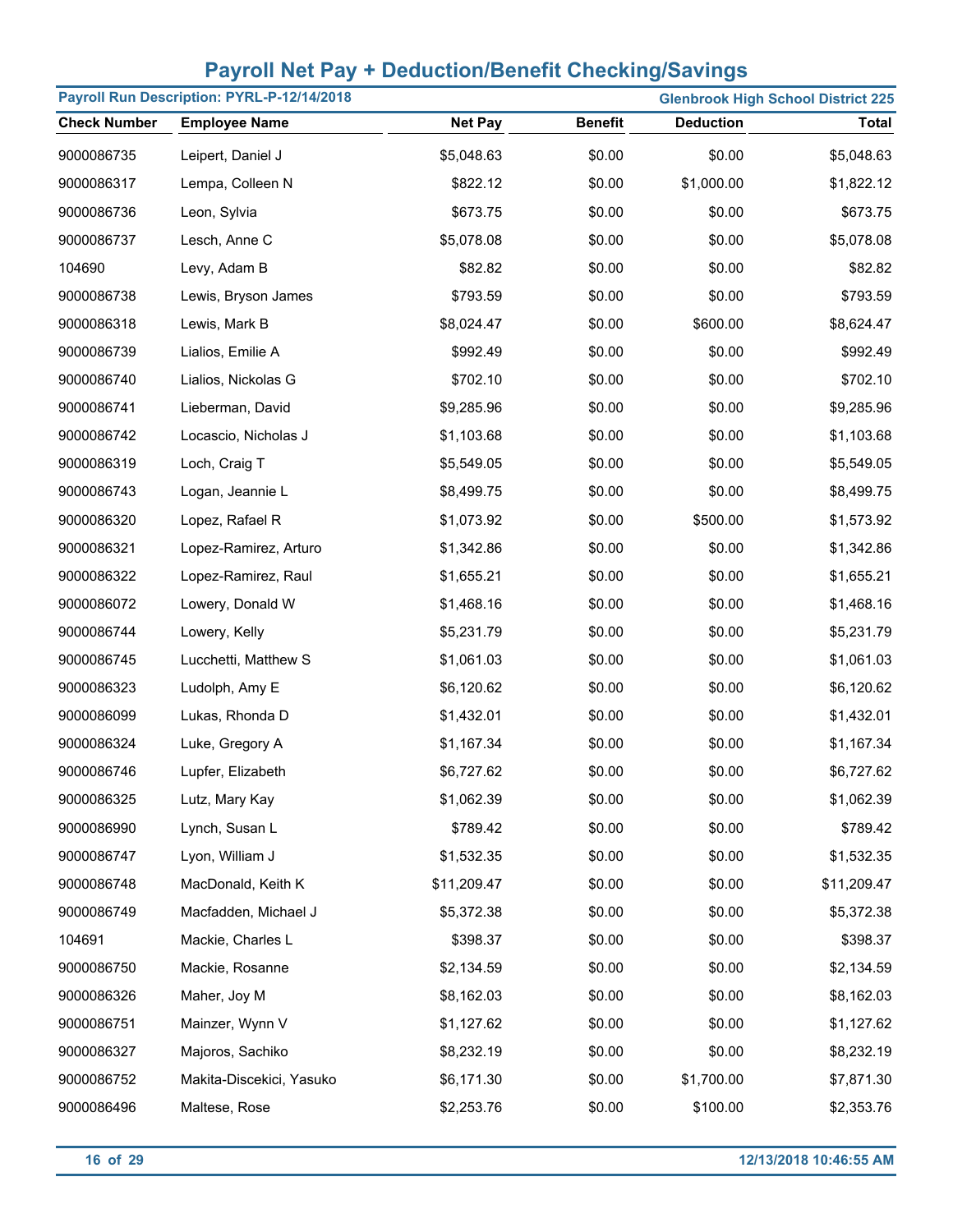| Payroll Run Description: PYRL-P-12/14/2018<br><b>Glenbrook High School District 225</b> |                         |                |                |                  |              |
|-----------------------------------------------------------------------------------------|-------------------------|----------------|----------------|------------------|--------------|
| <b>Check Number</b>                                                                     | <b>Employee Name</b>    | <b>Net Pay</b> | <b>Benefit</b> | <b>Deduction</b> | <b>Total</b> |
| 9000086328                                                                              | Mancilla Garcia, Pedro  | \$1,343.70     | \$0.00         | \$0.00           | \$1,343.70   |
| 9000086753                                                                              | Mandarino, Despina      | \$2,494.97     | \$0.00         | \$3,950.00       | \$6,444.97   |
| 9000086100                                                                              | Manly, Ryan M           | \$1,893.81     | \$0.00         | \$1,337.50       | \$3,231.31   |
| 9000086101                                                                              | Manly, Stephanie L      | \$1,358.11     | \$0.00         | \$900.00         | \$2,258.11   |
| 9000086329                                                                              | Marabella, Kathleen     | \$8,079.84     | \$0.00         | \$0.00           | \$8,079.84   |
| 9000086754                                                                              | Maranto, Mark C         | \$8,609.21     | \$0.00         | \$0.00           | \$8,609.21   |
| 9000086991                                                                              | Marshall, Constance M   | \$633.32       | \$0.00         | \$0.00           | \$633.32     |
| 9000086755                                                                              | Marushka, Lydia D       | \$1,439.40     | \$0.00         | \$0.00           | \$1,439.40   |
| 9000086330                                                                              | Maskin, Debra R         | \$1,621.26     | \$0.00         | \$0.00           | \$1,621.26   |
| 9000086756                                                                              | Maskin, Leah S          | \$3,823.57     | \$0.00         | \$0.00           | \$3,823.57   |
| 104652                                                                                  | Mastej, Julia E         | \$33.44        | \$0.00         | \$0.00           | \$33.44      |
| 9000086331                                                                              | Math, Jenette P         | \$1,087.48     | \$0.00         | \$0.00           | \$1,087.48   |
| 9000086332                                                                              | Matsunaga, Bridget M    | \$4,195.70     | \$0.00         | \$0.00           | \$4,195.70   |
| 9000086757                                                                              | Matthews, Scott W       | \$6,146.97     | \$0.00         | \$700.00         | \$6,846.97   |
| 9000086333                                                                              | Matthiesen, Jessica K   | \$4,376.96     | \$0.00         | \$0.00           | \$4,376.96   |
| 104653                                                                                  | Mattson, Jaclyn R       | \$35.70        | \$0.00         | \$0.00           | \$35.70      |
| 9000086334                                                                              | Mau, Jennifer Marie     | \$6,233.45     | \$0.00         | \$0.00           | \$6,233.45   |
| 9000086497                                                                              | Mayer, Diana B          | \$719.71       | \$0.00         | \$0.00           | \$719.71     |
| 9000086992                                                                              | Mazza, Ariana L         | \$1,779.00     | \$0.00         | \$0.00           | \$1,779.00   |
| 9000086758                                                                              | McBride, Erin D         | \$4,172.92     | \$0.00         | \$0.00           | \$4,172.92   |
| 9000086759                                                                              | McBride, Molly M        | \$7,682.28     | \$0.00         | \$0.00           | \$7,682.28   |
| 9000086335                                                                              | McCaffrey, Kevin M      | \$2,058.19     | \$0.00         | \$0.00           | \$2,058.19   |
| 9000086498                                                                              | McDermott, Julie T      | \$5,729.96     | \$0.00         | \$0.00           | \$5,729.96   |
| 104692                                                                                  | McDonald, Andre L       | \$113.41       | \$0.00         | \$0.00           | \$113.41     |
| 9000086760                                                                              | McDonald, Kelli A       | \$5,817.05     | \$0.00         | \$0.00           | \$5,817.05   |
| 9000086336                                                                              | McDonaugh, Brian        | \$10,315.58    | \$0.00         | \$0.00           | \$10,315.58  |
| 104654                                                                                  | McDonaugh, Jack M       | \$32.22        | \$0.00         | \$0.00           | \$32.22      |
| 9000086337                                                                              | McDonaugh, Maureen C    | \$7,327.92     | \$0.00         | \$0.00           | \$7,327.92   |
| 9000086761                                                                              | McGuinness, Elisabeth D | \$4,010.37     | \$0.00         | \$0.00           | \$4,010.37   |
| 9000086762                                                                              | McGuire, Jaclin S       | \$4,906.13     | \$0.00         | \$0.00           | \$4,906.13   |
| 9000086338                                                                              | McInerney, Rhoda        | \$7,118.84     | \$0.00         | \$0.00           | \$7,118.84   |
| 9000086763                                                                              | McInerney, William O    | \$1,396.66     | \$0.00         | \$0.00           | \$1,396.66   |
| 9000086764                                                                              | McKenzie, Alexandra L   | \$4,125.99     | \$0.00         | \$0.00           | \$4,125.99   |
| 9000086993                                                                              | McLain, Kathleen R      | \$374.32       | \$0.00         | \$0.00           | \$374.32     |
| 9000086339                                                                              | McLaughlin, Kathleen A  | \$1,269.78     | \$0.00         | \$0.00           | \$1,269.78   |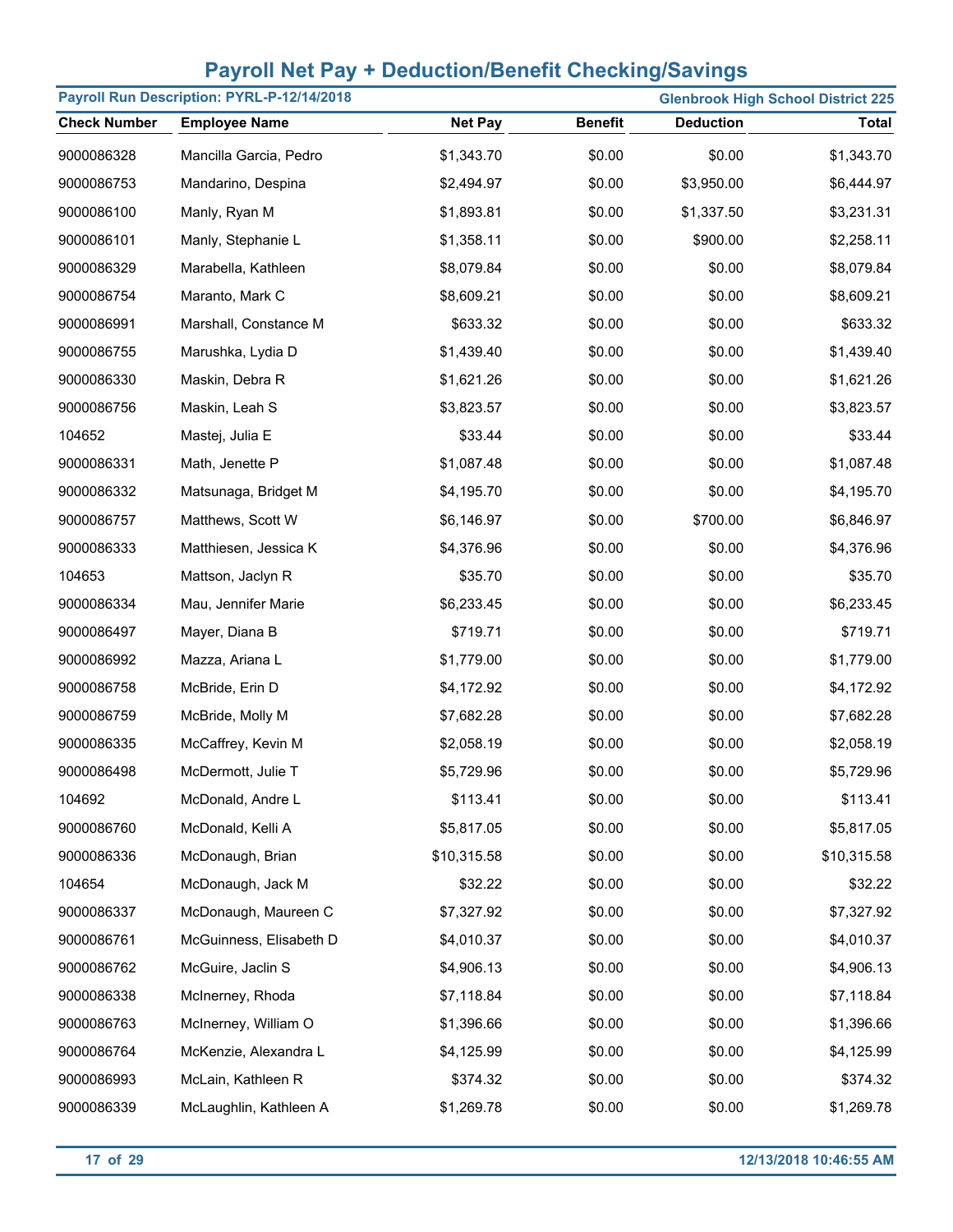| Payroll Run Description: PYRL-P-12/14/2018 |                         |                |                | <b>Glenbrook High School District 225</b> |              |
|--------------------------------------------|-------------------------|----------------|----------------|-------------------------------------------|--------------|
| <b>Check Number</b>                        | <b>Employee Name</b>    | <b>Net Pay</b> | <b>Benefit</b> | <b>Deduction</b>                          | <b>Total</b> |
| 9000086765                                 | McManamon, Rosanna      | \$4,913.41     | \$0.00         | \$1,400.00                                | \$6,313.41   |
| 104693                                     | Meadows, James          | \$268.54       | \$0.00         | \$0.00                                    | \$268.54     |
| 9000086340                                 | Mechales, Stacey A      | \$1,432.27     | \$0.00         | \$0.00                                    | \$1,432.27   |
| 9000086766                                 | Meek, Jennifer K        | \$4,896.24     | \$0.00         | \$0.00                                    | \$4,896.24   |
| 9000086994                                 | Meinke, Andrea          | \$222.93       | \$0.00         | \$0.00                                    | \$222.93     |
| 9000086767                                 | Meister, Amy Leigh      | \$1,277.89     | \$0.00         | \$300.00                                  | \$1,577.89   |
| 9000086768                                 | Melek, Christina        | \$1,124.59     | \$0.00         | \$0.00                                    | \$1,124.59   |
| 9000086769                                 | Melgoza, Agustin T      | \$1,122.62     | \$0.00         | \$0.00                                    | \$1,122.62   |
| 9000086770                                 | Melgoza, Luis           | \$992.86       | \$0.00         | \$0.00                                    | \$992.86     |
| 9000086073                                 | Memler, Christine M     | \$3,528.38     | \$0.00         | \$0.00                                    | \$3,528.38   |
| 9000086771                                 | Mette, Delbert A        | \$1,291.25     | \$0.00         | \$0.00                                    | \$1,291.25   |
| 9000086102                                 | Meyer, Eric R           | \$2,090.02     | \$0.00         | \$0.00                                    | \$2,090.02   |
| 9000086772                                 | Meyer, John P           | \$5,892.20     | \$0.00         | \$2,500.00                                | \$8,392.20   |
| 9000086773                                 | Meyer, Kristin D        | \$5,006.49     | \$0.00         | \$0.00                                    | \$5,006.49   |
| 9000086774                                 | Meyer, Sonja K          | \$8,896.23     | \$0.00         | \$0.00                                    | \$8,896.23   |
| 9000086341                                 | Meyers-Levy, Dustin     | \$267.71       | \$0.00         | \$0.00                                    | \$267.71     |
| 9000086499                                 | Michael, Amy K          | \$1,017.83     | \$0.00         | \$0.00                                    | \$1,017.83   |
| 9000086775                                 | Middleton, Amanda S     | \$4,214.72     | \$0.00         | \$0.00                                    | \$4,214.72   |
| 9000086776                                 | Middleton, Courtney C   | \$4,024.09     | \$0.00         | \$500.00                                  | \$4,524.09   |
| 9000086777                                 | Mietus, Thomas C        | \$7,225.46     | \$0.00         | \$0.00                                    | \$7,225.46   |
| 9000086778                                 | Mikos, Gabrielle L      | \$4,758.42     | \$0.00         | \$0.00                                    | \$4,758.42   |
| 9000086342                                 | Milkowski, Robert B     | \$6,924.35     | \$0.00         | \$0.00                                    | \$6,924.35   |
| 9000086343                                 | Miller, Matthew         | \$9,563.73     | \$0.00         | \$0.00                                    | \$9,563.73   |
| 9000086344                                 | Millman, Dana A         | \$1,253.31     | \$0.00         | \$0.00                                    | \$1,253.31   |
| 9000086345                                 | Mills, Monica S         | \$5,122.90     | \$0.00         | \$0.00                                    | \$5,122.90   |
| 104655                                     | Milutinovic, Vladislava | \$165.38       | \$0.00         | \$0.00                                    | \$165.38     |
| 9000086779                                 | Minogue, Thea J         | \$4,297.21     | \$0.00         | \$0.00                                    | \$4,297.21   |
| 9000086780                                 | Mistak, Aneta M         | \$2,236.84     | \$0.00         | \$0.00                                    | \$2,236.84   |
| 9000086346                                 | Mitchem, Kathleen J     | \$9,414.01     | \$0.00         | \$650.00                                  | \$10,064.01  |
| 9000086347                                 | Mocarski, Jerry I       | \$1,444.51     | \$0.00         | \$0.00                                    | \$1,444.51   |
| 9000086348                                 | Monaghan, Joel A        | \$4,589.73     | \$0.00         | \$0.00                                    | \$4,589.73   |
| 9000086781                                 | Monahan, Tim            | \$4,667.49     | \$0.00         | \$0.00                                    | \$4,667.49   |
| 9000086782                                 | Moon, Mina              | \$8,415.74     | \$0.00         | \$0.00                                    | \$8,415.74   |
| 9000086349                                 | Moran, Ryan C           | \$1,575.11     | \$0.00         | \$0.00                                    | \$1,575.11   |
| 9000086783                                 | Moreano, Nicholas D     | \$1,008.55     | \$0.00         | \$0.00                                    | \$1,008.55   |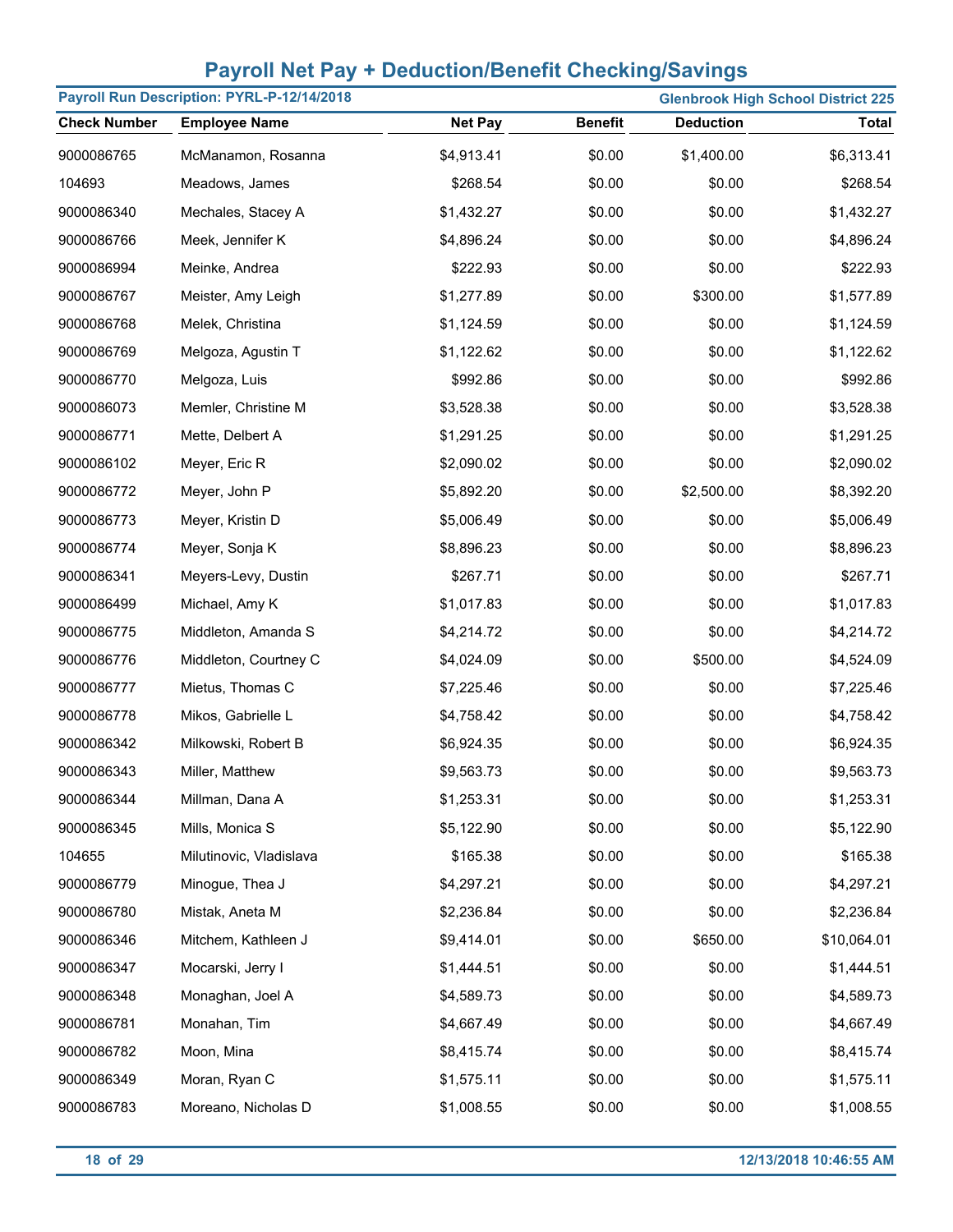| Payroll Run Description: PYRL-P-12/14/2018<br><b>Glenbrook High School District 225</b> |                        |                |                |                  |              |
|-----------------------------------------------------------------------------------------|------------------------|----------------|----------------|------------------|--------------|
| <b>Check Number</b>                                                                     | <b>Employee Name</b>   | <b>Net Pay</b> | <b>Benefit</b> | <b>Deduction</b> | <b>Total</b> |
| 104694                                                                                  | Moretti, Luke J        | \$893.31       | \$0.00         | \$0.00           | \$893.31     |
| 9000086350                                                                              | Morgan, Christopher    | \$8,050.83     | \$0.00         | \$0.00           | \$8,050.83   |
| 9000086784                                                                              | Morley, Nicholas J     | \$3,928.96     | \$0.00         | \$0.00           | \$3,928.96   |
| 9000086351                                                                              | Morrel, Josh           | \$5,743.43     | \$0.00         | \$0.00           | \$5,743.43   |
| 9000086785                                                                              | Morris, Bonita M       | \$1,257.85     | \$0.00         | \$0.00           | \$1,257.85   |
| 104695                                                                                  | Morrison, Judy E       | \$858.85       | \$0.00         | \$0.00           | \$858.85     |
| 9000086786                                                                              | Moskaites, Brighid O   | \$4,405.23     | \$0.00         | \$0.00           | \$4,405.23   |
| 9000086787                                                                              | Moulakelis, Patricia A | \$7,383.51     | \$0.00         | \$0.00           | \$7,383.51   |
| 9000086788                                                                              | Muir, Cameron D        | \$10,728.57    | \$0.00         | \$150.00         | \$10,878.57  |
| 9000086789                                                                              | Mulligan, Sandra       | \$5,091.71     | \$0.00         | \$0.00           | \$5,091.71   |
| 9000086790                                                                              | Mulloy, Joseph M       | \$1,474.22     | \$0.00         | \$0.00           | \$1,474.22   |
| 9000086791                                                                              | Murdough, Charles P    | \$1,711.01     | \$0.00         | \$200.00         | \$1,911.01   |
| 9000086792                                                                              | Murdy, Brian J         | \$2,413.09     | \$0.00         | \$0.00           | \$2,413.09   |
| 9000086793                                                                              | Musa, Lena N           | \$1,004.40     | \$0.00         | \$208.79         | \$1,213.19   |
| 9000086352                                                                              | Musolf, Bryan J        | \$4,742.67     | \$0.00         | \$0.00           | \$4,742.67   |
| 9000086794                                                                              | Myers, Travis C        | \$5,406.45     | \$0.00         | \$0.00           | \$5,406.45   |
| 9000086353                                                                              | Nabolotny, Rachel W    | \$4,765.10     | \$0.00         | \$0.00           | \$4,765.10   |
| 9000086795                                                                              | Najera, Maria          | \$1,656.02     | \$0.00         | \$0.00           | \$1,656.02   |
| 9000086354                                                                              | Nardini, Andy          | \$1,589.54     | \$0.00         | \$0.00           | \$1,589.54   |
| 9000086074                                                                              | Navarro, Julia E       | \$1,458.18     | \$0.00         | \$0.00           | \$1,458.18   |
| 9000086796                                                                              | Nelson, Angela G       | \$1,000.00     | \$0.00         | \$266.61         | \$1,266.61   |
| 9000086355                                                                              | Nelson, Jill K         | \$1,051.79     | \$0.00         | \$0.00           | \$1,051.79   |
| 9000086797                                                                              | Nemecek, Scott T       | \$7,440.75     | \$0.00         | \$0.00           | \$7,440.75   |
| 9000086798                                                                              | Nestos, Elizabeth V    | \$1,008.69     | \$0.00         | \$0.00           | \$1,008.69   |
| 9000086799                                                                              | Neu, Lisa G            | \$7,131.21     | \$0.00         | \$0.00           | \$7,131.21   |
| 9000086356                                                                              | Neubauer, Amelia L     | \$746.11       | \$0.00         | \$480.00         | \$1,226.11   |
| 104696                                                                                  | Nevin, Gerald P        | \$332.69       | \$0.00         | \$0.00           | \$332.69     |
| 9000086800                                                                              | Nevin, Rosa M          | \$1,356.02     | \$0.00         | \$0.00           | \$1,356.02   |
| 9000086357                                                                              | Newburger, Kerri K     | \$6,341.78     | \$0.00         | \$0.00           | \$6,341.78   |
| 9000086358                                                                              | Nichols, Kelsey C      | \$6,320.70     | \$0.00         | \$0.00           | \$6,320.70   |
| 9000086359                                                                              | Niemiec, Craig         | \$6,763.67     | \$0.00         | \$0.00           | \$6,763.67   |
| 9000086360                                                                              | Nisi, Michael J        | \$8,843.05     | \$0.00         | \$0.00           | \$8,843.05   |
| 9000086995                                                                              | Nolan, JoAnn S         | \$2,035.77     | \$0.00         | \$0.00           | \$2,035.77   |
| 9000086996                                                                              | Nolan, Morgan S        | \$1,011.16     | \$0.00         | \$0.00           | \$1,011.16   |
| 9000086801                                                                              | Norwood, Amy L         | \$4,683.80     | \$0.00         | \$0.00           | \$4,683.80   |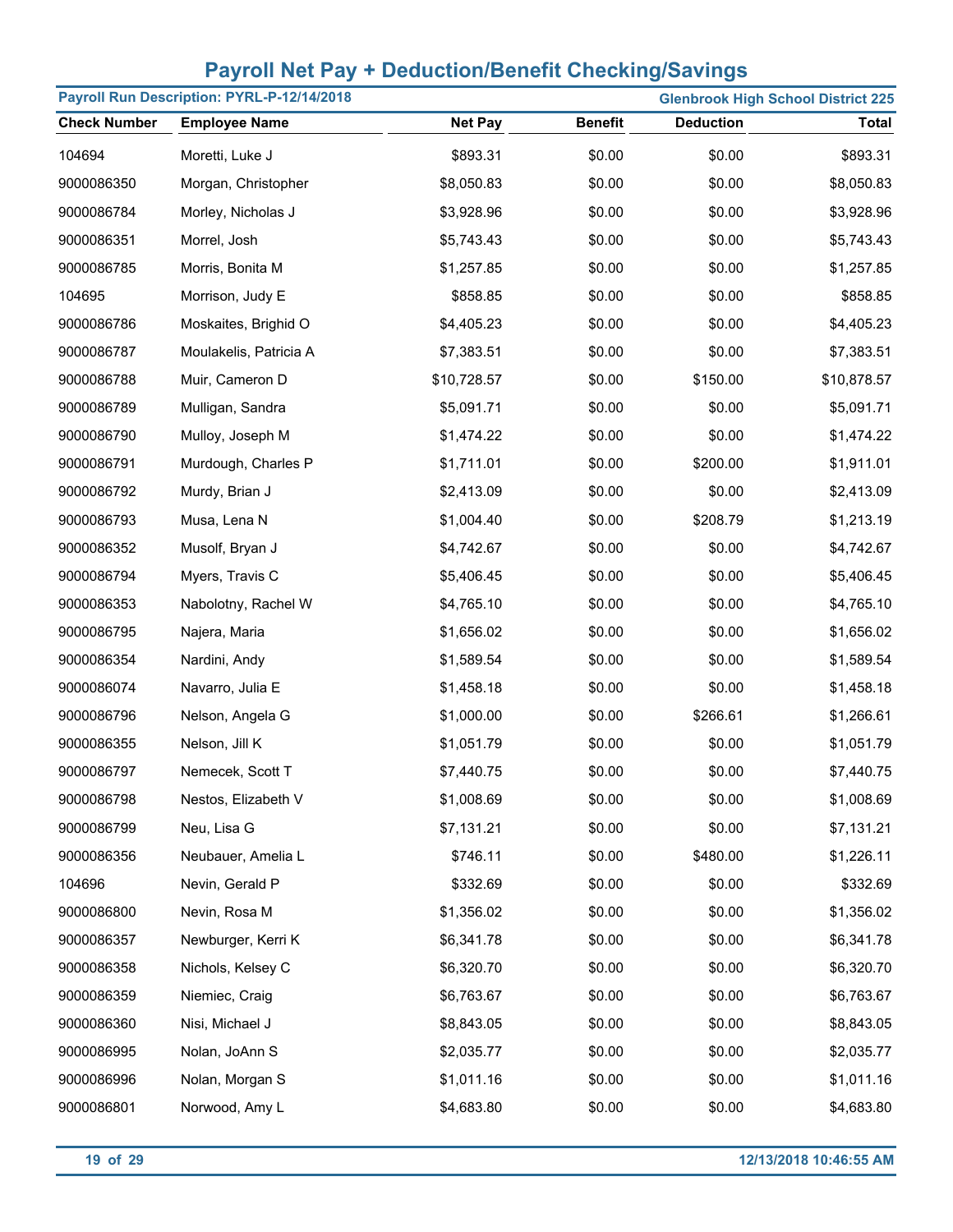| Payroll Run Description: PYRL-P-12/14/2018 |                      |                |                | <b>Glenbrook High School District 225</b> |              |  |
|--------------------------------------------|----------------------|----------------|----------------|-------------------------------------------|--------------|--|
| <b>Check Number</b>                        | <b>Employee Name</b> | <b>Net Pay</b> | <b>Benefit</b> | <b>Deduction</b>                          | <b>Total</b> |  |
| 9000086997                                 | Novotny, Jonathan R  | \$82.47        | \$0.00         | \$0.00                                    | \$82.47      |  |
| 9000086361                                 | Nowak, Jillian Lee   | \$5,919.55     | \$0.00         | \$0.00                                    | \$5,919.55   |  |
| 9000086362                                 | Obillo, Michelle A   | \$482.90       | \$0.00         | \$0.00                                    | \$482.90     |  |
| 9000086802                                 | O'Brien, Kathleen M  | \$1,002.81     | \$0.00         | \$0.00                                    | \$1,002.81   |  |
| 104647                                     | O'Bryan, Thomas R    | \$168.67       | \$0.00         | \$0.00                                    | \$168.67     |  |
| 9000086103                                 | O'Connell, Tarah A   | \$1,303.63     | \$0.00         | \$0.00                                    | \$1,303.63   |  |
| 9000086363                                 | O'Connell, Theresa A | \$767.22       | \$0.00         | \$0.00                                    | \$767.22     |  |
| 9000086364                                 | O'Connell, Thomas G  | \$2,621.13     | \$0.00         | \$0.00                                    | \$2,621.13   |  |
| 9000086365                                 | Odiotti, Virna M     | \$1,922.77     | \$0.00         | \$0.00                                    | \$1,922.77   |  |
| 9000086803                                 | O'Dwyer, Catherine C | \$5,186.87     | \$0.00         | \$0.00                                    | \$5,186.87   |  |
| 9000086804                                 | Ogbuli, Anthony N    | \$138.42       | \$0.00         | \$0.00                                    | \$138.42     |  |
| 9000086805                                 | O'Malley, John P     | \$4,938.79     | \$0.00         | \$0.00                                    | \$4,938.79   |  |
| 9000086998                                 | Oroni, Laura M       | \$2,261.97     | \$0.00         | \$0.00                                    | \$2,261.97   |  |
| 9000086366                                 | O'Rourke, Mark L     | \$7,389.03     | \$0.00         | \$0.00                                    | \$7,389.03   |  |
| 9000086500                                 | Ossey, James L       | \$4,072.73     | \$0.00         | \$0.00                                    | \$4,072.73   |  |
| 9000086806                                 | Ossey, Troy N        | \$735.37       | \$0.00         | \$1,033.95                                | \$1,769.32   |  |
| 9000086807                                 | Osterbur, Lucas W    | \$3,482.81     | \$0.00         | \$0.00                                    | \$3,482.81   |  |
| 9000086104                                 | Ostrovskaya, Alla    | \$2,361.63     | \$0.00         | \$0.00                                    | \$2,361.63   |  |
| 9000086999                                 | Oswald, Carolyn J    | \$171.61       | \$0.00         | \$0.00                                    | \$171.61     |  |
| 9000086808                                 | Oswald, Daniel F     | \$8,056.53     | \$0.00         | \$0.00                                    | \$8,056.53   |  |
| 9000086809                                 | O'Toole, Kelly M     | \$4,219.56     | \$0.00         | \$0.00                                    | \$4,219.56   |  |
| 9000086810                                 | Oziminski, Kelley D  | \$4,282.57     | \$0.00         | \$0.00                                    | \$4,282.57   |  |
| 9000086811                                 | Paek, Jeffrey I      | \$7,050.37     | \$0.00         | \$0.00                                    | \$7,050.37   |  |
| 9000086812                                 | Pak, Christina       | \$8,891.19     | \$0.00         | \$0.00                                    | \$8,891.19   |  |
| 9000086367                                 | Palmer, Ana Paloma   | \$5,766.61     | \$0.00         | \$0.00                                    | \$5,766.61   |  |
| 9000086105                                 | Palmer, Victoria J   | \$1,109.22     | \$0.00         | \$0.00                                    | \$1,109.22   |  |
| 9000086368                                 | Panzer, Jodie A      | \$1,397.19     | \$0.00         | \$0.00                                    | \$1,397.19   |  |
| 104666                                     | Papadatos, Regina V  | \$22.48        | \$0.00         | \$0.00                                    | \$22.48      |  |
| 9000086813                                 | Paplinski, Katherine | \$4,950.55     | \$0.00         | \$0.00                                    | \$4,950.55   |  |
| 9000086814                                 | Parenti, Dayna E     | \$4,606.99     | \$0.00         | \$0.00                                    | \$4,606.99   |  |
| 9000086815                                 | Pasqualin, Jordan L  | \$3,712.74     | \$0.00         | \$0.00                                    | \$3,712.74   |  |
| 104656                                     | Patel, Sachin A      | \$30.75        | \$0.00         | \$0.00                                    | \$30.75      |  |
| 9000086369                                 | Patrick, Charles M   | \$1,518.52     | \$0.00         | \$0.00                                    | \$1,518.52   |  |
| 9000086816                                 | Pauletto, Adriana M  | \$999.65       | \$0.00         | \$0.00                                    | \$999.65     |  |
| 9000086817                                 | Pavic, Lisa N        | \$4,817.10     | \$0.00         | \$0.00                                    | \$4,817.10   |  |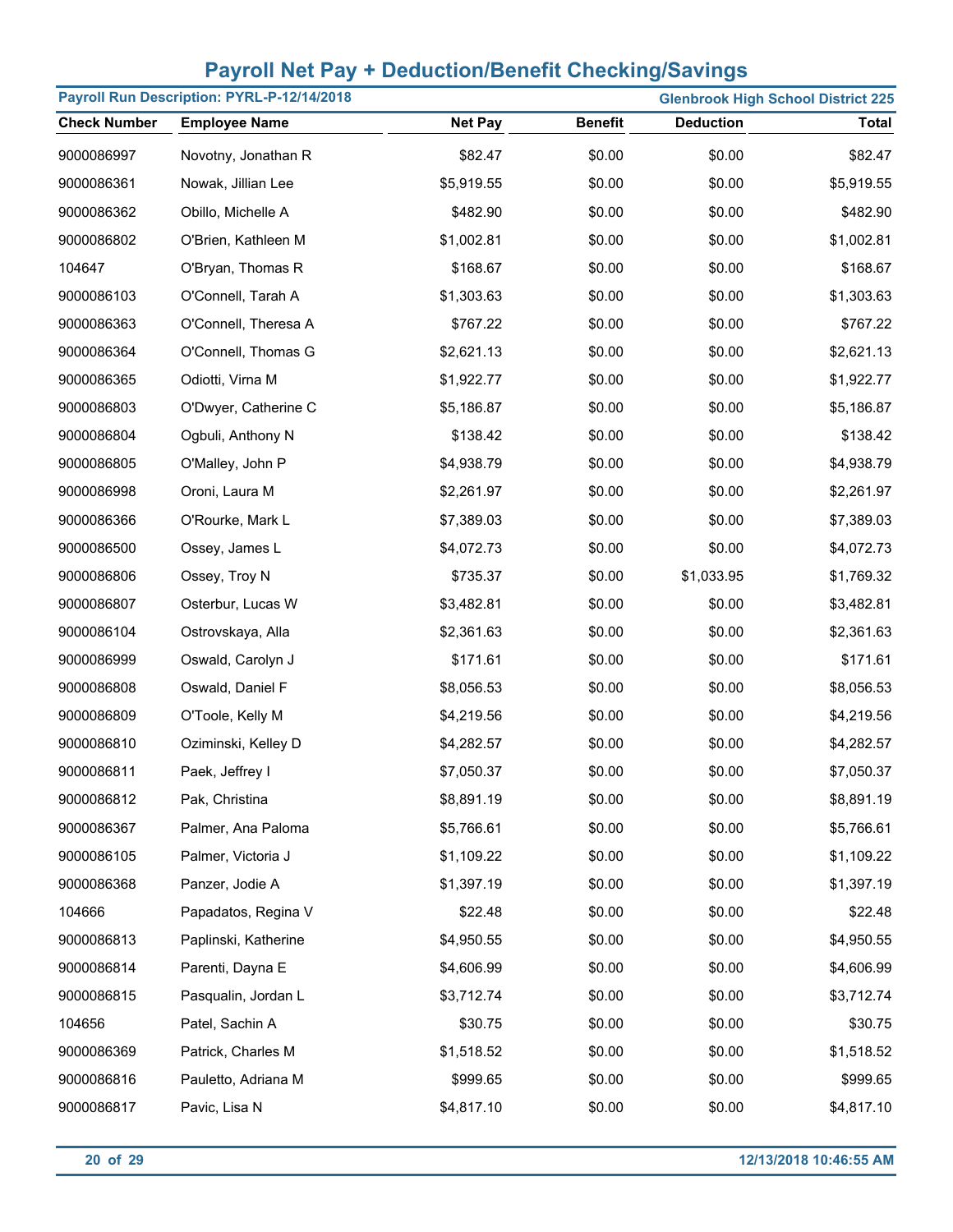| Payroll Run Description: PYRL-P-12/14/2018<br><b>Glenbrook High School District 225</b> |                       |                |                |                  |              |
|-----------------------------------------------------------------------------------------|-----------------------|----------------|----------------|------------------|--------------|
| <b>Check Number</b>                                                                     | <b>Employee Name</b>  | <b>Net Pay</b> | <b>Benefit</b> | <b>Deduction</b> | <b>Total</b> |
| 9000086501                                                                              | Pazol, Naomi S        | \$637.43       | \$0.00         | \$0.00           | \$637.43     |
| 9000086370                                                                              | Peacock, Jody R       | \$1,154.99     | \$0.00         | \$0.00           | \$1,154.99   |
| 9000086106                                                                              | Pearson, Jennifer M   | \$10,283.10    | \$0.00         | \$0.00           | \$10,283.10  |
| 9000086502                                                                              | Pearson, Melissa A    | \$1,145.51     | \$0.00         | \$0.00           | \$1,145.51   |
| 9000086818                                                                              | Pedersen, Erika L     | \$6,487.42     | \$0.00         | \$0.00           | \$6,487.42   |
| 9000086371                                                                              | Pehlke, Robin E       | \$2,244.53     | \$0.00         | \$0.00           | \$2,244.53   |
| 9000086819                                                                              | Pereira-Godoy, Ana F  | \$1,080.07     | \$0.00         | \$250.00         | \$1,330.07   |
| 9000086372                                                                              | Perez, Rodolfo        | \$1,446.32     | \$0.00         | \$0.00           | \$1,446.32   |
| 104697                                                                                  | Perica, Joseph J      | \$342.63       | \$0.00         | \$0.00           | \$342.63     |
| 9000087000                                                                              | Perley, Barbara J     | \$55.58        | \$0.00         | \$0.00           | \$55.58      |
| 9000086820                                                                              | Perveen, Farzana      | \$1,352.65     | \$0.00         | \$0.00           | \$1,352.65   |
| 9000086373                                                                              | Peterson, Susan J     | \$1,133.18     | \$0.00         | \$0.00           | \$1,133.18   |
| 9000086374                                                                              | Petkova, Donka N      | \$1,003.69     | \$0.00         | \$0.00           | \$1,003.69   |
| 9000086821                                                                              | Petrey, Brianne E     | \$4,067.43     | \$0.00         | \$0.00           | \$4,067.43   |
| 9000086375                                                                              | Petrini-Poli, Marie J | \$7,324.13     | \$0.00         | \$0.00           | \$7,324.13   |
| 104657                                                                                  | Petrova, Maria        | \$33.44        | \$0.00         | \$0.00           | \$33.44      |
| 9000086376                                                                              | Petty, Kim            | \$7,228.36     | \$0.00         | \$1,305.00       | \$8,533.36   |
| 9000086822                                                                              | Pfister, Melissa A    | \$4,077.43     | \$0.00         | \$1,000.00       | \$5,077.43   |
| 9000086823                                                                              | Phillips, Jasmine N   | \$1,213.12     | \$0.00         | \$0.00           | \$1,213.12   |
| 9000086377                                                                              | Phillips, Penn E      | \$5,566.06     | \$0.00         | \$0.00           | \$5,566.06   |
| 104658                                                                                  | Pick, Zachary R       | \$36.63        | \$0.00         | \$0.00           | \$36.63      |
| 9000086378                                                                              | Pieper, Robert        | \$9,444.60     | \$0.00         | \$600.00         | \$10,044.60  |
| 9000086379                                                                              | Pipkin, Stephen R     | \$1,936.11     | \$0.00         | \$0.00           | \$1,936.11   |
| 104698                                                                                  | Piskel, Michael       | \$81.21        | \$0.00         | \$0.00           | \$81.21      |
| 9000086824                                                                              | Pollack, Rebecca S    | \$7,512.46     | \$0.00         | \$0.00           | \$7,512.46   |
| 9000086380                                                                              | Pouplikollas, Alex    | \$1,539.74     | \$0.00         | \$0.00           | \$1,539.74   |
| 9000087001                                                                              | Powers, Kimberly V    | \$199.18       | \$0.00         | \$0.00           | \$199.18     |
| 9000086381                                                                              | Presser, Debra F      | \$1,104.27     | \$0.00         | \$0.00           | \$1,104.27   |
| 9000086825                                                                              | Pripon, Maria C       | \$1,216.58     | \$0.00         | \$0.00           | \$1,216.58   |
| 9000086826                                                                              | Pritzker, Jessica O   | \$6,284.84     | \$0.00         | \$0.00           | \$6,284.84   |
| 9000086382                                                                              | Prizant, Jacob R      | \$1,378.38     | \$0.00         | \$0.00           | \$1,378.38   |
| 9000086827                                                                              | Prockovic, Katrina S  | \$2,547.61     | \$0.00         | \$0.00           | \$2,547.61   |
| 9000086075                                                                              | Przekota, Kristie A   | \$156.88       | \$0.00         | \$0.00           | \$156.88     |
| 9000086107                                                                              | Ptak, Kimberly Lundin | \$7,390.87     | \$0.00         | \$0.00           | \$7,390.87   |
| 9000086828                                                                              | Puppala, Aparna V     | \$4,387.53     | \$0.00         | \$0.00           | \$4,387.53   |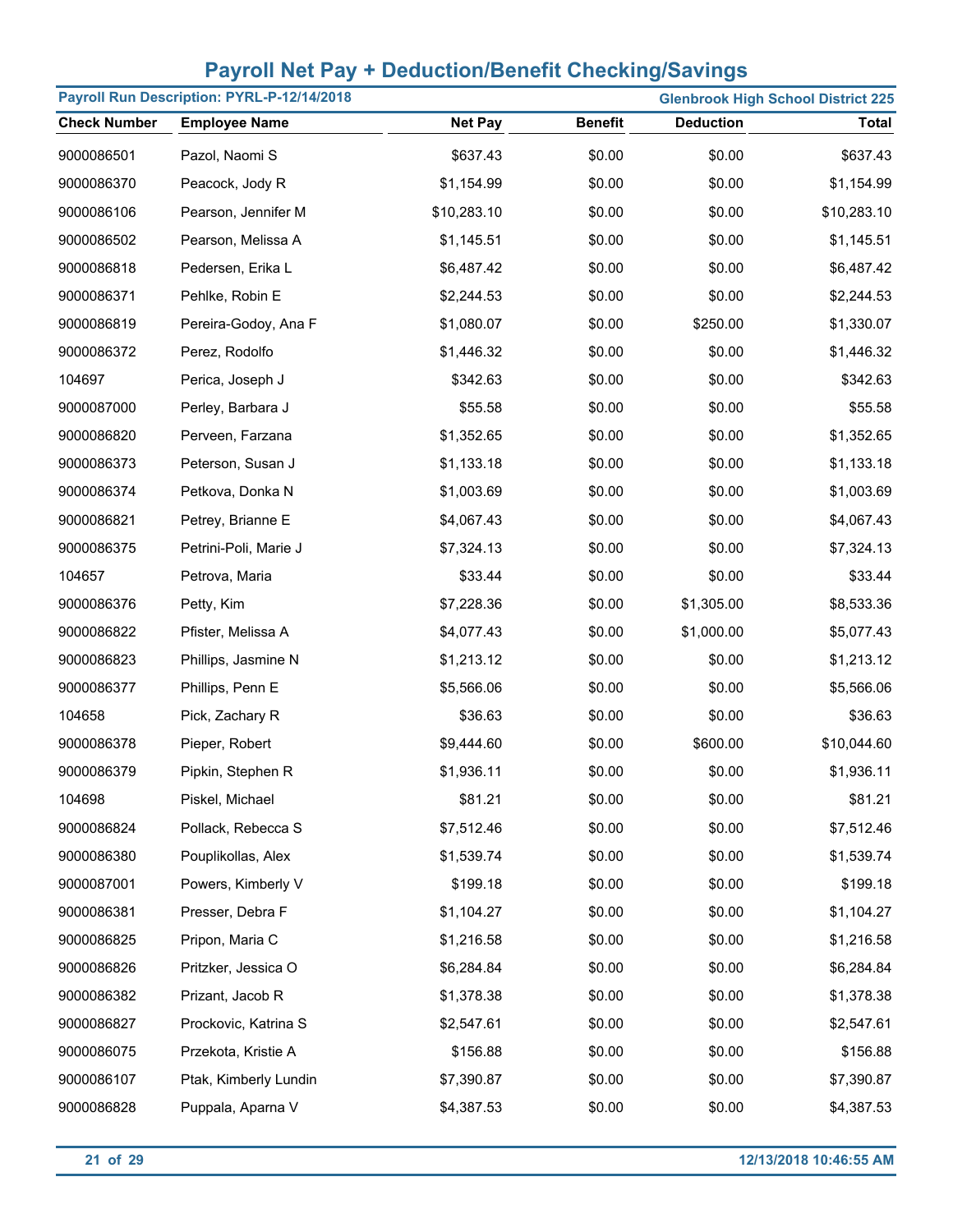| Payroll Run Description: PYRL-P-12/14/2018<br><b>Glenbrook High School District 225</b> |                           |                |                |                  |              |
|-----------------------------------------------------------------------------------------|---------------------------|----------------|----------------|------------------|--------------|
| <b>Check Number</b>                                                                     | <b>Employee Name</b>      | <b>Net Pay</b> | <b>Benefit</b> | <b>Deduction</b> | <b>Total</b> |
| 9000086383                                                                              | Purdy, Matthew L          | \$7,630.85     | \$0.00         | \$0.00           | \$7,630.85   |
| 9000086503                                                                              | Rabinak, Mary Harrington  | \$7,955.80     | \$0.00         | \$0.00           | \$7,955.80   |
| 9000086384                                                                              | Race, William             | \$6,148.67     | \$0.00         | \$500.00         | \$6,648.67   |
| 9000086385                                                                              | Radford, Carie Lynn       | \$6,216.93     | \$0.00         | \$0.00           | \$6,216.93   |
| 9000086108                                                                              | Raflores, Alice K         | \$3,519.35     | \$0.00         | \$2,200.00       | \$5,719.35   |
| 9000086829                                                                              | Ralston, Phillip R        | \$10,303.97    | \$0.00         | \$0.00           | \$10,303.97  |
| 9000087002                                                                              | Raphaelson, Penni M       | \$1,766.05     | \$0.00         | \$0.00           | \$1,766.05   |
| 9000086386                                                                              | Rasavong, Charmaine M     | \$1,269.29     | \$0.00         | \$0.00           | \$1,269.29   |
| 9000086387                                                                              | Rast, Michael R           | \$6,346.43     | \$0.00         | \$0.00           | \$6,346.43   |
| 9000086388                                                                              | Rathunde, Leslie K        | \$6,124.35     | \$0.00         | \$0.00           | \$6,124.35   |
| 104663                                                                                  | Rawitz, Lauren D          | \$2,241.64     | \$0.00         | \$0.00           | \$2,241.64   |
| 9000086830                                                                              | Redfern, Rene             | \$1,180.84     | \$0.00         | \$0.00           | \$1,180.84   |
| 9000086389                                                                              | Reed, Martha M            | \$7,578.48     | \$0.00         | \$500.00         | \$8,078.48   |
| 9000086109                                                                              | Regal, Linda C            | \$1,350.66     | \$0.00         | \$0.00           | \$1,350.66   |
| 9000086831                                                                              | Reichert, Caitlin M       | \$3,873.52     | \$0.00         | \$900.00         | \$4,773.52   |
| 9000086832                                                                              | Reilly, Anthony J         | \$2,001.14     | \$0.00         | \$0.00           | \$2,001.14   |
| 9000086390                                                                              | Reimer, Kelly P           | \$4,205.15     | \$0.00         | \$0.00           | \$4,205.15   |
| 9000087003                                                                              | Reitman, Michelle W       | \$49.80        | \$0.00         | \$0.00           | \$49.80      |
| 9000086391                                                                              | Remeniuk, Adrian T        | \$1,088.60     | \$0.00         | \$0.00           | \$1,088.60   |
| 9000086110                                                                              | Reyes, Joel Angel         | \$2,383.14     | \$0.00         | \$0.00           | \$2,383.14   |
| 9000086833                                                                              | Reyes, Veronica           | \$3,890.12     | \$0.00         | \$2,700.00       | \$6,590.12   |
| 9000086834                                                                              | Rhoades, Daniel Terence   | \$6,954.70     | \$0.00         | \$0.00           | \$6,954.70   |
| 9000087004                                                                              | Ricci, Steven A           | \$156.04       | \$0.00         | \$0.00           | \$156.04     |
| 9000086111                                                                              | Riggle, Michael           | \$13,466.57    | \$0.00         | \$1,500.00       | \$14,966.57  |
| 9000086392                                                                              | Rivera, Jorge R           | \$1,446.09     | \$0.00         | \$0.00           | \$1,446.09   |
| 9000086393                                                                              | Roby, Jessica Werner      | \$10,907.00    | \$0.00         | \$0.00           | \$10,907.00  |
| 9000086394                                                                              | Rockrohr, Mary E          | \$8,986.25     | \$0.00         | \$0.00           | \$8,986.25   |
| 9000086835                                                                              | Rockrohr, Steven D        | \$9,036.20     | \$0.00         | \$0.00           | \$9,036.20   |
| 9000086076                                                                              | Rodriguez, Jillian L H    | \$4,727.12     | \$0.00         | \$0.00           | \$4,727.12   |
| 9000086395                                                                              | Rodriguez-Lopez, Juan B   | \$1,357.67     | \$0.00         | \$0.00           | \$1,357.67   |
| 9000086396                                                                              | Roer, Colleen M           | \$1,022.83     | \$0.00         | \$0.00           | \$1,022.83   |
| 9000086397                                                                              | Roer, Susan M             | \$1,417.89     | \$0.00         | \$0.00           | \$1,417.89   |
| 9000086836                                                                              | Rogers, David             | \$5,385.64     | \$0.00         | \$0.00           | \$5,385.64   |
| 9000086398                                                                              | Rogers, Rebecca Silverman | \$5,705.51     | \$0.00         | \$0.00           | \$5,705.51   |
| 9000086837                                                                              | Rogers, Socorro           | \$6,797.85     | \$0.00         | \$2,000.00       | \$8,797.85   |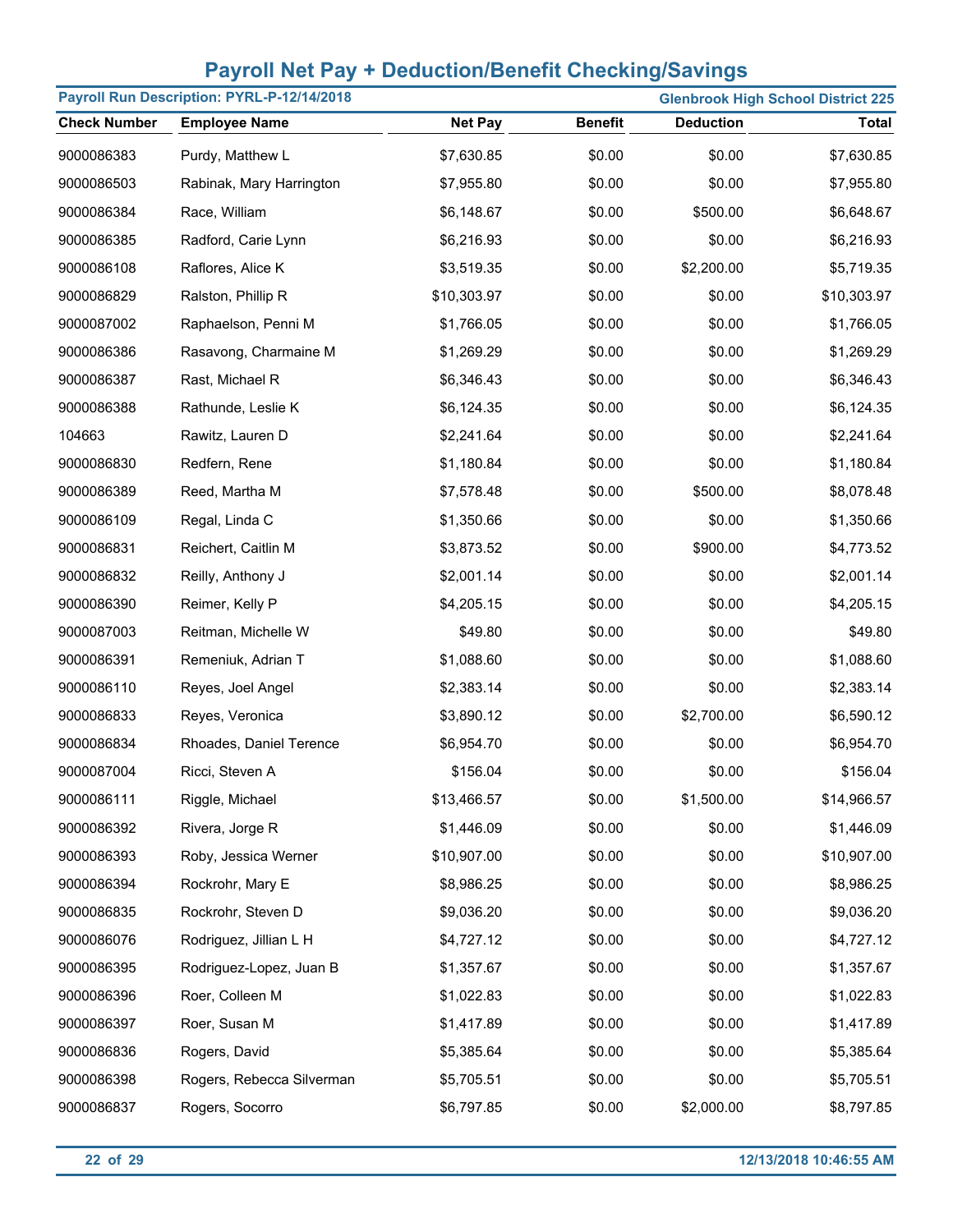|                     | Payroll Run Description: PYRL-P-12/14/2018 |                |                |                  | <b>Glenbrook High School District 225</b> |
|---------------------|--------------------------------------------|----------------|----------------|------------------|-------------------------------------------|
| <b>Check Number</b> | <b>Employee Name</b>                       | <b>Net Pay</b> | <b>Benefit</b> | <b>Deduction</b> | <b>Total</b>                              |
| 9000086399          | Roman, Joel                                | \$1,025.35     | \$0.00         | \$0.00           | \$1,025.35                                |
| 9000087005          | Romanek, Howard J                          | \$583.32       | \$0.00         | \$0.00           | \$583.32                                  |
| 9000086400          | Romito, Anthony R                          | \$5,857.88     | \$0.00         | \$0.00           | \$5,857.88                                |
| 9000086401          | Rose, Christina M                          | \$4,535.38     | \$0.00         | \$0.00           | \$4,535.38                                |
| 9000086838          | Rosen, Carrie M                            | \$6,045.04     | \$0.00         | \$0.00           | \$6,045.04                                |
| 9000086402          | Rosin, Shelby A                            | \$4,071.18     | \$0.00         | \$0.00           | \$4,071.18                                |
| 9000086839          | Rosinski, Robert E                         | \$7,072.51     | \$0.00         | \$0.00           | \$7,072.51                                |
| 9000086840          | Ross, Susan G                              | \$555.07       | \$0.00         | \$0.00           | \$555.07                                  |
| 9000086841          | Rothenbaum, Nathan A                       | \$131.00       | \$0.00         | \$0.00           | \$131.00                                  |
| 9000086842          | Rothrauff, Rachael                         | \$6,480.01     | \$0.00         | \$0.00           | \$6,480.01                                |
| 9000086403          | Rubin, Todd M                              | \$9,089.89     | \$0.00         | \$0.00           | \$9,089.89                                |
| 9000086843          | Ruder, Brian M                             | \$1,539.50     | \$0.00         | \$0.00           | \$1,539.50                                |
| 9000086404          | Ruesch, Laura A                            | \$1,379.57     | \$0.00         | \$0.00           | \$1,379.57                                |
| 9000086405          | Ruppert, Barry C                           | \$8,715.56     | \$0.00         | \$900.00         | \$9,615.56                                |
| 9000086844          | Rusin, Anna B                              | \$1,477.11     | \$0.00         | \$0.00           | \$1,477.11                                |
| 9000086406          | Ryan, Terri S                              | \$1,481.66     | \$0.00         | \$0.00           | \$1,481.66                                |
| 9000086845          | Rylander, Jeffrey W                        | \$8,733.52     | \$0.00         | \$0.00           | \$8,733.52                                |
| 9000086846          | Sachs, Karly R                             | \$5,198.29     | \$0.00         | \$0.00           | \$5,198.29                                |
| 9000086847          | Salazar, Veronica                          | \$5,815.70     | \$0.00         | \$0.00           | \$5,815.70                                |
| 9000086407          | Salk, Julie R                              | \$259.34       | \$0.00         | \$0.00           | \$259.34                                  |
| 104699              | Sanchez, Miguel A                          | \$901.83       | \$0.00         | \$0.00           | \$901.83                                  |
| 9000086848          | Sands, Dale N                              | \$981.63       | \$0.00         | \$0.00           | \$981.63                                  |
| 9000086849          | Santoro, Julie R                           | \$305.83       | \$0.00         | \$500.00         | \$805.83                                  |
| 9000086850          | Sarmiento, Edita A                         | \$949.45       | \$0.00         | \$0.00           | \$949.45                                  |
| 9000086851          | Sasak, Zenon T                             | \$1,430.70     | \$0.00         | \$0.00           | \$1,430.70                                |
| 9000086408          | Savino, Dominic A                          | \$7,829.86     | \$0.00         | \$0.00           | \$7,829.86                                |
| 9000086852          | Sawicki, Donna                             | \$1,485.90     | \$0.00         | \$0.00           | \$1,485.90                                |
| 9000086853          | Schaefer, Julia C                          | \$6,550.62     | \$0.00         | \$0.00           | \$6,550.62                                |
| 9000086854          | Schafer, Joel C                            | \$4,092.25     | \$0.00         | \$0.00           | \$4,092.25                                |
| 9000086855          | Scheinkopf, Jeffrey S                      | \$7,581.63     | \$0.00         | \$400.00         | \$7,981.63                                |
| 9000087006          | Scheinkopf, Michelle                       | \$1,214.04     | \$0.00         | \$0.00           | \$1,214.04                                |
| 9000086409          | Scherr, Nicole L                           | \$3,946.18     | \$0.00         | \$0.00           | \$3,946.18                                |
| 9000086856          | Schmalzer, Brian T                         | \$4,590.46     | \$0.00         | \$0.00           | \$4,590.46                                |
| 9000086857          | Schmidgall, Neil E                         | \$9,308.54     | \$0.00         | \$0.00           | \$9,308.54                                |
| 9000086858          | Schmidt, Kathryn R                         | \$215.27       | \$0.00         | \$0.00           | \$215.27                                  |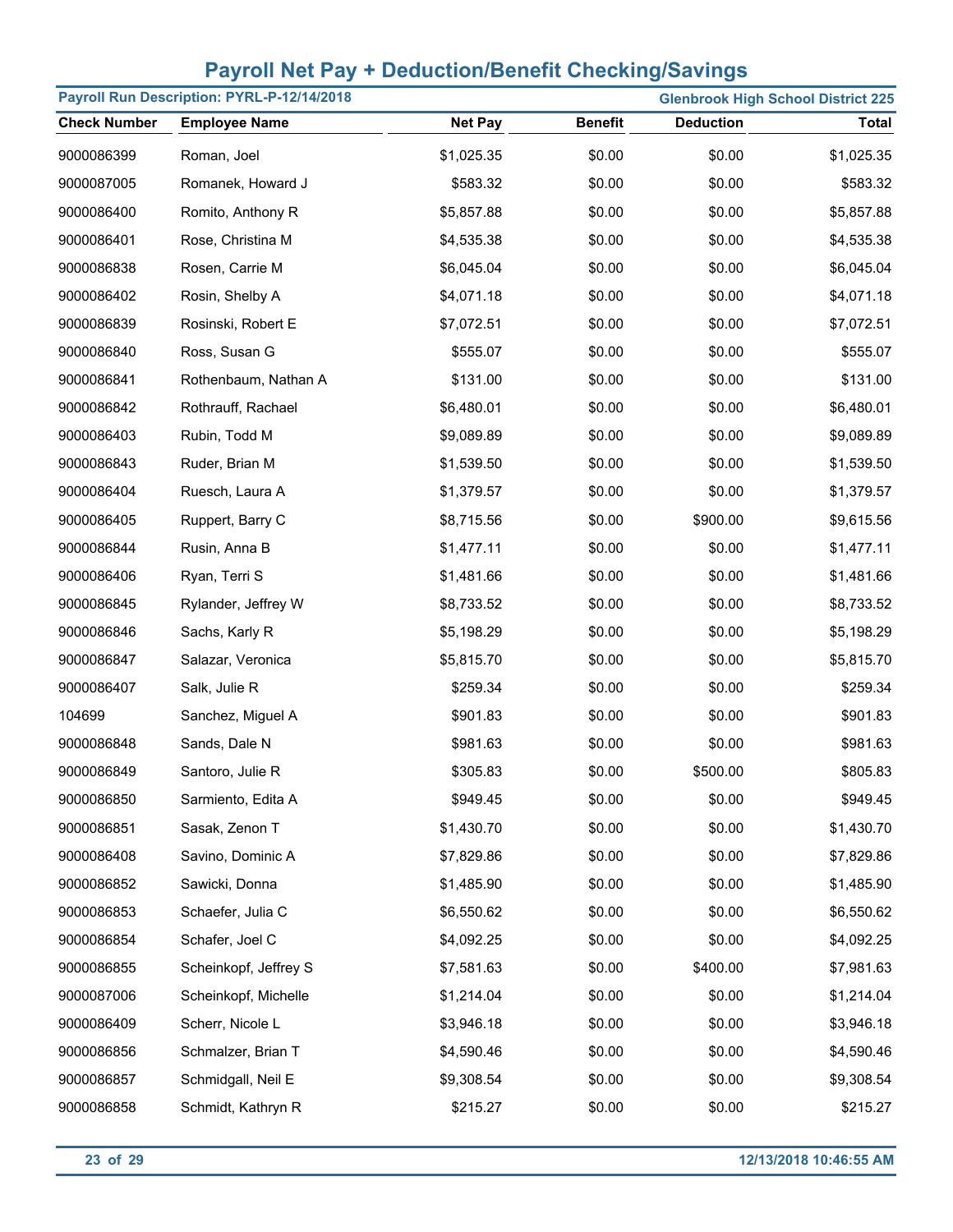|                     | Payroll Run Description: PYRL-P-12/14/2018 |                |                |                  | <b>Glenbrook High School District 225</b> |
|---------------------|--------------------------------------------|----------------|----------------|------------------|-------------------------------------------|
| <b>Check Number</b> | <b>Employee Name</b>                       | <b>Net Pay</b> | <b>Benefit</b> | <b>Deduction</b> | <b>Total</b>                              |
| 9000086410          | Schneider, Kristin Emily                   | \$5,069.61     | \$0.00         | \$0.00           | \$5,069.61                                |
| 9000086411          | Schneider, Linda D                         | \$1,019.74     | \$0.00         | \$0.00           | \$1,019.74                                |
| 9000086412          | Schoenberger, Kristen S                    | \$4,944.55     | \$0.00         | \$0.00           | \$4,944.55                                |
| 9000086859          | Schoenwetter, David C                      | \$6,955.59     | \$0.00         | \$0.00           | \$6,955.59                                |
| 9000086860          | Scholten, Katherine L                      | \$6,427.20     | \$0.00         | \$0.00           | \$6,427.20                                |
| 9000086413          | Scholz, Amanda                             | \$4,891.77     | \$0.00         | \$100.00         | \$4,991.77                                |
| 9000086112          | Schramm, Nicole M                          | \$3,452.78     | \$0.00         | \$0.00           | \$3,452.78                                |
| 9000086414          | Schroeder, Jarod Y                         | \$3,535.44     | \$0.00         | \$0.00           | \$3,535.44                                |
| 9000086415          | Schroeder, Michael J                       | \$6,081.01     | \$0.00         | \$0.00           | \$6,081.01                                |
| 9000086861          | Schullo, Sejal                             | \$6,941.66     | \$0.00         | \$0.00           | \$6,941.66                                |
| 104700              | Schultz, Ingrid M                          | \$62.69        | \$0.00         | \$0.00           | \$62.69                                   |
| 9000086416          | Schultz, Jennifer                          | \$5,810.34     | \$0.00         | \$0.00           | \$5,810.34                                |
| 9000086862          | Scott, Heather L                           | \$93.46        | \$0.00         | \$0.00           | \$93.46                                   |
| 104701              | Scott, Julie A                             | \$424.30       | \$0.00         | \$0.00           | \$424.30                                  |
| 9000086417          | Scott, Mardi                               | \$7,301.74     | \$0.00         | \$0.00           | \$7,301.74                                |
| 9000086418          | Seaborg, Christina Lee                     | \$7,819.49     | \$0.00         | \$0.00           | \$7,819.49                                |
| 104659              | Seiden, Henry L                            | \$33.44        | \$0.00         | \$0.00           | \$33.44                                   |
| 9000086419          | Serdar, Zachary S                          | \$1,486.21     | \$0.00         | \$0.00           | \$1,486.21                                |
| 9000086863          | Serikaku, Jill N                           | \$4,321.22     | \$0.00         | \$0.00           | \$4,321.22                                |
| 9000086864          | Serling, Jill M                            | \$4,327.11     | \$0.00         | \$0.00           | \$4,327.11                                |
| 9000086420          | Shamrock, Emily E                          | \$2,427.99     | \$0.00         | \$3,300.00       | \$5,727.99                                |
| 9000086865          | Shaner, Christi Ann                        | \$6,628.89     | \$0.00         | \$1,350.00       | \$7,978.89                                |
| 9000086866          | Shaoul, Brian H                            | \$1,343.98     | \$0.00         | \$0.00           | \$1,343.98                                |
| 9000086867          | Sheehan, Sharon K                          | \$8,309.79     | \$0.00         | \$0.00           | \$8,309.79                                |
| 9000086868          | Shellard, Julie A                          | \$5,790.49     | \$0.00         | \$0.00           | \$5,790.49                                |
| 9000086869          | Shellard, Robert                           | \$5,027.53     | \$0.00         | \$0.00           | \$5,027.53                                |
| 9000086421          | Shelley, Julia L                           | \$55.67        | \$0.00         | \$0.00           | \$55.67                                   |
| 9000086422          | Sheperd, Robin                             | \$4,082.69     | \$0.00         | \$0.00           | \$4,082.69                                |
| 9000086870          | Shifrin, Gregory                           | \$1,287.99     | \$0.00         | \$0.00           | \$1,287.99                                |
| 9000086871          | Shipp, Megan C                             | \$1,436.15     | \$0.00         | \$400.00         | \$1,836.15                                |
| 9000087007          | Shore, Suzanne H                           | \$677.34       | \$0.00         | \$0.00           | \$677.34                                  |
| 9000086423          | Sides, Carey                               | \$7,302.34     | \$0.00         | \$0.00           | \$7,302.34                                |
| 9000086872          | Silca, Stephen A                           | \$6,686.45     | \$0.00         | \$0.00           | \$6,686.45                                |
| 9000086113          | Simmers, Kurt                              | \$3,964.76     | \$0.00         | \$300.00         | \$4,264.76                                |
| 9000086873          | Simon, Cheryl                              | \$6,347.37     | \$0.00         | \$0.00           | \$6,347.37                                |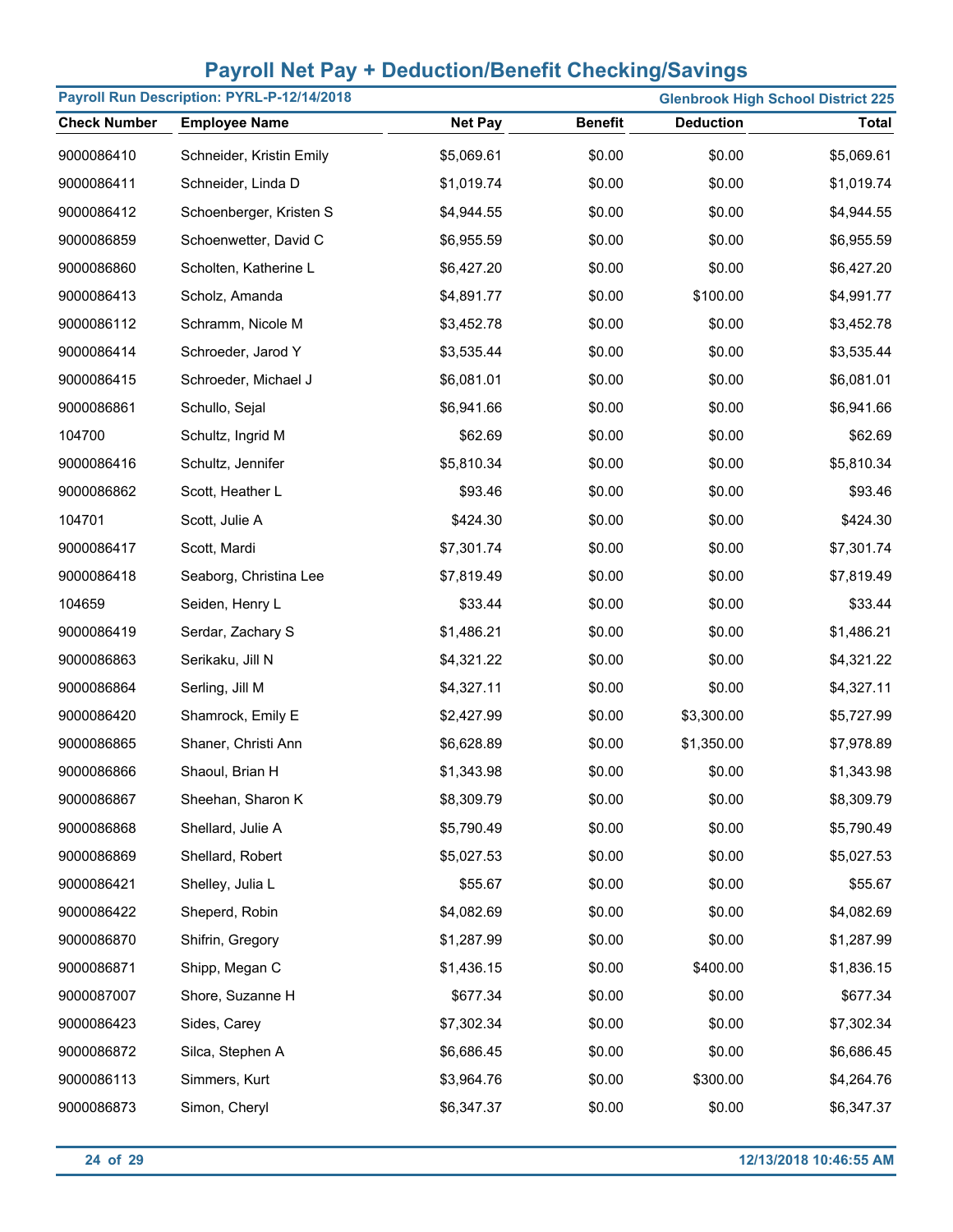| Payroll Run Description: PYRL-P-12/14/2018<br><b>Glenbrook High School District 225</b> |                      |                |                |                  |              |  |  |
|-----------------------------------------------------------------------------------------|----------------------|----------------|----------------|------------------|--------------|--|--|
| <b>Check Number</b>                                                                     | <b>Employee Name</b> | <b>Net Pay</b> | <b>Benefit</b> | <b>Deduction</b> | <b>Total</b> |  |  |
| 9000086874                                                                              | Sinde, Michael R     | \$7,474.29     | \$0.00         | \$0.00           | \$7,474.29   |  |  |
| 9000086875                                                                              | Sisler, Jesse M      | \$1,098.93     | \$0.00         | \$0.00           | \$1,098.93   |  |  |
| 9000086424                                                                              | Sit, Janice Y        | \$5,442.75     | \$0.00         | \$0.00           | \$5,442.75   |  |  |
| 9000086876                                                                              | Skalany, Michal W    | \$1,121.59     | \$0.00         | \$0.00           | \$1,121.59   |  |  |
| 9000086877                                                                              | Skaouris, Afrodite D | \$6,803.50     | \$0.00         | \$0.00           | \$6,803.50   |  |  |
| 9000086878                                                                              | Skorupa, John        | \$3,846.94     | \$0.00         | \$4,500.00       | \$8,346.94   |  |  |
| 9000086114                                                                              | Sly, Lisa Meinhard   | \$1,837.53     | \$0.00         | \$400.00         | \$2,237.53   |  |  |
| 9000086879                                                                              | Smigiel, Lindsay R   | \$261.16       | \$0.00         | \$1,500.00       | \$1,761.16   |  |  |
| 9000086880                                                                              | Smith, Austin M      | \$4,553.75     | \$0.00         | \$0.00           | \$4,553.75   |  |  |
| 9000086077                                                                              | Smith, Danielle B    | \$966.62       | \$0.00         | \$0.00           | \$966.62     |  |  |
| 9000086881                                                                              | Smith, David M       | \$6,800.15     | \$0.00         | \$0.00           | \$6,800.15   |  |  |
| 9000086882                                                                              | Smith, Julie M       | \$6,995.49     | \$0.00         | \$0.00           | \$6,995.49   |  |  |
| 9000086883                                                                              | Smith, Kenneth M     | \$957.78       | \$0.00         | \$0.00           | \$957.78     |  |  |
| 9000086425                                                                              | Smith, Kristin M     | \$1,349.25     | \$0.00         | \$0.00           | \$1,349.25   |  |  |
| 9000087008                                                                              | Sobel, Alan P        | \$298.77       | \$0.00         | \$0.00           | \$298.77     |  |  |
| 9000087009                                                                              | Sobel, Andrea        | \$223.33       | \$0.00         | \$0.00           | \$223.33     |  |  |
| 9000086426                                                                              | Solis, Edward A      | \$10,389.15    | \$0.00         | \$0.00           | \$10,389.15  |  |  |
| 9000087010                                                                              | Sopocy, Kay L        | \$1,268.95     | \$0.00         | \$0.00           | \$1,268.95   |  |  |
| 9000086427                                                                              | Sorkin, Jonathan     | \$3,854.47     | \$0.00         | \$4,000.00       | \$7,854.47   |  |  |
| 9000086504                                                                              | Sorkin, Karla M      | \$1,534.29     | \$0.00         | \$0.00           | \$1,534.29   |  |  |
| 9000086884                                                                              | Sormaz, Sandra A     | \$1,983.38     | \$0.00         | \$0.00           | \$1,983.38   |  |  |
| 9000086428                                                                              | Sotelo, Daniel J     | \$1,248.96     | \$0.00         | \$0.00           | \$1,248.96   |  |  |
| 9000086429                                                                              | SOTELO, EDGAR        | \$1,071.26     | \$0.00         | \$0.00           | \$1,071.26   |  |  |
| 9000086885                                                                              | Spellman, Julie F    | \$805.66       | \$0.00         | \$400.00         | \$1,205.66   |  |  |
| 9000086115                                                                              | Spero, Peter A       | \$2,617.23     | \$0.00         | \$0.00           | \$2,617.23   |  |  |
| 9000086886                                                                              | Stancik, Michael J   | \$6,040.24     | \$0.00         | \$0.00           | \$6,040.24   |  |  |
| 9000086430                                                                              | Standerski, Michael  | \$7,378.83     | \$0.00         | \$0.00           | \$7,378.83   |  |  |
| 9000086887                                                                              | Stanicek, Stephen B  | \$7,620.26     | \$0.00         | \$0.00           | \$7,620.26   |  |  |
| 9000086888                                                                              | Stankowicz, Frank J  | \$995.18       | \$0.00         | \$0.00           | \$995.18     |  |  |
| 9000087011                                                                              | Stanonik, John A     | \$389.03       | \$0.00         | \$0.00           | \$389.03     |  |  |
| 9000086889                                                                              | Stanton, Joshua J    | \$4,606.40     | \$0.00         | \$0.00           | \$4,606.40   |  |  |
| 9000086890                                                                              | Starakiewicz, Maria  | \$1,469.59     | \$0.00         | \$0.00           | \$1,469.59   |  |  |
| 9000086891                                                                              | Starcevich, Diana F  | \$1,135.44     | \$0.00         | \$0.00           | \$1,135.44   |  |  |
| 9000086892                                                                              | Stec, Katherine E    | \$4,321.36     | \$0.00         | \$0.00           | \$4,321.36   |  |  |
| 9000086431                                                                              | Steffey, Lisa        | \$6,140.29     | \$0.00         | \$3,100.00       | \$9,240.29   |  |  |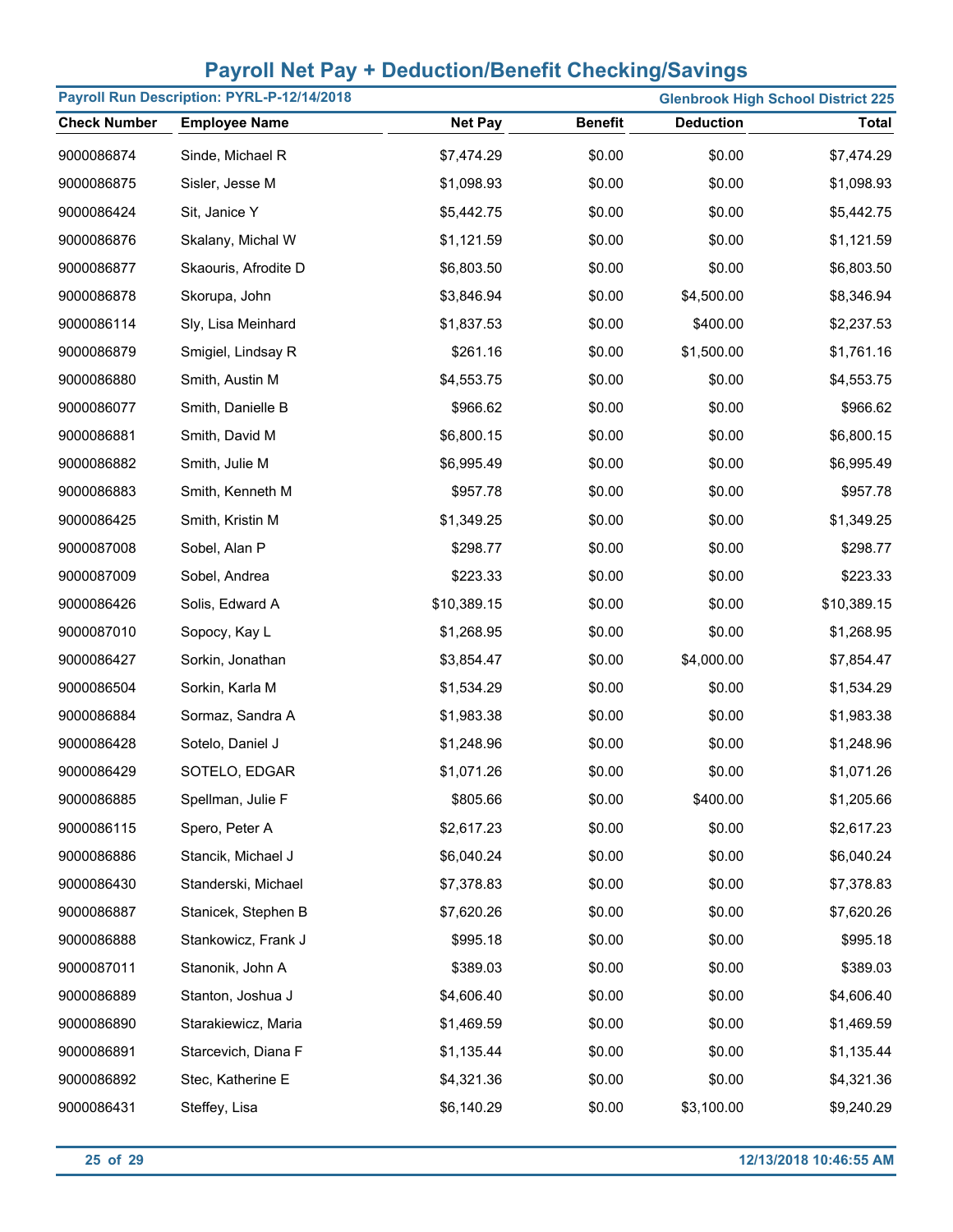|                     | Payroll Run Description: PYRL-P-12/14/2018 |                |                |                  | <b>Glenbrook High School District 225</b> |
|---------------------|--------------------------------------------|----------------|----------------|------------------|-------------------------------------------|
| <b>Check Number</b> | <b>Employee Name</b>                       | <b>Net Pay</b> | <b>Benefit</b> | <b>Deduction</b> | <b>Total</b>                              |
| 9000086893          | Stein, Deborah L                           | \$4,713.57     | \$0.00         | \$0.00           | \$4,713.57                                |
| 9000086894          | Steinberg, Michelle C                      | \$2,476.29     | \$0.00         | \$1,500.00       | \$3,976.29                                |
| 9000086078          | Steinke, Ashley D                          | \$997.52       | \$0.00         | \$0.00           | \$997.52                                  |
| 9000087012          | Stickels, Nancy                            | \$862.23       | \$0.00         | \$0.00           | \$862.23                                  |
| 9000086895          | Stoll, Luanne M                            | \$1,259.24     | \$0.00         | \$125.00         | \$1,384.24                                |
| 9000086432          | Stoller, Jill L                            | \$1,005.59     | \$0.00         | \$0.00           | \$1,005.59                                |
| 104702              | Strong, Caitlin A                          | \$67.00        | \$0.00         | \$0.00           | \$67.00                                   |
| 9000086505          | Strong, Douglas Ward                       | \$9,003.44     | \$0.00         | \$500.00         | \$9,503.44                                |
| 9000086896          | Stump, Lauren A                            | \$5,629.75     | \$0.00         | \$0.00           | \$5,629.75                                |
| 9000086897          | Suarez, Barbara                            | \$3,845.97     | \$0.00         | \$0.00           | \$3,845.97                                |
| 9000086079          | Sugrue, Mary J                             | \$1,125.13     | \$0.00         | \$0.00           | \$1,125.13                                |
| 9000086433          | Sullivan, Darin                            | \$4,916.98     | \$0.00         | \$2,000.00       | \$6,916.98                                |
| 9000086898          | Sullivan, John E                           | \$6,567.53     | \$0.00         | \$100.00         | \$6,667.53                                |
| 104703              | Sullivan, Margaret M                       | \$529.32       | \$0.00         | \$0.00           | \$529.32                                  |
| 9000087013          | Sullivan, Sean K                           | \$657.14       | \$0.00         | \$0.00           | \$657.14                                  |
| 9000086434          | Summerfelt, Michael H                      | \$1,198.50     | \$0.00         | \$0.00           | \$1,198.50                                |
| 9000086899          | Sutherlin, Lauren A                        | \$5,234.35     | \$0.00         | \$0.00           | \$5,234.35                                |
| 9000086900          | Sutherlin, Ryan                            | \$7,330.51     | \$0.00         | \$0.00           | \$7,330.51                                |
| 9000086116          | Swanson, Brad                              | \$11,152.72    | \$0.00         | \$0.00           | \$11,152.72                               |
| 9000086901          | Swanson, Jennifer Ann                      | \$1,419.78     | \$0.00         | \$0.00           | \$1,419.78                                |
| 9000086902          | Szatko, Bogdan S                           | \$1,268.44     | \$0.00         | \$0.00           | \$1,268.44                                |
| 9000086903          | Szczur, Natalie J                          | \$2,796.56     | \$0.00         | \$0.00           | \$2,796.56                                |
| 9000086904          | Szpisjak, Steven J                         | \$1,468.45     | \$0.00         | \$0.00           | \$1,468.45                                |
| 9000086435          | Tarjan, Michael T                          | \$9,928.13     | \$0.00         | \$0.00           | \$9,928.13                                |
| 9000086117          | Tarver-Andersen, Vicki L                   | \$6,802.34     | \$0.00         | \$1,900.00       | \$8,702.34                                |
| 9000086905          | Tate, Tara                                 | \$7,903.98     | \$0.00         | \$0.00           | \$7,903.98                                |
| 9000086436          | Taylor, Joseph H                           | \$1,616.61     | \$0.00         | \$0.00           | \$1,616.61                                |
| 9000086437          | Temple, Maureen N                          | \$997.49       | \$0.00         | \$0.00           | \$997.49                                  |
| 9000086906          | Thomas, Madeline C                         | \$3,566.60     | \$0.00         | \$0.00           | \$3,566.60                                |
| 9000086506          | Thomas-McGraw, Gery I                      | \$961.84       | \$0.00         | \$0.00           | \$961.84                                  |
| 9000087014          | Thur, Tyler                                | \$210.97       | \$0.00         | \$0.00           | \$210.97                                  |
| 9000086438          | Tichansky, Nancy M                         | \$671.50       | \$0.00         | \$300.00         | \$971.50                                  |
| 9000086439          | Ticho, Amy                                 | \$1,321.69     | \$0.00         | \$0.00           | \$1,321.69                                |
| 9000086907          | Timinskas, Irmantas                        | \$1,298.12     | \$0.00         | \$0.00           | \$1,298.12                                |
| 9000086908          | Timinskiene, Giedre                        | \$1,155.26     | \$0.00         | \$0.00           | \$1,155.26                                |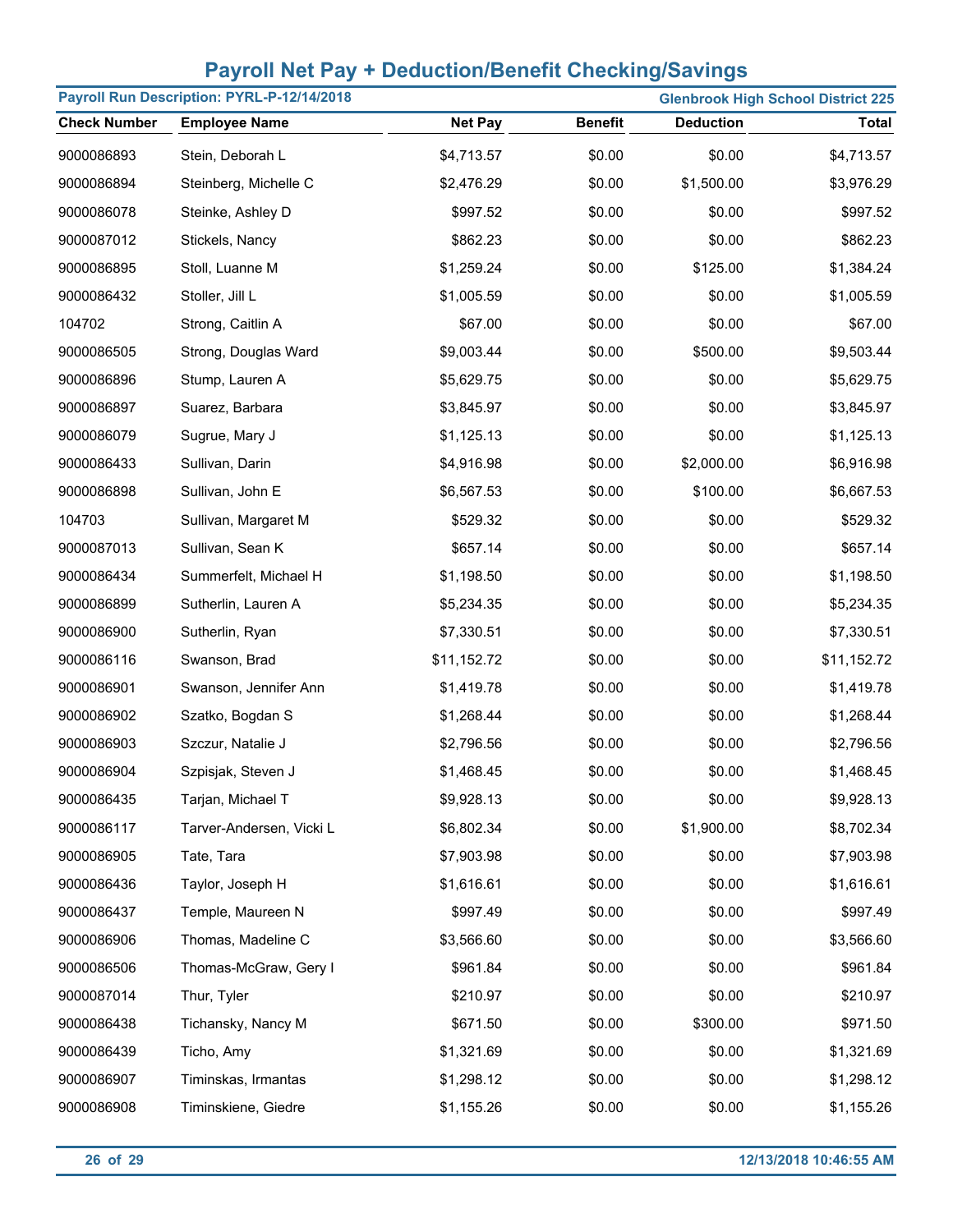|                     | Payroll Run Description: PYRL-P-12/14/2018 |                |                |                  | <b>Glenbrook High School District 225</b> |
|---------------------|--------------------------------------------|----------------|----------------|------------------|-------------------------------------------|
| <b>Check Number</b> | <b>Employee Name</b>                       | <b>Net Pay</b> | <b>Benefit</b> | <b>Deduction</b> | <b>Total</b>                              |
| 9000086440          | Timmer, Nicholas                           | \$7,084.72     | \$0.00         | \$0.00           | \$7,084.72                                |
| 9000087015          | Timpe, Debbie C                            | \$1,237.19     | \$0.00         | \$0.00           | \$1,237.19                                |
| 9000086909          | Tomasik, Ewa                               | \$1,218.26     | \$0.00         | \$0.00           | \$1,218.26                                |
| 9000086910          | Toniolo, Andrew J                          | \$5,669.30     | \$0.00         | \$0.00           | \$5,669.30                                |
| 9000086911          | Topham, Matthew T                          | \$8,480.33     | \$0.00         | \$0.00           | \$8,480.33                                |
| 9000086912          | Torres, Margaret Louise                    | \$2,010.18     | \$0.00         | \$0.00           | \$2,010.18                                |
| 9000086913          | Toth, Renate M                             | \$4,010.49     | \$0.00         | \$0.00           | \$4,010.49                                |
| 9000086914          | Travers, Renee Ingrid                      | \$1,025.53     | \$0.00         | \$0.00           | \$1,025.53                                |
| 9000086441          | Travis, Dane Fox                           | \$5,932.96     | \$0.00         | \$0.00           | \$5,932.96                                |
| 9000086442          | Trepka, Kai                                | \$87.51        | \$0.00         | \$0.00           | \$87.51                                   |
| 9000086443          | Tripple, Kirby                             | \$5,132.30     | \$0.00         | \$0.00           | \$5,132.30                                |
| 104704              | Tseitlin, Michael                          | \$976.29       | \$0.00         | \$0.00           | \$976.29                                  |
| 9000086915          | Tucker, Brandon L                          | \$7,001.01     | \$0.00         | \$0.00           | \$7,001.01                                |
| 9000086916          | Turbov, Elizabeth T                        | \$1,203.20     | \$0.00         | \$0.00           | \$1,203.20                                |
| 9000086444          | Umansky, Rita M                            | \$7,784.16     | \$0.00         | \$0.00           | \$7,784.16                                |
| 9000086445          | Upson, Anna W                              | \$5,169.69     | \$0.00         | \$0.00           | \$5,169.69                                |
| 9000086446          | Vaccarello, Megan E                        | \$5,731.23     | \$0.00         | \$0.00           | \$5,731.23                                |
| 9000086447          | Vakil, Norma J                             | \$5,140.84     | \$0.00         | \$0.00           | \$5,140.84                                |
| 9000086448          | Valsamis, Anthony A                        | \$3,128.68     | \$0.00         | \$0.00           | \$3,128.68                                |
| 9000086449          | Vasilopoulos, Maria J                      | \$8,852.81     | \$0.00         | \$0.00           | \$8,852.81                                |
| 9000087016          | Vicars, Mary                               | \$189.85       | \$0.00         | \$0.00           | \$189.85                                  |
| 9000087017          | Vietinghoff, Debra F                       | \$180.71       | \$0.00         | \$0.00           | \$180.71                                  |
| 9000086450          | Vignocchi, Paul M                          | \$6,852.22     | \$0.00         | \$0.00           | \$6,852.22                                |
| 9000086451          | Vincent, David C                           | \$6,120.22     | \$0.00         | \$0.00           | \$6,120.22                                |
| 9000086917          | Vodicka, Michael J                         | \$5,472.29     | \$0.00         | \$2,500.00       | \$7,972.29                                |
| 9000086452          | Vogg, Amanda M                             | \$3,293.25     | \$0.00         | \$0.00           | \$3,293.25                                |
| 9000086453          | Wagner, Patrick James                      | \$7,077.98     | \$0.00         | \$0.00           | \$7,077.98                                |
| 9000086918          | Wagner, Tina M                             | \$597.72       | \$0.00         | \$900.00         | \$1,497.72                                |
| 104705              | Walker, Amani                              | \$60.70        | \$0.00         | \$0.00           | \$60.70                                   |
| 9000086454          | Walker, Jon Robin                          | \$7,719.50     | \$0.00         | \$0.00           | \$7,719.50                                |
| 9000086919          | Walker, Zachary J                          | \$6,328.56     | \$0.00         | \$0.00           | \$6,328.56                                |
| 9000086118          | Wall, Lisa Beth                            | \$3,034.79     | \$0.00         | \$0.00           | \$3,034.79                                |
| 9000086455          | Wallis, Amanda B                           | \$2,641.83     | \$0.00         | \$0.00           | \$2,641.83                                |
| 9000086920          | Walsh, Anne Marie                          | \$4,759.97     | \$0.00         | \$0.00           | \$4,759.97                                |
| 9000086456          | Walsh, Jaclyn M                            | \$204.26       | \$0.00         | \$0.00           | \$204.26                                  |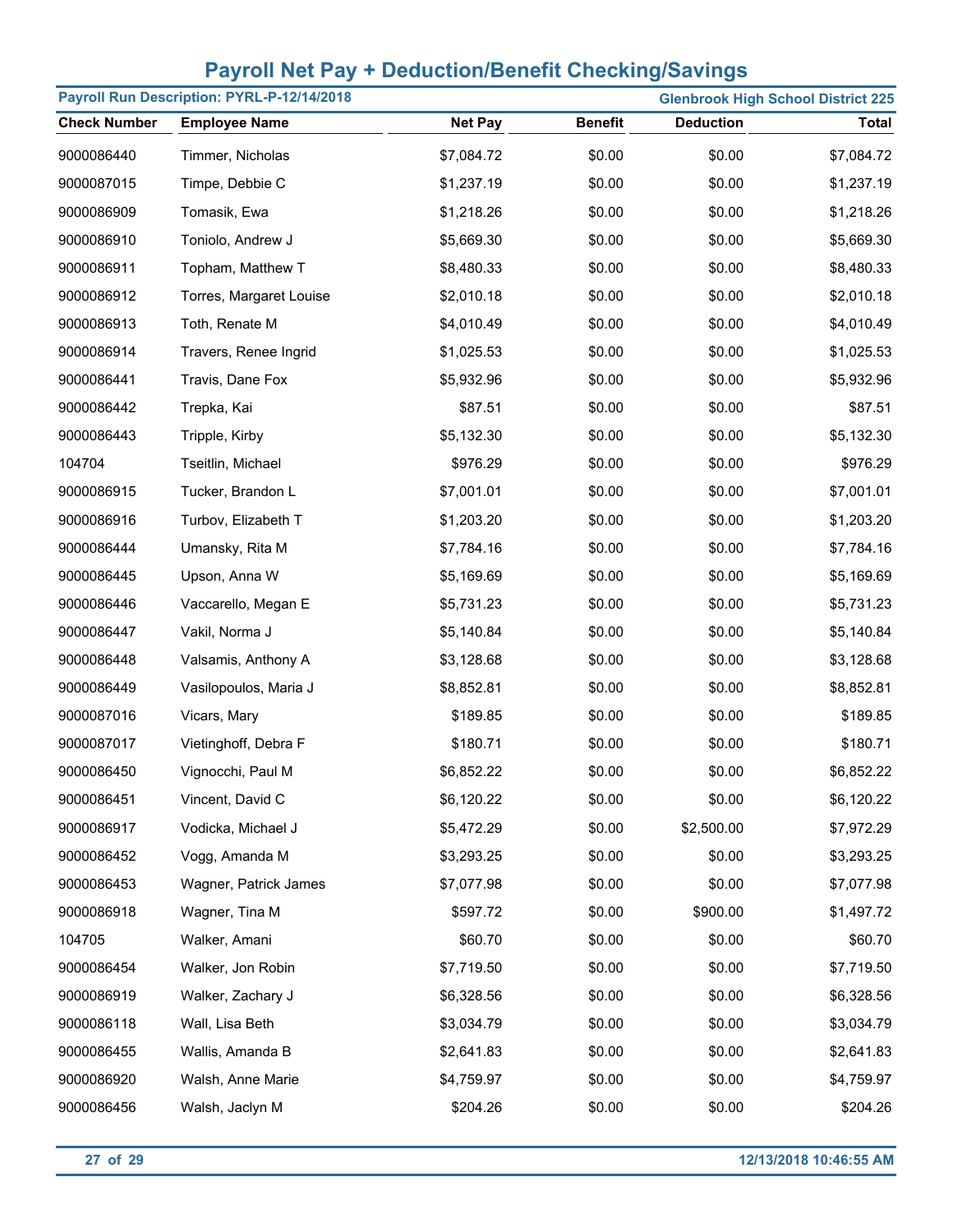|                     | Payroll Run Description: PYRL-P-12/14/2018 |                |                |                  | <b>Glenbrook High School District 225</b> |
|---------------------|--------------------------------------------|----------------|----------------|------------------|-------------------------------------------|
| <b>Check Number</b> | <b>Employee Name</b>                       | <b>Net Pay</b> | <b>Benefit</b> | <b>Deduction</b> | <b>Total</b>                              |
| 9000086457          | Walters, Cathy J                           | \$868.11       | \$0.00         | \$0.00           | \$868.11                                  |
| 9000086921          | Watermann, Patricia A                      | \$1,931.27     | \$0.00         | \$0.00           | \$1,931.27                                |
| 9000086119          | Wawryk, Jennifer E-R                       | \$414.63       | \$0.00         | \$1,325.00       | \$1,739.63                                |
| 9000086458          | Wawrzyn, Antoinette M                      | \$1,762.23     | \$0.00         | \$0.00           | \$1,762.23                                |
| 9000086922          | Webb, Kurt B                               | \$7,608.82     | \$0.00         | \$0.00           | \$7,608.82                                |
| 9000086923          | Webb, Suzanne                              | \$9,217.14     | \$0.00         | \$0.00           | \$9,217.14                                |
| 9000086459          | Weber, David D                             | \$10,969.11    | \$0.00         | \$0.00           | \$10,969.11                               |
| 9000086460          | Weiner, Justin                             | \$4,257.23     | \$0.00         | \$0.00           | \$4,257.23                                |
| 9000086924          | Weissenstein, Steven E                     | \$11,580.63    | \$0.00         | \$0.00           | \$11,580.63                               |
| 9000087018          | Weldon, James H                            | \$475.50       | \$0.00         | \$0.00           | \$475.50                                  |
| 9000086730          | West, Andrea P                             | \$1,113.13     | \$0.00         | \$0.00           | \$1,113.13                                |
| 9000086925          | West, Brianna N                            | \$204.26       | \$0.00         | \$0.00           | \$204.26                                  |
| 9000086507          | West, Carol S                              | \$1,238.39     | \$0.00         | \$0.00           | \$1,238.39                                |
| 9000086926          | Whalen, Brian E                            | \$4,627.45     | \$0.00         | \$500.00         | \$5,127.45                                |
| 9000086461          | Whalen, Frank                              | \$5,587.41     | \$0.00         | \$5,200.00       | \$10,787.41                               |
| 9000086927          | Wheeler, Rebecca S                         | \$1,097.46     | \$0.00         | \$0.00           | \$1,097.46                                |
| 9000086928          | Whipple, Matthew R                         | \$6,714.75     | \$0.00         | \$600.00         | \$7,314.75                                |
| 9000086462          | Whisler, Daniel A                          | \$2,774.19     | \$0.00         | \$0.00           | \$2,774.19                                |
| 9000086463          | White, Emily K                             | \$1,073.88     | \$0.00         | \$0.00           | \$1,073.88                                |
| 9000086929          | Widner, Benjamin D                         | \$8,308.03     | \$0.00         | \$0.00           | \$8,308.03                                |
| 9000086464          | Wilhelm, Gregory R                         | \$2,422.76     | \$0.00         | \$0.00           | \$2,422.76                                |
| 9000086930          | William, Ivan A                            | \$1,611.63     | \$0.00         | \$0.00           | \$1,611.63                                |
| 9000086931          | Williams, Bill R                           | \$1,540.93     | \$0.00         | \$281.66         | \$1,822.59                                |
| 9000086465          | Williams, Indra M                          | \$1,127.00     | \$0.00         | \$0.00           | \$1,127.00                                |
| 9000086932          | Williams, Megan E                          | \$6,715.38     | \$0.00         | \$100.00         | \$6,815.38                                |
| 9000086466          | Williams, Scott L                          | \$9,563.72     | \$0.00         | \$0.00           | \$9,563.72                                |
| 9000086933          | Williamson, Jonathan Tyler                 | \$1,544.07     | \$0.00         | \$0.00           | \$1,544.07                                |
| 9000086120          | Williamson, Rosanne Marie                  | \$8,615.19     | \$0.00         | \$0.00           | \$8,615.19                                |
| 9000086934          | Wilson, Stephanie D                        | \$4,145.77     | \$0.00         | \$0.00           | \$4,145.77                                |
| 9000086935          | Wiltjer, Mary H                            | \$7,469.97     | \$0.00         | \$0.00           | \$7,469.97                                |
| 9000086467          | Winkle, Gary D                             | \$1,111.98     | \$0.00         | \$0.00           | \$1,111.98                                |
| 9000086936          | Winship, Richard C                         | \$3,395.93     | \$0.00         | \$0.00           | \$3,395.93                                |
| 9000086937          | Winston, Carol M                           | \$1,132.82     | \$0.00         | \$0.00           | \$1,132.82                                |
| 9000087019          | Witt, Bruni                                | \$421.95       | \$0.00         | \$0.00           | \$421.95                                  |
| 9000086938          | Wittenstrom, Rebecka A                     | \$4,758.04     | \$0.00         | \$0.00           | \$4,758.04                                |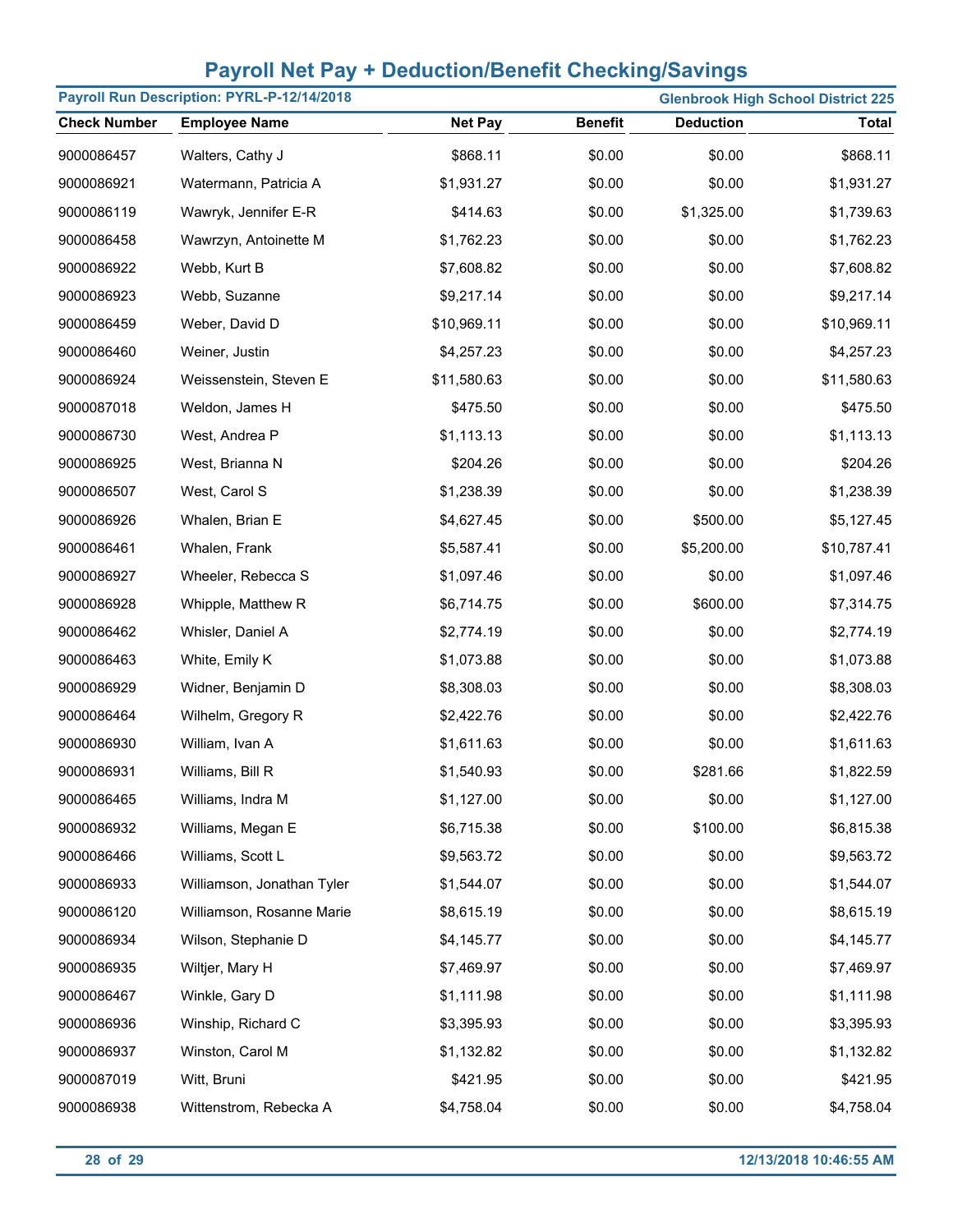|                     | Payroll Run Description: PYRL-P-12/14/2018 |                |                |                  | <b>Glenbrook High School District 225</b> |
|---------------------|--------------------------------------------|----------------|----------------|------------------|-------------------------------------------|
| <b>Check Number</b> | <b>Employee Name</b>                       | <b>Net Pay</b> | <b>Benefit</b> | <b>Deduction</b> | <b>Total</b>                              |
| 9000086939          | Wojcik, Aaron A                            | \$5,965.70     | \$0.00         | \$0.00           | \$5,965.70                                |
| 9000086940          | Wolfe, Stacey M                            | \$9,044.99     | \$0.00         | \$0.00           | \$9,044.99                                |
| 9000086941          | Wood, James M                              | \$1,180.62     | \$0.00         | \$0.00           | \$1,180.62                                |
| 9000086468          | Woods, Christine C E                       | \$6,505.64     | \$0.00         | \$500.00         | \$7,005.64                                |
| 9000086469          | Woods, Deborah L                           | \$1,588.26     | \$0.00         | \$300.00         | \$1,888.26                                |
| 9000086470          | Wool, Aimee L                              | \$3,397.29     | \$0.00         | \$0.00           | \$3,397.29                                |
| 9000086942          | Wright, Casey P                            | \$9,965.53     | \$0.00         | \$0.00           | \$9,965.53                                |
| 9000086943          | Wu, Hong                                   | \$5,108.98     | \$0.00         | \$0.00           | \$5,108.98                                |
| 9000086471          | Wurfel, Aleta L                            | \$482.90       | \$0.00         | \$0.00           | \$482.90                                  |
| 9000086944          | Wysocki, Robert P                          | \$4,964.47     | \$0.00         | \$0.00           | \$4,964.47                                |
| 9000086508          | Yacullo, Michael C                         | \$5,711.91     | \$0.00         | \$150.00         | \$5,861.91                                |
| 9000086472          | Yang, Jean M                               | \$1,344.08     | \$0.00         | \$0.00           | \$1,344.08                                |
| 9000086473          | Yocus, Lawrence J                          | \$1,178.68     | \$0.00         | \$0.00           | \$1,178.68                                |
| 9000086945          | Yocus, Zorana                              | \$668.14       | \$0.00         | \$0.00           | \$668.14                                  |
| 9000086946          | Yoon, Sukjin                               | \$5,947.37     | \$0.00         | \$0.00           | \$5,947.37                                |
| 9000086121          | Youabb, Nina Y                             | \$1,715.80     | \$0.00         | \$0.00           | \$1,715.80                                |
| 9000086947          | Youngberg, Teresa                          | \$7,781.65     | \$0.00         | \$0.00           | \$7,781.65                                |
| 9000086122          | Zachariou, Konstantinos                    | \$2,853.49     | \$0.00         | \$0.00           | \$2,853.49                                |
| 9000086948          | Zagorscak, Jana S                          | \$1,118.28     | \$0.00         | \$0.00           | \$1,118.28                                |
| 9000086949          | Zagorski, Christina M                      | \$5,770.71     | \$0.00         | \$0.00           | \$5,770.71                                |
| 9000086123          | Zalatoris, Jennifer R                      | \$1,709.33     | \$0.00         | \$0.00           | \$1,709.33                                |
| 9000086474          | Zamir, Sigal                               | \$4,469.38     | \$0.00         | \$0.00           | \$4,469.38                                |
| 9000086950          | Zamora, Jorge                              | \$6,008.23     | \$0.00         | \$0.00           | \$6,008.23                                |
| 9000086951          | Zapler, Daniel                             | \$6,641.86     | \$0.00         | \$0.00           | \$6,641.86                                |
| 9000086475          | Zelikoff, Patricia M                       | \$1,590.89     | \$0.00         | \$0.00           | \$1,590.89                                |
| 9000086476          | Zivin, Morgan T                            | \$968.61       | \$0.00         | \$0.00           | \$968.61                                  |
| 9000086477          | Zuber, Alexandra S                         | \$215.27       | \$0.00         | \$0.00           | \$215.27                                  |
| 9000086952          | Zuckerman, Gail L                          | \$1,351.76     | \$0.00         | \$0.00           | \$1,351.76                                |
| 9000086478          | Zuckerman, Jared J                         | \$6,872.76     | \$0.00         | \$0.00           | \$6,872.76                                |
| 9000086953          | Zummo, Justin J                            | \$4,585.89     | \$0.00         | \$0.00           | \$4,585.89                                |
| 9000086954          | Zurita, Arnoldo                            | \$2,200.65     | \$0.00         | \$0.00           | \$2,200.65                                |
| 9000087020          | Zwiercan, Paul S                           | \$1,004.20     | \$0.00         | \$0.00           | \$1,004.20                                |
| <b>Grand Total:</b> |                                            | \$3,694,144.95 | \$0.00         | \$163,272.78     | \$3,857,417.73                            |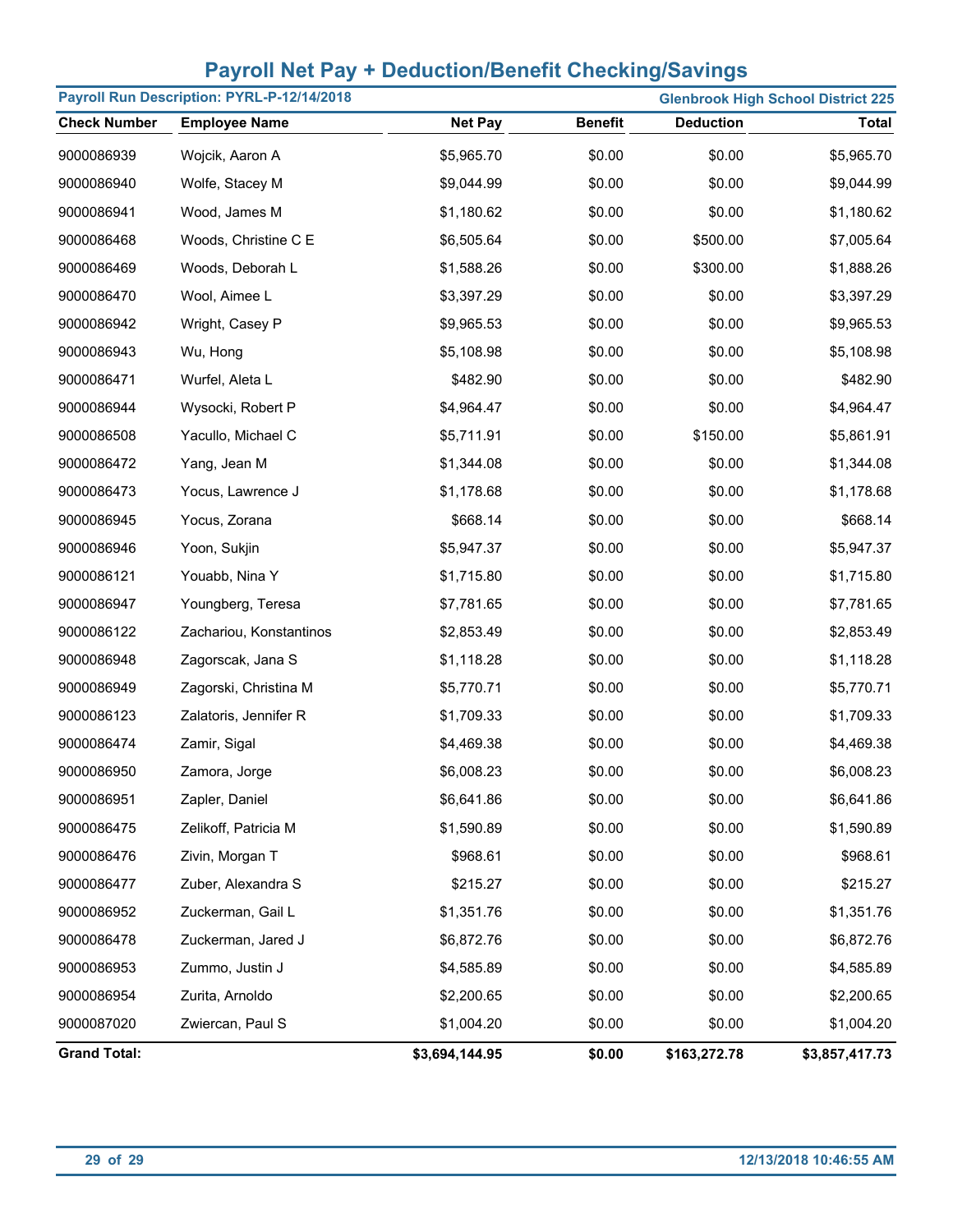| AP Run: AP-P-12/14/2018 ---- Post Date: 2018-12-14 - AP Run Type: R<br><b>Glenbrook High School District 225</b>     |        |                                  |                                            |                            |                               |                               |                              |             |                     |
|----------------------------------------------------------------------------------------------------------------------|--------|----------------------------------|--------------------------------------------|----------------------------|-------------------------------|-------------------------------|------------------------------|-------------|---------------------|
| <b>Check Date</b>                                                                                                    |        | <b>Check Number</b>              | <b>Payment Type</b>                        | <b>Name</b>                |                               |                               |                              |             | <b>Check Amount</b> |
| 12/14/2018                                                                                                           | 104706 |                                  | Check                                      | <b>Blitt and Gaines PC</b> |                               |                               |                              |             | 362.49              |
| <b>Invoice Number</b>                                                                                                |        | <b>Description</b>               |                                            |                            | <b>Invoice Date</b>           | <b>Invoice Amount Account</b> |                              |             | <b>Amount</b>       |
| 8W010.12142018.D<br>Case # 09 M1 1201 49 (Margaret B BAnk - 165.55)<br>Case # 17 SC 3616 (Sandra Bernstein - 196.94) |        |                                  | 12/14/2018                                 | 362.49                     |                               |                               |                              |             |                     |
|                                                                                                                      |        |                                  |                                            |                            |                               |                               | 10 L 100 4590 0000 00 000000 |             | 362.49              |
|                                                                                                                      |        |                                  |                                            |                            |                               |                               | Administraton                | Undefined   |                     |
| 12/14/2018                                                                                                           | 104707 |                                  | Check                                      | Duffy, Peter               |                               |                               |                              |             | 3,326.63            |
| <b>Invoice Number</b>                                                                                                |        | <b>Description</b>               |                                            |                            | <b>Invoice Date</b>           | <b>Invoice Amount Account</b> |                              |             | <b>Amount</b>       |
| 8W018.12142018.D                                                                                                     |        | L Duffy Maintenance Payment      |                                            |                            | 12/14/2018                    | 3,326.63                      |                              |             |                     |
|                                                                                                                      |        |                                  |                                            |                            |                               |                               | 10 L 100 4590 0000 00 000000 |             | 3,326.63            |
|                                                                                                                      |        |                                  |                                            |                            |                               |                               | Administraton                | / Undefined |                     |
| 12/14/2018                                                                                                           | 104708 |                                  | Check                                      | <b>GESPA</b>               |                               |                               |                              |             | 60.75               |
| <b>Invoice Number</b>                                                                                                |        | <b>Description</b>               |                                            |                            | <b>Invoice Date</b>           | <b>Invoice Amount Account</b> |                              |             | Amount              |
| 6D300.12142018.D                                                                                                     |        |                                  | 6D300 - Dues - GESPA for PYRL-P-12/14/2018 |                            | 12/14/2018                    | 60.75                         |                              |             |                     |
|                                                                                                                      |        |                                  |                                            |                            |                               |                               | 10 L 100 4590 0000 00 000000 |             | 60.75               |
|                                                                                                                      |        |                                  |                                            |                            |                               |                               | Administraton                | Undefined   |                     |
| 12/14/2018                                                                                                           | 104709 |                                  | Check                                      |                            | Heavner, Beyers & Mihlar, LLC |                               |                              |             | 1,455.00            |
| <b>Invoice Number</b>                                                                                                |        | <b>Description</b>               |                                            |                            | <b>Invoice Date</b>           | <b>Invoice Amount Account</b> |                              |             | <b>Amount</b>       |
| 8W003.12142018.D                                                                                                     |        | Case # 09 CH 1504 (Jon R Walker) |                                            |                            | 12/14/2018                    | 1,455.00                      |                              |             |                     |
|                                                                                                                      |        |                                  |                                            |                            |                               |                               | 10 L 100 4590 0000 00 000000 |             | 1,455.00            |
|                                                                                                                      |        |                                  |                                            |                            |                               |                               | Administraton                | Undefined   |                     |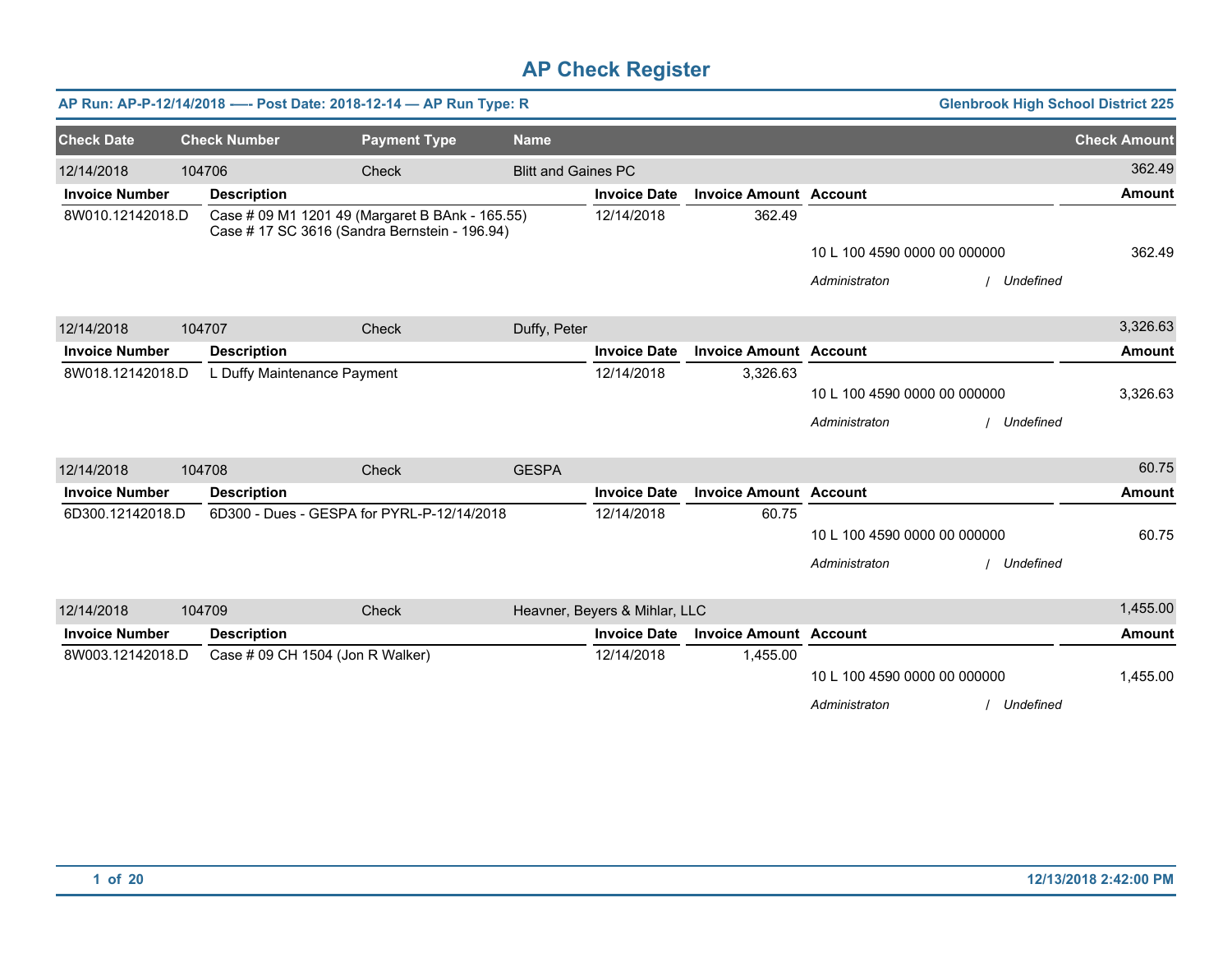|                       | AP Run: AP-P-12/14/2018 ---- Post Date: 2018-12-14 - AP Run Type: R |                                               |                    |                             |                               |                                               | <b>Glenbrook High School District 225</b> |                     |
|-----------------------|---------------------------------------------------------------------|-----------------------------------------------|--------------------|-----------------------------|-------------------------------|-----------------------------------------------|-------------------------------------------|---------------------|
| <b>Check Date</b>     | <b>Check Number</b>                                                 | <b>Payment Type</b>                           | <b>Name</b>        |                             |                               |                                               |                                           | <b>Check Amount</b> |
| 12/14/2018            | 104710                                                              | Check                                         | <b>HESC</b>        |                             |                               |                                               |                                           | 994.40              |
| <b>Invoice Number</b> | <b>Description</b>                                                  |                                               |                    | <b>Invoice Date</b>         | <b>Invoice Amount Account</b> |                                               |                                           | <b>Amount</b>       |
| 8W005.12142018.D      | J. Hoynes 336 52 9541                                               |                                               |                    | 12/14/2018                  | 994.40                        | 10 L 100 4590 0000 00 000000<br>Administraton | Undefined                                 | 994.40              |
| 12/14/2018            | 104711                                                              | Check                                         |                    | Mandarich Law Group, Llp    |                               |                                               |                                           | 32.42               |
| <b>Invoice Number</b> | <b>Description</b>                                                  |                                               |                    | <b>Invoice Date</b>         | <b>Invoice Amount Account</b> |                                               |                                           | <b>Amount</b>       |
| 8W013.12142018.D      |                                                                     | Case # 14 M1 115327 (Margaret Balabanos Bank) |                    | 12/14/2018                  | 32.42                         | 10 L 100 4590 0000 00 000000<br>Administraton | / Undefined                               | 32.42               |
| 12/14/2018            | 104712                                                              | Check                                         | Newberry, Jennifer |                             |                               |                                               |                                           | 3,106.00            |
| <b>Invoice Number</b> | <b>Description</b>                                                  |                                               |                    | <b>Invoice Date</b>         | <b>Invoice Amount Account</b> |                                               |                                           | <b>Amount</b>       |
| 8W021.12142018.D      |                                                                     | S. Nemecek Maintenance Payment # 2017 D 1149  |                    | 12/14/2018                  | 3,106.00                      | 10 L 100 4590 0000 00 000000<br>Administraton | Undefined                                 | 3,106.00            |
| 12/14/2018            | 201701182                                                           | Wire Transfer                                 |                    | AIG Retirement / VALIC      |                               |                                               |                                           | 6,261.36            |
| <b>Invoice Number</b> | <b>Description</b>                                                  |                                               |                    | <b>Invoice Date</b>         | <b>Invoice Amount Account</b> |                                               |                                           | Amount              |
| 3T000.12142018.D      |                                                                     | 3T000 - AIG/Valic 403b for PYRL-P-12/14/2018  |                    | 12/14/2018                  | 6,261.36                      | 10 L 100 4555 0000 00 000000<br>Administraton | / Undefined                               | 6,261.36            |
| 12/14/2018            | 201701183                                                           | Wire Transfer                                 |                    | AIG Retirement/VALIC 401(a) |                               |                                               |                                           | 937.50              |
| <b>Invoice Number</b> | <b>Description</b>                                                  |                                               |                    | <b>Invoice Date</b>         | <b>Invoice Amount Account</b> |                                               |                                           | <b>Amount</b>       |
| 3A000.12142018.D      |                                                                     | 3A000 - AIG/Valic 401a for PYRL-P-12/14/2018  |                    | 12/14/2018                  | 937.50                        | 10 L 100 4555 0000 00 000000<br>Administraton | Undefined                                 | 937.50              |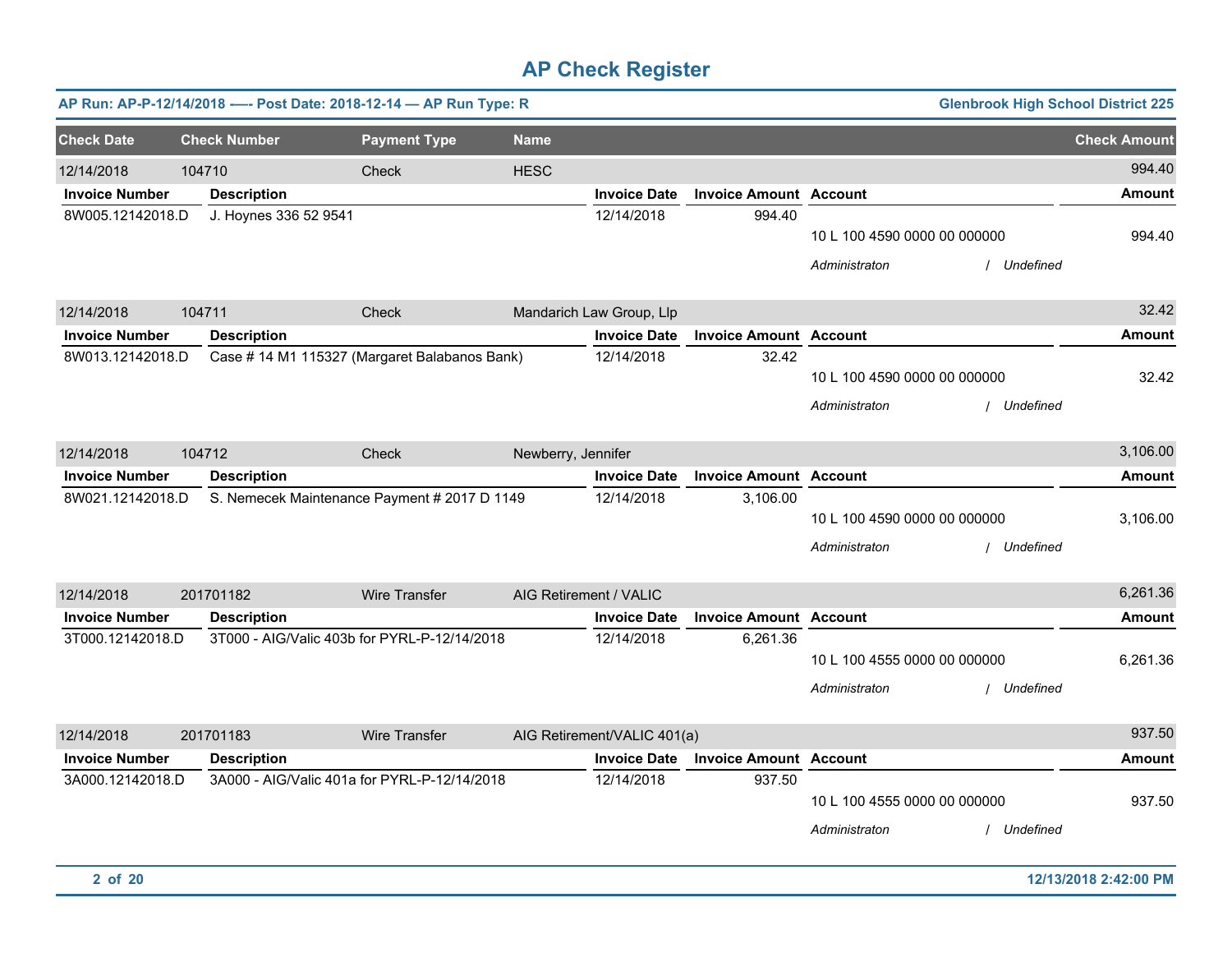|                       |                         | AP Run: AP-P-12/14/2018 ---- Post Date: 2018-12-14 - AP Run Type: R                                                           |                      |                                 | <b>Glenbrook High School District 225</b> |                              |             |                     |
|-----------------------|-------------------------|-------------------------------------------------------------------------------------------------------------------------------|----------------------|---------------------------------|-------------------------------------------|------------------------------|-------------|---------------------|
| <b>Check Date</b>     | <b>Check Number</b>     | <b>Payment Type</b>                                                                                                           | <b>Name</b>          |                                 |                                           |                              |             | <b>Check Amount</b> |
| 12/14/2018            | 201701184               | <b>Wire Transfer</b>                                                                                                          |                      | AIG Retirement/VALIC 457(b)     |                                           |                              |             | 0.00                |
| <b>Invoice Number</b> | <b>Description</b>      |                                                                                                                               |                      | <b>Invoice Date</b>             | <b>Invoice Amount Account</b>             |                              |             | <b>Amount</b>       |
| 12/14/18              | District with EPARS/TSA | Off set reversal of Veronica Salazar returned funds from Oct 12/14/2018<br>& Nov 2018 Paychecks. VALIC account not set-up for |                      |                                 | 400.00                                    |                              |             |                     |
|                       |                         |                                                                                                                               |                      |                                 |                                           | 10 L 100 4555 0000 00 000000 |             | 400.00              |
|                       |                         |                                                                                                                               |                      |                                 |                                           | Administraton                | Undefined   |                     |
| 3S000.12142018.D      |                         | 3S000 - AIG/VALIC 457(b) for PYRL-P-12/14/2018                                                                                |                      | 12/14/2018                      | $-400.00$                                 |                              |             |                     |
|                       |                         |                                                                                                                               |                      |                                 |                                           | 10 L 100 4555 0000 00 000000 |             | $-400.00$           |
|                       |                         |                                                                                                                               |                      |                                 |                                           | Administraton                | Undefined   |                     |
| 12/14/2018            | 201701185               | <b>Wire Transfer</b>                                                                                                          | Ameriprise Financial |                                 |                                           |                              |             | 2,141.66            |
| <b>Invoice Number</b> | <b>Description</b>      |                                                                                                                               |                      | <b>Invoice Date</b>             | <b>Invoice Amount Account</b>             |                              |             | <b>Amount</b>       |
| 3T010.12142018.D      |                         | 3T010 - Ameriprise 403b for PYRL-P-12/14/2018                                                                                 |                      | 12/14/2018                      | 2,141.66                                  |                              |             |                     |
|                       |                         |                                                                                                                               |                      |                                 |                                           | 10 L 100 4555 0000 00 000000 |             | 2,141.66            |
|                       |                         |                                                                                                                               |                      |                                 |                                           | Administraton                | Undefined   |                     |
| 12/14/2018            | 201701186               | Wire Transfer                                                                                                                 |                      | AXA Equitable Insurance Company |                                           |                              |             | 63,602.16           |
| <b>Invoice Number</b> | <b>Description</b>      |                                                                                                                               |                      | <b>Invoice Date</b>             | <b>Invoice Amount Account</b>             |                              |             | <b>Amount</b>       |
| 3T020.12142018.D      |                         | 3T020 - AXA Equit 403b for PYRL-P-12/14/2018                                                                                  |                      | 12/14/2018                      | 63,602.16                                 |                              |             |                     |
|                       |                         |                                                                                                                               |                      |                                 |                                           | 10 L 100 4555 0000 00 000000 |             | 62,327.16           |
|                       |                         |                                                                                                                               |                      |                                 |                                           | Administraton                | Undefined   |                     |
|                       |                         |                                                                                                                               |                      |                                 |                                           | 20 L 100 4555 0000 00 000000 |             | 1,275.00            |
|                       |                         |                                                                                                                               |                      |                                 |                                           | Administraton                | / Undefined |                     |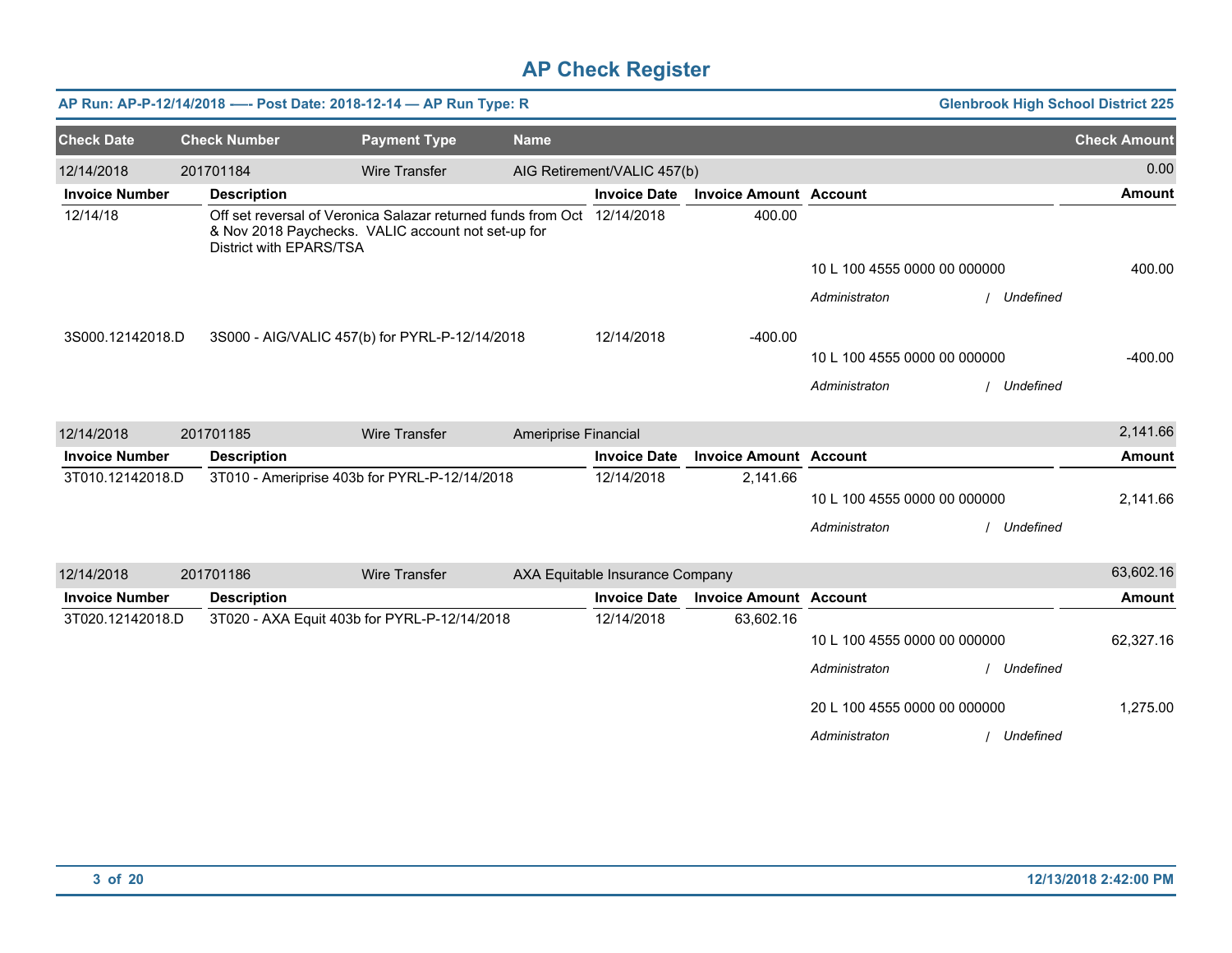|                       | <b>Glenbrook High School District 225</b><br>AP Run: AP-P-12/14/2018 ---- Post Date: 2018-12-14 - AP Run Type: R |                                             |             |                                        |                               |                              |  |                     |  |
|-----------------------|------------------------------------------------------------------------------------------------------------------|---------------------------------------------|-------------|----------------------------------------|-------------------------------|------------------------------|--|---------------------|--|
| <b>Check Date</b>     | <b>Check Number</b>                                                                                              | <b>Payment Type</b>                         | <b>Name</b> |                                        |                               |                              |  | <b>Check Amount</b> |  |
| 12/14/2018            | 201701187                                                                                                        | Wire Transfer                               |             | AXA Equitable Insurance Company 457(b) |                               |                              |  | 6,800.00            |  |
| <b>Invoice Number</b> | <b>Description</b>                                                                                               |                                             |             | <b>Invoice Date</b>                    | <b>Invoice Amount Account</b> |                              |  | <b>Amount</b>       |  |
| 3S020.12142018.D      |                                                                                                                  | 3S020 - AXA 457(b) for PYRL-P-12/14/2018    |             | 12/14/2018                             | 6,800.00                      |                              |  |                     |  |
|                       |                                                                                                                  |                                             |             |                                        |                               | 10 L 100 4555 0000 00 000000 |  | 6,800.00            |  |
|                       |                                                                                                                  |                                             |             |                                        |                               | Administraton                |  | Undefined           |  |
| 12/14/2018            | 201701188                                                                                                        | <b>Wire Transfer</b>                        |             | AXA Equitable Insurance Company ROTH   |                               |                              |  | 2,200.00            |  |
| <b>Invoice Number</b> | <b>Description</b>                                                                                               |                                             |             | <b>Invoice Date</b>                    | <b>Invoice Amount Account</b> |                              |  | <b>Amount</b>       |  |
| 3R020.12142018.D      |                                                                                                                  | 3R020 - AXA 403b Roth for PYRL-P-12/14/2018 |             | 12/14/2018                             | 2,200.00                      |                              |  |                     |  |
|                       |                                                                                                                  |                                             |             |                                        |                               | 10 L 100 4555 0000 00 000000 |  | 1,950.00            |  |
|                       |                                                                                                                  |                                             |             |                                        |                               | Administraton                |  | / Undefined         |  |
|                       |                                                                                                                  |                                             |             |                                        |                               | 20 L 100 4555 0000 00 000000 |  | 250.00              |  |
|                       |                                                                                                                  |                                             |             |                                        |                               | Administraton                |  | Undefined           |  |
| 12/14/2018            | 201701189                                                                                                        | Wire Transfer                               |             | Blue Cross Blue Shield Of II           |                               |                              |  | 873,926.58          |  |
| <b>Invoice Number</b> | <b>Description</b>                                                                                               |                                             |             | <b>Invoice Date</b>                    | <b>Invoice Amount Account</b> |                              |  | <b>Amount</b>       |  |
| 84823030006           |                                                                                                                  | BCBS November 2018 HMO Invoice              |             | 12/14/2018                             | 456,423.11                    |                              |  |                     |  |
|                       |                                                                                                                  |                                             |             |                                        |                               | 10 L 100 4560 0000 00 830000 |  | 467.55              |  |
|                       |                                                                                                                  |                                             |             |                                        |                               | Administraton                |  | / Retiree HMO-IL    |  |
|                       |                                                                                                                  |                                             |             |                                        |                               | 10 L 100 4560 0000 00 840000 |  | 30,384.73           |  |
|                       |                                                                                                                  |                                             |             |                                        |                               | Administraton                |  | / Retiree BA-HMO    |  |
|                       |                                                                                                                  |                                             |             |                                        |                               | 10 L 100 4560 1200 00 000000 |  | 286,217.64          |  |
|                       |                                                                                                                  |                                             |             |                                        |                               | Administraton                |  | Undefined           |  |
|                       |                                                                                                                  |                                             |             |                                        |                               | 10 L 100 4560 1300 00 000000 |  | 62,968.85           |  |
|                       |                                                                                                                  |                                             |             |                                        |                               | Administraton                |  | / Undefined         |  |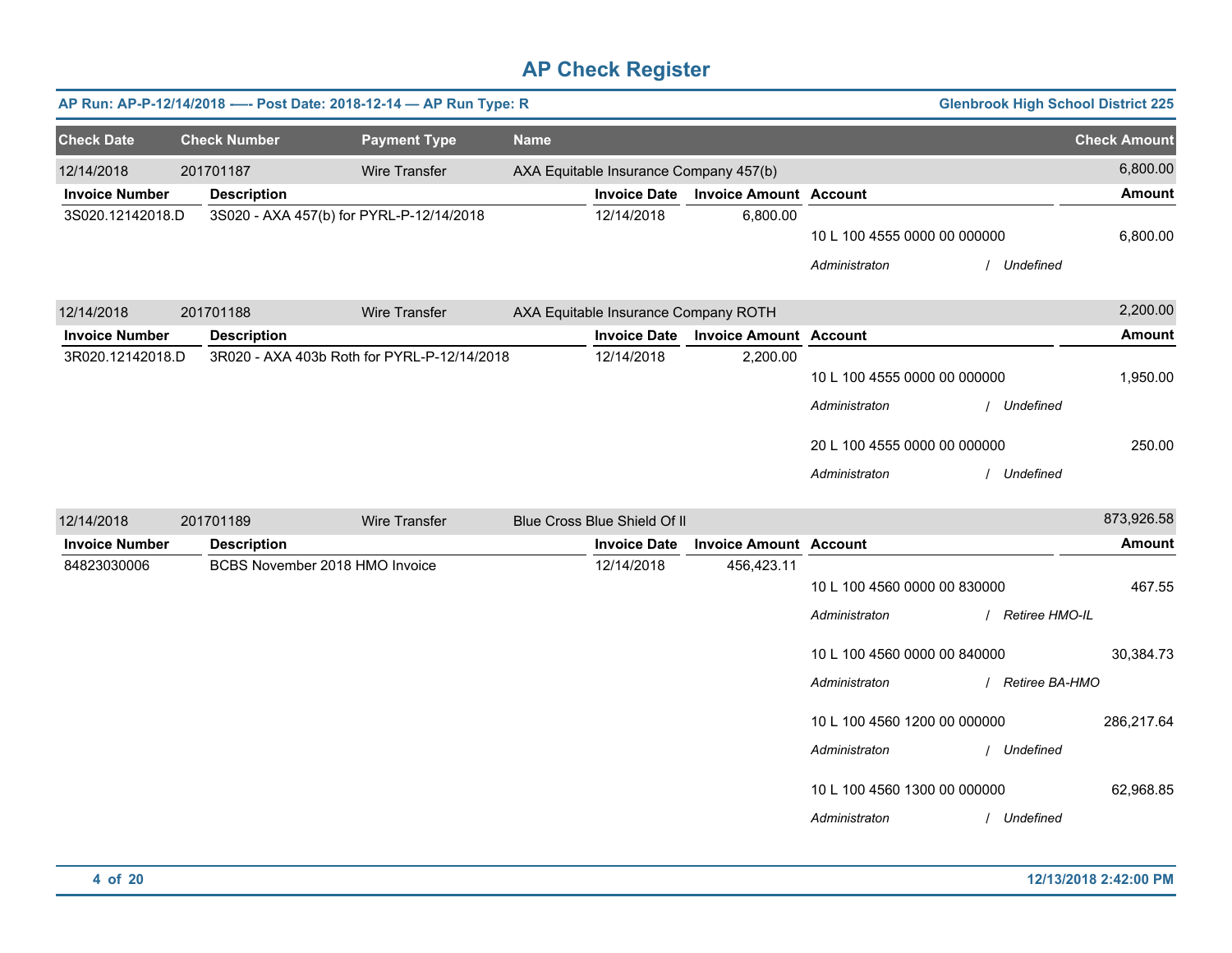|                       | AP Run: AP-P-12/14/2018 ---- Post Date: 2018-12-14 - AP Run Type: R |                      |             |                              |                               |                              | <b>Glenbrook High School District 225</b> |                                        |                     |  |
|-----------------------|---------------------------------------------------------------------|----------------------|-------------|------------------------------|-------------------------------|------------------------------|-------------------------------------------|----------------------------------------|---------------------|--|
| <b>Check Date</b>     | <b>Check Number</b>                                                 | <b>Payment Type</b>  | <b>Name</b> |                              |                               |                              |                                           |                                        | <b>Check Amount</b> |  |
| 12/14/2018            | 201701189                                                           | <b>Wire Transfer</b> |             | Blue Cross Blue Shield Of II |                               |                              |                                           |                                        | 873,926.58          |  |
| <b>Invoice Number</b> | <b>Description</b>                                                  |                      |             | <b>Invoice Date</b>          | <b>Invoice Amount Account</b> |                              |                                           |                                        | <b>Amount</b>       |  |
|                       |                                                                     |                      |             |                              |                               | 20 L 100 4560 1200 00 000000 |                                           |                                        | 45,415.02           |  |
|                       |                                                                     |                      |             |                              |                               | Administraton                |                                           | / Undefined                            |                     |  |
|                       |                                                                     |                      |             |                              |                               | 20 L 100 4560 1300 00 000000 |                                           |                                        | 27,283.36           |  |
|                       |                                                                     |                      |             |                              |                               | Administraton                |                                           | / Undefined                            |                     |  |
|                       |                                                                     |                      |             |                              |                               | 40 L 100 4560 1200 00 000000 |                                           |                                        | 2,728.00            |  |
|                       |                                                                     |                      |             |                              |                               | Administraton                |                                           | / Undefined                            |                     |  |
|                       |                                                                     |                      |             |                              |                               | 95 L 100 4560 1200 00 000000 |                                           |                                        | 635.24              |  |
|                       |                                                                     |                      |             |                              |                               | Administraton                |                                           | / Undefined                            |                     |  |
|                       |                                                                     |                      |             |                              |                               | 95 L 100 4560 1300 00 000000 |                                           |                                        | 322.72              |  |
|                       |                                                                     |                      |             |                              |                               | Administraton                |                                           | / Undefined                            |                     |  |
| 84823080001           | November 2018 PPO Invoice                                           |                      |             | 12/14/2018                   | 417,503.47                    |                              |                                           |                                        |                     |  |
|                       |                                                                     |                      |             |                              |                               | 10 L 100 4560 0000 00 810000 |                                           |                                        | 15,514.33           |  |
|                       |                                                                     |                      |             |                              |                               | Administraton                |                                           | / Retiree Low-Deductible<br><b>PPO</b> |                     |  |
|                       |                                                                     |                      |             |                              |                               | 10 L 100 4560 0000 00 850000 |                                           |                                        | 7,440.14            |  |
|                       |                                                                     |                      |             |                              |                               | Administraton                |                                           | / Retiree Dental                       |                     |  |
|                       |                                                                     |                      |             |                              |                               | 10 L 100 4560 1100 00 000000 |                                           |                                        | 185,751.42          |  |
|                       |                                                                     |                      |             |                              |                               | Administraton                |                                           | / Undefined                            |                     |  |
|                       |                                                                     |                      |             |                              |                               | 10 L 100 4560 1105 00 000000 |                                           |                                        | 126,954.47          |  |
|                       |                                                                     |                      |             |                              |                               | Administraton                |                                           | / Undefined                            |                     |  |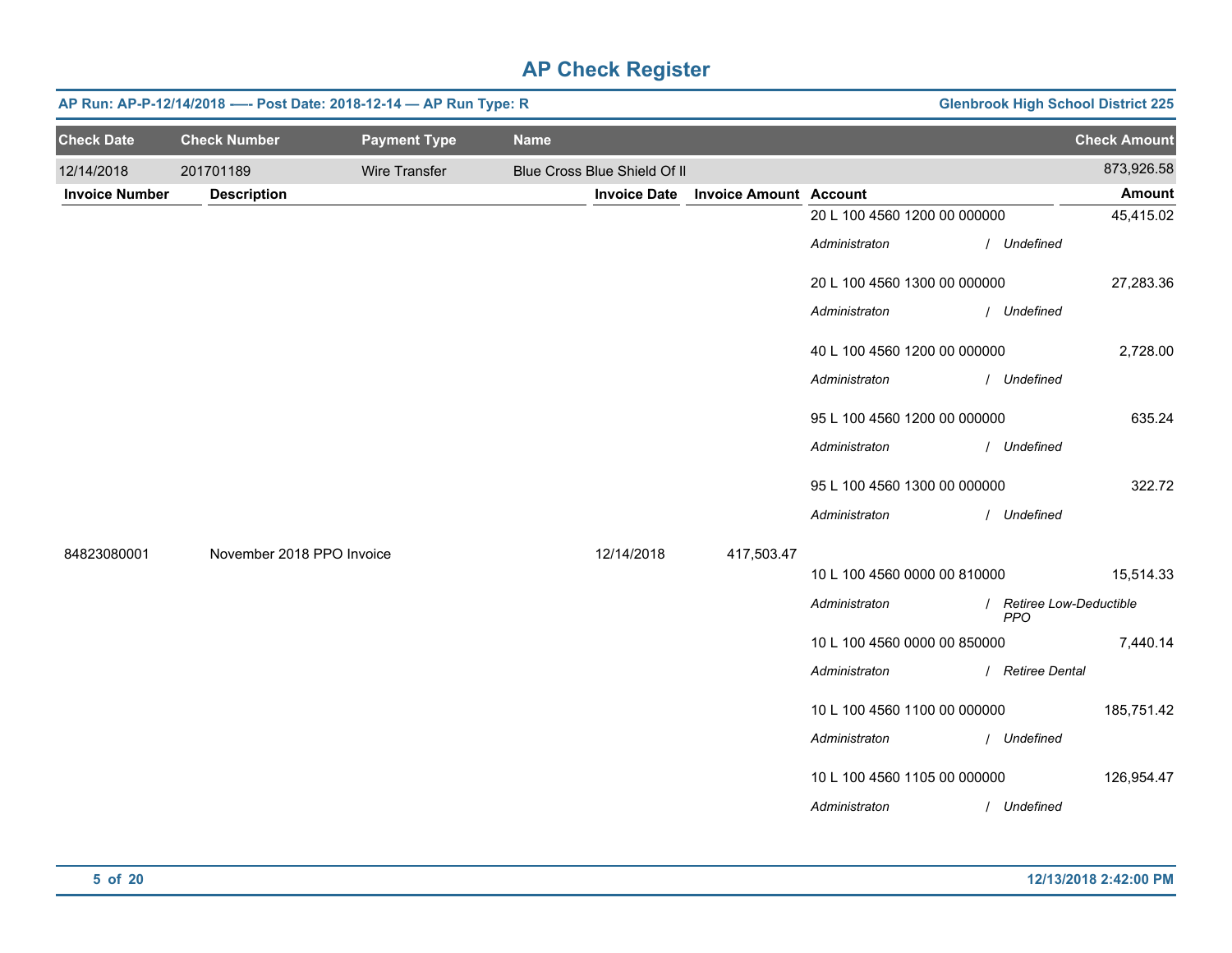|                       | AP Run: AP-P-12/14/2018 ---- Post Date: 2018-12-14 - AP Run Type: R |                      | <b>Glenbrook High School District 225</b> |                              |                               |                              |             |                     |
|-----------------------|---------------------------------------------------------------------|----------------------|-------------------------------------------|------------------------------|-------------------------------|------------------------------|-------------|---------------------|
| <b>Check Date</b>     | <b>Check Number</b>                                                 | <b>Payment Type</b>  | <b>Name</b>                               |                              |                               |                              |             | <b>Check Amount</b> |
| 12/14/2018            | 201701189                                                           | <b>Wire Transfer</b> |                                           | Blue Cross Blue Shield Of II |                               |                              |             | 873,926.58          |
| <b>Invoice Number</b> | <b>Description</b>                                                  |                      |                                           | <b>Invoice Date</b>          | <b>Invoice Amount Account</b> |                              |             | Amount              |
|                       |                                                                     |                      |                                           |                              |                               | 10 L 100 4560 1400 00 000000 |             | 45,259.55           |
|                       |                                                                     |                      |                                           |                              |                               | Administraton                | / Undefined |                     |
|                       |                                                                     |                      |                                           |                              |                               | 20 L 100 4560 1100 00 000000 |             | 26,000.76           |
|                       |                                                                     |                      |                                           |                              |                               | Administraton                | / Undefined |                     |
|                       |                                                                     |                      |                                           |                              |                               | 20 L 100 4560 1105 00 000000 |             | 2,071.70            |
|                       |                                                                     |                      |                                           |                              |                               | Administraton                | / Undefined |                     |
|                       |                                                                     |                      |                                           |                              |                               | 20 L 100 4560 1400 00 000000 |             | 5,333.52            |
|                       |                                                                     |                      |                                           |                              |                               | Administraton                | / Undefined |                     |
|                       |                                                                     |                      |                                           |                              |                               | 40 L 100 4560 1105 00 000000 |             | 691.34              |
|                       |                                                                     |                      |                                           |                              |                               | Administraton                | / Undefined |                     |
|                       |                                                                     |                      |                                           |                              |                               | 40 L 100 4560 1400 00 000000 |             | 64.08               |
|                       |                                                                     |                      |                                           |                              |                               | Administraton                | / Undefined |                     |
|                       |                                                                     |                      |                                           |                              |                               | 95 L 100 4560 1100 00 000000 |             | 2,261.94            |
|                       |                                                                     |                      |                                           |                              |                               | Administraton                | / Undefined |                     |
|                       |                                                                     |                      |                                           |                              |                               | 95 L 100 4560 1400 00 000000 |             | 160.22              |
|                       |                                                                     |                      |                                           |                              |                               | Administraton                | / Undefined |                     |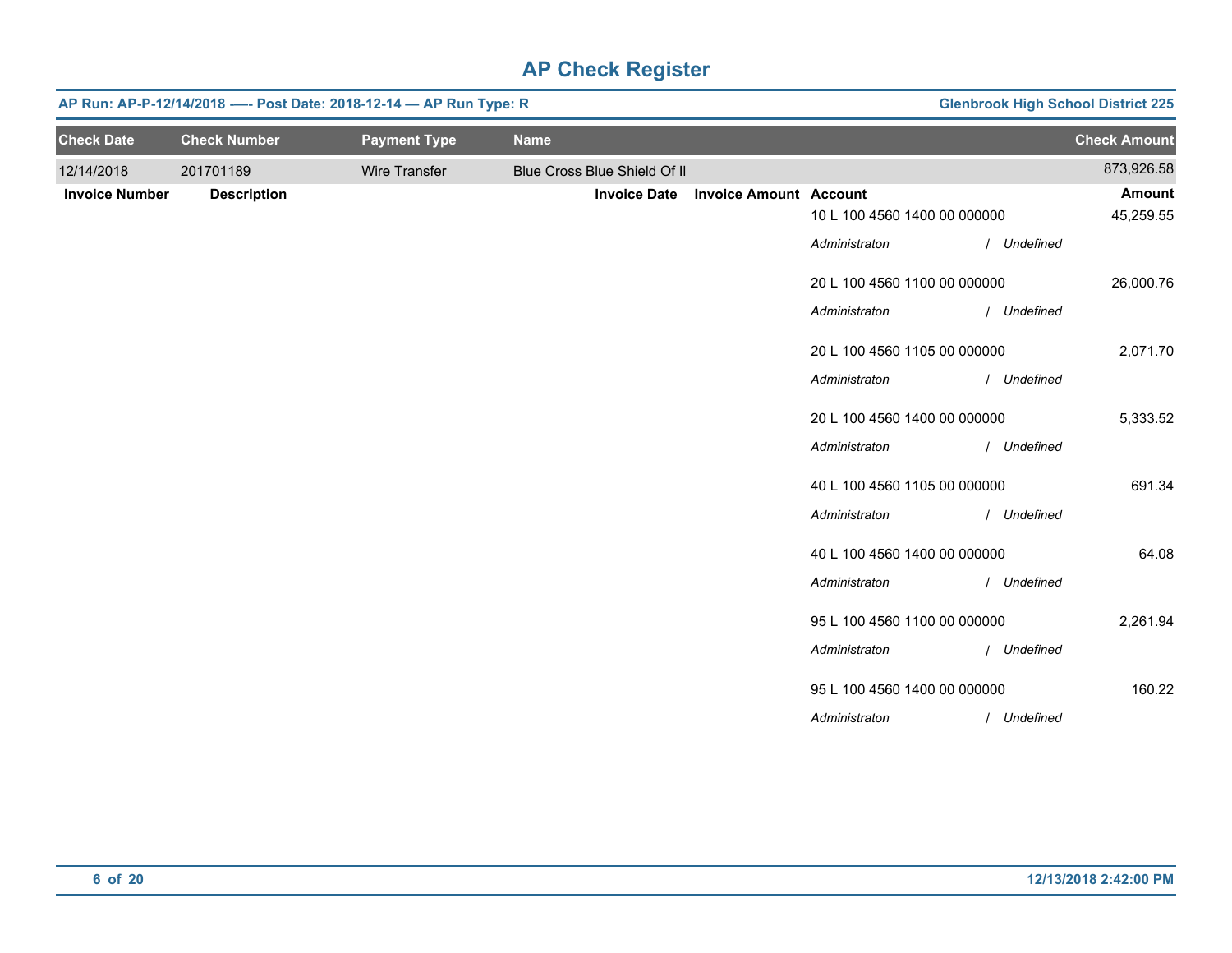| <b>Glenbrook High School District 225</b> |             |                                               |                               |                                  |                             | AP Run: AP-P-12/14/2018 ---- Post Date: 2018-12-14 - AP Run Type: R |                     |                       |
|-------------------------------------------|-------------|-----------------------------------------------|-------------------------------|----------------------------------|-----------------------------|---------------------------------------------------------------------|---------------------|-----------------------|
| <b>Check Amount</b>                       |             |                                               |                               |                                  | <b>Name</b>                 | <b>Payment Type</b>                                                 | <b>Check Number</b> | <b>Check Date</b>     |
| 2,883.63                                  |             |                                               |                               |                                  | <b>Expert Pay</b>           | Wire Transfer                                                       | 201701190           | 12/14/2018            |
| Amount                                    |             |                                               | <b>Invoice Amount Account</b> | <b>Invoice Date</b>              |                             |                                                                     | <b>Description</b>  | <b>Invoice Number</b> |
| 1,928.98                                  | / Undefined | 10 L 100 4590 0000 00 000000<br>Administraton | 2,883.63                      | 12/14/2018                       |                             | 8W000 - Wage Deduction for PYRL-P-12/14/2018                        |                     | 8W000.12142018.D      |
| 954.65                                    | / Undefined | 20 L 100 4590 0000 00 000000<br>Administraton |                               |                                  |                             |                                                                     |                     |                       |
| 52,530.41                                 |             |                                               |                               |                                  | <b>Fidelity Investments</b> | Wire Transfer                                                       | 201701191           | 12/14/2018            |
| <b>Amount</b>                             |             | <b>Account</b>                                | <b>Invoice Amount</b>         | <b>Invoice Date</b>              |                             |                                                                     | <b>Description</b>  | <b>Invoice Number</b> |
|                                           |             |                                               | 52,530.41                     | 12/14/2018                       |                             | 3T030 - Fidelity 403b for PYRL-P-12/14/2018                         |                     | 3T030.12142018.D      |
| 51,765.41                                 |             | 10 L 100 4555 0000 00 000000                  |                               |                                  |                             |                                                                     |                     |                       |
|                                           | / Undefined | Administraton                                 |                               |                                  |                             |                                                                     |                     |                       |
| 765.00                                    |             | 20 L 100 4555 0000 00 000000                  |                               |                                  |                             |                                                                     |                     |                       |
|                                           | / Undefined | Administraton                                 |                               |                                  |                             |                                                                     |                     |                       |
| 14,216.66                                 |             |                                               |                               | <b>Fidelity Investments ROTH</b> |                             | <b>Wire Transfer</b>                                                | 201701192           | 12/14/2018            |
| <b>Amount</b>                             |             |                                               | <b>Invoice Amount Account</b> | <b>Invoice Date</b>              |                             |                                                                     | <b>Description</b>  | <b>Invoice Number</b> |
|                                           |             |                                               | 14,216.66                     | 12/14/2018                       |                             | 3R030 - Fidelity 403b Roth for PYRL-P-12/14/2018                    |                     | 3R030.12142018.D      |
| 14,216.66                                 |             | 10 L 100 4555 0000 00 000000                  |                               |                                  |                             |                                                                     |                     |                       |
|                                           | Undefined   | Administraton                                 |                               |                                  |                             |                                                                     |                     |                       |
| 5,350.00                                  |             |                                               |                               |                                  | First Investors Corp        | Wire Transfer                                                       | 201701193           | 12/14/2018            |
| <b>Amount</b>                             |             |                                               | <b>Invoice Amount Account</b> | <b>Invoice Date</b>              |                             |                                                                     | <b>Description</b>  | <b>Invoice Number</b> |
| 5,350.00                                  | Undefined   | 10 L 100 4555 0000 00 000000<br>Administraton | 5,350.00                      | 12/14/2018                       |                             | 3T040 - Foresters 403b for PYRL-P-12/14/2018                        |                     | 3T040.12142018.D      |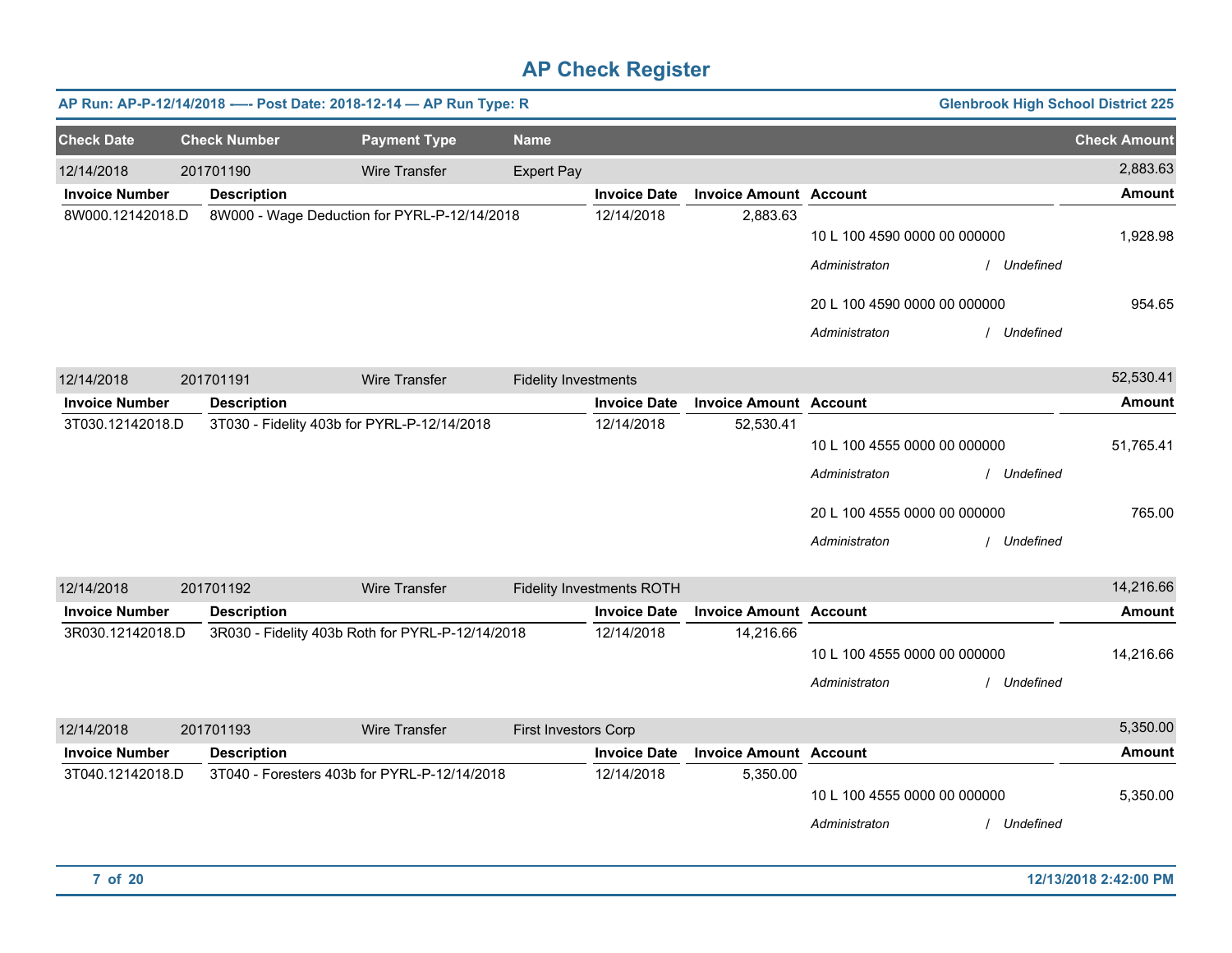|                       |                     | AP Run: AP-P-12/14/2018 ---- Post Date: 2018-12-14 - AP Run Type: R |             |                                  |                               |                              | <b>Glenbrook High School District 225</b> |                     |
|-----------------------|---------------------|---------------------------------------------------------------------|-------------|----------------------------------|-------------------------------|------------------------------|-------------------------------------------|---------------------|
| <b>Check Date</b>     | <b>Check Number</b> | <b>Payment Type</b>                                                 | <b>Name</b> |                                  |                               |                              |                                           | <b>Check Amount</b> |
| 12/14/2018            | 201701194           | Wire Transfer                                                       |             | First Investors Corp Roth        |                               |                              |                                           | 2,000.00            |
| <b>Invoice Number</b> | <b>Description</b>  |                                                                     |             | <b>Invoice Date</b>              | <b>Invoice Amount Account</b> |                              |                                           | <b>Amount</b>       |
| 3R040.12142018.D      |                     | 3R040 - Foresters 403b Roth for PYRL-P-12/14/2018                   |             | 12/14/2018                       | 2,000.00                      |                              |                                           |                     |
|                       |                     |                                                                     |             |                                  |                               | 10 L 100 4555 0000 00 000000 |                                           | 2,000.00            |
|                       |                     |                                                                     |             |                                  |                               | Administraton                | Undefined                                 |                     |
| 12/14/2018            | 201701195           | Wire Transfer                                                       |             | Great American Life Insurance Co |                               |                              |                                           | 5,916.00            |
| <b>Invoice Number</b> | <b>Description</b>  |                                                                     |             | <b>Invoice Date</b>              | <b>Invoice Amount Account</b> |                              |                                           | <b>Amount</b>       |
| 3T050.12142018.D      |                     | 3T050 - GreatAme/Lincoln 403b for PYRL-P-12/14/2018                 |             | 12/14/2018                       | 5,916.00                      |                              |                                           |                     |
|                       |                     |                                                                     |             |                                  |                               | 10 L 100 4555 0000 00 000000 |                                           | 5,866.00            |
|                       |                     |                                                                     |             |                                  |                               | Administraton                | / Undefined                               |                     |
|                       |                     |                                                                     |             |                                  |                               | 20 L 100 4555 0000 00 000000 |                                           | 50.00               |
|                       |                     |                                                                     |             |                                  |                               | Administraton                | / Undefined                               |                     |
| 12/14/2018            | 201701196           | Wire Transfer                                                       |             | Horace Mann Insurance Company    |                               |                              |                                           | 925.00              |
| <b>Invoice Number</b> | <b>Description</b>  |                                                                     |             | <b>Invoice Date</b>              | <b>Invoice Amount Account</b> |                              |                                           | <b>Amount</b>       |
| 3T060.12142018.D      |                     | 3T060 - Horace Mann 403b for PYRL-P-12/14/2018                      |             | 12/14/2018                       | 925.00                        |                              |                                           |                     |
|                       |                     |                                                                     |             |                                  |                               | 10 L 100 4555 0000 00 000000 |                                           | 925.00              |
|                       |                     |                                                                     |             |                                  |                               | Administraton                | / Undefined                               |                     |
| 12/14/2018            | 201701197           | Wire Transfer                                                       |             | Illinois Dept Of Revenue         |                               |                              |                                           | 237,450.90          |
| <b>Invoice Number</b> | <b>Description</b>  |                                                                     |             | <b>Invoice Date</b>              | <b>Invoice Amount Account</b> |                              |                                           | <b>Amount</b>       |
| 9SIT0.12142018.D      |                     | 9SIT0 - Illinois Stat Tax for PYRL-P-12/14/2018                     |             | 12/14/2018                       | 236,645.88                    |                              |                                           |                     |
|                       |                     |                                                                     |             |                                  |                               | 10 L 100 4530 0000 00 000000 |                                           | 227, 167.79         |
|                       |                     |                                                                     |             |                                  |                               | Administraton                | / Undefined                               |                     |
|                       |                     |                                                                     |             |                                  |                               | 20 L 100 4530 0000 00 000000 |                                           | 8,515.54            |
|                       |                     |                                                                     |             |                                  |                               | Administraton                | / Undefined                               |                     |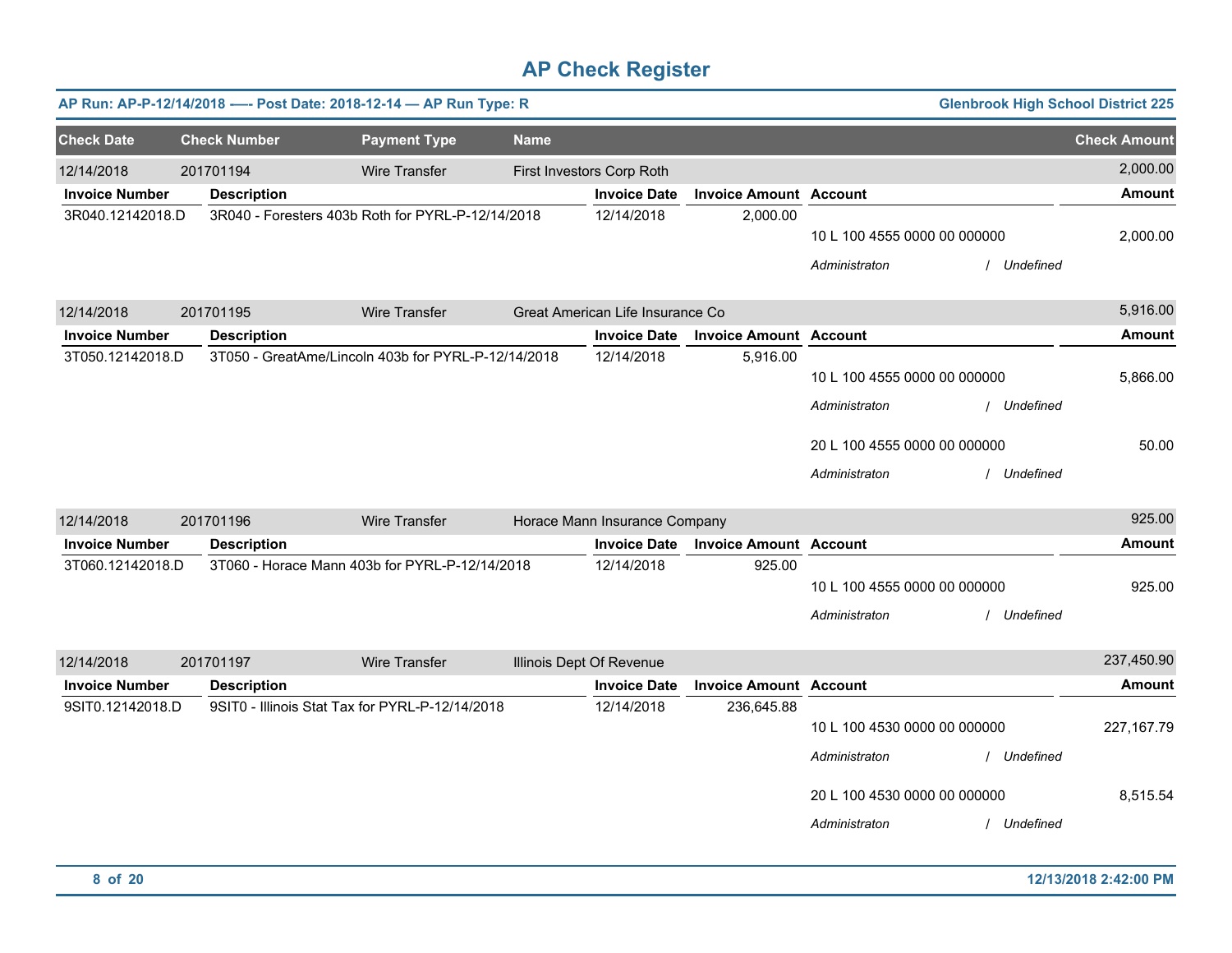|                       | AP Run: AP-P-12/14/2018 ---- Post Date: 2018-12-14 - AP Run Type: R<br><b>Glenbrook High School District 225</b> |                                                                      |             |                                    |                               |                              |             |                     |  |  |
|-----------------------|------------------------------------------------------------------------------------------------------------------|----------------------------------------------------------------------|-------------|------------------------------------|-------------------------------|------------------------------|-------------|---------------------|--|--|
| <b>Check Date</b>     | <b>Check Number</b>                                                                                              | <b>Payment Type</b>                                                  | <b>Name</b> |                                    |                               |                              |             | <b>Check Amount</b> |  |  |
| 12/14/2018            | 201701197                                                                                                        | <b>Wire Transfer</b>                                                 |             | Illinois Dept Of Revenue           |                               |                              |             | 237,450.90          |  |  |
| <b>Invoice Number</b> | <b>Description</b>                                                                                               |                                                                      |             | <b>Invoice Date</b>                | <b>Invoice Amount Account</b> |                              |             | Amount              |  |  |
|                       |                                                                                                                  |                                                                      |             |                                    |                               | 40 L 100 4530 0000 00 000000 |             | 73.72               |  |  |
|                       |                                                                                                                  |                                                                      |             |                                    |                               | Administraton                | / Undefined |                     |  |  |
|                       |                                                                                                                  |                                                                      |             |                                    |                               | 95 L 100 4530 0000 00 000000 |             | 888.83              |  |  |
|                       |                                                                                                                  |                                                                      |             |                                    |                               | Administraton                | / Undefined |                     |  |  |
| 9SITA.12142018.D      |                                                                                                                  | 9SITA - Additional IL State Tax Amt for PYRL-P-12/14/2018 12/14/2018 |             |                                    | 805.02                        |                              |             |                     |  |  |
|                       |                                                                                                                  |                                                                      |             |                                    |                               | 10 L 100 4530 0000 00 000000 |             | 805.02              |  |  |
|                       |                                                                                                                  |                                                                      |             |                                    |                               | Administraton                | / Undefined |                     |  |  |
| 12/14/2018            | 201701198                                                                                                        | Wire Transfer                                                        |             | Illinois Municipal Retirement Fund |                               |                              |             | 109,719.30          |  |  |
| <b>Invoice Number</b> | <b>Description</b>                                                                                               |                                                                      |             | <b>Invoice Date</b>                | <b>Invoice Amount Account</b> |                              |             | <b>Amount</b>       |  |  |
| 21500.12142018.D      | 12/14/2018                                                                                                       | 21500 - IMRF Voluntary Addt'l Contrib for PYRL-P-                    |             | 12/14/2018                         | 8,117.98                      |                              |             |                     |  |  |
|                       |                                                                                                                  |                                                                      |             |                                    |                               | 10 L 100 4540 0000 00 000000 |             | 6,891.78            |  |  |
|                       |                                                                                                                  |                                                                      |             |                                    |                               | Administraton                | / Undefined |                     |  |  |
|                       |                                                                                                                  |                                                                      |             |                                    |                               | 20 L 100 4540 0000 00 000000 |             | 1,226.20            |  |  |
|                       |                                                                                                                  |                                                                      |             |                                    |                               | Administraton                | / Undefined |                     |  |  |
|                       |                                                                                                                  |                                                                      |             |                                    |                               | 40 L 100 4540 0000 00 000000 |             | 0.00                |  |  |
|                       |                                                                                                                  |                                                                      |             |                                    |                               | Administraton                | / Undefined |                     |  |  |
| 2IE00.12142018.D      | 2IE00 - IMRF for PYRL-P-12/14/2018                                                                               |                                                                      |             | 12/14/2018                         | 31,772.50                     |                              |             |                     |  |  |
|                       |                                                                                                                  |                                                                      |             |                                    |                               | 50 L 100 4540 0000 00 000000 |             | 31,772.50           |  |  |
|                       |                                                                                                                  |                                                                      |             |                                    |                               | Administraton                | / Undefined |                     |  |  |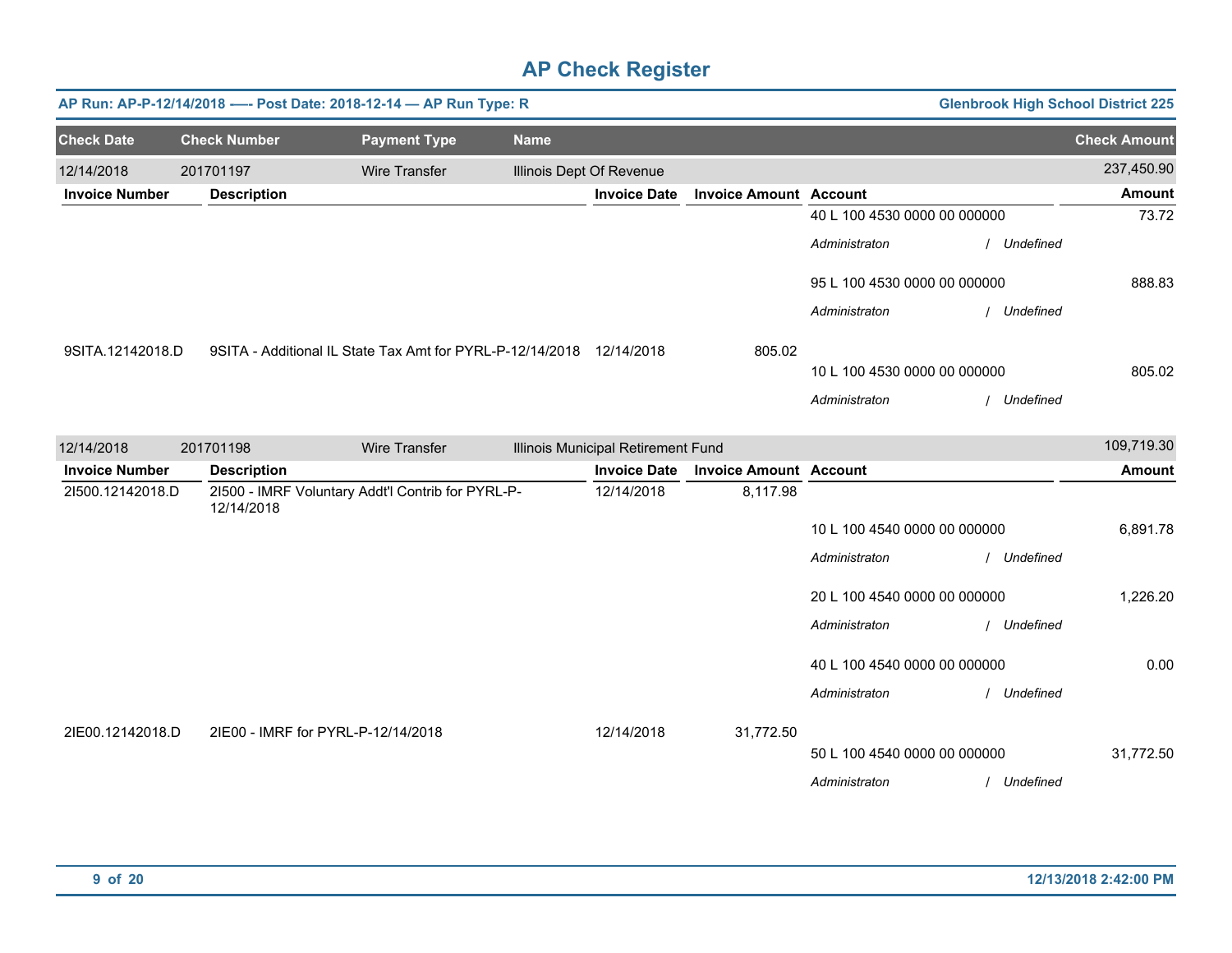|                       | <b>Glenbrook High School District 225</b><br>AP Run: AP-P-12/14/2018 ---- Post Date: 2018-12-14 - AP Run Type: R |                                                   |                          |                                             |                               |                                               |             |                     |  |  |  |
|-----------------------|------------------------------------------------------------------------------------------------------------------|---------------------------------------------------|--------------------------|---------------------------------------------|-------------------------------|-----------------------------------------------|-------------|---------------------|--|--|--|
| <b>Check Date</b>     | <b>Check Number</b>                                                                                              | <b>Payment Type</b>                               | <b>Name</b>              |                                             |                               |                                               |             | <b>Check Amount</b> |  |  |  |
| 12/14/2018            | 201701198                                                                                                        | <b>Wire Transfer</b>                              |                          | Illinois Municipal Retirement Fund          |                               |                                               |             | 109,719.30          |  |  |  |
| <b>Invoice Number</b> | <b>Description</b>                                                                                               |                                                   |                          | <b>Invoice Date</b>                         | <b>Invoice Amount Account</b> |                                               |             | <b>Amount</b>       |  |  |  |
| 2IR00.12142018.B      | 2IR00 - IMRF for PYRL-P-12/14/2018                                                                               |                                                   |                          | 12/14/2018                                  | 69,828.82                     | 50 L 100 4540 0000 00 000000<br>Administraton | Undefined   | 69,828.82           |  |  |  |
| 12/14/2018            | 201701199                                                                                                        | <b>Wire Transfer</b>                              |                          | <b>ING Retirement Plans / Northern Life</b> |                               |                                               |             | 2,827.00            |  |  |  |
| <b>Invoice Number</b> | <b>Description</b>                                                                                               |                                                   |                          | <b>Invoice Date</b>                         | <b>Invoice Amount Account</b> |                                               |             | <b>Amount</b>       |  |  |  |
| 3T070.12142018.D      |                                                                                                                  | 3T070 - VOYA/ING 403b for PYRL-P-12/14/2018       |                          | 12/14/2018                                  | 2,827.00                      | 10 L 100 4555 0000 00 000000<br>Administraton | / Undefined | 2,827.00            |  |  |  |
| 12/14/2018            | 201701200                                                                                                        | <b>Wire Transfer</b>                              | <b>ING Windsor ILIAC</b> |                                             |                               |                                               |             | 35.00               |  |  |  |
| <b>Invoice Number</b> | <b>Description</b>                                                                                               |                                                   |                          | <b>Invoice Date</b>                         | <b>Invoice Amount Account</b> |                                               |             | <b>Amount</b>       |  |  |  |
| 3T075.12142018.D      |                                                                                                                  | 3T075 - ING/Windsor 403b for PYRL-P-12/14/2018    |                          | 12/14/2018                                  | 35.00                         | 20 L 100 4555 0000 00 000000<br>Administraton | / Undefined | 35.00               |  |  |  |
| 12/14/2018            | 201701201                                                                                                        | <b>Wire Transfer</b>                              |                          | Internal Revenue Service Center             |                               |                                               |             | 892,355.06          |  |  |  |
| <b>Invoice Number</b> | <b>Description</b>                                                                                               |                                                   |                          | <b>Invoice Date</b>                         | <b>Invoice Amount Account</b> |                                               |             | <b>Amount</b>       |  |  |  |
| 9FICA.12142018.B      |                                                                                                                  | 9FICA - Social Security Tax for PYRL-P-12/14/2018 |                          | 12/14/2018                                  | 48,429.32                     | 51 L 100 4570 0000 00 000000<br>Administraton | Undefined   | 48,429.32           |  |  |  |
| 9FICA.12142018.D      |                                                                                                                  | 9FICA - Social Security Tax for PYRL-P-12/14/2018 |                          | 12/14/2018                                  | 48,429.32                     | 51 L 100 4570 0000 00 000000<br>Administraton | / Undefined | 48,429.32           |  |  |  |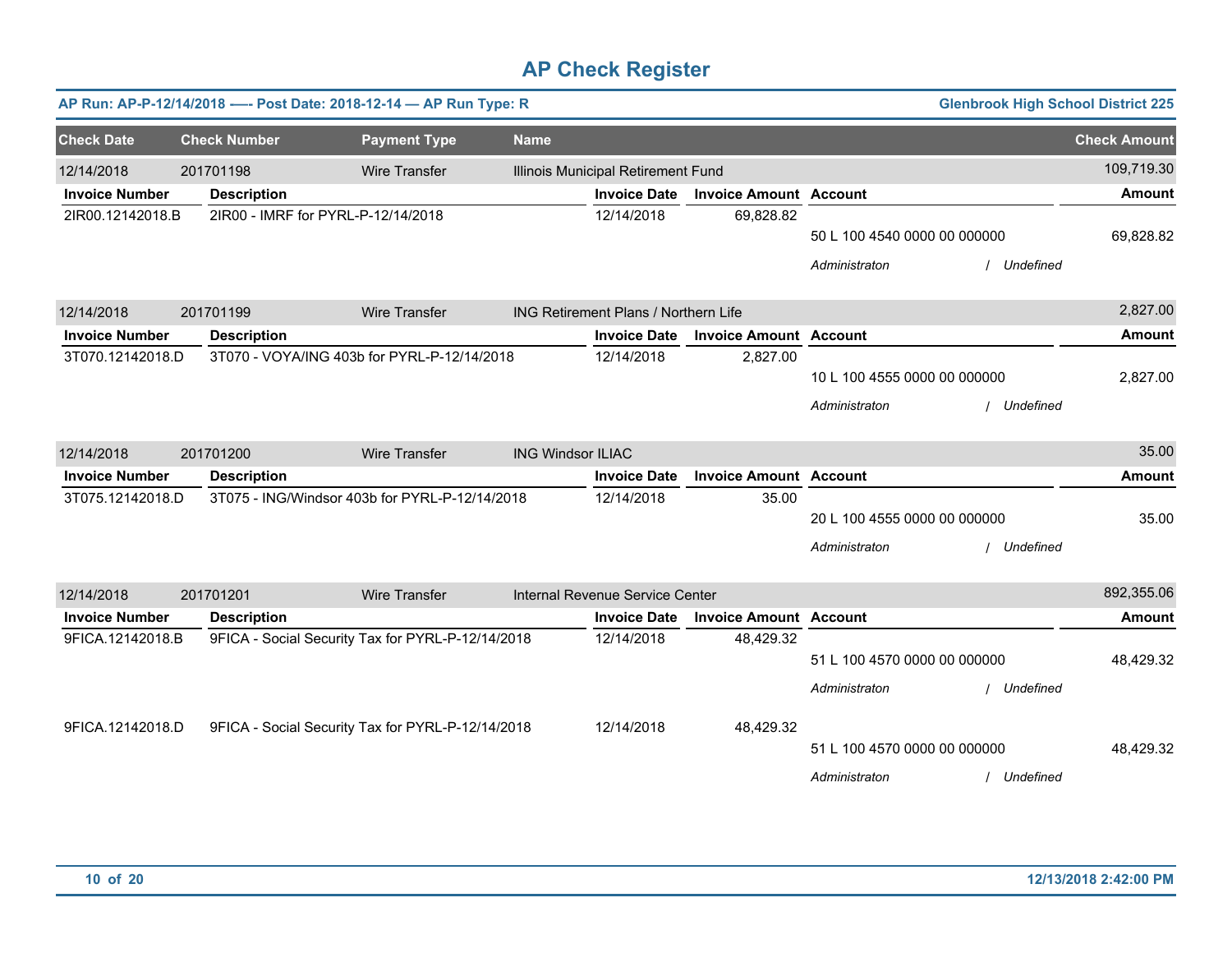|                       | AP Run: AP-P-12/14/2018 ---- Post Date: 2018-12-14 - AP Run Type: R<br><b>Glenbrook High School District 225</b> |                                                                     |             |                                 |                               |                              |             |                     |  |  |  |  |
|-----------------------|------------------------------------------------------------------------------------------------------------------|---------------------------------------------------------------------|-------------|---------------------------------|-------------------------------|------------------------------|-------------|---------------------|--|--|--|--|
| <b>Check Date</b>     | <b>Check Number</b>                                                                                              | <b>Payment Type</b>                                                 | <b>Name</b> |                                 |                               |                              |             | <b>Check Amount</b> |  |  |  |  |
| 12/14/2018            | 201701201                                                                                                        | <b>Wire Transfer</b>                                                |             | Internal Revenue Service Center |                               |                              |             | 892,355.06          |  |  |  |  |
| <b>Invoice Number</b> | <b>Description</b>                                                                                               |                                                                     |             | <b>Invoice Date</b>             | <b>Invoice Amount Account</b> |                              |             | <b>Amount</b>       |  |  |  |  |
| 9FIT%.12142018.D      |                                                                                                                  | 9FIT% - Add Fed Tax % for PYRL-P-12/14/2018                         |             | 12/14/2018                      | 177.28                        | 10 L 100 4520 0000 00 000000 |             | 177.28              |  |  |  |  |
|                       |                                                                                                                  |                                                                     |             |                                 |                               | Administraton                | / Undefined |                     |  |  |  |  |
| 9FIT0.12142018.D      |                                                                                                                  | 9FIT0 - Federal Tax for PYRL-P-12/14/2018                           |             | 12/14/2018                      | 622,226.06                    |                              |             |                     |  |  |  |  |
|                       |                                                                                                                  |                                                                     |             |                                 |                               | 10 L 100 4520 0000 00 000000 |             | 603,967.85          |  |  |  |  |
|                       |                                                                                                                  |                                                                     |             |                                 |                               | Administraton                | / Undefined |                     |  |  |  |  |
|                       |                                                                                                                  |                                                                     |             |                                 |                               | 20 L 100 4520 0000 00 000000 |             | 16,488.21           |  |  |  |  |
|                       |                                                                                                                  |                                                                     |             |                                 |                               | Administraton                | / Undefined |                     |  |  |  |  |
|                       |                                                                                                                  |                                                                     |             |                                 |                               | 40 L 100 4520 0000 00 000000 |             | 202.45              |  |  |  |  |
|                       |                                                                                                                  |                                                                     |             |                                 |                               | Administraton                | / Undefined |                     |  |  |  |  |
|                       |                                                                                                                  |                                                                     |             |                                 |                               | 95 L 100 4520 0000 00 000000 |             | 1,567.55            |  |  |  |  |
|                       |                                                                                                                  |                                                                     |             |                                 |                               | Administraton                | / Undefined |                     |  |  |  |  |
| 9FITA.12142018.D      |                                                                                                                  | 9FITA - Additional Federal Tax Amt for PYRL-P-12/14/2018 12/14/2018 |             |                                 | 10,755.67                     |                              |             |                     |  |  |  |  |
|                       |                                                                                                                  |                                                                     |             |                                 |                               | 10 L 100 4520 0000 00 000000 |             | 10,340.67           |  |  |  |  |
|                       |                                                                                                                  |                                                                     |             |                                 |                               | Administraton                | / Undefined |                     |  |  |  |  |
|                       |                                                                                                                  |                                                                     |             |                                 |                               | 20 L 100 4520 0000 00 000000 |             | 415.00              |  |  |  |  |
|                       |                                                                                                                  |                                                                     |             |                                 |                               | Administraton                | / Undefined |                     |  |  |  |  |
| 9MEDI.12142018.B      |                                                                                                                  | 9MEDI - Medicare Tax for PYRL-P-12/14/2018                          |             | 12/14/2018                      | 81,065.84                     |                              |             |                     |  |  |  |  |
|                       |                                                                                                                  |                                                                     |             |                                 |                               | 51 L 100 4580 0000 00 000000 |             | 81,065.84           |  |  |  |  |
|                       |                                                                                                                  |                                                                     |             |                                 |                               | Administraton                | / Undefined |                     |  |  |  |  |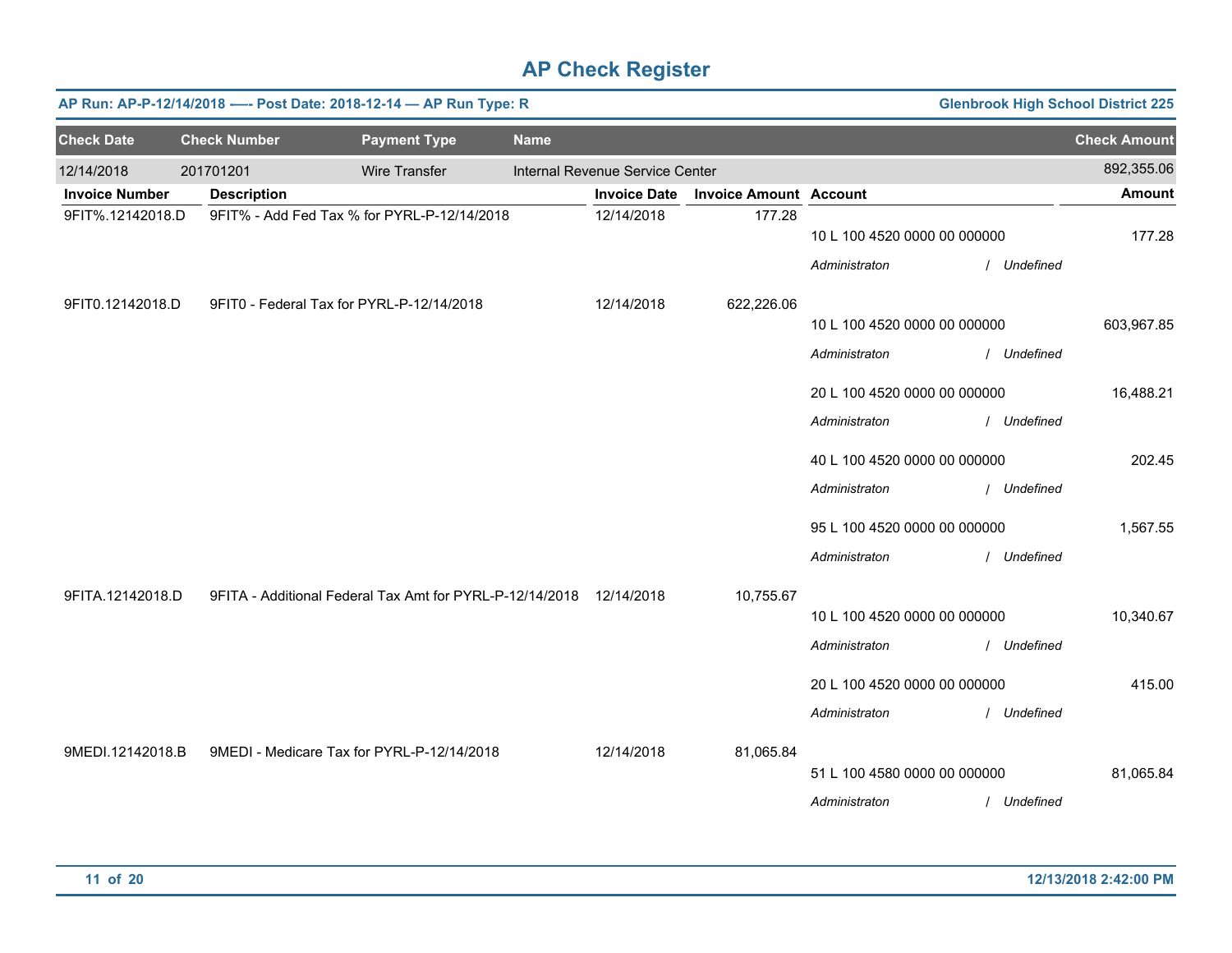|                       |                     | AP Run: AP-P-12/14/2018 ---- Post Date: 2018-12-14 - AP Run Type: R |             |                                      |                               |                              | <b>Glenbrook High School District 225</b> |                     |
|-----------------------|---------------------|---------------------------------------------------------------------|-------------|--------------------------------------|-------------------------------|------------------------------|-------------------------------------------|---------------------|
| <b>Check Date</b>     | <b>Check Number</b> | <b>Payment Type</b>                                                 | <b>Name</b> |                                      |                               |                              |                                           | <b>Check Amount</b> |
| 12/14/2018            | 201701201           | <b>Wire Transfer</b>                                                |             | Internal Revenue Service Center      |                               |                              |                                           | 892,355.06          |
| <b>Invoice Number</b> | <b>Description</b>  |                                                                     |             | <b>Invoice Date</b>                  | <b>Invoice Amount Account</b> |                              |                                           | <b>Amount</b>       |
| 9MEDI.12142018.D      |                     | 9MEDI - Medicare Tax for PYRL-P-12/14/2018                          |             | 12/14/2018                           | 81,271.57                     |                              |                                           |                     |
|                       |                     |                                                                     |             |                                      |                               | 51 L 100 4580 0000 00 000000 |                                           | 81,271.57           |
|                       |                     |                                                                     |             |                                      |                               | Administraton                | / Undefined                               |                     |
| 12/14/2018            | 201701202           | <b>Wire Transfer</b>                                                |             | Lincoln Investment Planning Inc      |                               |                              |                                           | 19,157.21           |
| <b>Invoice Number</b> | <b>Description</b>  |                                                                     |             | <b>Invoice Date</b>                  | <b>Invoice Amount Account</b> |                              |                                           | <b>Amount</b>       |
| 3T080.12142018.D      |                     | 3T080 - Lincoln Investment 403b for PYRL-P-12/14/2018               |             | 12/14/2018                           | 19,157.21                     |                              |                                           |                     |
|                       |                     |                                                                     |             |                                      |                               | 10 L 100 4555 0000 00 000000 |                                           | 18,972.21           |
|                       |                     |                                                                     |             |                                      |                               | Administraton                | / Undefined                               |                     |
|                       |                     |                                                                     |             |                                      |                               | 20 L 100 4555 0000 00 000000 |                                           | 185.00              |
|                       |                     |                                                                     |             |                                      |                               | Administraton                | / Undefined                               |                     |
| 12/14/2018            | 201701203           | <b>Wire Transfer</b>                                                |             | Lincoln Investment Planning Inc 457  |                               |                              |                                           | 14,134.05           |
| <b>Invoice Number</b> | <b>Description</b>  |                                                                     |             | <b>Invoice Date</b>                  | <b>Invoice Amount Account</b> |                              |                                           | <b>Amount</b>       |
| 3S085.12142018.D      |                     | 3S085 - Lincoln Investment 457(b) for PYRL-P-12/14/2018             |             | 12/14/2018                           | 14,134.05                     |                              |                                           |                     |
|                       |                     |                                                                     |             |                                      |                               | 10 L 100 4555 0000 00 000000 |                                           | 14,134.05           |
|                       |                     |                                                                     |             |                                      |                               | Administraton                | / Undefined                               |                     |
|                       |                     |                                                                     |             |                                      |                               |                              |                                           |                     |
| 12/14/2018            | 201701204           | Wire Transfer                                                       |             | Lincoln Investment Planning Inc ROTH |                               |                              |                                           | 650.00              |
| <b>Invoice Number</b> | <b>Description</b>  |                                                                     |             | <b>Invoice Date</b>                  | <b>Invoice Amount Account</b> |                              |                                           | Amount              |
| 3R080.12142018.D      |                     | 3R080 - Lincoln Invest 403b Roth for PYRL-P-12/14/2018              |             | 12/14/2018                           | 650.00                        |                              |                                           |                     |
|                       |                     |                                                                     |             |                                      |                               | 10 L 100 4555 0000 00 000000 |                                           | 650.00              |
|                       |                     |                                                                     |             |                                      |                               | Administraton                | Undefined                                 |                     |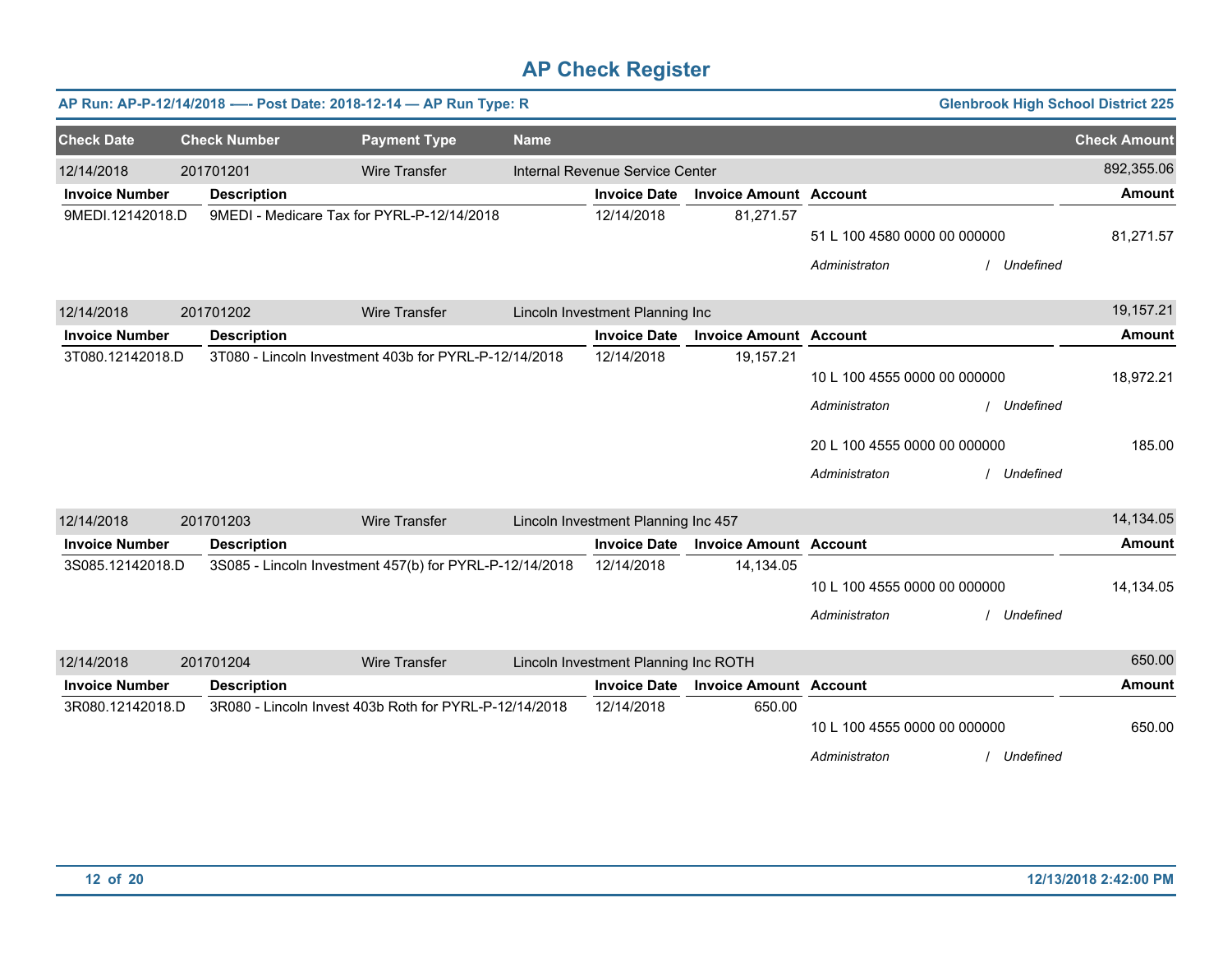|                       |                     | AP Run: AP-P-12/14/2018 ---- Post Date: 2018-12-14 - AP Run Type: R |                   |                                               |                               |                              | <b>Glenbrook High School District 225</b> |                     |
|-----------------------|---------------------|---------------------------------------------------------------------|-------------------|-----------------------------------------------|-------------------------------|------------------------------|-------------------------------------------|---------------------|
| <b>Check Date</b>     | <b>Check Number</b> | <b>Payment Type</b>                                                 | <b>Name</b>       |                                               |                               |                              |                                           | <b>Check Amount</b> |
| 12/14/2018            | 201701205           | <b>Wire Transfer</b>                                                |                   | Lincoln National Life / Lincoln Financial Gro |                               |                              |                                           | 35.00               |
| <b>Invoice Number</b> | <b>Description</b>  |                                                                     |                   | <b>Invoice Date</b>                           | <b>Invoice Amount Account</b> |                              |                                           | <b>Amount</b>       |
| 3T090.12142018.D      |                     | 3T090 - Lincoln National 403b for PYRL-P-12/14/2018                 |                   | 12/14/2018                                    | 35.00                         |                              |                                           |                     |
|                       |                     |                                                                     |                   |                                               |                               | 10 L 100 4555 0000 00 000000 |                                           | 35.00               |
|                       |                     |                                                                     |                   |                                               |                               | Administraton                | Undefined                                 |                     |
| 12/14/2018            | 201701206           | <b>Wire Transfer</b>                                                | MetLife Resources |                                               |                               |                              |                                           | 2,200.00            |
| <b>Invoice Number</b> | <b>Description</b>  |                                                                     |                   | <b>Invoice Date</b>                           | <b>Invoice Amount Account</b> |                              |                                           | <b>Amount</b>       |
| 3T100.12142018.D      |                     | 3T100 - MetLife 403b for PYRL-P-12/14/2018                          |                   | 12/14/2018                                    | 2,200.00                      |                              |                                           |                     |
|                       |                     |                                                                     |                   |                                               |                               | 10 L 100 4555 0000 00 000000 |                                           | 2,200.00            |
|                       |                     |                                                                     |                   |                                               |                               | Administraton                | Undefined                                 |                     |
| 12/14/2018            | 201701207           | <b>Wire Transfer</b>                                                | Oppenheimer Funds |                                               |                               |                              |                                           | 9,375.00            |
| <b>Invoice Number</b> | <b>Description</b>  |                                                                     |                   | <b>Invoice Date</b>                           | <b>Invoice Amount Account</b> |                              |                                           | <b>Amount</b>       |
| 3T110.12142018.D      |                     | 3T110 - Oppenheimer 403b for PYRL-P-12/14/2018                      |                   | 12/14/2018                                    | 9,375.00                      |                              |                                           |                     |
|                       |                     |                                                                     |                   |                                               |                               | 10 L 100 4555 0000 00 000000 |                                           | 9,375.00            |
|                       |                     |                                                                     |                   |                                               |                               | Administraton                | Undefined                                 |                     |
| 12/14/2018            | 201701208           | <b>Wire Transfer</b>                                                |                   | Oppenheimer Funds ROTH                        |                               |                              |                                           | 2,000.00            |
| <b>Invoice Number</b> | <b>Description</b>  |                                                                     |                   | <b>Invoice Date</b>                           | <b>Invoice Amount Account</b> |                              |                                           | <b>Amount</b>       |
| 3R110.12142018.D      |                     | 3R110 - Oppenheimer 403b Roth for PYRL-P-12/14/2018                 |                   | 12/14/2018                                    | 2,000.00                      |                              |                                           |                     |
|                       |                     |                                                                     |                   |                                               |                               | 10 L 100 4555 0000 00 000000 |                                           | 2,000.00            |
|                       |                     |                                                                     |                   |                                               |                               | Administraton                | Undefined                                 |                     |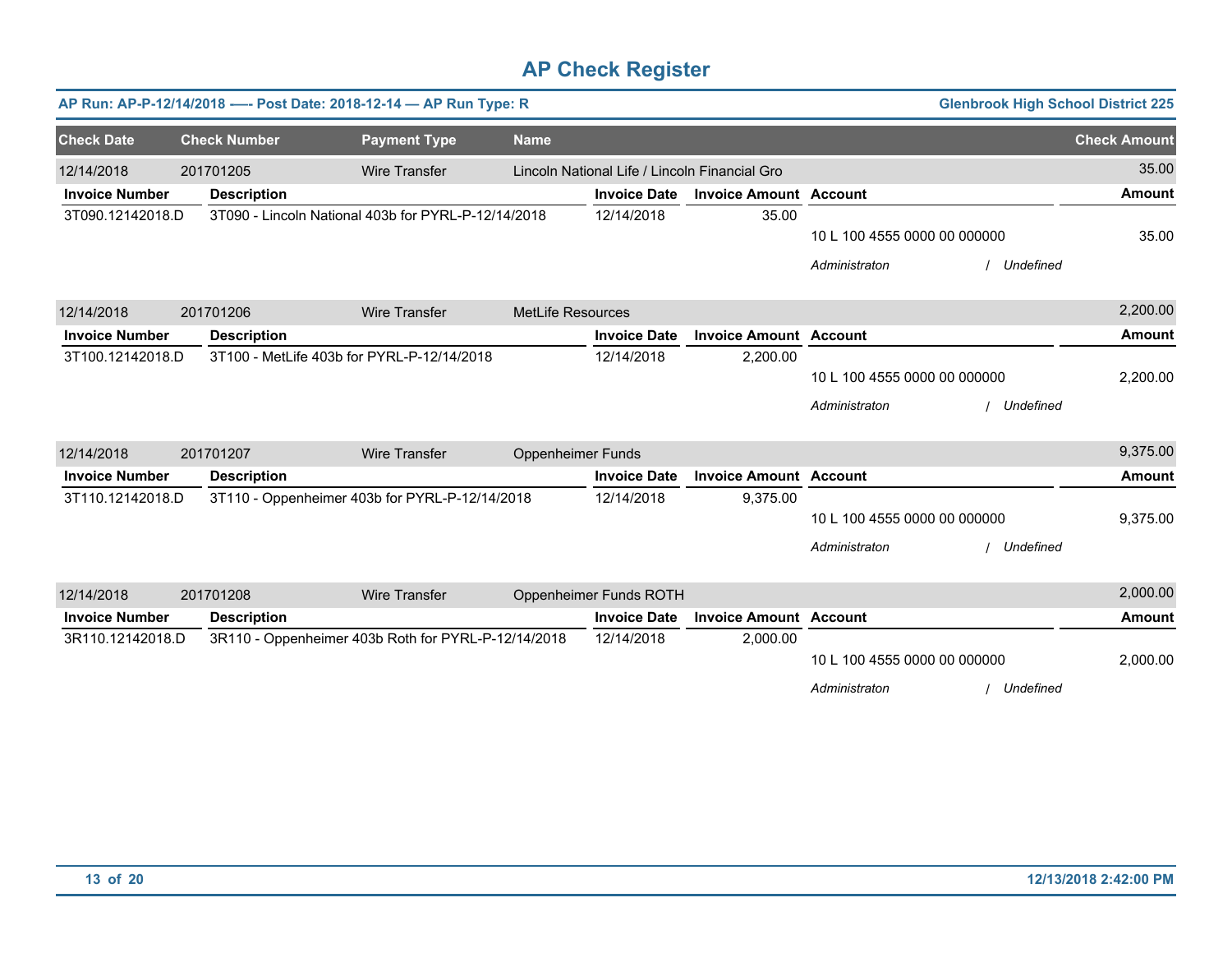|                       | AP Run: AP-P-12/14/2018 ---- Post Date: 2018-12-14 - AP Run Type: R<br><b>Glenbrook High School District 225</b> |                     |                                                                    |             |                                  |                               |                              |             |                     |  |  |  |
|-----------------------|------------------------------------------------------------------------------------------------------------------|---------------------|--------------------------------------------------------------------|-------------|----------------------------------|-------------------------------|------------------------------|-------------|---------------------|--|--|--|
| <b>Check Date</b>     |                                                                                                                  | <b>Check Number</b> | <b>Payment Type</b>                                                | <b>Name</b> |                                  |                               |                              |             | <b>Check Amount</b> |  |  |  |
| 12/14/2018            |                                                                                                                  | 201701209           | <b>Wire Transfer</b>                                               |             | <b>Teachers Health Insurance</b> |                               |                              |             | 108,892.10          |  |  |  |
| <b>Invoice Number</b> |                                                                                                                  | <b>Description</b>  |                                                                    |             | <b>Invoice Date</b>              | <b>Invoice Amount Account</b> |                              |             | <b>Amount</b>       |  |  |  |
| 1HBAD.12142018.B      |                                                                                                                  | 12/14/2018          | 1HBAD - Teachers' Health Insurance4 for PYRL-P-                    |             | 12/14/2018                       | 284.17                        |                              |             |                     |  |  |  |
|                       |                                                                                                                  |                     |                                                                    |             |                                  |                               | 10 L 100 4510 0000 00 000000 |             | 284.17              |  |  |  |
|                       |                                                                                                                  |                     |                                                                    |             |                                  |                               | Administraton                | / Undefined |                     |  |  |  |
| 1HE00.12142018.D      |                                                                                                                  | 12/14/2018          | 1HE00 - Teachers' Health Insurance for PYRL-P-                     |             | 12/14/2018                       | 54,434.63                     |                              |             |                     |  |  |  |
|                       |                                                                                                                  |                     |                                                                    |             |                                  |                               | 10 L 100 4510 0000 00 000000 |             | 54,411.05           |  |  |  |
|                       |                                                                                                                  |                     |                                                                    |             |                                  |                               | Administraton                | / Undefined |                     |  |  |  |
|                       |                                                                                                                  |                     |                                                                    |             |                                  |                               | 95 L 100 4510 0000 00 000000 |             | 23.58               |  |  |  |
|                       |                                                                                                                  |                     |                                                                    |             |                                  |                               | Administraton                | / Undefined |                     |  |  |  |
| 1HEAD.12142018.D      |                                                                                                                  | 12/14/2018          | 1HEAD - Teachers' Health Insurance3 for PYRL-P-                    |             | 12/14/2018                       | 7,624.77                      |                              |             |                     |  |  |  |
|                       |                                                                                                                  |                     |                                                                    |             |                                  |                               | 10 L 100 4510 0000 00 000000 |             | 7,551.89            |  |  |  |
|                       |                                                                                                                  |                     |                                                                    |             |                                  |                               | Administraton                | / Undefined |                     |  |  |  |
|                       |                                                                                                                  |                     |                                                                    |             |                                  |                               | 20 L 100 4510 0000 00 000000 |             | 72.88               |  |  |  |
|                       |                                                                                                                  |                     |                                                                    |             |                                  |                               | Administraton                | / Undefined |                     |  |  |  |
| 1HR00.12142018.B      |                                                                                                                  |                     | 1HR00 - Teachers Health Insurance for PYRL-P-12/14/2018 12/14/2018 |             |                                  | 40,387.10                     |                              |             |                     |  |  |  |
|                       |                                                                                                                  |                     |                                                                    |             |                                  |                               | 10 L 100 4510 0000 00 000000 |             | 40,369.60           |  |  |  |
|                       |                                                                                                                  |                     |                                                                    |             |                                  |                               | Administraton                | / Undefined |                     |  |  |  |
|                       |                                                                                                                  |                     |                                                                    |             |                                  |                               | 95 L 100 4510 0000 00 000000 |             | 17.50               |  |  |  |
|                       |                                                                                                                  |                     |                                                                    |             |                                  |                               | Administraton                | / Undefined |                     |  |  |  |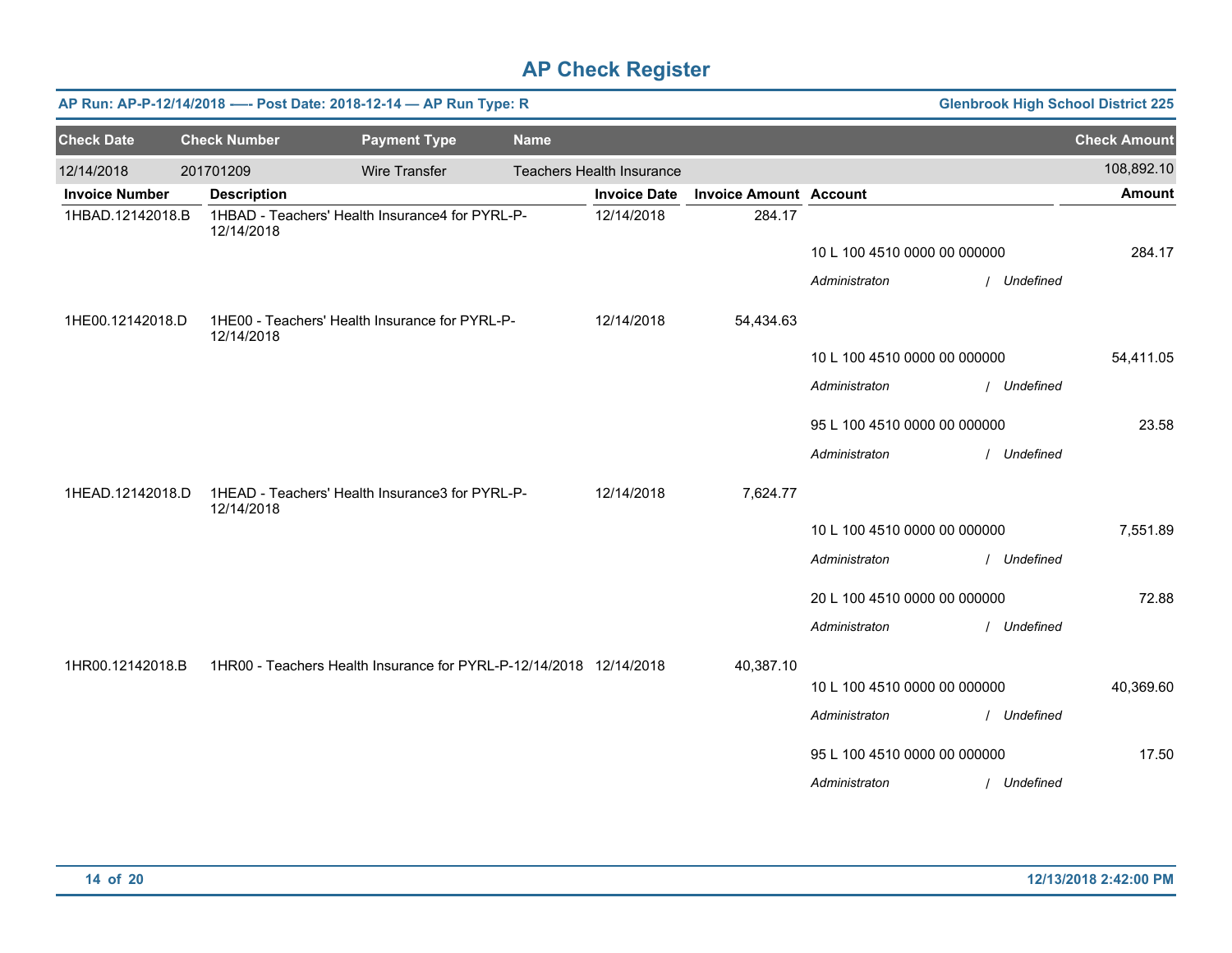| AP Run: AP-P-12/14/2018 ---- Post Date: 2018-12-14 - AP Run Type: R |                     |                                                      |             |                                   |                               |                              |             | <b>Glenbrook High School District 225</b> |
|---------------------------------------------------------------------|---------------------|------------------------------------------------------|-------------|-----------------------------------|-------------------------------|------------------------------|-------------|-------------------------------------------|
| <b>Check Date</b>                                                   | <b>Check Number</b> | <b>Payment Type</b>                                  | <b>Name</b> |                                   |                               |                              |             | <b>Check Amount</b>                       |
| 12/14/2018                                                          | 201701209           | <b>Wire Transfer</b>                                 |             | <b>Teachers Health Insurance</b>  |                               |                              |             | 108,892.10                                |
| <b>Invoice Number</b>                                               | <b>Description</b>  |                                                      |             | <b>Invoice Date</b>               | <b>Invoice Amount Account</b> |                              |             | <b>Amount</b>                             |
| 1HRAD.12142018.B                                                    | 12/14/2018          | 1HRAD - Teachers Health Insurance3 for PYRL-P-       |             | 12/14/2018                        | 5,868.09                      |                              |             |                                           |
|                                                                     |                     |                                                      |             |                                   |                               | 10 L 100 4510 0000 00 000000 |             | 5,814.01                                  |
|                                                                     |                     |                                                      |             |                                   |                               | Administraton                |             | Undefined                                 |
|                                                                     |                     |                                                      |             |                                   |                               | 20 L 100 4510 0000 00 000000 |             | 54.08                                     |
|                                                                     |                     |                                                      |             |                                   |                               | Administraton                | / Undefined |                                           |
| 1THA0.12142018.D                                                    |                     | 1THA0 - THIS Adjustment for PYRL-P-12/14/2018        |             | 12/14/2018                        | 47.20                         |                              |             |                                           |
|                                                                     |                     |                                                      |             |                                   |                               | 10 L 100 4510 0000 00 000000 |             | 47.20                                     |
|                                                                     |                     |                                                      |             |                                   |                               | Administraton                | / Undefined |                                           |
| 240125                                                              |                     | Trip Payment for Koller, Deb (November 2018 Premium) |             | 12/14/2018                        | 246.14                        |                              |             |                                           |
|                                                                     |                     |                                                      |             |                                   |                               | 10 E 100 1130 2118 00 001000 |             | 246.14                                    |
|                                                                     |                     |                                                      |             |                                   |                               | Administraton                |             | <b>General Instruction</b>                |
| 12/14/2018                                                          | 201701210           | <b>Wire Transfer</b>                                 |             | <b>Teachers Retirement System</b> |                               |                              |             | 482,731.47                                |
| <b>Invoice Number</b>                                               | <b>Description</b>  |                                                      |             | <b>Invoice Date</b>               | <b>Invoice Amount Account</b> |                              |             | <b>Amount</b>                             |
| 1TA00.12142018.D                                                    |                     | 1TA00 - TRS Adjustment for PYRL-P-12/14/2018         |             | 12/14/2018                        | 360.00                        |                              |             |                                           |
|                                                                     |                     |                                                      |             |                                   |                               | 10 L 100 4510 0000 00 000000 |             | 360.00                                    |
|                                                                     |                     |                                                      |             |                                   |                               | Administraton                |             | Undefined                                 |
| 1TBAD.12142018.B                                                    |                     | 1TBAD - Teachers' Retirement4 for PYRL-P-12/14/2018  |             | 12/14/2018                        | 51,255.69                     |                              |             |                                           |

50,785.45

470.24

10 L 100 4510 0000 00 000000

20 L 100 4510 0000 00 000000

*Administraton* / *Undefined*

*Administraton* / *Undefined*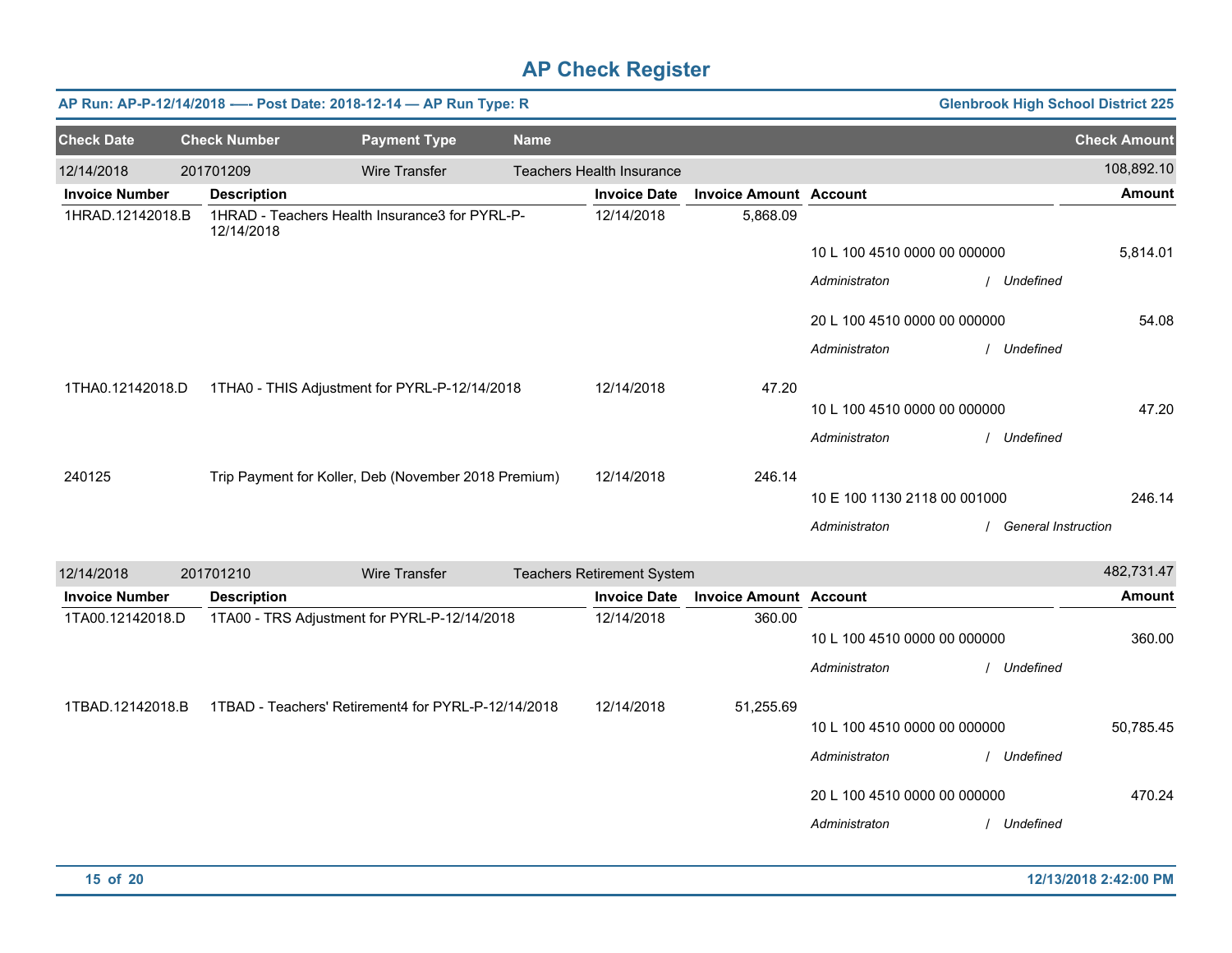|                       | <b>Glenbrook High School District 225</b><br>AP Run: AP-P-12/14/2018 ---- Post Date: 2018-12-14 - AP Run Type: R |                                                      |             |                                   |                               |                              |  |             |                     |  |  |
|-----------------------|------------------------------------------------------------------------------------------------------------------|------------------------------------------------------|-------------|-----------------------------------|-------------------------------|------------------------------|--|-------------|---------------------|--|--|
| <b>Check Date</b>     | <b>Check Number</b>                                                                                              | <b>Payment Type</b>                                  | <b>Name</b> |                                   |                               |                              |  |             | <b>Check Amount</b> |  |  |
| 12/14/2018            | 201701210                                                                                                        | <b>Wire Transfer</b>                                 |             | <b>Teachers Retirement System</b> |                               |                              |  |             | 482,731.47          |  |  |
| <b>Invoice Number</b> | <b>Description</b>                                                                                               |                                                      |             | <b>Invoice Date</b>               | <b>Invoice Amount Account</b> |                              |  |             | <b>Amount</b>       |  |  |
| 1TE00.12142018.D      |                                                                                                                  | 1TE00 - Teachers' Retirement for PYRL-P-12/14/2018   |             | 12/14/2018                        | 395,091.25                    | 10 L 100 4510 0000 00 000000 |  |             | 394,920.07          |  |  |
|                       |                                                                                                                  |                                                      |             |                                   |                               | Administraton                |  | / Undefined |                     |  |  |
|                       |                                                                                                                  |                                                      |             |                                   |                               | 95 L 100 4510 0000 00 000000 |  |             | 171.18              |  |  |
|                       |                                                                                                                  |                                                      |             |                                   |                               | Administraton                |  | / Undefined |                     |  |  |
| 1TEAD.12142018.D      |                                                                                                                  | 1TEAD - Teachers' Retirement3 for PYRL-P-12/14/2018  |             | 12/14/2018                        | 6,148.80                      |                              |  |             |                     |  |  |
|                       |                                                                                                                  |                                                      |             |                                   |                               | 10 L 100 4510 0000 00 000000 |  |             | 6,090.03            |  |  |
|                       |                                                                                                                  |                                                      |             |                                   |                               | Administraton                |  | / Undefined |                     |  |  |
|                       |                                                                                                                  |                                                      |             |                                   |                               | 20 L 100 4510 0000 00 000000 |  |             | 58.77               |  |  |
|                       |                                                                                                                  |                                                      |             |                                   |                               | Administraton                |  | / Undefined |                     |  |  |
| 1TG00.12142018.B      |                                                                                                                  | 1TG00 - TRS Grant Contribution for PYRL-P-12/14/2018 |             | 12/14/2018                        | 715.10                        |                              |  |             |                     |  |  |
|                       |                                                                                                                  |                                                      |             |                                   |                               | 10 L 100 4510 0000 00 000000 |  |             | 715.10              |  |  |
|                       |                                                                                                                  |                                                      |             |                                   |                               | Administraton                |  | / Undefined |                     |  |  |
| 1TR00.12142018.B      |                                                                                                                  | 1TR00 - Teachers' Retirement for PYRL-P-12/14/2018   |             | 12/14/2018                        | 25,461.42                     |                              |  |             |                     |  |  |
|                       |                                                                                                                  |                                                      |             |                                   |                               | 10 L 100 4510 0000 00 000000 |  |             | 25,450.40           |  |  |
|                       |                                                                                                                  |                                                      |             |                                   |                               | Administraton                |  | / Undefined |                     |  |  |
|                       |                                                                                                                  |                                                      |             |                                   |                               | 95 L 100 4510 0000 00 000000 |  |             | 11.02               |  |  |
|                       |                                                                                                                  |                                                      |             |                                   |                               | Administraton                |  | / Undefined |                     |  |  |
| 1TRAD.12142018.B      |                                                                                                                  | 1TRAD - Teachers' Retirement3 for PYRL-P-12/14/2018  |             | 12/14/2018                        | 3,699.21                      |                              |  |             |                     |  |  |
|                       |                                                                                                                  |                                                      |             |                                   |                               | 10 L 100 4510 0000 00 000000 |  |             | 3,665.12            |  |  |
|                       |                                                                                                                  |                                                      |             |                                   |                               | Administraton                |  | / Undefined |                     |  |  |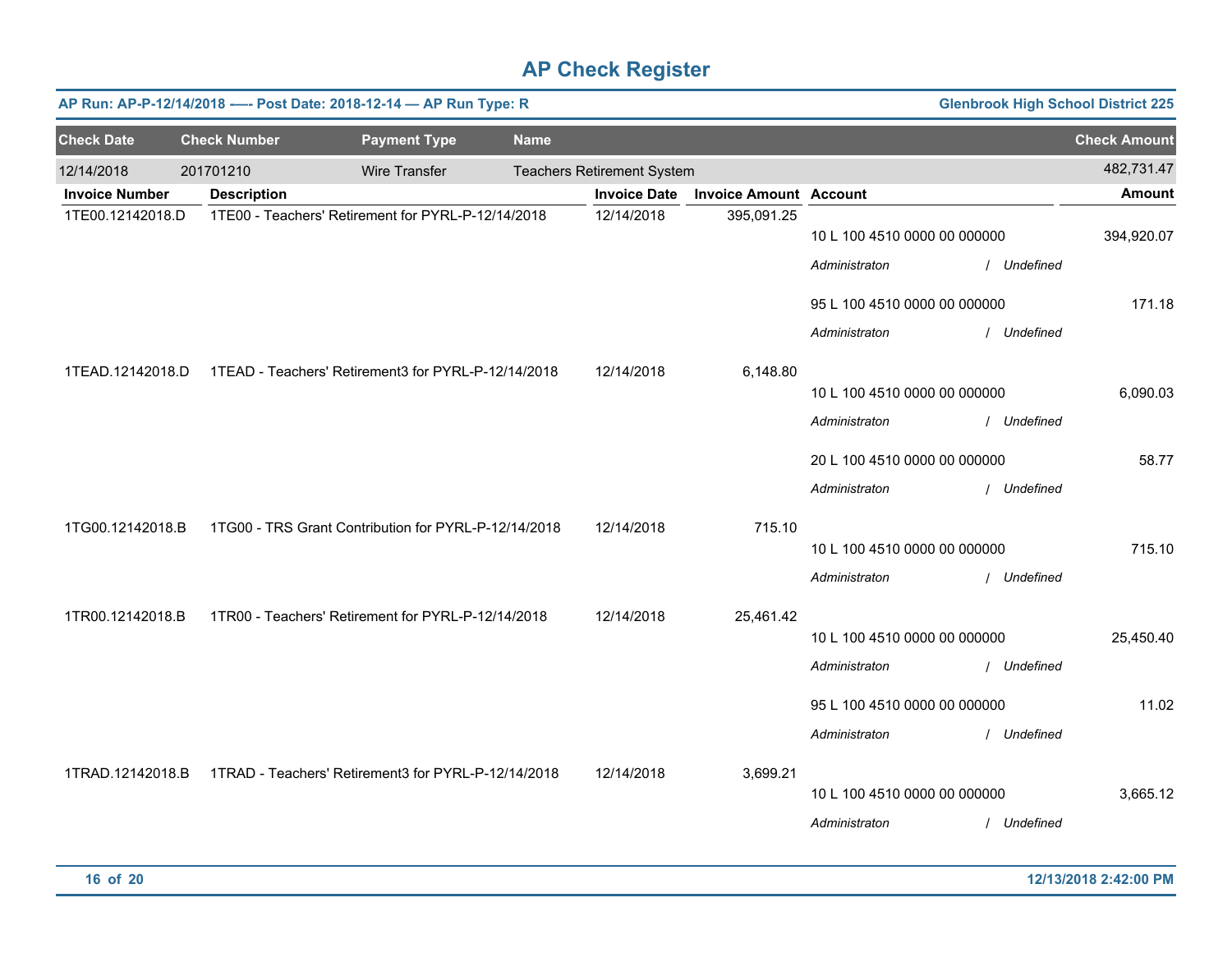|                       |            |                     | AP Run: AP-P-12/14/2018 ---- Post Date: 2018-12-14 - AP Run Type: R |             |                                     |                               |                              |           | <b>Glenbrook High School District 225</b> |
|-----------------------|------------|---------------------|---------------------------------------------------------------------|-------------|-------------------------------------|-------------------------------|------------------------------|-----------|-------------------------------------------|
| <b>Check Date</b>     |            | <b>Check Number</b> | <b>Payment Type</b>                                                 | <b>Name</b> |                                     |                               |                              |           | <b>Check Amount</b>                       |
| 12/14/2018            | 201701210  |                     | <b>Wire Transfer</b>                                                |             | <b>Teachers Retirement System</b>   |                               |                              |           | 482,731.47                                |
| <b>Invoice Number</b> |            | <b>Description</b>  |                                                                     |             | <b>Invoice Date</b>                 | <b>Invoice Amount Account</b> |                              |           | <b>Amount</b>                             |
|                       |            |                     |                                                                     |             |                                     |                               | 20 L 100 4510 0000 00 000000 |           | 34.09                                     |
|                       |            |                     |                                                                     |             |                                     |                               | Administraton                | Undefined |                                           |
| 12/14/2018            | 201701211  |                     | <b>Wire Transfer</b>                                                |             | Wisconsin Dept of Revenue           |                               |                              |           | 570.80                                    |
| <b>Invoice Number</b> |            | <b>Description</b>  |                                                                     |             | <b>Invoice Date</b>                 | <b>Invoice Amount Account</b> |                              |           | <b>Amount</b>                             |
| 9WIT0.12142018.D      |            |                     | 9WIT0 - Wisconsin State Tax for PYRL-P-12/14/2018                   |             | 12/14/2018                          | 570.80                        |                              |           |                                           |
|                       |            |                     |                                                                     |             |                                     |                               | 10 L 100 4530 0000 00 000000 |           | 570.80                                    |
|                       |            |                     |                                                                     |             |                                     |                               | Administraton                | Undefined |                                           |
| 12/14/2018            | 9000087021 |                     | <b>ACH</b>                                                          |             | <b>BenefitWallet HSA Operations</b> |                               |                              |           | 31,079.77                                 |
| <b>Invoice Number</b> |            | <b>Description</b>  |                                                                     |             | <b>Invoice Date</b>                 | <b>Invoice Amount Account</b> |                              |           | <b>Amount</b>                             |
| 0HSA0.12142018.B      |            |                     | 0HSA0 - Health Savings Account for PYRL-P-12/14/2018                |             | 12/14/2018                          | 266.66                        |                              |           |                                           |
|                       |            |                     |                                                                     |             |                                     |                               | 10 L 100 4560 1700 00 000000 |           | 266.66                                    |
|                       |            |                     |                                                                     |             |                                     |                               | Administraton                | Undefined |                                           |
| 0HSA0.12142018.D      |            |                     | 0HSA0 - Health Savings Account for PYRL-P-12/14/2018                |             | 12/14/2018                          | 30,513.11                     |                              |           |                                           |
|                       |            |                     |                                                                     |             |                                     |                               | 10 L 100 4560 1700 00 000000 |           | 30,513.11                                 |
|                       |            |                     |                                                                     |             |                                     |                               | Administraton                | Undefined |                                           |
|                       |            |                     |                                                                     |             |                                     |                               | 20 L 100 4560 1700 00 000000 |           | 0.00                                      |
|                       |            |                     |                                                                     |             |                                     |                               | Administraton                | Undefined |                                           |
|                       |            |                     |                                                                     |             |                                     |                               | 40 L 100 4560 1700 00 000000 |           | 0.00                                      |
|                       |            |                     |                                                                     |             |                                     |                               | Administraton                | Undefined |                                           |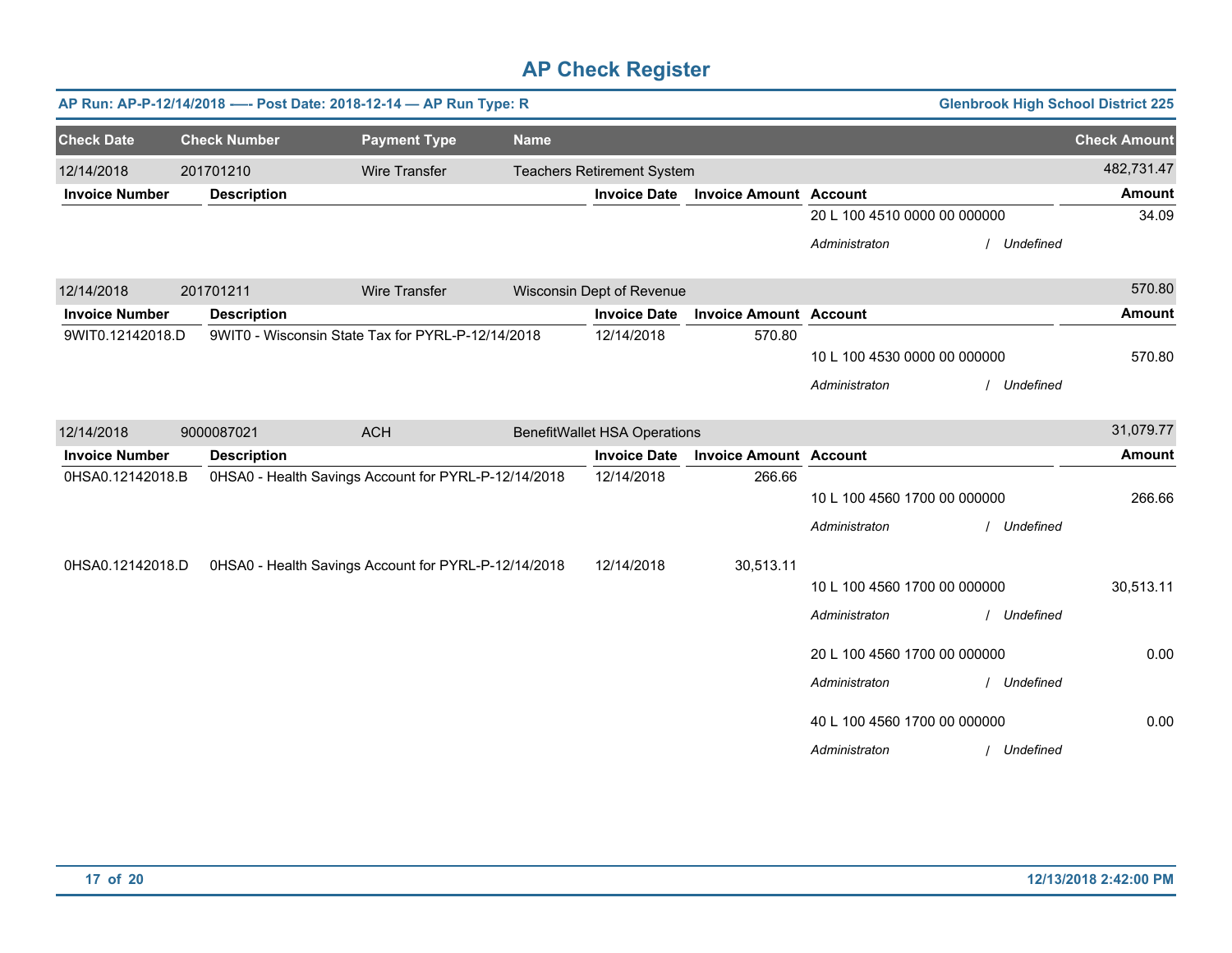|                                           |                                                                | AP Run: AP-P-12/14/2018 ---- Post Date: 2018-12-14 - AP Run Type: R |             |                                                            |                                            |                                                                                                | <b>Glenbrook High School District 225</b> |                            |
|-------------------------------------------|----------------------------------------------------------------|---------------------------------------------------------------------|-------------|------------------------------------------------------------|--------------------------------------------|------------------------------------------------------------------------------------------------|-------------------------------------------|----------------------------|
| <b>Check Date</b>                         | <b>Check Number</b>                                            | <b>Payment Type</b>                                                 | <b>Name</b> |                                                            |                                            |                                                                                                |                                           | <b>Check Amount</b>        |
| 12/14/2018<br><b>Invoice Number</b>       | 9000087021<br><b>Description</b>                               | <b>ACH</b>                                                          |             | <b>BenefitWallet HSA Operations</b><br><b>Invoice Date</b> | <b>Invoice Amount Account</b>              |                                                                                                |                                           | 31,079.77<br><b>Amount</b> |
| 0HSAB.12142018.D                          |                                                                | 0HSAB - Health Savings Acct BOE for PYRL-P-12/14/2018               |             | 12/14/2018                                                 | 300.00                                     | 10 L 100 4560 1700 00 000000<br>Administraton                                                  | / Undefined                               | 300.00                     |
| 12/14/2018                                | 9000087022                                                     | <b>ACH</b>                                                          |             | <b>Employee Benefits Corporation</b>                       |                                            |                                                                                                |                                           | 24,247.32                  |
| <b>Invoice Number</b>                     | <b>Description</b>                                             |                                                                     |             | <b>Invoice Date</b>                                        | <b>Invoice Amount Account</b>              |                                                                                                |                                           | <b>Amount</b>              |
| 2383623                                   | Payroll Dates 9/14/18 - 12/14/18                               |                                                                     |             | 12/14/2018                                                 | 24,247.32                                  | 10 L 100 4560 1500 00 000000<br>Administraton                                                  | / Undefined                               | 23,605.64                  |
|                                           |                                                                |                                                                     |             |                                                            |                                            | 20 L 100 4560 1500 00 000000<br>Administraton                                                  | / Undefined                               | 641.68                     |
| 12/14/2018                                | 9000087023                                                     | <b>ACH</b>                                                          |             | <b>GESSA (Glenbrook Support Staff Assoc)</b>               |                                            |                                                                                                |                                           | 1,239.00                   |
| <b>Invoice Number</b>                     | <b>Description</b>                                             |                                                                     |             | <b>Invoice Date</b>                                        | <b>Invoice Amount Account</b>              |                                                                                                |                                           | <b>Amount</b>              |
| 6D200.12142018.D                          |                                                                | 6D200 - Dues - GESSA for PYRL-P-12/14/2018                          |             | 12/14/2018                                                 | 1,239.00                                   | 10 L 100 4590 0000 00 000000<br>Administraton<br>20 L 100 4590 0000 00 000000<br>Administraton | / Undefined<br>/ Undefined                | 1.230.30<br>8.70           |
|                                           |                                                                |                                                                     |             |                                                            |                                            |                                                                                                |                                           | 31,898.55                  |
| 12/14/2018                                | 9000087024                                                     | <b>ACH</b>                                                          |             | <b>Glenbrook Education Association</b>                     |                                            |                                                                                                |                                           | <b>Amount</b>              |
| <b>Invoice Number</b><br>6D100.12142018.D | <b>Description</b><br>6D100 - Dues - GEA for PYRL-P-12/14/2018 |                                                                     |             | <b>Invoice Date</b><br>12/14/2018                          | <b>Invoice Amount Account</b><br>31,898.55 | 10 L 100 4590 0000 00 000000<br>Administraton                                                  | / Undefined                               | 31,898.55                  |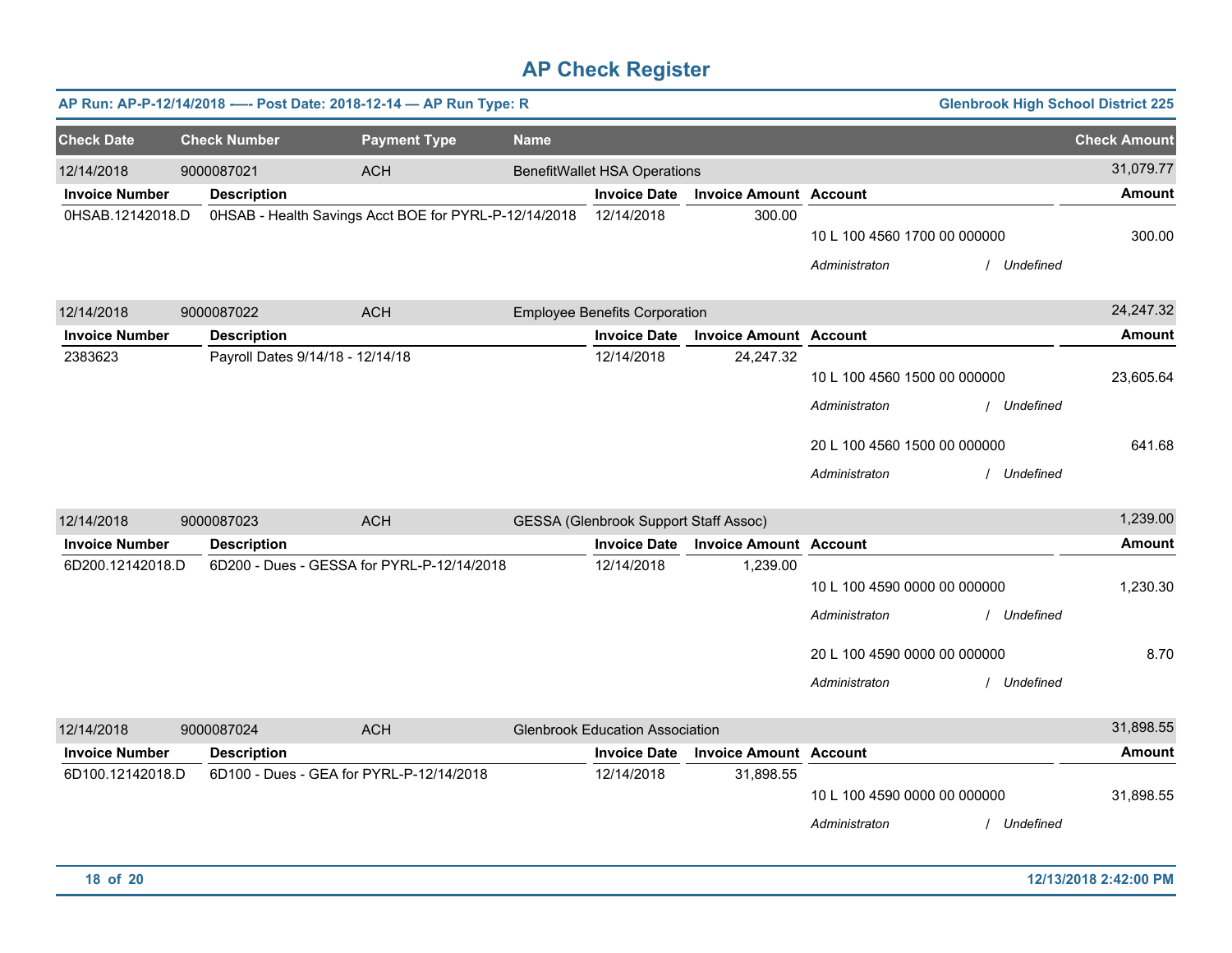| AP Run: AP-P-12/14/2018 ---- Post Date: 2018-12-14 - AP Run Type: R<br><b>Glenbrook High School District 225</b> |                         |                     |                   |                     |                               |                              |           |                     |
|------------------------------------------------------------------------------------------------------------------|-------------------------|---------------------|-------------------|---------------------|-------------------------------|------------------------------|-----------|---------------------|
| <b>Check Date</b>                                                                                                | <b>Check Number</b>     | <b>Payment Type</b> | <b>Name</b>       |                     |                               |                              |           | <b>Check Amount</b> |
| 12/14/2018                                                                                                       | 9000087025              | <b>ACH</b>          | <b>RxBenefits</b> |                     |                               |                              |           | 78,397.38           |
| <b>Invoice Number</b>                                                                                            | <b>Description</b>      |                     |                   | <b>Invoice Date</b> | <b>Invoice Amount Account</b> |                              |           | <b>Amount</b>       |
| <b>INV26090</b>                                                                                                  | Fees/Liability payment  |                     |                   | 12/14/2018          | 1,359.42                      |                              |           |                     |
|                                                                                                                  |                         |                     |                   |                     |                               | 10 L 100 4560 1100 00 000000 |           | 1,359.42            |
|                                                                                                                  |                         |                     |                   |                     |                               | Administraton                | Undefined |                     |
| <b>INV27041</b>                                                                                                  | Cycle Ending 11/30/2018 |                     |                   | 12/14/2018          | 77,037.96                     |                              |           |                     |
|                                                                                                                  |                         |                     |                   |                     |                               | 10 L 100 4560 1100 00 000000 |           | 77,037.96           |
|                                                                                                                  |                         |                     |                   |                     |                               | Administraton                | Undefined |                     |
|                                                                                                                  |                         |                     |                   |                     |                               |                              | Total:    | \$3,098,023.56      |
|                                                                                                                  |                         |                     |                   |                     |                               |                              |           |                     |

#### **APP12/14/2018 Summary**

| Type            | Count | <b>Amount</b>  |
|-----------------|-------|----------------|
| Regular         | 7     | 9.337.69       |
| ACH Checks:     | 5     | 166.862.02     |
| Wire Transfers: | 30    | 2.921.823.85   |
| Total:          | 42    | \$3,098,023.56 |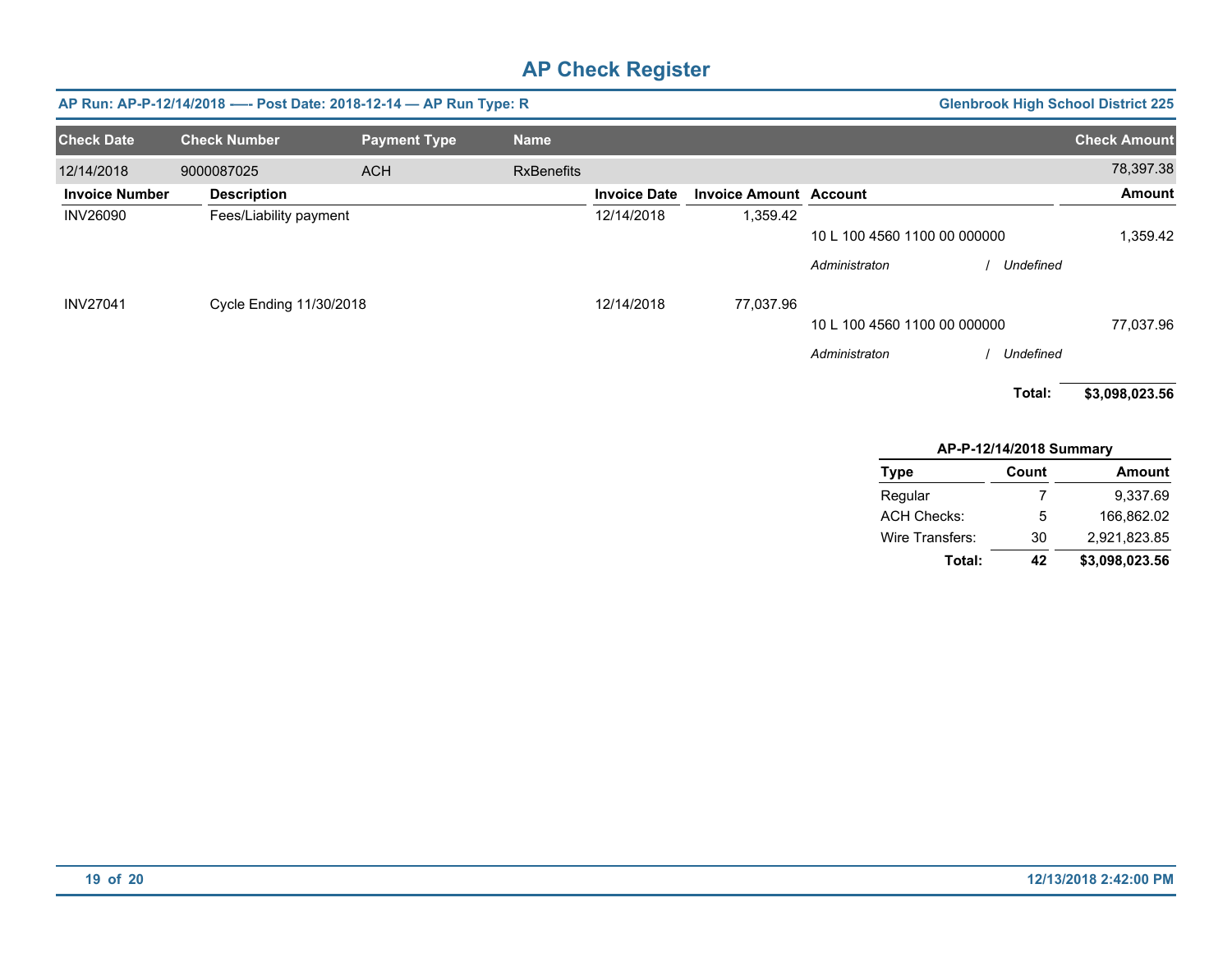| <b>Summary by Fund</b>             |                | <b>Glenbrook High School District 225</b> |
|------------------------------------|----------------|-------------------------------------------|
| <b>Fund</b>                        | <b>Total</b>   |                                           |
| 10 - Education Fund                | 2,589,802.42   |                                           |
| 20 - Operations & Maintenance Fund | 137,604.40     |                                           |
| 40 - Transporation Fund            | 3,759.59       |                                           |
| 50 - Municipal Retirement Fund     | 101,601.32     |                                           |
| 51 - Social Security Fund          | 259,196.05     |                                           |
| 95 - Glenbrook Aquatics            | 6,059.78       |                                           |
|                                    | \$3,098,023.56 |                                           |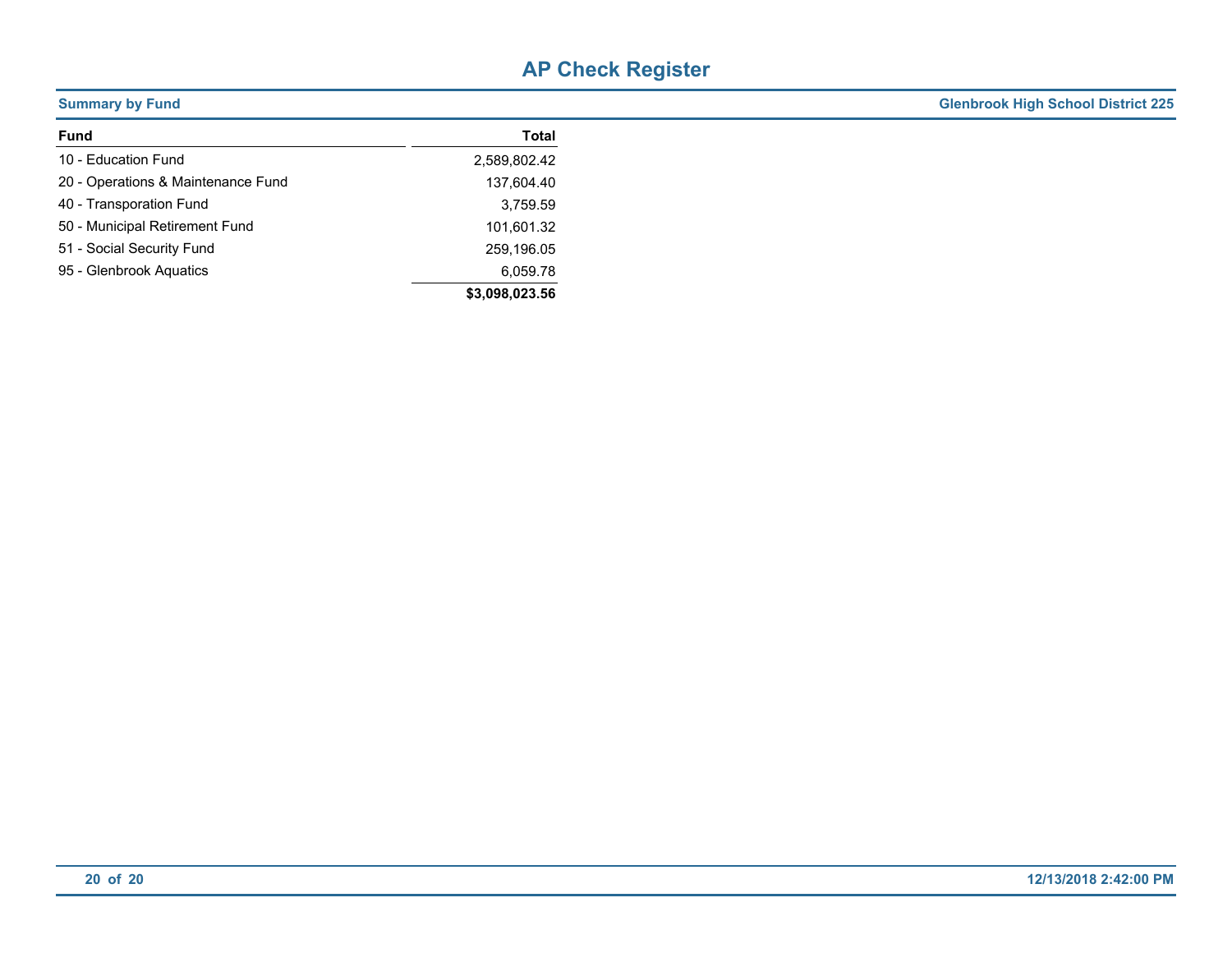|                     | Payroll Run Description: PYRL-P-12/21/2018 |                |                |                  | <b>Glenbrook High School District 225</b> |
|---------------------|--------------------------------------------|----------------|----------------|------------------|-------------------------------------------|
| <b>Check Number</b> | <b>Employee Name</b>                       | <b>Net Pay</b> | <b>Benefit</b> | <b>Deduction</b> | <b>Total</b>                              |
| 9000087266          | Adam, Poull                                | \$1,399.80     | \$0.00         | \$0.00           | \$1,399.80                                |
| 9000087267          | Adam, Razzouk                              | \$1,504.68     | \$0.00         | \$0.00           | \$1,504.68                                |
| 9000087268          | Adlon, Kyle                                | \$1,474.20     | \$0.00         | \$0.00           | \$1,474.20                                |
| 9000087269          | Agins, Joan A                              | \$1,591.14     | \$0.00         | \$0.00           | \$1,591.14                                |
| 9000087036          | Ahmed, Zia K                               | \$3,329.45     | \$0.00         | \$0.00           | \$3,329.45                                |
| 9000087270          | Ainscough, Erik D                          | \$1,386.76     | \$0.00         | \$0.00           | \$1,386.76                                |
| 9000087271          | Albeker, Laura M                           | \$1,064.33     | \$0.00         | \$0.00           | \$1,064.33                                |
| 9000087069          | Allen, Patrick J                           | \$1,481.15     | \$0.00         | \$100.00         | \$1,581.15                                |
| 9000087272          | Alpert, Amelia G                           | \$641.24       | \$0.00         | \$785.00         | \$1,426.24                                |
| 9000087273          | Anderson Jr, Walter L                      | \$1,227.14     | \$0.00         | \$0.00           | \$1,227.14                                |
| 9000087274          | Anderson, Amanda L                         | \$1,778.63     | \$0.00         | \$0.00           | \$1,778.63                                |
| 9000087275          | Anderson, Lars D                           | \$1,137.08     | \$0.00         | \$0.00           | \$1,137.08                                |
| 104718              | Anderson, Ruth A                           | \$288.28       | \$0.00         | \$0.00           | \$288.28                                  |
| 9000087276          | Antolovic, Halina M                        | \$1,315.55     | \$0.00         | \$0.00           | \$1,315.55                                |
| 9000087070          | Arechar, Miguel R                          | \$1,431.09     | \$0.00         | \$0.00           | \$1,431.09                                |
| 9000087071          | Aschkenase, Michele B                      | \$1,105.68     | \$0.00         | \$0.00           | \$1,105.68                                |
| 9000087479          | Ayala Morteo, Marina G                     | \$253.17       | \$0.00         | \$0.00           | \$253.17                                  |
| 9000087037          | Baig, Tariq                                | \$2,449.70     | \$0.00         | \$500.00         | \$2,949.70                                |
| 9000087277          | Baker, Lauren M                            | \$49.46        | \$0.00         | \$0.00           | \$49.46                                   |
| 9000087278          | Balabanos, Vickie                          | \$984.35       | \$0.00         | \$0.00           | \$984.35                                  |
| 9000087279          | Balabanos-Bank, Margaret                   | \$1,093.70     | \$0.00         | \$0.00           | \$1,093.70                                |
| 9000087072          | Balaskas, Dimitra                          | \$235.54       | \$0.00         | \$0.00           | \$235.54                                  |
| 9000087280          | Barajas, Stephanie C                       | \$49.46        | \$0.00         | \$0.00           | \$49.46                                   |
| 104714              | Barber, Beth Ann                           | \$11.52        | \$0.00         | \$0.00           | \$11.52                                   |
| 9000087281          | Barkho, Sahar                              | \$1,008.49     | \$0.00         | \$0.00           | \$1,008.49                                |
| 9000087282          | Barrera, Daniel                            | \$1,550.01     | \$0.00         | \$0.00           | \$1,550.01                                |
| 104719              | Beidler, Juliann H                         | \$168.22       | \$0.00         | \$0.00           | \$168.22                                  |
| 9000087073          | Bellman, James A                           | \$1,216.48     | \$0.00         | \$0.00           | \$1,216.48                                |
| 9000087283          | Benca, Julie                               | \$67.73        | \$0.00         | \$0.00           | \$67.73                                   |
| 9000087074          | Benitez, Javier                            | \$664.15       | \$0.00         | \$810.00         | \$1,474.15                                |
| 9000087075          | Bennett, Juliet D                          | \$996.60       | \$0.00         | \$50.00          | \$1,046.60                                |
| 9000087480          | Benson, Anne M                             | \$665.98       | \$0.00         | \$0.00           | \$665.98                                  |
| 9000087248          | Benvenuti, Joy A                           | \$1,187.31     | \$0.00         | \$0.00           | \$1,187.31                                |
| 9000087076          | Benyamin, Kuliana                          | \$1,555.76     | \$0.00         | \$0.00           | \$1,555.76                                |
| 9000087077          | Berg, Jason D                              | \$71.32        | \$0.00         | \$0.00           | \$71.32                                   |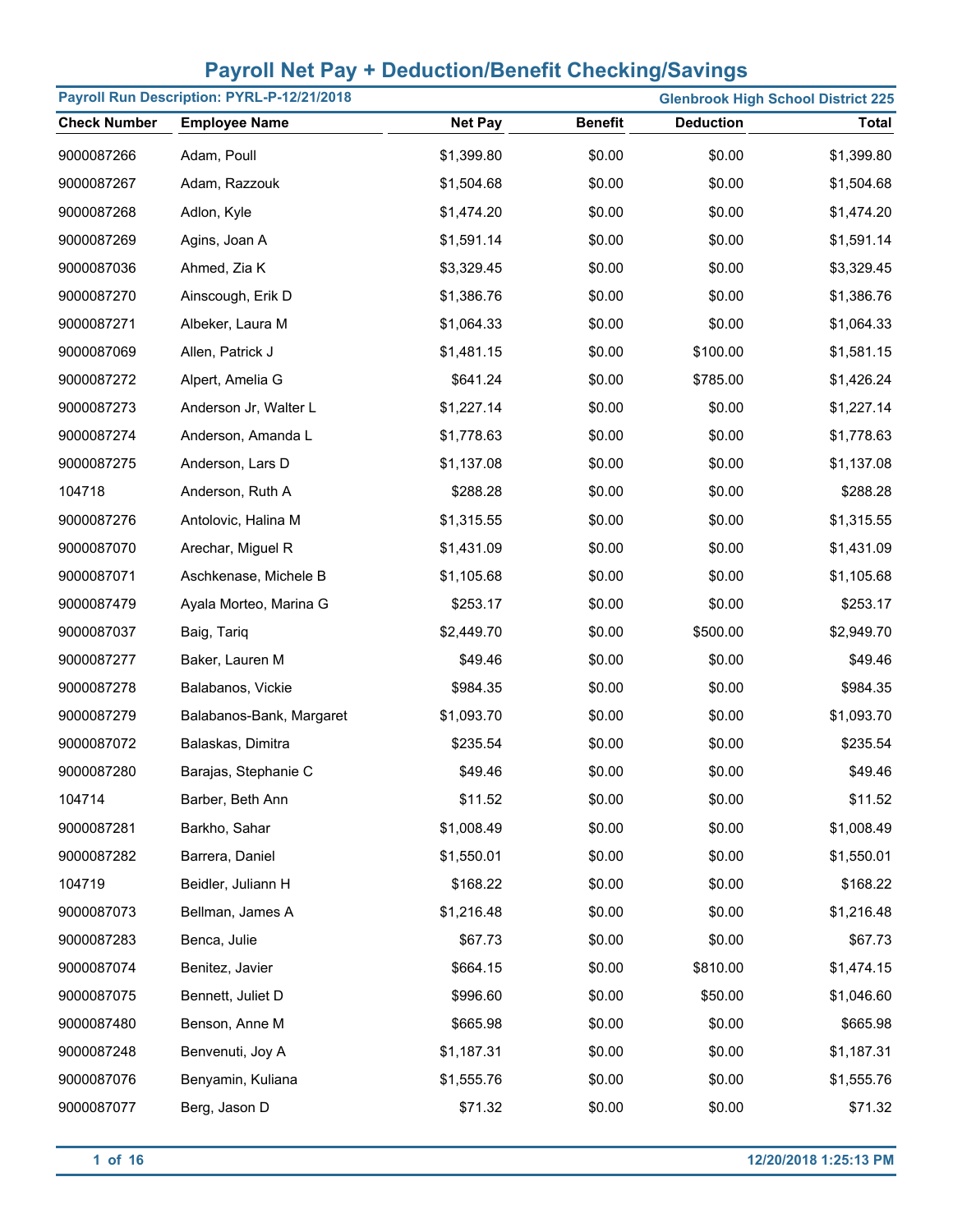| Payroll Run Description: PYRL-P-12/21/2018 |                            |                |                |                  | <b>Glenbrook High School District 225</b> |
|--------------------------------------------|----------------------------|----------------|----------------|------------------|-------------------------------------------|
| <b>Check Number</b>                        | <b>Employee Name</b>       | <b>Net Pay</b> | <b>Benefit</b> | <b>Deduction</b> | <b>Total</b>                              |
| 9000087078                                 | Berg, Robert J             | \$71.32        | \$0.00         | \$0.00           | \$71.32                                   |
| 9000087249                                 | Berk, Lauren               | \$820.32       | \$0.00         | \$0.00           | \$820.32                                  |
| 9000087284                                 | Berlin, Deborah A          | \$71.32        | \$0.00         | \$0.00           | \$71.32                                   |
| 9000087079                                 | Bernstein, Sandra L        | \$886.95       | \$0.00         | \$0.00           | \$886.95                                  |
| 9000087285                                 | Biscotakis, Georgia        | \$67.73        | \$0.00         | \$0.00           | \$67.73                                   |
| 9000087286                                 | Bish, Scott M              | \$2,287.13     | \$0.00         | \$0.00           | \$2,287.13                                |
| 9000087287                                 | Boarini, Matthew G         | \$1,501.77     | \$0.00         | \$0.00           | \$1,501.77                                |
| 9000087288                                 | Bolf, Kara                 | \$53.49        | \$0.00         | \$0.00           | \$53.49                                   |
| 9000087289                                 | Boron, Brian Z             | \$67.73        | \$0.00         | \$0.00           | \$67.73                                   |
| 9000087290                                 | Boyle, Michael             | \$1,669.66     | \$0.00         | \$100.00         | \$1,769.66                                |
| 9000087080                                 | Braun, Kevin M             | \$1,648.79     | \$0.00         | \$0.00           | \$1,648.79                                |
| 9000087481                                 | Braun, Robert I            | \$286.77       | \$0.00         | \$0.00           | \$286.77                                  |
| 9000087482                                 | Braverman, Bruce E         | \$49.80        | \$0.00         | \$0.00           | \$49.80                                   |
| 9000087250                                 | Brown, Allyson J           | \$1,077.06     | \$0.00         | \$0.00           | \$1,077.06                                |
| 9000087081                                 | Brown, Kelly A             | \$2,130.42     | \$0.00         | \$0.00           | \$2,130.42                                |
| 9000087291                                 | Brown-Harris, Melissa A    | \$1,206.25     | \$0.00         | \$0.00           | \$1,206.25                                |
| 9000087082                                 | Buchanan, Brett J          | \$1,028.09     | \$0.00         | \$0.00           | \$1,028.09                                |
| 9000087083                                 | Bucklin, Bridget A         | \$500.99       | \$0.00         | \$0.00           | \$500.99                                  |
| 9000087084                                 | Calabrese, Randy L         | \$1,747.41     | \$0.00         | \$0.00           | \$1,747.41                                |
| 9000087085                                 | Calucci, Susan M           | \$1,577.24     | \$0.00         | \$0.00           | \$1,577.24                                |
| 9000087026                                 | Campbell, Jacqueline Keika | \$256.29       | \$0.00         | \$0.00           | \$256.29                                  |
| 9000087251                                 | Canales, Elizabeth V.C.    | \$939.60       | \$0.00         | \$0.00           | \$939.60                                  |
| 9000087292                                 | Canary, Margaret B         | \$1.29         | \$0.00         | \$0.00           | \$1.29                                    |
| 9000087027                                 | Capota, Diana              | \$891.09       | \$0.00         | \$0.00           | \$891.09                                  |
| 9000087293                                 | Carabez, Hector            | \$1,452.07     | \$0.00         | \$575.00         | \$2,027.07                                |
| 104720                                     | Caras Kunkel, Deborah      | \$434.42       | \$0.00         | \$0.00           | \$434.42                                  |
| 9000087038                                 | Carlson, Paul L            | \$4,466.96     | \$0.00         | \$0.00           | \$4,466.96                                |
| 9000087086                                 | Cartagena, Hector A        | \$1,449.54     | \$0.00         | \$0.00           | \$1,449.54                                |
| 9000087087                                 | Casey, Barbara I           | \$1,481.55     | \$0.00         | \$0.00           | \$1,481.55                                |
| 9000087088                                 | Castro-Bruno, Zuleika      | \$1,050.64     | \$0.00         | \$0.00           | \$1,050.64                                |
| 9000087039                                 | Catalano, Anthony J        | \$325.82       | \$0.00         | \$0.00           | \$325.82                                  |
| 9000087294                                 | Catsaros, Anthony C        | \$2,393.04     | \$0.00         | \$0.00           | \$2,393.04                                |
| 9000087089                                 | Catsaros, Helen C          | \$1,368.44     | \$0.00         | \$0.00           | \$1,368.44                                |
| 9000087295                                 | Chandiles, Maria A         | \$878.81       | \$0.00         | \$0.00           | \$878.81                                  |
| 9000087090                                 | Charlesworth, Julia P      | \$1,152.17     | \$0.00         | \$0.00           | \$1,152.17                                |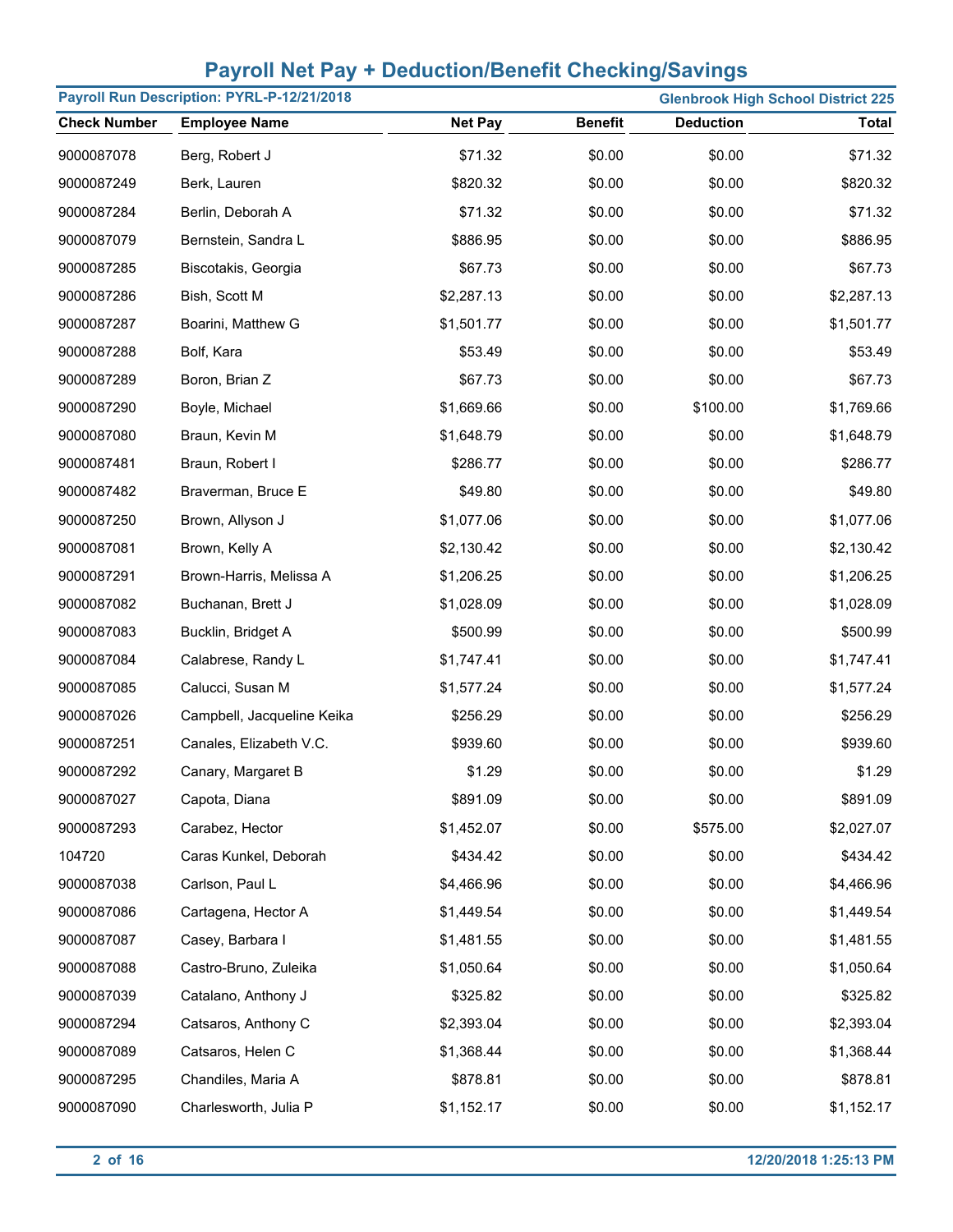|                     | Payroll Run Description: PYRL-P-12/21/2018 |                |                |                  | <b>Glenbrook High School District 225</b> |
|---------------------|--------------------------------------------|----------------|----------------|------------------|-------------------------------------------|
| <b>Check Number</b> | <b>Employee Name</b>                       | <b>Net Pay</b> | <b>Benefit</b> | <b>Deduction</b> | <b>Total</b>                              |
| 9000087296          | Chernyavsky, Michael                       | \$1,356.73     | \$0.00         | \$0.00           | \$1,356.73                                |
| 9000087091          | Chowdhury, Rubel AQ                        | \$1,296.03     | \$0.00         | \$1,000.00       | \$2,296.03                                |
| 9000087297          | Cieplik, Thomas C                          | \$89.03        | \$0.00         | \$0.00           | \$89.03                                   |
| 9000087298          | Coady, Angela D                            | \$1,071.77     | \$0.00         | \$0.00           | \$1,071.77                                |
| 9000087092          | Collazo, Antonio                           | \$2,054.69     | \$0.00         | \$0.00           | \$2,054.69                                |
| 9000087093          | Collazo, Egrain                            | \$2,033.16     | \$0.00         | \$0.00           | \$2,033.16                                |
| 9000087094          | Collins, Nicole G                          | \$1,676.43     | \$0.00         | \$0.00           | \$1,676.43                                |
| 9000087483          | Colsen, Roland A                           | \$69.91        | \$0.00         | \$0.00           | \$69.91                                   |
| 9000087484          | Como, Angela M                             | \$69.91        | \$0.00         | \$0.00           | \$69.91                                   |
| 9000087299          | Conoboy, Michael                           | \$1,649.83     | \$0.00         | \$0.00           | \$1,649.83                                |
| 9000087300          | Coombs, Katherine G                        | \$1,760.90     | \$0.00         | \$0.00           | \$1,760.90                                |
| 9000087095          | Cooper, Justin N                           | \$83.33        | \$0.00         | \$0.00           | \$83.33                                   |
| 9000087301          | Cope, Bryan M                              | \$89.24        | \$0.00         | \$0.00           | \$89.24                                   |
| 104715              | Corrigan, Abraham                          | \$187.14       | \$0.00         | \$0.00           | \$187.14                                  |
| 9000087302          | Corrigan, Alyssa V                         | \$1,610.84     | \$0.00         | \$0.00           | \$1,610.84                                |
| 9000087303          | Cowell, Robert R                           | \$1,362.39     | \$0.00         | \$0.00           | \$1,362.39                                |
| 9000087096          | Cowin, Angela                              | \$1,451.60     | \$0.00         | \$0.00           | \$1,451.60                                |
| 9000087485          | Crews, Evelyn                              | \$179.00       | \$0.00         | \$0.00           | \$179.00                                  |
| 9000087304          | Croak, Laura D                             | \$67.73        | \$0.00         | \$0.00           | \$67.73                                   |
| 9000087097          | Curington, Allen                           | \$1,101.20     | \$0.00         | \$500.00         | \$1,601.20                                |
| 9000087486          | D'Andrea, Kristina M                       | \$1,206.48     | \$0.00         | \$0.00           | \$1,206.48                                |
| 9000087098          | D'Andrea, Samantha J                       | \$919.81       | \$0.00         | \$0.00           | \$919.81                                  |
| 9000087099          | Daniels, Darlene J                         | \$1,054.25     | \$0.00         | \$0.00           | \$1,054.25                                |
| 9000087305          | Dankha, Adam W                             | \$1,582.44     | \$0.00         | \$0.00           | \$1,582.44                                |
| 104721              | Darnall, Anna Leah                         | \$210.28       | \$0.00         | \$0.00           | \$210.28                                  |
| 9000087487          | Dau, Barbara B                             | \$180.71       | \$0.00         | \$0.00           | \$180.71                                  |
| 9000087040          | Davito, Jeanne A                           | \$1,825.82     | \$0.00         | \$0.00           | \$1,825.82                                |
| 9000087041          | De La Paz, Angel B                         | \$1,363.01     | \$0.00         | \$0.00           | \$1,363.01                                |
| 9000087100          | Dean, Debbie L                             | \$1,143.33     | \$0.00         | \$0.00           | \$1,143.33                                |
| 9000087306          | Dec, Mark E                                | \$93.62        | \$0.00         | \$0.00           | \$93.62                                   |
| 9000087101          | DeGroot, James P                           | \$918.20       | \$0.00         | \$0.00           | \$918.20                                  |
| 9000087307          | Demeas, Daisy M                            | \$1,345.39     | \$0.00         | \$0.00           | \$1,345.39                                |
| 9000087102          | Deschamps, Kimberly D                      | \$1,549.43     | \$0.00         | \$0.00           | \$1,549.43                                |
| 104722              | Desnet, Holly E                            | \$462.15       | \$0.00         | \$0.00           | \$462.15                                  |
| 9000087252          | Dick, Silas F                              | \$61.81        | \$0.00         | \$0.00           | \$61.81                                   |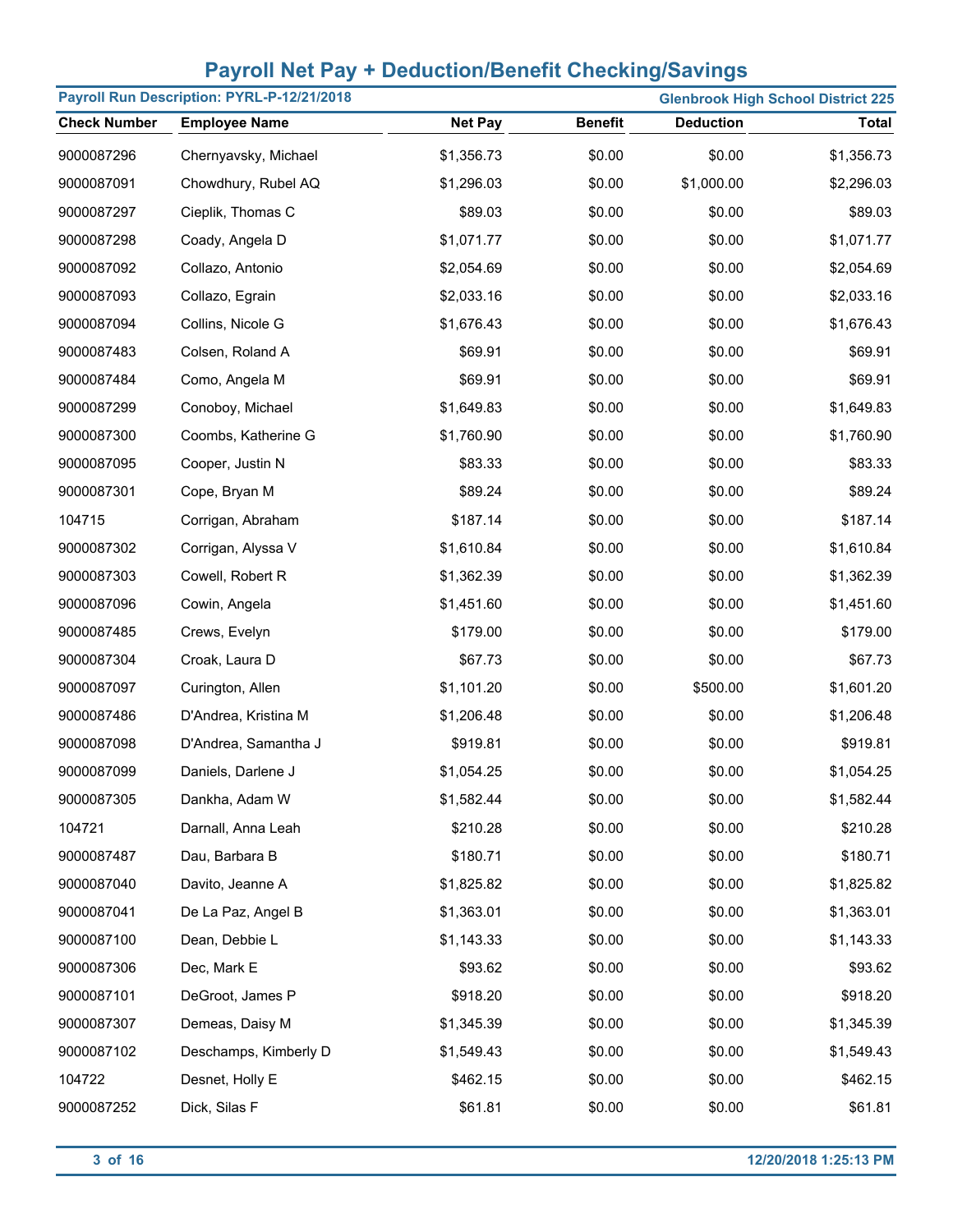| Payroll Run Description: PYRL-P-12/21/2018 |                           |                |                |                  | <b>Glenbrook High School District 225</b> |
|--------------------------------------------|---------------------------|----------------|----------------|------------------|-------------------------------------------|
| <b>Check Number</b>                        | <b>Employee Name</b>      | <b>Net Pay</b> | <b>Benefit</b> | <b>Deduction</b> | <b>Total</b>                              |
| 9000087488                                 | Dicker, Deborah K         | \$286.38       | \$0.00         | \$0.00           | \$286.38                                  |
| 9000087103                                 | Dinelli, Carrie N         | \$146.99       | \$0.00         | \$0.00           | \$146.99                                  |
| 104723                                     | Dobos, Hannah E           | \$194.07       | \$0.00         | \$0.00           | \$194.07                                  |
| 9000087104                                 | Doebler, Christopher M    | \$1,142.64     | \$0.00         | \$1,000.00       | \$2,142.64                                |
| 9000087105                                 | Donaubauer, Susan C       | \$1,206.42     | \$0.00         | \$0.00           | \$1,206.42                                |
| 9000087308                                 | Dowlatshahi, Sara G       | \$1,004.49     | \$0.00         | \$0.00           | \$1,004.49                                |
| 9000087489                                 | Downer IV, Samuel Whitney | \$166.01       | \$0.00         | \$0.00           | \$166.01                                  |
| 9000087106                                 | Drucker, Christine C      | \$486.94       | \$0.00         | \$0.00           | \$486.94                                  |
| 9000087309                                 | Duffy, Laura              | \$71.32        | \$0.00         | \$0.00           | \$71.32                                   |
| 9000087042                                 | Dupke, Shane M            | \$1,774.17     | \$0.00         | \$0.00           | \$1,774.17                                |
| 9000087310                                 | Duran, Mario              | \$1,523.98     | \$0.00         | \$0.00           | \$1,523.98                                |
| 9000087107                                 | Dusza, Christopher J      | \$1,767.88     | \$0.00         | \$0.00           | \$1,767.88                                |
| 9000087490                                 | Economou-Economy, Eva M   | \$66.39        | \$0.00         | \$0.00           | \$66.39                                   |
| 9000087311                                 | Egebrecht, Diane L        | \$1,304.70     | \$0.00         | \$0.00           | \$1,304.70                                |
| 9000087108                                 | Ehrlich, Neal C           | \$961.40       | \$0.00         | \$0.00           | \$961.40                                  |
| 9000087491                                 | Eichler, Ellen E          | \$2,533.90     | \$0.00         | \$0.00           | \$2,533.90                                |
| 9000087312                                 | Elgass, Laura Jane        | \$180.71       | \$0.00         | \$0.00           | \$180.71                                  |
| 9000087109                                 | Ellinger-Macon, Jamie E   | \$71.32        | \$0.00         | \$0.00           | \$71.32                                   |
| 9000087313                                 | Elman, Judith M           | \$604.77       | \$0.00         | \$0.00           | \$604.77                                  |
| 9000087314                                 | Etherton, Carol L         | \$1,045.71     | \$0.00         | \$0.00           | \$1,045.71                                |
| 9000087110                                 | Etzwiler, Christopher S   | \$1,114.37     | \$0.00         | \$0.00           | \$1,114.37                                |
| 9000087315                                 | Fastert, Meaghan T        | \$71.32        | \$0.00         | \$0.00           | \$71.32                                   |
| 9000087111                                 | Feinstein, Melissa A      | \$2,688.69     | \$0.00         | \$0.00           | \$2,688.69                                |
| 9000087112                                 | Ferrer, Joel F            | \$1,416.54     | \$0.00         | \$0.00           | \$1,416.54                                |
| 9000087113                                 | Fester, Katherine L       | \$106.19       | \$0.00         | \$0.00           | \$106.19                                  |
| 9000087492                                 | Fifelski, Kurt D          | \$222.85       | \$0.00         | \$0.00           | \$222.85                                  |
| 9000087114                                 | Fine, Laura J             | \$1,032.32     | \$0.00         | \$0.00           | \$1,032.32                                |
| 9000087493                                 | Fischer, Carol S          | \$1,256.90     | \$0.00         | \$0.00           | \$1,256.90                                |
| 104724                                     | Fiskow, Laura M           | \$473.94       | \$0.00         | \$0.00           | \$473.94                                  |
| 9000087494                                 | Fitzsimons, Cosemina D    | \$168.67       | \$0.00         | \$0.00           | \$168.67                                  |
| 9000087115                                 | Flannery-Day, Mary        | \$1,996.07     | \$0.00         | \$0.00           | \$1,996.07                                |
| 9000087316                                 | Flaws, Kenneth W          | \$1,694.78     | \$0.00         | \$0.00           | \$1,694.78                                |
| 9000087116                                 | Fleischauer, Scott L      | \$2,035.94     | \$0.00         | \$200.00         | \$2,235.94                                |
| 9000087253                                 | Fleming, Robert M         | \$3,392.89     | \$0.00         | \$0.00           | \$3,392.89                                |
| 9000087317                                 | Florczak, Alexander V     | \$1,244.94     | \$0.00         | \$0.00           | \$1,244.94                                |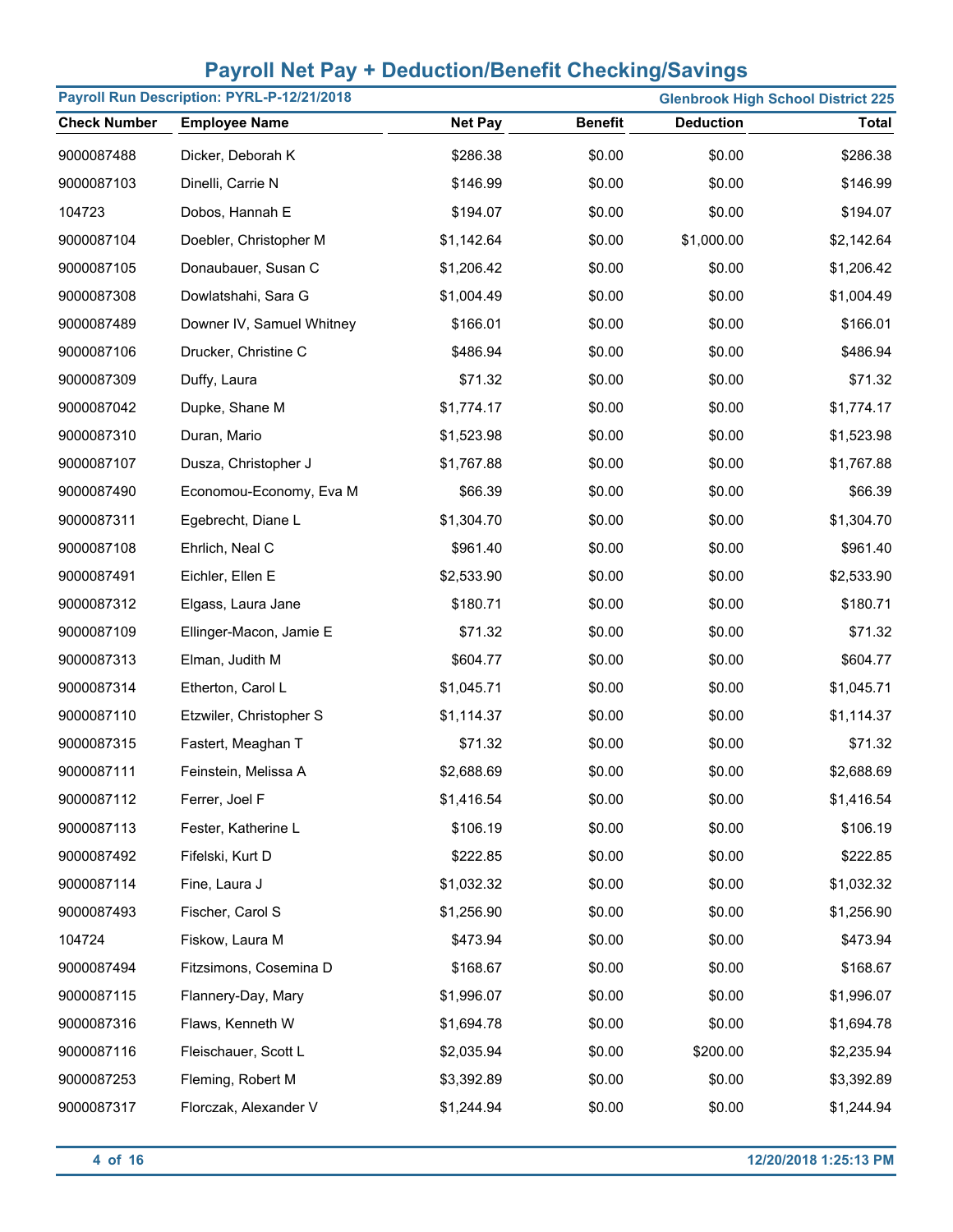|                     | Payroll Run Description: PYRL-P-12/21/2018 |                |                |                  | <b>Glenbrook High School District 225</b> |
|---------------------|--------------------------------------------|----------------|----------------|------------------|-------------------------------------------|
| <b>Check Number</b> | <b>Employee Name</b>                       | <b>Net Pay</b> | <b>Benefit</b> | <b>Deduction</b> | <b>Total</b>                              |
| 9000087495          | Flores, Marcos N                           | \$518.31       | \$0.00         | \$0.00           | \$518.31                                  |
| 104725              | Foreman, Rochelle                          | \$253.56       | \$0.00         | \$0.00           | \$253.56                                  |
| 9000087496          | Foss, Victoria I                           | \$225.11       | \$0.00         | \$0.00           | \$225.11                                  |
| 9000087318          | Foster, Rick T                             | \$1,392.10     | \$0.00         | \$0.00           | \$1,392.10                                |
| 9000087117          | Fournier, John M                           | \$33.87        | \$0.00         | \$0.00           | \$33.87                                   |
| 9000087497          | Frank, Daphne K                            | \$577.92       | \$0.00         | \$0.00           | \$577.92                                  |
| 9000087319          | Frantell, Richard P                        | \$2,117.95     | \$0.00         | \$0.00           | \$2,117.95                                |
| 9000087498          | Franz, Fred                                | \$155.87       | \$0.00         | \$0.00           | \$155.87                                  |
| 104726              | Freeman, Matthew J                         | \$189.20       | \$0.00         | \$0.00           | \$189.20                                  |
| 9000087118          | Frid, Roman                                | \$1,576.56     | \$0.00         | \$0.00           | \$1,576.56                                |
| 9000087320          | Friske, David M                            | \$1,775.71     | \$0.00         | \$0.00           | \$1,775.71                                |
| 9000087321          | Fuderer, Michele L                         | \$1,268.41     | \$0.00         | \$0.00           | \$1,268.41                                |
| 9000087119          | Fuentes, Brenda N                          | \$1,118.72     | \$0.00         | \$0.00           | \$1,118.72                                |
| 9000087120          | Fuentes, Efrain J                          | \$1,076.41     | \$0.00         | \$0.00           | \$1,076.41                                |
| 9000087322          | Fuja, Stephanie R                          | \$8.45         | \$0.00         | \$0.00           | \$8.45                                    |
| 9000087323          | Furse, Catherine F                         | \$1,608.27     | \$0.00         | \$50.00          | \$1,658.27                                |
| 9000087121          | Gabler, Susan Ruthann                      | \$1,293.31     | \$0.00         | \$269.00         | \$1,562.31                                |
| 9000087043          | Gan, Alexandra                             | \$1,493.03     | \$0.00         | \$0.00           | \$1,493.03                                |
| 9000087324          | Garbe, Kimiko O                            | \$1,208.31     | \$0.00         | \$0.00           | \$1,208.31                                |
| 9000087044          | Geallis, Elaine M                          | \$1,215.47     | \$0.00         | \$0.00           | \$1,215.47                                |
| 9000087045          | Geanconteri, Mary Lou A                    | \$1,411.61     | \$0.00         | \$200.00         | \$1,611.61                                |
| 9000087122          | Georgacakis, Justin S                      | \$202.13       | \$0.00         | \$0.00           | \$202.13                                  |
| 9000087123          | Gerges, Nader                              | \$1,407.55     | \$0.00         | \$0.00           | \$1,407.55                                |
| 9000087124          | Gibbs, Paul B                              | \$1,271.46     | \$0.00         | \$0.00           | \$1,271.46                                |
| 9000087046          | Gilbert, Deana C                           | \$1,505.43     | \$0.00         | \$0.00           | \$1,505.43                                |
| 9000087028          | Gilchrist, John A                          | \$939.37       | \$0.00         | \$0.00           | \$939.37                                  |
| 9000087125          | Glasebrook, Jaclyn M                       | \$1,070.47     | \$0.00         | \$0.00           | \$1,070.47                                |
| 9000087499          | Goldman, Aaron W K                         | \$69.91        | \$0.00         | \$0.00           | \$69.91                                   |
| 9000087325          | Goodrich, Michelle A                       | \$1,278.14     | \$0.00         | \$0.00           | \$1,278.14                                |
| 9000087326          | Goodrich, Rosanne                          | \$1,416.35     | \$0.00         | \$0.00           | \$1,416.35                                |
| 9000087327          | Goodspeed, Kerry A                         | \$1,024.28     | \$0.00         | \$0.00           | \$1,024.28                                |
| 104727              | Graham, Sophia L                           | \$184.38       | \$0.00         | \$0.00           | \$184.38                                  |
| 9000087328          | Green, Aaron M                             | \$2,272.33     | \$0.00         | \$0.00           | \$2,272.33                                |
| 9000087329          | Greenberg, Alan D                          | \$142.64       | \$0.00         | \$0.00           | \$142.64                                  |
| 104728              | Greenberg, Steven J                        | \$171.33       | \$0.00         | \$0.00           | \$171.33                                  |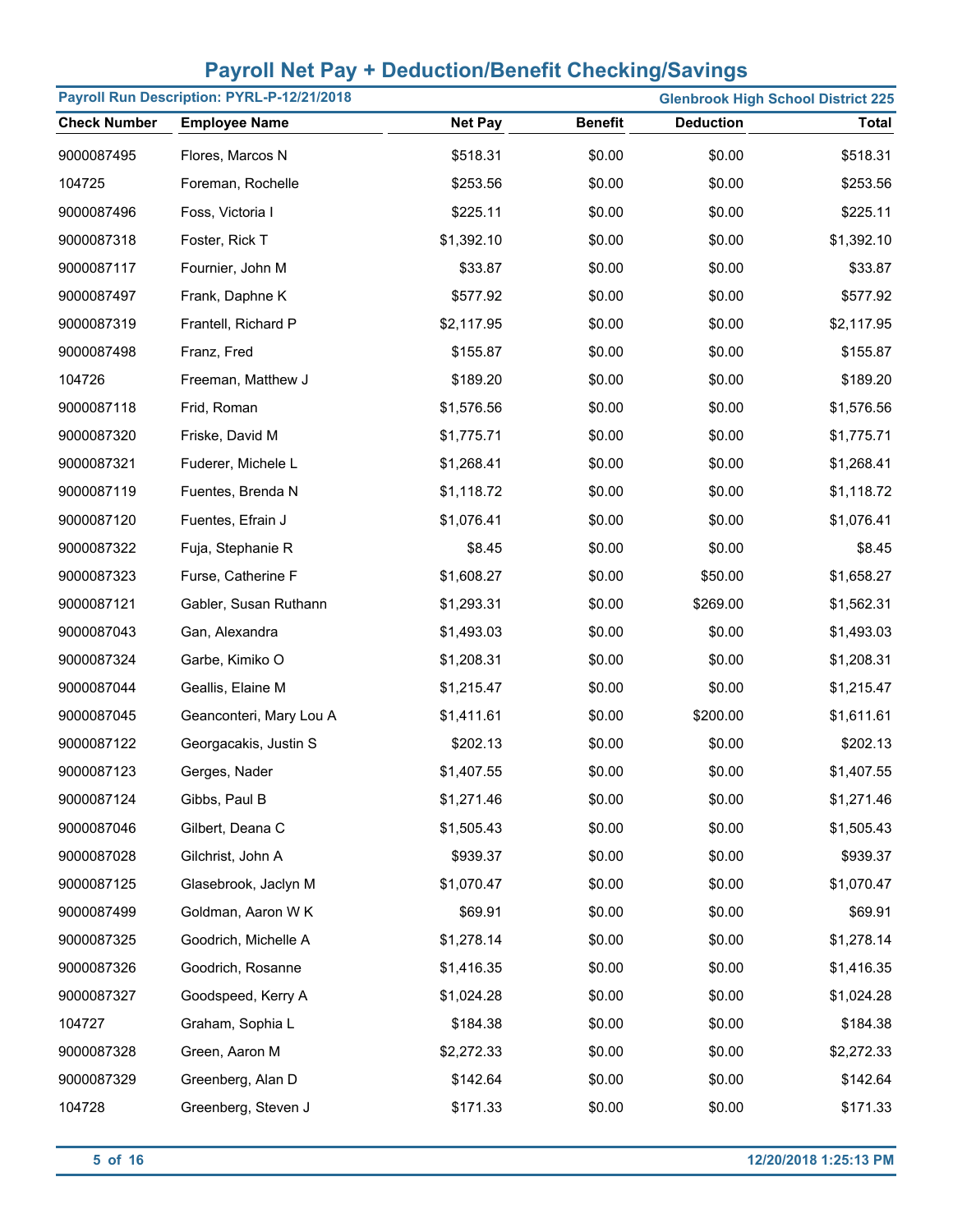|                     | Payroll Run Description: PYRL-P-12/21/2018 |                |                |                  | <b>Glenbrook High School District 225</b> |
|---------------------|--------------------------------------------|----------------|----------------|------------------|-------------------------------------------|
| <b>Check Number</b> | <b>Employee Name</b>                       | <b>Net Pay</b> | <b>Benefit</b> | <b>Deduction</b> | <b>Total</b>                              |
| 9000087330          | Grenolds, Tara L                           | \$1,151.50     | \$0.00         | \$0.00           | \$1,151.50                                |
| 9000087500          | Griffin, Patrick J                         | \$271.03       | \$0.00         | \$0.00           | \$271.03                                  |
| 104729              | Gross, Steven G                            | \$230.02       | \$0.00         | \$0.00           | \$230.02                                  |
| 9000087254          | Guertin, Marianne                          | \$817.31       | \$0.00         | \$0.00           | \$817.31                                  |
| 9000087126          | Gutierrez, Roberto                         | \$1,470.98     | \$0.00         | \$0.00           | \$1,470.98                                |
| 9000087331          | Gutierrez, Sergio Jr                       | \$1,161.67     | \$0.00         | \$0.00           | \$1,161.67                                |
| 9000087127          | Hagan, Victoria P                          | \$482.90       | \$0.00         | \$0.00           | \$482.90                                  |
| 9000087128          | Hall, Susan S                              | \$1,262.67     | \$0.00         | \$0.00           | \$1,262.67                                |
| 9000087255          | Halm, Alison E                             | \$1,286.63     | \$0.00         | \$0.00           | \$1,286.63                                |
| 9000087256          | Halm, Steven V                             | \$2,965.69     | \$0.00         | \$0.00           | \$2,965.69                                |
| 9000087332          | Hammer, Linda S                            | \$1,299.75     | \$0.00         | \$0.00           | \$1,299.75                                |
| 9000087333          | Han, Paul                                  | \$1,162.65     | \$0.00         | \$0.00           | \$1,162.65                                |
| 9000087501          | Hanhart, Adam S                            | \$447.59       | \$0.00         | \$0.00           | \$447.59                                  |
| 9000087334          | Hansen, Marshall W                         | \$1,377.92     | \$0.00         | \$0.00           | \$1,377.92                                |
| 9000087335          | Hanson, Larissa A                          | \$102.35       | \$0.00         | \$0.00           | \$102.35                                  |
| 9000087336          | Harrington, Rachel M                       | \$773.16       | \$0.00         | \$0.00           | \$773.16                                  |
| 9000087337          | Harris, Terry                              | \$138.49       | \$0.00         | \$0.00           | \$138.49                                  |
| 9000087338          | Hasenstein, Kurt W                         | \$118.70       | \$0.00         | \$0.00           | \$118.70                                  |
| 9000087339          | Haugh, Lauren E                            | \$0.00         | \$0.00         | \$0.00           | \$0.00                                    |
| 9000087502          | Hemesath, Jeffrey R                        | \$410.87       | \$0.00         | \$0.00           | \$410.87                                  |
| 9000087340          | Henderson, Victoria R                      | \$1,009.35     | \$0.00         | \$100.00         | \$1,109.35                                |
| 9000087341          | Henriot, Jean-Louis G                      | \$2,214.85     | \$0.00         | \$0.00           | \$2,214.85                                |
| 9000087129          | Herbst, Kari L                             | \$1,022.72     | \$0.00         | \$0.00           | \$1,022.72                                |
| 104730              | Herman, Joseph P                           | \$180.28       | \$0.00         | \$0.00           | \$180.28                                  |
| 9000087342          | Hernandez, Alexander                       | \$989.51       | \$0.00         | \$0.00           | \$989.51                                  |
| 9000087343          | Hessler, Ross F                            | \$1,490.30     | \$0.00         | \$0.00           | \$1,490.30                                |
| 9000087344          | Hianik, Therese E                          | \$769.76       | \$0.00         | \$0.00           | \$769.76                                  |
| 9000087130          | Hickman, Patrick W                         | \$1,894.00     | \$0.00         | \$0.00           | \$1,894.00                                |
| 9000087131          | Hilliard, Derek D                          | \$2,284.32     | \$0.00         | \$0.00           | \$2,284.32                                |
| 9000087132          | Hinkamp, Zachary P                         | \$878.43       | \$0.00         | \$0.00           | \$878.43                                  |
| 9000087503          | Hoffmann, Susan L                          | \$55.58        | \$0.00         | \$0.00           | \$55.58                                   |
| 9000087133          | Holecek, Marketa                           | \$380.66       | \$0.00         | \$0.00           | \$380.66                                  |
| 9000087345          | Holmblad, Jonathan A                       | \$1,211.03     | \$0.00         | \$0.00           | \$1,211.03                                |
| 9000087134          | Holzkopf, Nicholas M                       | \$1,001.93     | \$0.00         | \$0.00           | \$1,001.93                                |
| 104716              | Hoshaw, Matthew James                      | \$3,221.97     | \$0.00         | \$0.00           | \$3,221.97                                |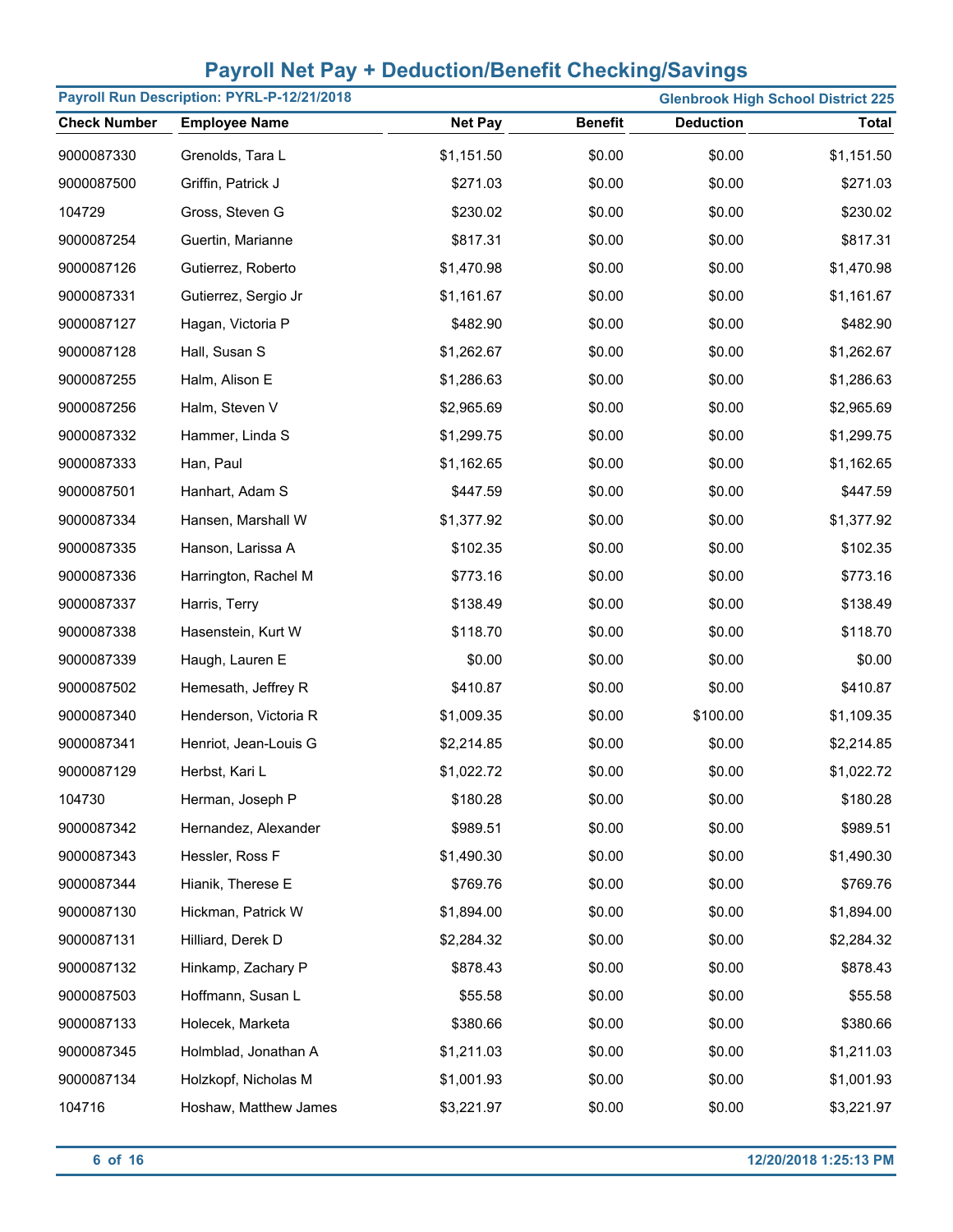| Payroll Run Description: PYRL-P-12/21/2018 |                         |                |                |                  | <b>Glenbrook High School District 225</b> |
|--------------------------------------------|-------------------------|----------------|----------------|------------------|-------------------------------------------|
| <b>Check Number</b>                        | <b>Employee Name</b>    | <b>Net Pay</b> | <b>Benefit</b> | <b>Deduction</b> | <b>Total</b>                              |
| 9000087135                                 | Houmpavlis, Konstantena | \$50.80        | \$0.00         | \$0.00           | \$50.80                                   |
| 9000087346                                 | Huebner, Lynette M      | \$935.39       | \$0.00         | \$0.00           | \$935.39                                  |
| 9000087136                                 | Huguelet, Lorena Sue    | \$71.32        | \$0.00         | \$0.00           | \$71.32                                   |
| 9000087347                                 | Hwang, Edward           | \$1,641.90     | \$0.00         | \$0.00           | \$1,641.90                                |
| 9000087348                                 | Hyman, Karen L          | \$1,737.82     | \$0.00         | \$0.00           | \$1,737.82                                |
| 9000087349                                 | Ibarra, Angelica        | \$1,022.45     | \$0.00         | \$235.00         | \$1,257.45                                |
| 9000087137                                 | lida, Steve T           | \$2,044.55     | \$0.00         | \$0.00           | \$2,044.55                                |
| 9000087350                                 | ljaz, Imran             | \$1,537.82     | \$0.00         | \$0.00           | \$1,537.82                                |
| 9000087351                                 | Imbo, Ralph T           | \$1,491.16     | \$0.00         | \$500.00         | \$1,991.16                                |
| 9000087504                                 | Infante, Joseph M       | \$916.38       | \$0.00         | \$0.00           | \$916.38                                  |
| 9000087138                                 | Ingram, Nana K          | \$1,085.99     | \$0.00         | \$0.00           | \$1,085.99                                |
| 9000087047                                 | Iriarte, Rafael B       | \$2,076.62     | \$0.00         | \$500.00         | \$2,576.62                                |
| 9000087505                                 | Ishkhan, Lena R         | \$398.35       | \$0.00         | \$0.00           | \$398.35                                  |
| 9000087352                                 | Jacobi, Brendan C       | \$1,029.97     | \$0.00         | \$0.00           | \$1,029.97                                |
| 9000087139                                 | Jaje, Piotr A           | \$986.23       | \$0.00         | \$0.00           | \$986.23                                  |
| 9000087353                                 | Jerva, Mia C            | \$1,509.78     | \$0.00         | \$0.00           | \$1,509.78                                |
| 9000087354                                 | Johlie, Matthew         | \$53.49        | \$0.00         | \$0.00           | \$53.49                                   |
| 9000087355                                 | Johnson, Lauren E       | \$49.46        | \$0.00         | \$0.00           | \$49.46                                   |
| 9000087506                                 | Johnson, William J      | \$431.57       | \$0.00         | \$0.00           | \$431.57                                  |
| 9000087140                                 | Johnston, Traci A       | \$1,233.68     | \$0.00         | \$0.00           | \$1,233.68                                |
| 9000087141                                 | Jornd, Justin H         | \$851.23       | \$0.00         | \$0.00           | \$851.23                                  |
| 9000087257                                 | Joshi, Pa'al Chaand     | \$530.39       | \$0.00         | \$0.00           | \$530.39                                  |
| 9000087356                                 | Jozwik, Terrence M      | \$88.69        | \$0.00         | \$0.00           | \$88.69                                   |
| 9000087142                                 | Julien, Brian K         | \$1,153.63     | \$0.00         | \$1,000.00       | \$2,153.63                                |
| 9000087357                                 | Jun, Jen                | \$104.84       | \$0.00         | \$0.00           | \$104.84                                  |
| 9000087507                                 | Kallwitz, Arlene L      | \$85.75        | \$0.00         | \$0.00           | \$85.75                                   |
| 9000087143                                 | Kalupski, Michelle S    | \$259.23       | \$0.00         | \$0.00           | \$259.23                                  |
| 9000087358                                 | Kalyuzhnyy, Oleksandr   | \$1,307.13     | \$0.00         | \$0.00           | \$1,307.13                                |
| 104731                                     | Kamajian, Peter         | \$83.58        | \$0.00         | \$0.00           | \$83.58                                   |
| 9000087359                                 | Kaminski, Natalie A     | \$121.78       | \$0.00         | \$0.00           | \$121.78                                  |
| 9000087360                                 | Kane, David W           | \$325.73       | \$0.00         | \$0.00           | \$325.73                                  |
| 9000087144                                 | Karlovitz, Patricia J   | \$900.71       | \$0.00         | \$0.00           | \$900.71                                  |
| 9000087361                                 | Karlovsky, Joseph F     | \$289.95       | \$0.00         | \$0.00           | \$289.95                                  |
| 9000087145                                 | Karp, Karen L           | \$1,847.11     | \$0.00         | \$0.00           | \$1,847.11                                |
| 9000087146                                 | Kats, Anatoliy          | \$1,896.88     | \$0.00         | \$0.00           | \$1,896.88                                |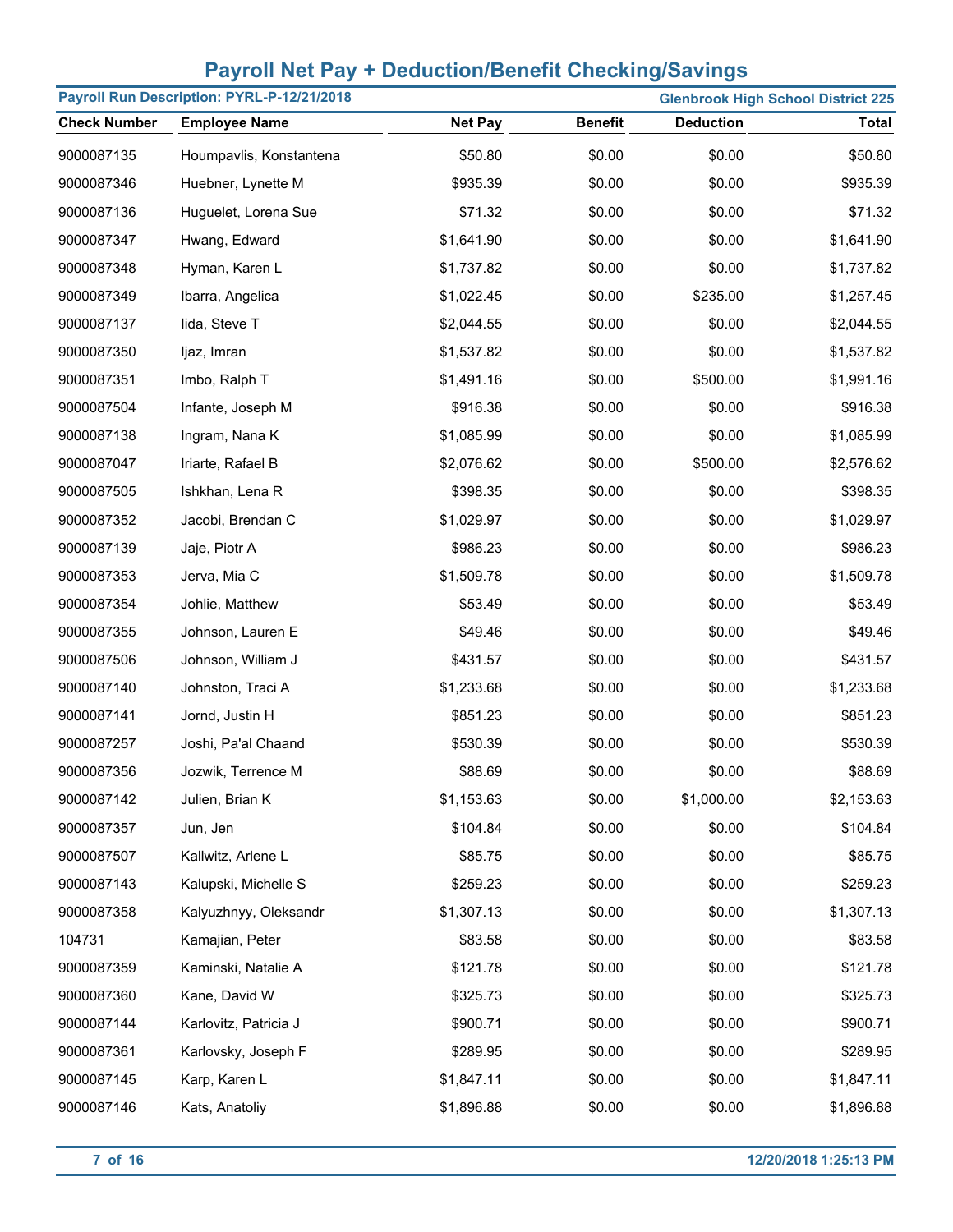|                     | Payroll Run Description: PYRL-P-12/21/2018 |                |                |                  | <b>Glenbrook High School District 225</b> |
|---------------------|--------------------------------------------|----------------|----------------|------------------|-------------------------------------------|
| <b>Check Number</b> | <b>Employee Name</b>                       | <b>Net Pay</b> | <b>Benefit</b> | <b>Deduction</b> | <b>Total</b>                              |
| 9000087362          | Kelliher, Victoria M                       | \$67.73        | \$0.00         | \$0.00           | \$67.73                                   |
| 9000087363          | Ketchum, Nataylia C                        | \$1,099.58     | \$0.00         | \$0.00           | \$1,099.58                                |
| 9000087508          | Killian, Arpine                            | \$278.59       | \$0.00         | \$0.00           | \$278.59                                  |
| 9000087147          | Kim, Isaac E                               | \$58.82        | \$0.00         | \$0.00           | \$58.82                                   |
| 9000087364          | Kim, Jiyoung                               | \$1,027.89     | \$0.00         | \$0.00           | \$1,027.89                                |
| 9000087509          | Kim, Junhee C                              | \$52.44        | \$0.00         | \$0.00           | \$52.44                                   |
| 9000087148          | Kipp, Suzanne M                            | \$1,587.67     | \$0.00         | \$0.00           | \$1,587.67                                |
| 9000087365          | Kiraly, Kimberly A                         | \$79.14        | \$0.00         | \$0.00           | \$79.14                                   |
| 9000087149          | Kirby, Allison R                           | \$939.59       | \$0.00         | \$100.00         | \$1,039.59                                |
| 9000087366          | Kirby, Timothy C                           | \$82.89        | \$0.00         | \$0.00           | \$82.89                                   |
| 9000087150          | Kirch, Karin E                             | \$2,044.73     | \$0.00         | \$0.00           | \$2,044.73                                |
| 9000087367          | Kizhakkekuttu, Liza F                      | \$868.89       | \$0.00         | \$0.00           | \$868.89                                  |
| 9000087368          | Klasen, Julianne S                         | \$1,374.87     | \$0.00         | \$0.00           | \$1,374.87                                |
| 9000087510          | Klein, Robert C                            | \$900.75       | \$0.00         | \$0.00           | \$900.75                                  |
| 9000087151          | Klopp, Mark S                              | \$2,196.24     | \$0.00         | \$0.00           | \$2,196.24                                |
| 9000087369          | Knight, John R                             | \$17.83        | \$0.00         | \$0.00           | \$17.83                                   |
| 9000087370          | Koch, Sherry G                             | \$1,453.71     | \$0.00         | \$0.00           | \$1,453.71                                |
| 9000087511          | Kocian, Frederick M                        | \$339.45       | \$0.00         | \$0.00           | \$339.45                                  |
| 9000087371          | Kohn, Hannah S                             | \$215.27       | \$0.00         | \$0.00           | \$215.27                                  |
| 9000087152          | Kolos, Dariusz                             | \$2,010.97     | \$0.00         | \$0.00           | \$2,010.97                                |
| 9000087512          | Komaschka, Amanda                          | \$97.42        | \$0.00         | \$0.00           | \$97.42                                   |
| 9000087372          | Korshukov, Igor N                          | \$1,332.66     | \$0.00         | \$0.00           | \$1,332.66                                |
| 9000087048          | Kozeluh, Cynthia J                         | \$2,006.26     | \$0.00         | \$600.00         | \$2,606.26                                |
| 9000087153          | Kruse, Lynda M                             | \$971.67       | \$0.00         | \$0.00           | \$971.67                                  |
| 9000087373          | Kuchta, Frank A                            | \$1,065.12     | \$0.00         | \$0.00           | \$1,065.12                                |
| 9000087154          | Kuhlman, Kent                              | \$1,090.44     | \$0.00         | \$0.00           | \$1,090.44                                |
| 9000087049          | Kujawinski, Phillip                        | \$2,076.26     | \$0.00         | \$0.00           | \$2,076.26                                |
| 9000087155          | Kurz, Tyler B                              | \$726.86       | \$0.00         | \$0.00           | \$726.86                                  |
| 9000087050          | Kus, Alice T                               | \$1,252.67     | \$0.00         | \$0.00           | \$1,252.67                                |
| 9000087375          | Kusek, Jill M                              | \$148.82       | \$0.00         | \$0.00           | \$148.82                                  |
| 9000087513          | La Plante, Mary E                          | \$447.09       | \$0.00         | \$0.00           | \$447.09                                  |
| 9000087156          | LaMie, Brad J                              | \$584.33       | \$0.00         | \$0.00           | \$584.33                                  |
| 9000087514          | Lampert, Marla                             | \$217.34       | \$0.00         | \$0.00           | \$217.34                                  |
| 9000087157          | Larson, Kristen M                          | \$129.79       | \$0.00         | \$0.00           | \$129.79                                  |
| 9000087158          | Laudadio, Jennifer A                       | \$71.32        | \$0.00         | \$0.00           | \$71.32                                   |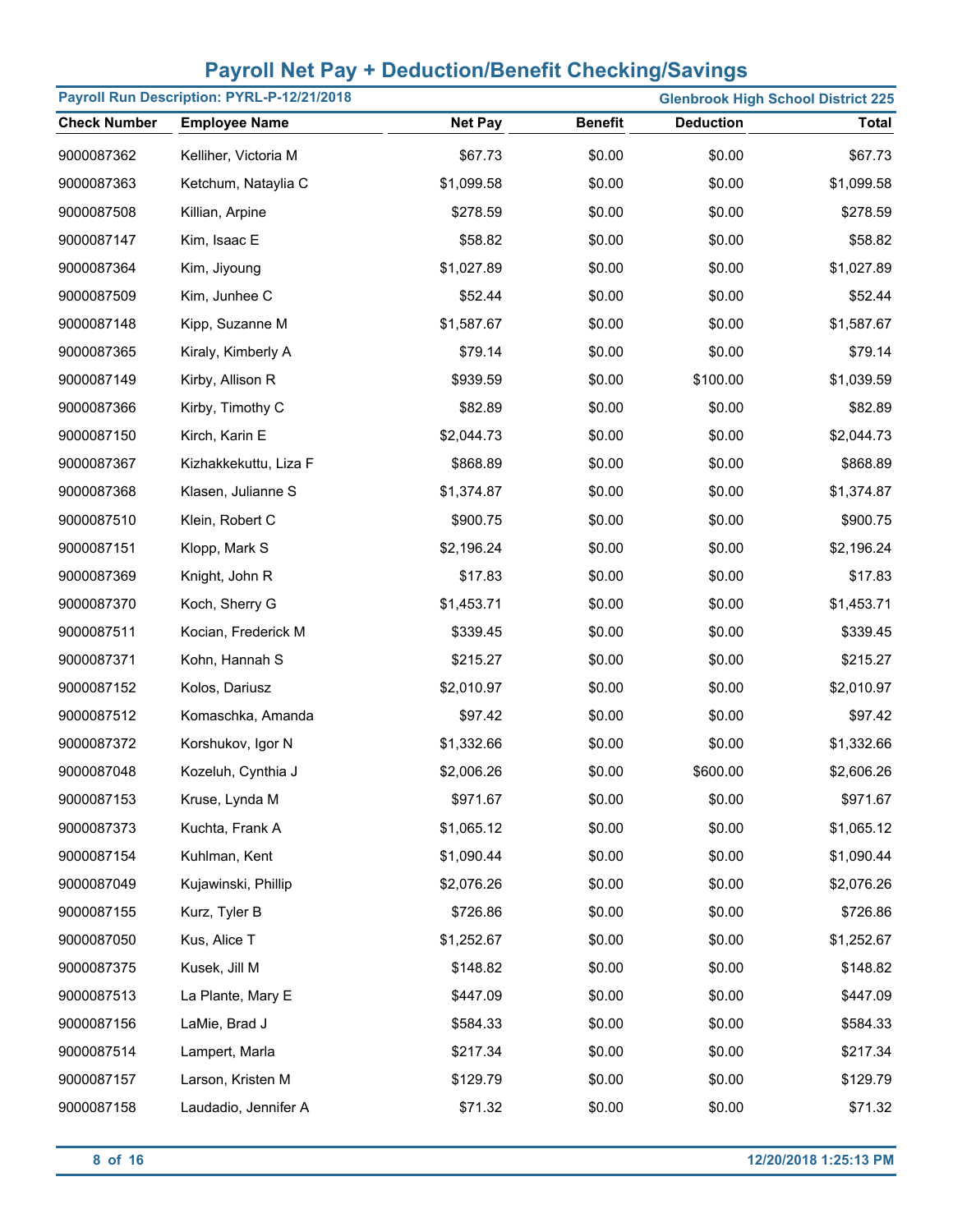| Payroll Run Description: PYRL-P-12/21/2018<br><b>Glenbrook High School District 225</b> |                         |                |                |                  |              |
|-----------------------------------------------------------------------------------------|-------------------------|----------------|----------------|------------------|--------------|
| <b>Check Number</b>                                                                     | <b>Employee Name</b>    | <b>Net Pay</b> | <b>Benefit</b> | <b>Deduction</b> | <b>Total</b> |
| 9000087159                                                                              | Layfield, Christopher T | \$1,090.45     | \$0.00         | \$0.00           | \$1,090.45   |
| 9000087376                                                                              | LeDuc, Michael J        | \$59.35        | \$0.00         | \$0.00           | \$59.35      |
| 104717                                                                                  | Lee, Olivia H           | \$186.39       | \$0.00         | \$0.00           | \$186.39     |
| 9000087160                                                                              | Lee, Sarah H            | \$1,020.73     | \$0.00         | \$0.00           | \$1,020.73   |
| 9000087161                                                                              | Lempa, Colleen N        | \$822.12       | \$0.00         | \$1,000.00       | \$1,822.12   |
| 9000087377                                                                              | Leon, Sylvia            | \$687.28       | \$0.00         | \$0.00           | \$687.28     |
| 104732                                                                                  | Levy, Adam B            | \$82.82        | \$0.00         | \$0.00           | \$82.82      |
| 9000087378                                                                              | Lewis, Bryson James     | \$793.59       | \$0.00         | \$0.00           | \$793.59     |
| 9000087379                                                                              | Lialios, Emilie A       | \$992.49       | \$0.00         | \$0.00           | \$992.49     |
| 9000087380                                                                              | Lialios, Nickolas G     | \$702.10       | \$0.00         | \$0.00           | \$702.10     |
| 9000087381                                                                              | Lieberman, David        | \$71.32        | \$0.00         | \$0.00           | \$71.32      |
| 9000087382                                                                              | Locascio, Nicholas J    | \$1,103.68     | \$0.00         | \$0.00           | \$1,103.68   |
| 9000087162                                                                              | Loch, Craig T           | \$83.33        | \$0.00         | \$0.00           | \$83.33      |
| 9000087163                                                                              | Lopez, Rafael R         | \$1,073.92     | \$0.00         | \$500.00         | \$1,573.92   |
| 9000087164                                                                              | Lopez-Ramirez, Arturo   | \$1,342.86     | \$0.00         | \$0.00           | \$1,342.86   |
| 9000087165                                                                              | Lopez-Ramirez, Raul     | \$1,655.21     | \$0.00         | \$0.00           | \$1,655.21   |
| 9000087029                                                                              | Lowery, Donald W        | \$1,362.27     | \$0.00         | \$0.00           | \$1,362.27   |
| 9000087383                                                                              | Lucchetti, Matthew S    | \$1,061.03     | \$0.00         | \$0.00           | \$1,061.03   |
| 9000087051                                                                              | Lukas, Rhonda D         | \$1,432.01     | \$0.00         | \$0.00           | \$1,432.01   |
| 9000087166                                                                              | Luke, Gregory A         | \$1,251.13     | \$0.00         | \$0.00           | \$1,251.13   |
| 9000087167                                                                              | Lutz, Mary Kay          | \$1,029.32     | \$0.00         | \$0.00           | \$1,029.32   |
| 9000087384                                                                              | Lynch, Susan L          | \$755.30       | \$0.00         | \$0.00           | \$755.30     |
| 104733                                                                                  | Mackie, Charles L       | \$463.12       | \$0.00         | \$0.00           | \$463.12     |
| 9000087385                                                                              | Mackie, Rosanne         | \$2,134.59     | \$0.00         | \$0.00           | \$2,134.59   |
| 9000087386                                                                              | Mainzer, Wynn V         | \$1,047.92     | \$0.00         | \$0.00           | \$1,047.92   |
| 9000087168                                                                              | Majoros, Sachiko        | \$61.81        | \$0.00         | \$0.00           | \$61.81      |
| 9000087515                                                                              | Mallek, Marilyn R       | \$116.19       | \$0.00         | \$0.00           | \$116.19     |
| 9000087169                                                                              | Mancilla Garcia, Pedro  | \$1,343.70     | \$0.00         | \$0.00           | \$1,343.70   |
| 9000087052                                                                              | Manly, Ryan M           | \$2,344.92     | \$0.00         | \$1,337.50       | \$3,682.42   |
| 9000087053                                                                              | Manly, Stephanie L      | \$1,789.07     | \$0.00         | \$900.00         | \$2,689.07   |
| 9000087516                                                                              | Marshall, Constance M   | \$380.01       | \$0.00         | \$0.00           | \$380.01     |
| 9000087387                                                                              | Marushka, Lydia D       | \$1,549.15     | \$0.00         | \$0.00           | \$1,549.15   |
| 9000087170                                                                              | Maskin, Debra R         | \$1,621.26     | \$0.00         | \$0.00           | \$1,621.26   |
| 9000087388                                                                              | Maskin, Leah S          | \$293.53       | \$0.00         | \$0.00           | \$293.53     |
| 9000087171                                                                              | Math, Jenette P         | \$1,018.41     | \$0.00         | \$0.00           | \$1,018.41   |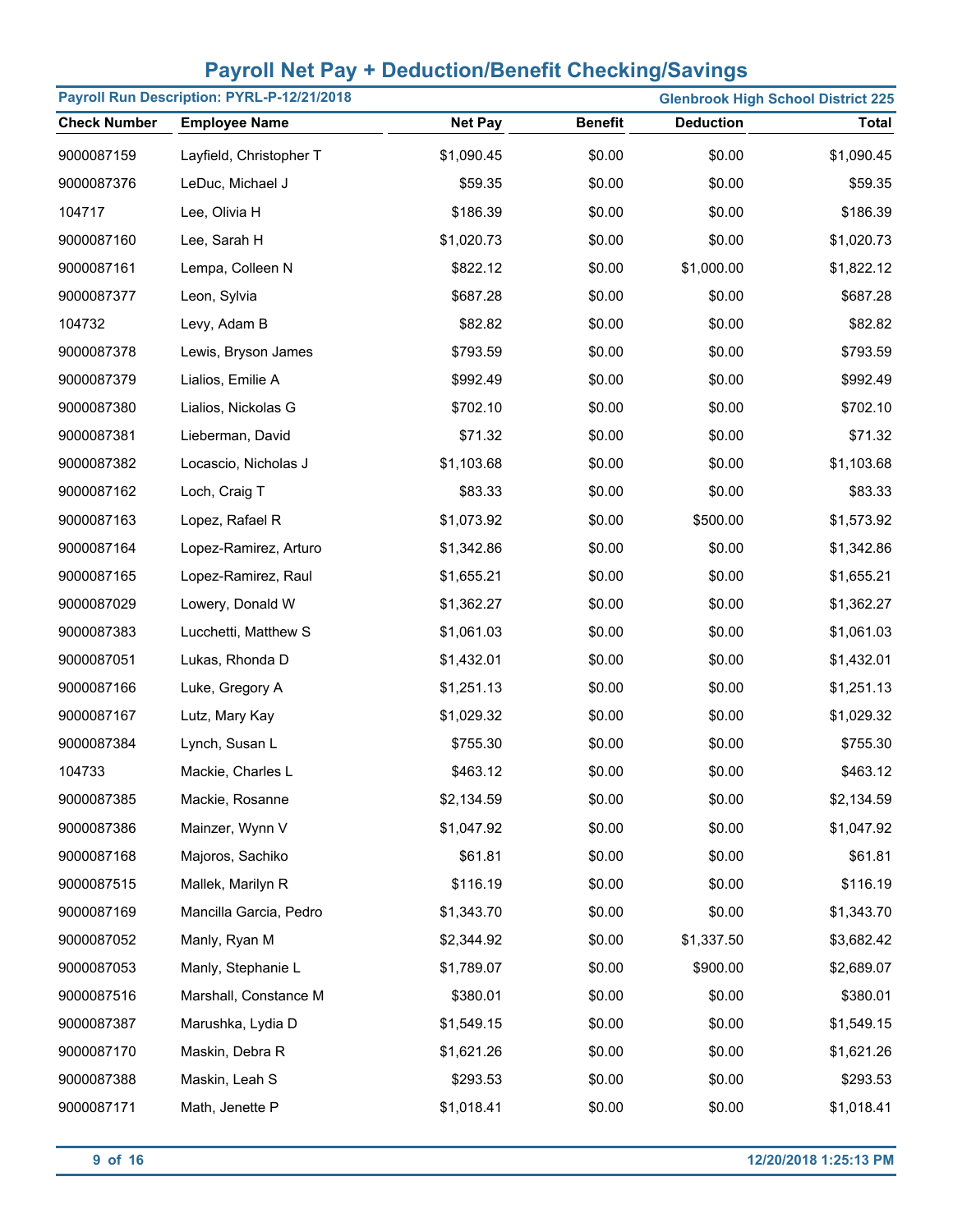|                     | Payroll Run Description: PYRL-P-12/21/2018 |                |                |                  | <b>Glenbrook High School District 225</b> |
|---------------------|--------------------------------------------|----------------|----------------|------------------|-------------------------------------------|
| <b>Check Number</b> | <b>Employee Name</b>                       | <b>Net Pay</b> | <b>Benefit</b> | <b>Deduction</b> | <b>Total</b>                              |
| 9000087389          | Matthews, Scott W                          | \$296.00       | \$0.00         | \$0.00           | \$296.00                                  |
| 9000087172          | Mau, Jennifer Marie                        | \$67.73        | \$0.00         | \$0.00           | \$67.73                                   |
| 9000087258          | Mayer, Diana B                             | \$688.13       | \$0.00         | \$0.00           | \$688.13                                  |
| 9000087173          | McCaffrey, Kevin M                         | \$1,644.17     | \$0.00         | \$0.00           | \$1,644.17                                |
| 104734              | McDonald, Andre L                          | \$330.38       | \$0.00         | \$0.00           | \$330.38                                  |
| 9000087174          | McDonaugh, Maureen C                       | \$83.33        | \$0.00         | \$0.00           | \$83.33                                   |
| 9000087390          | McInerney, William O                       | \$1,359.35     | \$0.00         | \$0.00           | \$1,359.35                                |
| 9000087517          | McKenzie, William Hugh                     | \$66.39        | \$0.00         | \$0.00           | \$66.39                                   |
| 9000087518          | McLain, Kathleen R                         | \$840.62       | \$0.00         | \$0.00           | \$840.62                                  |
| 9000087175          | McLaughlin, Kathleen A                     | \$1,302.51     | \$0.00         | \$0.00           | \$1,302.51                                |
| 104735              | Meadows, Frances E                         | \$78.02        | \$0.00         | \$0.00           | \$78.02                                   |
| 104736              | Meadows, James                             | \$58.52        | \$0.00         | \$0.00           | \$58.52                                   |
| 9000087176          | Mechales, Stacey A                         | \$1,432.27     | \$0.00         | \$0.00           | \$1,432.27                                |
| 9000087519          | Meinke, Andrea                             | \$163.64       | \$0.00         | \$0.00           | \$163.64                                  |
| 9000087391          | Meister, Amy Leigh                         | \$1,277.89     | \$0.00         | \$300.00         | \$1,577.89                                |
| 9000087392          | Melek, Christina                           | \$1,124.59     | \$0.00         | \$0.00           | \$1,124.59                                |
| 9000087393          | Melgoza, Agustin T                         | \$1,328.50     | \$0.00         | \$0.00           | \$1,328.50                                |
| 9000087394          | Melgoza, Luis                              | \$1,198.53     | \$0.00         | \$0.00           | \$1,198.53                                |
| 9000087395          | Mette, Delbert A                           | \$1,291.25     | \$0.00         | \$0.00           | \$1,291.25                                |
| 9000087054          | Meyer, Eric R                              | \$2,090.02     | \$0.00         | \$0.00           | \$2,090.02                                |
| 9000087177          | Meyers-Levy, Dustin                        | \$267.71       | \$0.00         | \$0.00           | \$267.71                                  |
| 9000087259          | Michael, Amy K                             | \$1,017.83     | \$0.00         | \$0.00           | \$1,017.83                                |
| 9000087396          | Middleton, Amanda S                        | \$46.97        | \$0.00         | \$0.00           | \$46.97                                   |
| 9000087178          | Milkowski, Robert B                        | \$53.49        | \$0.00         | \$0.00           | \$53.49                                   |
| 9000087179          | Millman, Dana A                            | \$1,226.70     | \$0.00         | \$0.00           | \$1,226.70                                |
| 9000087397          | Minogue, Thea J                            | \$270.93       | \$0.00         | \$0.00           | \$270.93                                  |
| 9000087398          | Mistak, Aneta M                            | \$2,236.84     | \$0.00         | \$0.00           | \$2,236.84                                |
| 9000087180          | Mocarski, Jerry I                          | \$1,444.51     | \$0.00         | \$0.00           | \$1,444.51                                |
| 9000087181          | Monaghan, Joel A                           | \$1,707.67     | \$0.00         | \$0.00           | \$1,707.67                                |
| 9000087182          | Moran, Ryan C                              | \$1,575.11     | \$0.00         | \$0.00           | \$1,575.11                                |
| 9000087399          | Moreano, Nicholas D                        | \$1,008.55     | \$0.00         | \$0.00           | \$1,008.55                                |
| 104737              | Moretti, Luke J                            | \$1,215.32     | \$0.00         | \$0.00           | \$1,215.32                                |
| 9000087183          | Morrel, Josh                               | \$41.66        | \$0.00         | \$0.00           | \$41.66                                   |
| 9000087400          | Morris, Bonita M                           | \$1,443.46     | \$0.00         | \$0.00           | \$1,443.46                                |
| 104738              | Morrison, Judy E                           | \$1,007.78     | \$0.00         | \$0.00           | \$1,007.78                                |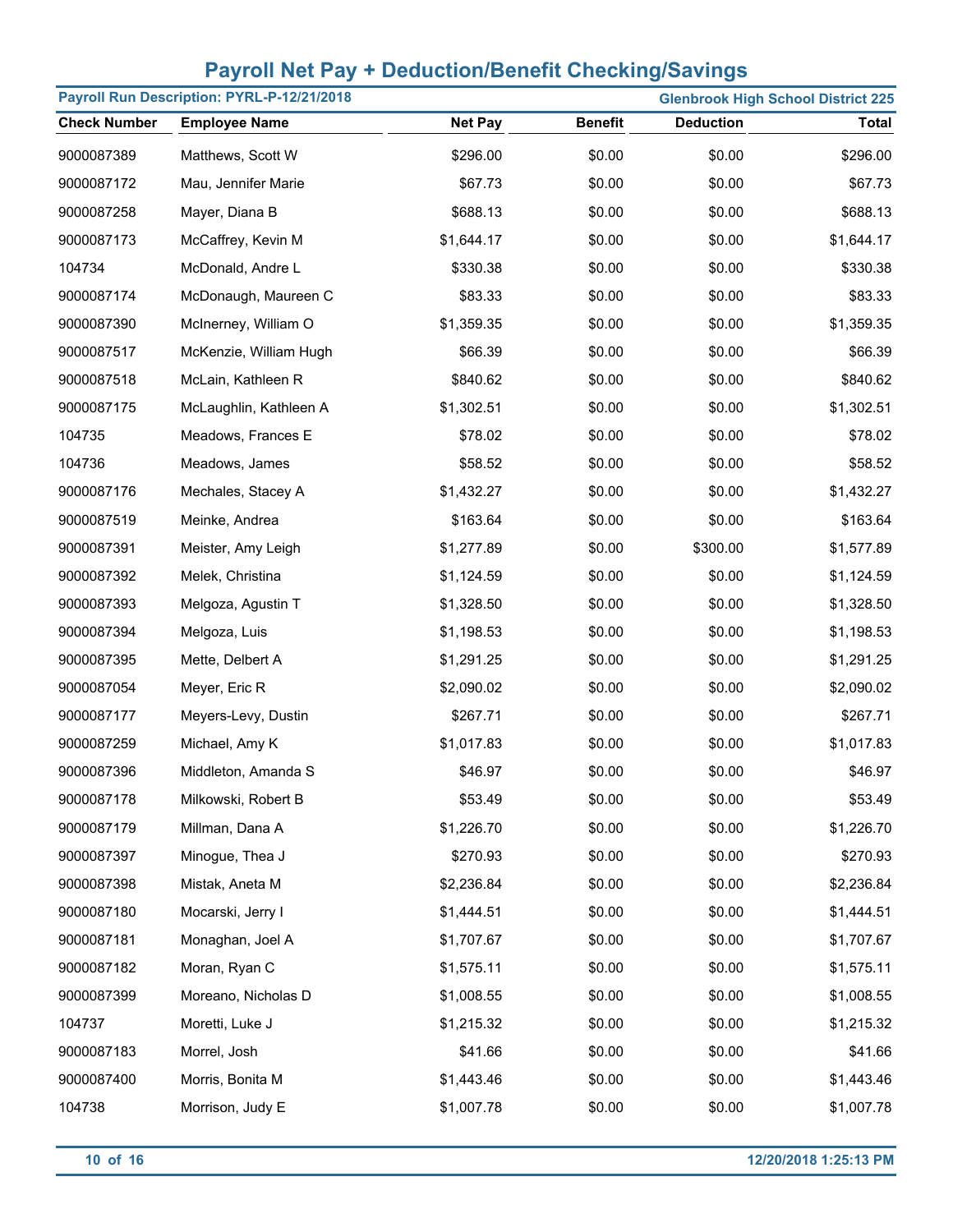|                     | Payroll Run Description: PYRL-P-12/21/2018 |                |                |                  | <b>Glenbrook High School District 225</b> |
|---------------------|--------------------------------------------|----------------|----------------|------------------|-------------------------------------------|
| <b>Check Number</b> | <b>Employee Name</b>                       | <b>Net Pay</b> | <b>Benefit</b> | <b>Deduction</b> | <b>Total</b>                              |
| 9000087401          | Mulloy, Joseph M                           | \$1,588.48     | \$0.00         | \$0.00           | \$1,588.48                                |
| 9000087520          | Mulvey, Elizabeth A                        | \$38.60        | \$0.00         | \$0.00           | \$38.60                                   |
| 9000087402          | Murdough, Charles P                        | \$1,711.01     | \$0.00         | \$200.00         | \$1,911.01                                |
| 9000087403          | Murdy, Brian J                             | \$2,413.09     | \$0.00         | \$0.00           | \$2,413.09                                |
| 9000087404          | Musa, Lena N                               | \$1,069.45     | \$0.00         | \$208.79         | \$1,278.24                                |
| 9000087405          | Najera, Maria                              | \$1,421.52     | \$0.00         | \$0.00           | \$1,421.52                                |
| 9000087184          | Nardini, Andy                              | \$1,589.54     | \$0.00         | \$0.00           | \$1,589.54                                |
| 9000087030          | Navarro, Julia E                           | \$1,498.94     | \$0.00         | \$0.00           | \$1,498.94                                |
| 9000087406          | Nelson, Angela G                           | \$1,218.87     | \$0.00         | \$266.61         | \$1,485.48                                |
| 9000087185          | Nelson, Jill K                             | \$1,051.79     | \$0.00         | \$0.00           | \$1,051.79                                |
| 9000087407          | Nestos, Elizabeth V                        | \$1,008.69     | \$0.00         | \$0.00           | \$1,008.69                                |
| 9000087186          | Neubauer, Amelia L                         | \$746.01       | \$0.00         | \$480.00         | \$1,226.01                                |
| 104739              | Nevin, Gerald P                            | \$332.69       | \$0.00         | \$0.00           | \$332.69                                  |
| 9000087408          | Nevin, Rosa M                              | \$1,356.02     | \$0.00         | \$0.00           | \$1,356.02                                |
| 9000087521          | Nolan, JoAnn S                             | \$923.17       | \$0.00         | \$0.00           | \$923.17                                  |
| 9000087522          | Nolan, Morgan S                            | \$448.68       | \$0.00         | \$0.00           | \$448.68                                  |
| 9000087187          | Nowak, Jillian Lee                         | \$101.60       | \$0.00         | \$0.00           | \$101.60                                  |
| 9000087188          | Obillo, Michelle A                         | \$482.90       | \$0.00         | \$0.00           | \$482.90                                  |
| 9000087409          | O'Brien, Kathleen M                        | \$1,002.81     | \$0.00         | \$0.00           | \$1,002.81                                |
| 9000087031          | O'Bryan, Thomas R                          | \$230.73       | \$0.00         | \$0.00           | \$230.73                                  |
| 9000087055          | O'Connell, Tarah A                         | \$1,303.63     | \$0.00         | \$0.00           | \$1,303.63                                |
| 9000087189          | O'Connell, Theresa A                       | \$767.22       | \$0.00         | \$0.00           | \$767.22                                  |
| 9000087190          | O'Connell, Thomas G                        | \$2,621.13     | \$0.00         | \$0.00           | \$2,621.13                                |
| 9000087410          | Ogbuli, Anthony N                          | \$138.42       | \$0.00         | \$0.00           | \$138.42                                  |
| 104740              | O'Keefe, Emmett J                          | \$101.52       | \$0.00         | \$0.00           | \$101.52                                  |
| 9000087260          | Ossey, James L                             | \$1,934.70     | \$0.00         | \$0.00           | \$1,934.70                                |
| 9000087411          | Ossey, Troy N                              | \$982.92       | \$0.00         | \$1,033.95       | \$2,016.87                                |
| 9000087412          | Osterbur, Lucas W                          | \$83.33        | \$0.00         | \$0.00           | \$83.33                                   |
| 9000087056          | Ostrovskaya, Alla                          | \$2,361.63     | \$0.00         | \$0.00           | \$2,361.63                                |
| 9000087523          | Oswald, Carolyn J                          | \$252.82       | \$0.00         | \$0.00           | \$252.82                                  |
| 9000087413          | Oswald, Daniel F                           | \$17.83        | \$0.00         | \$0.00           | \$17.83                                   |
| 9000087057          | Palmer, Victoria J                         | \$1,076.56     | \$0.00         | \$0.00           | \$1,076.56                                |
| 9000087191          | Panzer, Jodie A                            | \$1,397.19     | \$0.00         | \$0.00           | \$1,397.19                                |
| 9000087192          | Patrick, Charles M                         | \$1,518.52     | \$0.00         | \$0.00           | \$1,518.52                                |
| 9000087414          | Pauletto, Adriana M                        | \$964.92       | \$0.00         | \$0.00           | \$964.92                                  |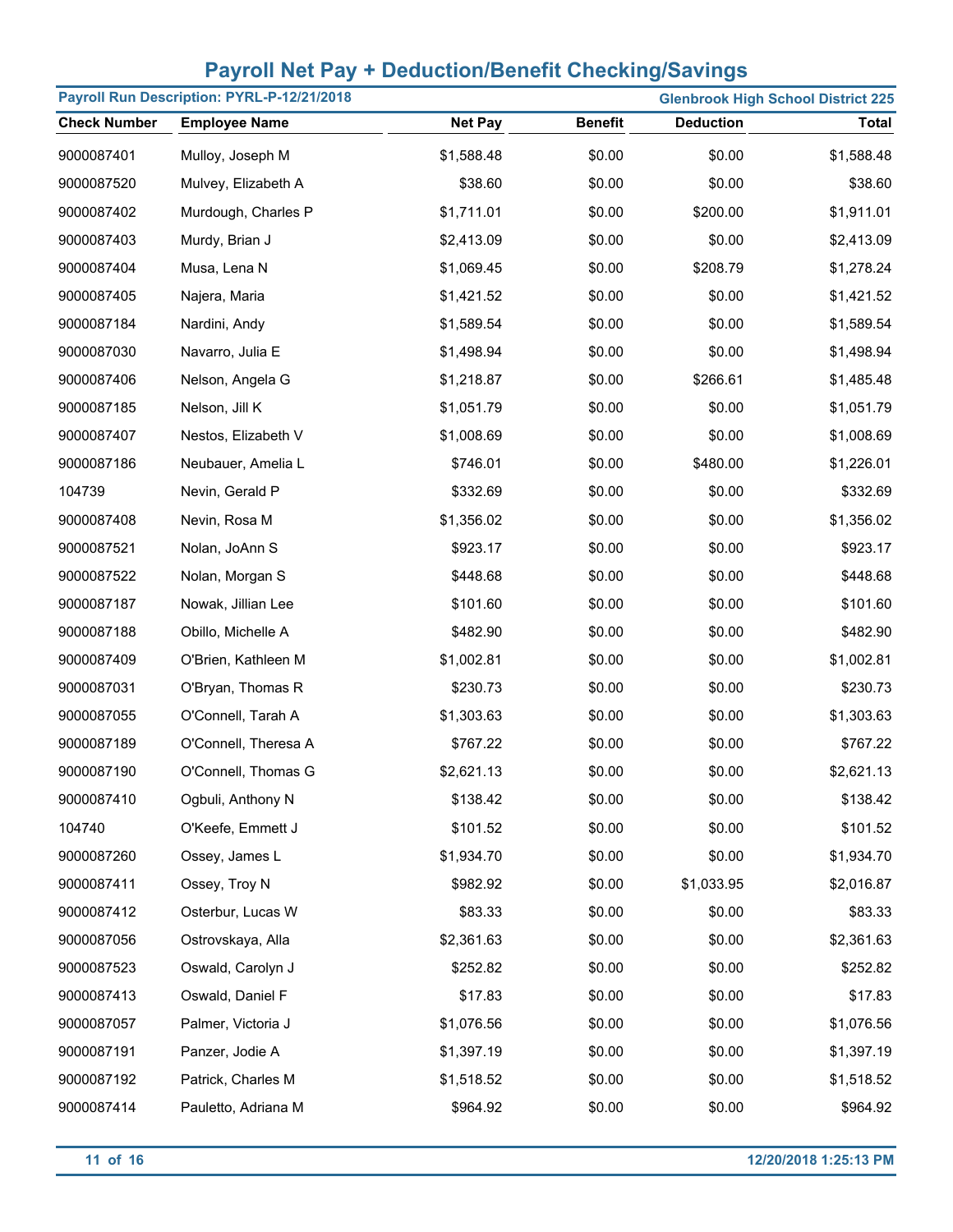| Payroll Run Description: PYRL-P-12/21/2018<br><b>Glenbrook High School District 225</b> |                         |                |                |                  |              |  |
|-----------------------------------------------------------------------------------------|-------------------------|----------------|----------------|------------------|--------------|--|
| <b>Check Number</b>                                                                     | <b>Employee Name</b>    | <b>Net Pay</b> | <b>Benefit</b> | <b>Deduction</b> | <b>Total</b> |  |
| 9000087261                                                                              | Pazol, Naomi S          | \$637.43       | \$0.00         | \$0.00           | \$637.43     |  |
| 9000087193                                                                              | Peacock, Jody R         | \$1,155.02     | \$0.00         | \$0.00           | \$1,155.02   |  |
| 9000087262                                                                              | Pearson, Melissa A      | \$1,221.88     | \$0.00         | \$0.00           | \$1,221.88   |  |
| 9000087194                                                                              | Pehlke, Robin E         | \$2,244.53     | \$0.00         | \$0.00           | \$2,244.53   |  |
| 9000087415                                                                              | Pereira-Godoy, Ana F    | \$1,182.85     | \$0.00         | \$250.00         | \$1,432.85   |  |
| 9000087195                                                                              | Perez, Rodolfo          | \$964.72       | \$0.00         | \$0.00           | \$964.72     |  |
| 104741                                                                                  | Perica, Joseph J        | \$601.97       | \$0.00         | \$0.00           | \$601.97     |  |
| 9000087524                                                                              | Perley, Barbara J       | \$180.88       | \$0.00         | \$0.00           | \$180.88     |  |
| 9000087416                                                                              | Perveen, Farzana        | \$1,414.04     | \$0.00         | \$0.00           | \$1,414.04   |  |
| 9000087196                                                                              | Peterson, Susan J       | \$1,133.18     | \$0.00         | \$0.00           | \$1,133.18   |  |
| 9000087197                                                                              | Petkova, Donka N        | \$1,003.69     | \$0.00         | \$0.00           | \$1,003.69   |  |
| 9000087198                                                                              | Petty, Kim              | \$242.00       | \$0.00         | \$0.00           | \$242.00     |  |
| 9000087199                                                                              | Pieper, Robert          | \$471.97       | \$0.00         | \$0.00           | \$471.97     |  |
| 9000087200                                                                              | Pipkin, Stephen R       | \$1,764.13     | \$0.00         | \$0.00           | \$1,764.13   |  |
| 104742                                                                                  | Piskel, Michael         | \$43.69        | \$0.00         | \$0.00           | \$43.69      |  |
| 9000087201                                                                              | Pouplikollas, Alex      | \$1,696.90     | \$0.00         | \$0.00           | \$1,696.90   |  |
| 9000087525                                                                              | Powers, Kimberly V      | \$132.78       | \$0.00         | \$0.00           | \$132.78     |  |
| 9000087202                                                                              | Presser, Debra F        | \$1,081.71     | \$0.00         | \$0.00           | \$1,081.71   |  |
| 9000087417                                                                              | Pripon, Maria C         | \$1,216.58     | \$0.00         | \$0.00           | \$1,216.58   |  |
| 9000087418                                                                              | Pritzker, Jessica O     | \$50.80        | \$0.00         | \$0.00           | \$50.80      |  |
| 9000087203                                                                              | Przekota, John L        | \$308.14       | \$0.00         | \$0.00           | \$308.14     |  |
| 9000087032                                                                              | Przekota, Kristie A     | \$561.76       | \$0.00         | \$0.00           | \$561.76     |  |
| 9000087204                                                                              | Purdy, Matthew L        | \$650.11       | \$0.00         | \$0.00           | \$650.11     |  |
| 9000087526                                                                              | Raphaelson, Penni M     | \$725.59       | \$0.00         | \$0.00           | \$725.59     |  |
| 9000087205                                                                              | Rasavong, Charmaine M   | \$1,199.49     | \$0.00         | \$0.00           | \$1,199.49   |  |
| 9000087419                                                                              | Redfern, Rene           | \$1,180.84     | \$0.00         | \$0.00           | \$1,180.84   |  |
| 9000087058                                                                              | Regal, Linda C          | \$1,350.66     | \$0.00         | \$0.00           | \$1,350.66   |  |
| 9000087420                                                                              | Reilly, Anthony J       | \$2,001.14     | \$0.00         | \$0.00           | \$2,001.14   |  |
| 9000087206                                                                              | Remeniuk, Adrian T      | \$1,214.83     | \$0.00         | \$0.00           | \$1,214.83   |  |
| 104713                                                                                  | Rey, Jennifer T         | \$177.95       | \$0.00         | \$0.00           | \$177.95     |  |
| 9000087059                                                                              | Reyes, Joel Angel       | \$2,383.14     | \$0.00         | \$0.00           | \$2,383.14   |  |
| 9000087421                                                                              | Rhoades, Daniel Terence | \$106.98       | \$0.00         | \$0.00           | \$106.98     |  |
| 9000087527                                                                              | Ricci, Steven A         | \$156.04       | \$0.00         | \$0.00           | \$156.04     |  |
| 9000087207                                                                              | Rivera, Jorge R         | \$1,669.07     | \$0.00         | \$0.00           | \$1,669.07   |  |
| 9000087208                                                                              | Rodriguez-Lopez, Juan B | \$1,357.67     | \$0.00         | \$0.00           | \$1,357.67   |  |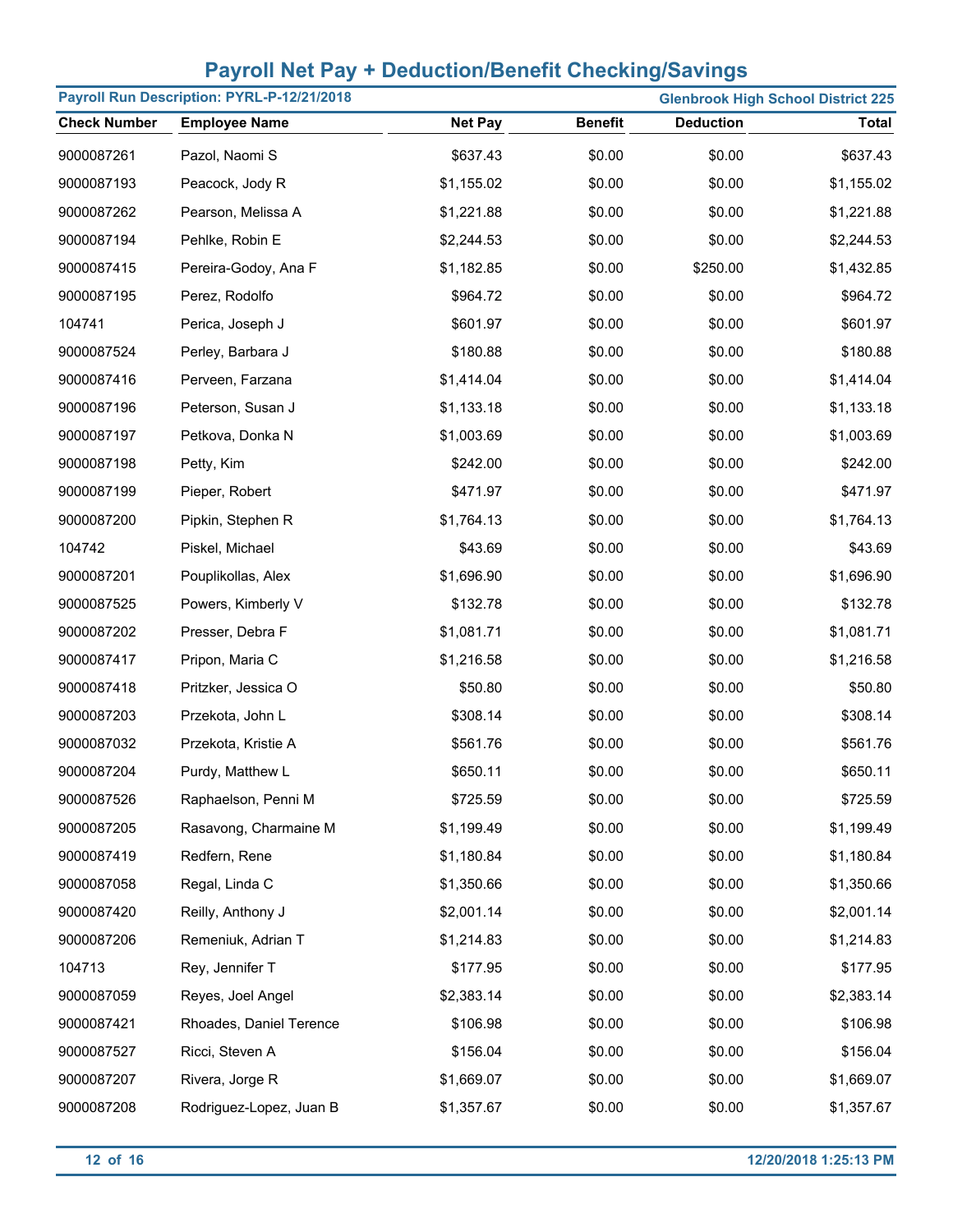| Payroll Run Description: PYRL-P-12/21/2018<br><b>Glenbrook High School District 225</b> |                         |                |                |                  |              |
|-----------------------------------------------------------------------------------------|-------------------------|----------------|----------------|------------------|--------------|
| <b>Check Number</b>                                                                     | <b>Employee Name</b>    | <b>Net Pay</b> | <b>Benefit</b> | <b>Deduction</b> | <b>Total</b> |
| 9000087209                                                                              | Roer, Colleen M         | \$1,005.10     | \$0.00         | \$0.00           | \$1,005.10   |
| 9000087210                                                                              | Roer, Susan M           | \$1,417.89     | \$0.00         | \$0.00           | \$1,417.89   |
| 9000087422                                                                              | Rogers, Socorro         | \$123.63       | \$0.00         | \$0.00           | \$123.63     |
| 9000087211                                                                              | Roman, Joel             | \$1,174.69     | \$0.00         | \$0.00           | \$1,174.69   |
| 9000087528                                                                              | Romanek, Howard J       | \$876.22       | \$0.00         | \$0.00           | \$876.22     |
| 9000087423                                                                              | Rosinski, Robert E      | \$41.66        | \$0.00         | \$0.00           | \$41.66      |
| 9000087424                                                                              | Ross, Susan G           | \$1,043.84     | \$0.00         | \$0.00           | \$1,043.84   |
| 9000087425                                                                              | Rothenbaum, Nathan A    | \$131.00       | \$0.00         | \$0.00           | \$131.00     |
| 9000087426                                                                              | Ruder, Brian M          | \$1,678.03     | \$0.00         | \$0.00           | \$1,678.03   |
| 9000087212                                                                              | Ruesch, Laura A         | \$1,270.05     | \$0.00         | \$0.00           | \$1,270.05   |
| 9000087427                                                                              | Rusin, Anna B           | \$1,324.41     | \$0.00         | \$0.00           | \$1,324.41   |
| 9000087213                                                                              | Ryan, Terri S           | \$1,481.66     | \$0.00         | \$0.00           | \$1,481.66   |
| 9000087428                                                                              | Salazar, Veronica       | \$49.46        | \$0.00         | \$0.00           | \$49.46      |
| 9000087429                                                                              | Sands, Dale N           | \$1,194.83     | \$0.00         | \$0.00           | \$1,194.83   |
| 9000087529                                                                              | Santucci, Tony J        | \$962.03       | \$0.00         | \$0.00           | \$962.03     |
| 9000087430                                                                              | Sarmiento, Edita A      | \$949.45       | \$0.00         | \$0.00           | \$949.45     |
| 9000087431                                                                              | Sasak, Zenon T          | \$1,528.87     | \$0.00         | \$0.00           | \$1,528.87   |
| 9000087432                                                                              | Sawicki, Donna          | \$1,782.33     | \$0.00         | \$0.00           | \$1,782.33   |
| 9000087433                                                                              | Schafer, Joel C         | \$140.05       | \$0.00         | \$0.00           | \$140.05     |
| 9000087530                                                                              | Scheinkopf, Michelle    | \$58.52        | \$0.00         | \$0.00           | \$58.52      |
| 9000087434                                                                              | Schmidt, Kathryn R      | \$215.27       | \$0.00         | \$0.00           | \$215.27     |
| 9000087214                                                                              | Schneider, Linda D      | \$1,019.74     | \$0.00         | \$0.00           | \$1,019.74   |
| 9000087215                                                                              | Schoenberger, Kristen S | \$102.01       | \$0.00         | \$0.00           | \$102.01     |
| 9000087435                                                                              | Schoenwetter, David C   | \$71.32        | \$0.00         | \$0.00           | \$71.32      |
| 9000087060                                                                              | Schramm, Nicole M       | \$3,475.13     | \$0.00         | \$0.00           | \$3,475.13   |
| 104743                                                                                  | Schultz, Ingrid M       | \$20.89        | \$0.00         | \$0.00           | \$20.89      |
| 9000087436                                                                              | Scott, Heather L        | \$124.61       | \$0.00         | \$0.00           | \$124.61     |
| 104744                                                                                  | Scott, Julie A          | \$153.98       | \$0.00         | \$0.00           | \$153.98     |
| 9000087216                                                                              | Serdar, Zachary S       | \$1,486.21     | \$0.00         | \$0.00           | \$1,486.21   |
| 9000087437                                                                              | Shaoul, Brian H         | \$1,377.50     | \$0.00         | \$0.00           | \$1,377.50   |
| 9000087438                                                                              | Shellard, Robert        | \$71.32        | \$0.00         | \$0.00           | \$71.32      |
| 9000087217                                                                              | Shelley, Julia L        | \$55.67        | \$0.00         | \$0.00           | \$55.67      |
| 9000087439                                                                              | Shifrin, Gregory        | \$1,906.09     | \$0.00         | \$0.00           | \$1,906.09   |
| 9000087440                                                                              | Shipp, Megan C          | \$1,436.15     | \$0.00         | \$400.00         | \$1,836.15   |
| 9000087531                                                                              | Shore, Suzanne H        | \$366.91       | \$0.00         | \$0.00           | \$366.91     |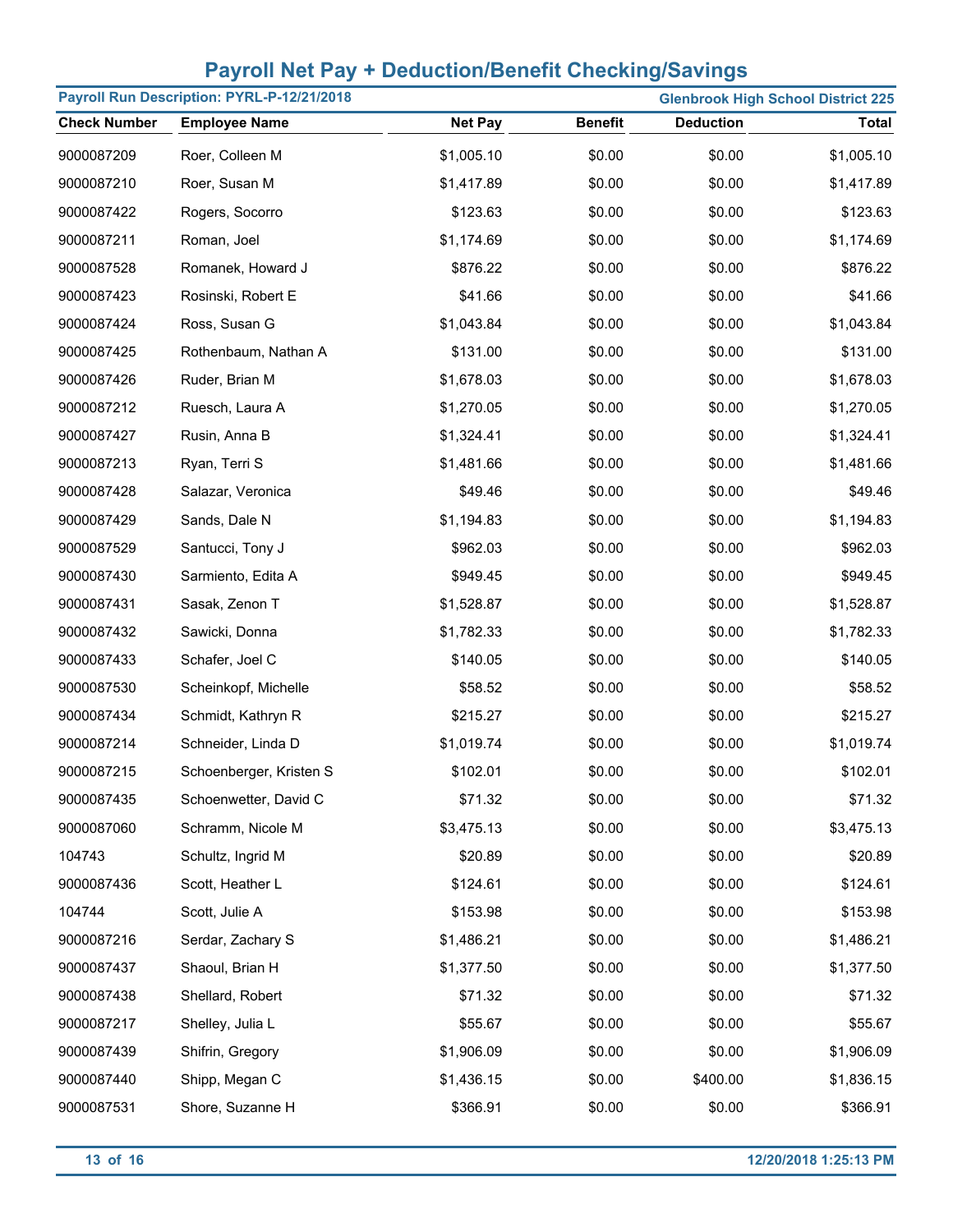|                     | Payroll Run Description: PYRL-P-12/21/2018 |                |                |                  | <b>Glenbrook High School District 225</b> |
|---------------------|--------------------------------------------|----------------|----------------|------------------|-------------------------------------------|
| <b>Check Number</b> | <b>Employee Name</b>                       | <b>Net Pay</b> | <b>Benefit</b> | <b>Deduction</b> | <b>Total</b>                              |
| 9000087061          | Simmers, Kurt                              | \$3,964.73     | \$0.00         | \$300.00         | \$4,264.73                                |
| 9000087441          | Sisler, Jesse M                            | \$1,098.93     | \$0.00         | \$0.00           | \$1,098.93                                |
| 9000087442          | Skalany, Michal W                          | \$1,125.04     | \$0.00         | \$0.00           | \$1,125.04                                |
| 9000087062          | Sly, Lisa Meinhard                         | \$1,938.21     | \$0.00         | \$400.00         | \$2,338.21                                |
| 9000087033          | Smith, Danielle B                          | \$987.43       | \$0.00         | \$0.00           | \$987.43                                  |
| 9000087443          | Smith, Kenneth M                           | \$957.78       | \$0.00         | \$0.00           | \$957.78                                  |
| 9000087218          | Smith, Kristin M                           | \$1,463.90     | \$0.00         | \$0.00           | \$1,463.90                                |
| 9000087219          | Snabes, Andrew M                           | \$315.30       | \$0.00         | \$0.00           | \$315.30                                  |
| 9000087532          | Sobel, Alan P                              | \$338.16       | \$0.00         | \$0.00           | \$338.16                                  |
| 9000087533          | Sobel, Andrea                              | \$182.73       | \$0.00         | \$0.00           | \$182.73                                  |
| 9000087534          | Sopocy, Kay L                              | \$37.06        | \$0.00         | \$0.00           | \$37.06                                   |
| 9000087263          | Sorkin, Karla M                            | \$1,534.29     | \$0.00         | \$0.00           | \$1,534.29                                |
| 9000087444          | Sormaz, Sandra A                           | \$1,983.38     | \$0.00         | \$0.00           | \$1,983.38                                |
| 9000087220          | Sotelo, Daniel J                           | \$1,153.42     | \$0.00         | \$0.00           | \$1,153.42                                |
| 9000087221          | SOTELO, EDGAR                              | \$1,071.26     | \$0.00         | \$0.00           | \$1,071.26                                |
| 9000087445          | Spellman, Julie F                          | \$805.66       | \$0.00         | \$400.00         | \$1,205.66                                |
| 9000087063          | Spero, Peter A                             | \$2,617.23     | \$0.00         | \$0.00           | \$2,617.23                                |
| 9000087446          | Stancik, Michael J                         | \$83.33        | \$0.00         | \$0.00           | \$83.33                                   |
| 9000087447          | Stankowicz, Frank J                        | \$995.18       | \$0.00         | \$0.00           | \$995.18                                  |
| 9000087535          | Stanonik, John A                           | \$511.40       | \$0.00         | \$0.00           | \$511.40                                  |
| 9000087448          | Starakiewicz, Maria                        | \$1,316.90     | \$0.00         | \$0.00           | \$1,316.90                                |
| 9000087449          | Starcevich, Diana F                        | \$1,135.44     | \$0.00         | \$0.00           | \$1,135.44                                |
| 9000087034          | Steinke, Ashley D                          | \$1,017.37     | \$0.00         | \$0.00           | \$1,017.37                                |
| 9000087536          | Stickels, Nancy                            | \$441.64       | \$0.00         | \$0.00           | \$441.64                                  |
| 9000087450          | Stoll, Luanne M                            | \$1,259.24     | \$0.00         | \$125.00         | \$1,384.24                                |
| 9000087222          | Stoller, Jill L                            | \$1,005.59     | \$0.00         | \$0.00           | \$1,005.59                                |
| 104745              | Strong, Caitlin A                          | \$76.57        | \$0.00         | \$0.00           | \$76.57                                   |
| 9000087035          | Sugrue, Mary J                             | \$1,145.27     | \$0.00         | \$0.00           | \$1,145.27                                |
| 104746              | Sullivan, Margaret M                       | \$87.06        | \$0.00         | \$0.00           | \$87.06                                   |
| 9000087537          | Sullivan, Sean K                           | \$856.31       | \$0.00         | \$0.00           | \$856.31                                  |
| 9000087223          | Summerfelt, Michael H                      | \$1,198.50     | \$0.00         | \$0.00           | \$1,198.50                                |
| 9000087451          | Swanson, Jennifer Ann                      | \$1,478.95     | \$0.00         | \$0.00           | \$1,478.95                                |
| 9000087452          | Szatko, Bogdan S                           | \$1,268.44     | \$0.00         | \$0.00           | \$1,268.44                                |
| 9000087453          | Szczur, Natalie J                          | \$119.28       | \$0.00         | \$0.00           | \$119.28                                  |
| 9000087454          | Szpisjak, Steven J                         | \$1,468.45     | \$0.00         | \$0.00           | \$1,468.45                                |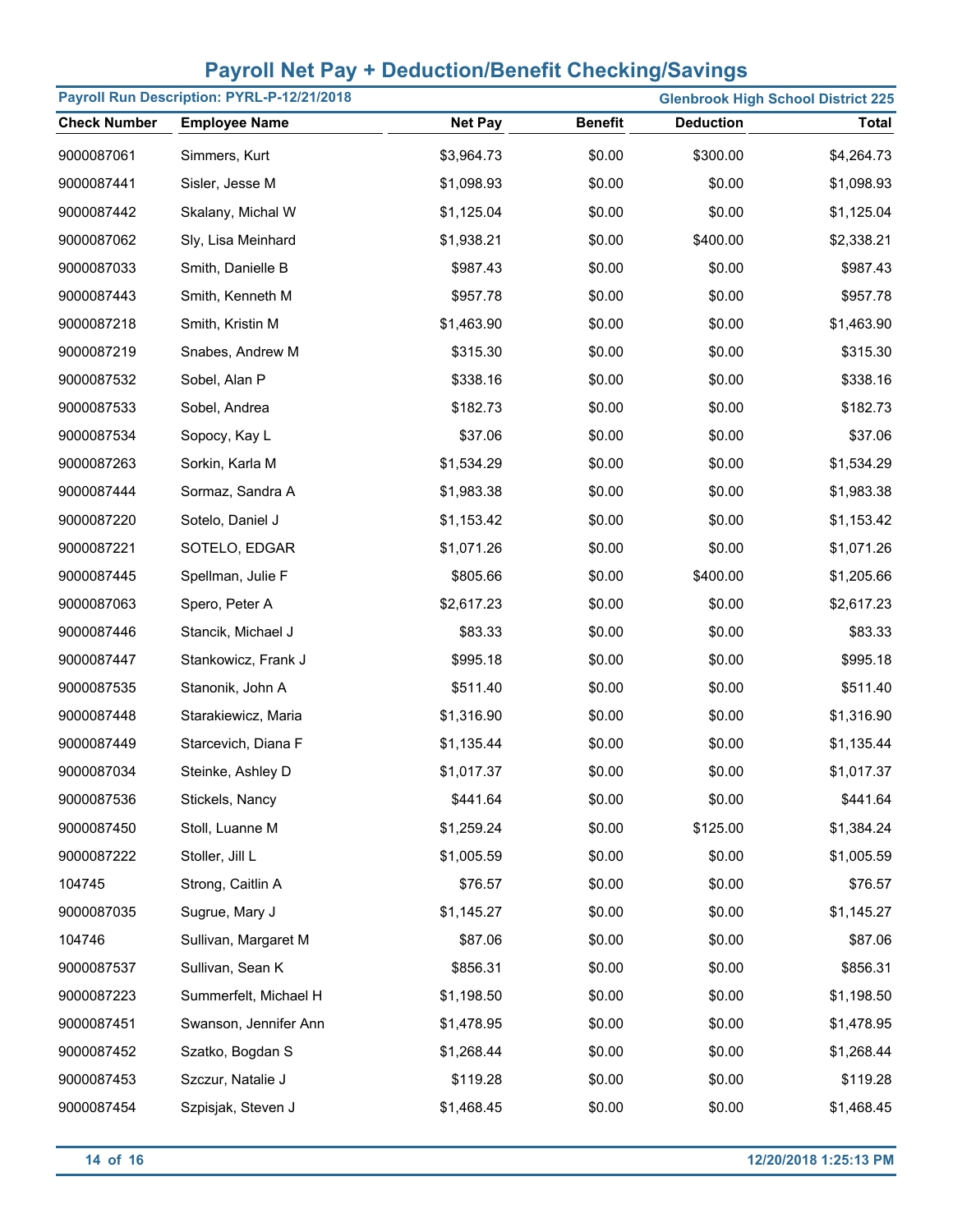|                     | Payroll Run Description: PYRL-P-12/21/2018 |                |                |                  | <b>Glenbrook High School District 225</b> |
|---------------------|--------------------------------------------|----------------|----------------|------------------|-------------------------------------------|
| <b>Check Number</b> | <b>Employee Name</b>                       | <b>Net Pay</b> | <b>Benefit</b> | <b>Deduction</b> | <b>Total</b>                              |
| 9000087224          | Taylor, Joseph H                           | \$1,788.51     | \$0.00         | \$0.00           | \$1,788.51                                |
| 9000087225          | Temple, Maureen N                          | \$997.49       | \$0.00         | \$0.00           | \$997.49                                  |
| 9000087455          | Thomas, Madeline C                         | \$149.11       | \$0.00         | \$0.00           | \$149.11                                  |
| 9000087264          | Thomas-McGraw, Gery I                      | \$961.84       | \$0.00         | \$0.00           | \$961.84                                  |
| 9000087538          | Thur, Tyler                                | \$522.68       | \$0.00         | \$0.00           | \$522.68                                  |
| 104747              | Tibbetts, Drusilla H                       | \$190.99       | \$0.00         | \$0.00           | \$190.99                                  |
| 9000087226          | Tichansky, Nancy M                         | \$671.50       | \$0.00         | \$300.00         | \$971.50                                  |
| 9000087227          | Ticho, Amy                                 | \$1,338.67     | \$0.00         | \$0.00           | \$1,338.67                                |
| 9000087456          | Timinskas, Irmantas                        | \$1,197.34     | \$0.00         | \$0.00           | \$1,197.34                                |
| 9000087457          | Timinskiene, Giedre                        | \$1,155.26     | \$0.00         | \$0.00           | \$1,155.26                                |
| 9000087458          | Tomasik, Ewa                               | \$1,373.33     | \$0.00         | \$0.00           | \$1,373.33                                |
| 9000087459          | Torres, Margaret Louise                    | \$2,010.18     | \$0.00         | \$0.00           | \$2,010.18                                |
| 9000087460          | Toth, Renate M                             | \$71.32        | \$0.00         | \$0.00           | \$71.32                                   |
| 9000087461          | Travers, Renee Ingrid                      | \$1,303.88     | \$0.00         | \$0.00           | \$1,303.88                                |
| 9000087228          | Trepka, Kai                                | \$87.51        | \$0.00         | \$0.00           | \$87.51                                   |
| 9000087462          | Turbov, Elizabeth T                        | \$1,203.20     | \$0.00         | \$0.00           | \$1,203.20                                |
| 9000087539          | Unterman, Nathan A                         | \$117.04       | \$0.00         | \$0.00           | \$117.04                                  |
| 9000087540          | Vicars, Mary                               | \$115.75       | \$0.00         | \$0.00           | \$115.75                                  |
| 9000087463          | Wagner, Tina M                             | \$597.72       | \$0.00         | \$900.00         | \$1,497.72                                |
| 104748              | Walker, Amani                              | \$53.95        | \$0.00         | \$0.00           | \$53.95                                   |
| 9000087464          | Walker, Zachary J                          | \$67.73        | \$0.00         | \$0.00           | \$67.73                                   |
| 9000087064          | Wall, Lisa Beth                            | \$3,025.98     | \$0.00         | \$0.00           | \$3,025.98                                |
| 9000087229          | Wallis, Amanda B                           | \$129.21       | \$0.00         | \$0.00           | \$129.21                                  |
| 9000087230          | Walsh, Jaclyn M                            | \$204.26       | \$0.00         | \$0.00           | \$204.26                                  |
| 9000087231          | Walters, Cathy J                           | \$868.11       | \$0.00         | \$0.00           | \$868.11                                  |
| 9000087465          | Watermann, Patricia A                      | \$4,543.31     | \$0.00         | \$0.00           | \$4,543.31                                |
| 9000087065          | Wawryk, Jennifer E-R                       | \$571.28       | \$0.00         | \$1,325.00       | \$1,896.28                                |
| 9000087232          | Wawrzyn, Antoinette M                      | \$2,236.70     | \$0.00         | \$0.00           | \$2,236.70                                |
| 9000087233          | Weiner, Justin                             | \$672.54       | \$0.00         | \$0.00           | \$672.54                                  |
| 104749              | Weiss, Gail                                | \$111.68       | \$0.00         | \$0.00           | \$111.68                                  |
| 9000087541          | Weldon, James H                            | \$420.74       | \$0.00         | \$0.00           | \$420.74                                  |
| 9000087374          | West, Andrea P                             | \$1,104.68     | \$0.00         | \$0.00           | \$1,104.68                                |
| 9000087466          | West, Brianna N                            | \$204.26       | \$0.00         | \$0.00           | \$204.26                                  |
| 9000087265          | West, Carol S                              | \$1,216.03     | \$0.00         | \$0.00           | \$1,216.03                                |
| 9000087467          | Whalen, Brian E                            | \$71.32        | \$0.00         | \$0.00           | \$71.32                                   |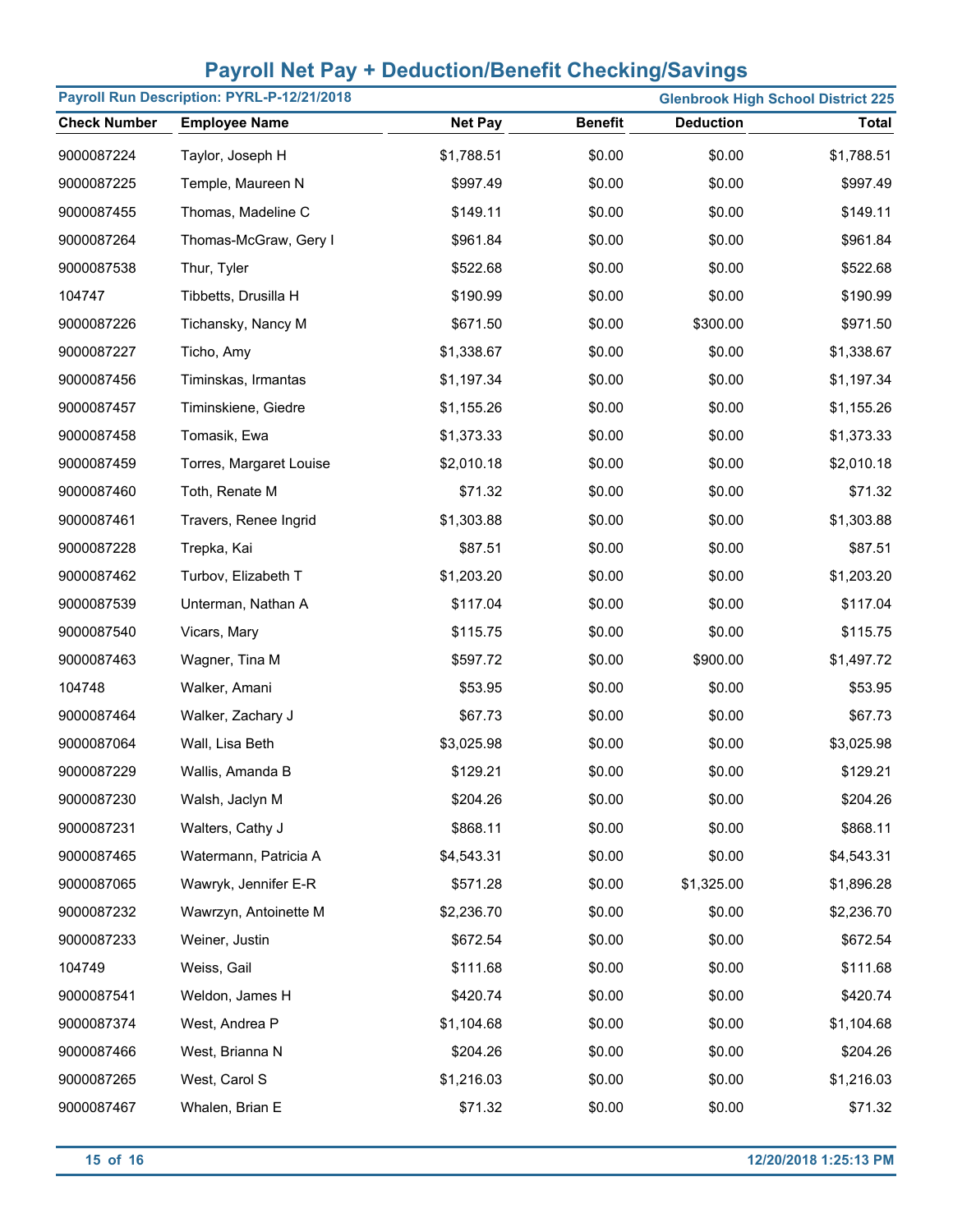|                     | Payroll Run Description: PYRL-P-12/21/2018<br><b>Glenbrook High School District 225</b> |                |                |                  |              |  |  |
|---------------------|-----------------------------------------------------------------------------------------|----------------|----------------|------------------|--------------|--|--|
| <b>Check Number</b> | <b>Employee Name</b>                                                                    | <b>Net Pay</b> | <b>Benefit</b> | <b>Deduction</b> | <b>Total</b> |  |  |
| 9000087234          | Whalen, Frank                                                                           | \$35.66        | \$0.00         | \$0.00           | \$35.66      |  |  |
| 9000087468          | Wheeler, Rebecca S                                                                      | \$1,097.46     | \$0.00         | \$0.00           | \$1,097.46   |  |  |
| 9000087235          | Whisler, Daniel A                                                                       | \$2,774.19     | \$0.00         | \$0.00           | \$2,774.19   |  |  |
| 9000087236          | White, Emily K                                                                          | \$1,106.48     | \$0.00         | \$0.00           | \$1,106.48   |  |  |
| 9000087237          | Wilhelm, Gregory R                                                                      | \$1,363.42     | \$0.00         | \$0.00           | \$1,363.42   |  |  |
| 9000087469          | William, Ivan A                                                                         | \$1,611.63     | \$0.00         | \$0.00           | \$1,611.63   |  |  |
| 9000087470          | Williams, Bill R                                                                        | \$1,342.27     | \$0.00         | \$281.66         | \$1,623.93   |  |  |
| 9000087238          | Williams, Indra M                                                                       | \$1,127.00     | \$0.00         | \$0.00           | \$1,127.00   |  |  |
| 9000087471          | Williamson, Jonathan Tyler                                                              | \$1,407.63     | \$0.00         | \$0.00           | \$1,407.63   |  |  |
| 9000087239          | Winkle, Gary D                                                                          | \$1,111.98     | \$0.00         | \$0.00           | \$1,111.98   |  |  |
| 9000087472          | Winship, Richard C                                                                      | \$2,671.57     | \$0.00         | \$0.00           | \$2,671.57   |  |  |
| 9000087473          | Winston, Carol M                                                                        | \$1,132.82     | \$0.00         | \$0.00           | \$1,132.82   |  |  |
| 9000087542          | Witt, Bruni                                                                             | \$1,024.23     | \$0.00         | \$0.00           | \$1,024.23   |  |  |
| 9000087474          | Wood, James M                                                                           | \$1,180.62     | \$0.00         | \$0.00           | \$1,180.62   |  |  |
| 9000087240          | Woods, Deborah L                                                                        | \$1,588.26     | \$0.00         | \$300.00         | \$1,888.26   |  |  |
| 9000087241          | Wurfel, Aleta L                                                                         | \$482.90       | \$0.00         | \$0.00           | \$482.90     |  |  |
| 9000087242          | Yang, Jean M                                                                            | \$1,539.22     | \$0.00         | \$0.00           | \$1,539.22   |  |  |
| 9000087243          | Yocus, Lawrence J                                                                       | \$972.48       | \$0.00         | \$0.00           | \$972.48     |  |  |
| 9000087475          | Yocus, Zorana                                                                           | \$640.74       | \$0.00         | \$0.00           | \$640.74     |  |  |
| 9000087066          | Youabb, Nina Y                                                                          | \$1,715.80     | \$0.00         | \$0.00           | \$1,715.80   |  |  |
| 104750              | Yudell, Suzanne D                                                                       | \$182.36       | \$0.00         | \$0.00           | \$182.36     |  |  |
| 9000087067          | Zachariou, Konstantinos                                                                 | \$2,853.49     | \$0.00         | \$0.00           | \$2,853.49   |  |  |
| 9000087476          | Zagorscak, Jana S                                                                       | \$1,565.98     | \$0.00         | \$0.00           | \$1,565.98   |  |  |
| 9000087068          | Zalatoris, Jennifer R                                                                   | \$1,709.33     | \$0.00         | \$0.00           | \$1,709.33   |  |  |
| 9000087244          | Zelikoff, Patricia M                                                                    | \$2,516.07     | \$0.00         | \$0.00           | \$2,516.07   |  |  |
| 9000087245          | Zivin, Morgan T                                                                         | \$989.40       | \$0.00         | \$0.00           | \$989.40     |  |  |
| 9000087246          | Zuber, Alexandra S                                                                      | \$215.27       | \$0.00         | \$0.00           | \$215.27     |  |  |
| 9000087477          | Zuckerman, Gail L                                                                       | \$1,441.95     | \$0.00         | \$0.00           | \$1,441.95   |  |  |
| 9000087247          | Zuckerman, Jared J                                                                      | \$319.09       | \$0.00         | \$0.00           | \$319.09     |  |  |
| 9000087478          | Zurita, Arnoldo                                                                         | \$2,164.06     | \$0.00         | \$0.00           | \$2,164.06   |  |  |
| 9000087543          | Zwiercan, Paul S                                                                        | \$1,972.77     | \$0.00         | \$0.00           | \$1,972.77   |  |  |
| <b>Grand Total:</b> |                                                                                         | \$544,155.28   | \$0.00         | \$20,382.51      | \$564,537.79 |  |  |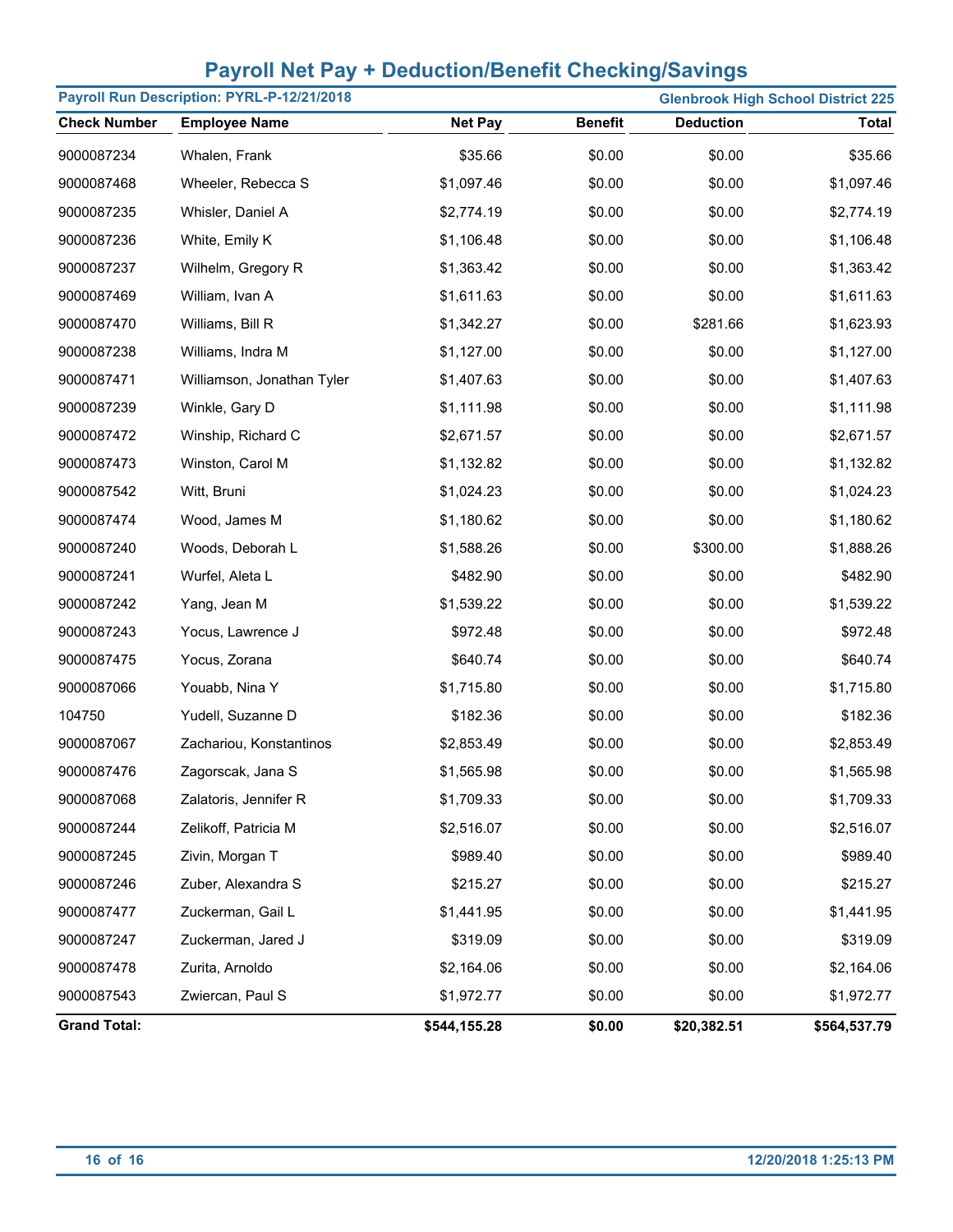|                       |        | AP Run: AP-P-12/21/2018 ---- Post Date: 2018-12-21 - AP Run Type: R |                                                                                              |                            |                                 |                               |                              | <b>Glenbrook High School District 225</b> |                     |
|-----------------------|--------|---------------------------------------------------------------------|----------------------------------------------------------------------------------------------|----------------------------|---------------------------------|-------------------------------|------------------------------|-------------------------------------------|---------------------|
| <b>Check Date</b>     |        | <b>Check Number</b>                                                 | <b>Payment Type</b>                                                                          | <b>Name</b>                |                                 |                               |                              |                                           | <b>Check Amount</b> |
| 12/21/2018            | 104751 |                                                                     | Check                                                                                        | <b>Blitt and Gaines PC</b> |                                 |                               |                              |                                           | 362.49              |
| <b>Invoice Number</b> |        | <b>Description</b>                                                  |                                                                                              |                            | <b>Invoice Date</b>             | <b>Invoice Amount Account</b> |                              |                                           | Amount              |
| 8W010.12212018.D      |        |                                                                     | Case # 09 M1 1201 49 (Margaret B Bank 165.55)<br>Case # 17 SC 3616 (Sandra Bernstein 196.94) |                            | 12/21/2018                      | 362.49                        |                              |                                           |                     |
|                       |        |                                                                     |                                                                                              |                            |                                 |                               | 10 L 100 4590 0000 00 000000 |                                           | 362.49              |
|                       |        |                                                                     |                                                                                              |                            |                                 |                               | Administraton                | Undefined                                 |                     |
| 12/21/2018            |        | 104752                                                              | Check                                                                                        | <b>GESPA</b>               |                                 |                               |                              |                                           | 60.75               |
| <b>Invoice Number</b> |        | <b>Description</b>                                                  |                                                                                              |                            | <b>Invoice Date</b>             | <b>Invoice Amount Account</b> |                              |                                           | <b>Amount</b>       |
| 6D300.12212018.D      |        |                                                                     | 6D300 - Dues - GESPA for PYRL-P-12/21/2018                                                   |                            | 12/21/2018                      | 60.75                         | 10 L 100 4590 0000 00 000000 |                                           | 60.75               |
|                       |        |                                                                     |                                                                                              |                            |                                 |                               | Administraton                | / Undefined                               |                     |
| 12/21/2018            |        | 104753                                                              | Check                                                                                        |                            | Mandarich Law Group, Llp        |                               |                              |                                           | 32.42               |
| <b>Invoice Number</b> |        | <b>Description</b>                                                  |                                                                                              |                            | <b>Invoice Date</b>             | <b>Invoice Amount Account</b> |                              |                                           | <b>Amount</b>       |
| 8W013.12212018.D      |        |                                                                     | Case # 14 M1 115327 (Margaret Balabanos Bank)                                                |                            | 12/21/2018                      | 32.42                         | 10 L 100 4590 0000 00 000000 |                                           | 32.42               |
|                       |        |                                                                     |                                                                                              |                            |                                 |                               | Administraton                | Undefined                                 |                     |
| 12/21/2018            |        | 201701212                                                           | <b>Wire Transfer</b>                                                                         |                            | AXA Equitable Insurance Company |                               |                              |                                           | 2,920.00            |
| <b>Invoice Number</b> |        | <b>Description</b>                                                  |                                                                                              |                            | <b>Invoice Date</b>             | <b>Invoice Amount Account</b> |                              |                                           | <b>Amount</b>       |
| 3T020.12212018.D      |        |                                                                     | 3T020 - AXA Equit 403b for PYRL-P-12/21/2018                                                 |                            | 12/21/2018                      | 2,920.00                      |                              |                                           |                     |
|                       |        |                                                                     |                                                                                              |                            |                                 |                               | 10 L 100 4555 0000 00 000000 |                                           | 1,645.00            |
|                       |        |                                                                     |                                                                                              |                            |                                 |                               | Administraton                | Undefined                                 |                     |
|                       |        |                                                                     |                                                                                              |                            |                                 |                               | 20 L 100 4555 0000 00 000000 |                                           | 1,275.00            |
|                       |        |                                                                     |                                                                                              |                            |                                 |                               | Administraton                | / Undefined                               |                     |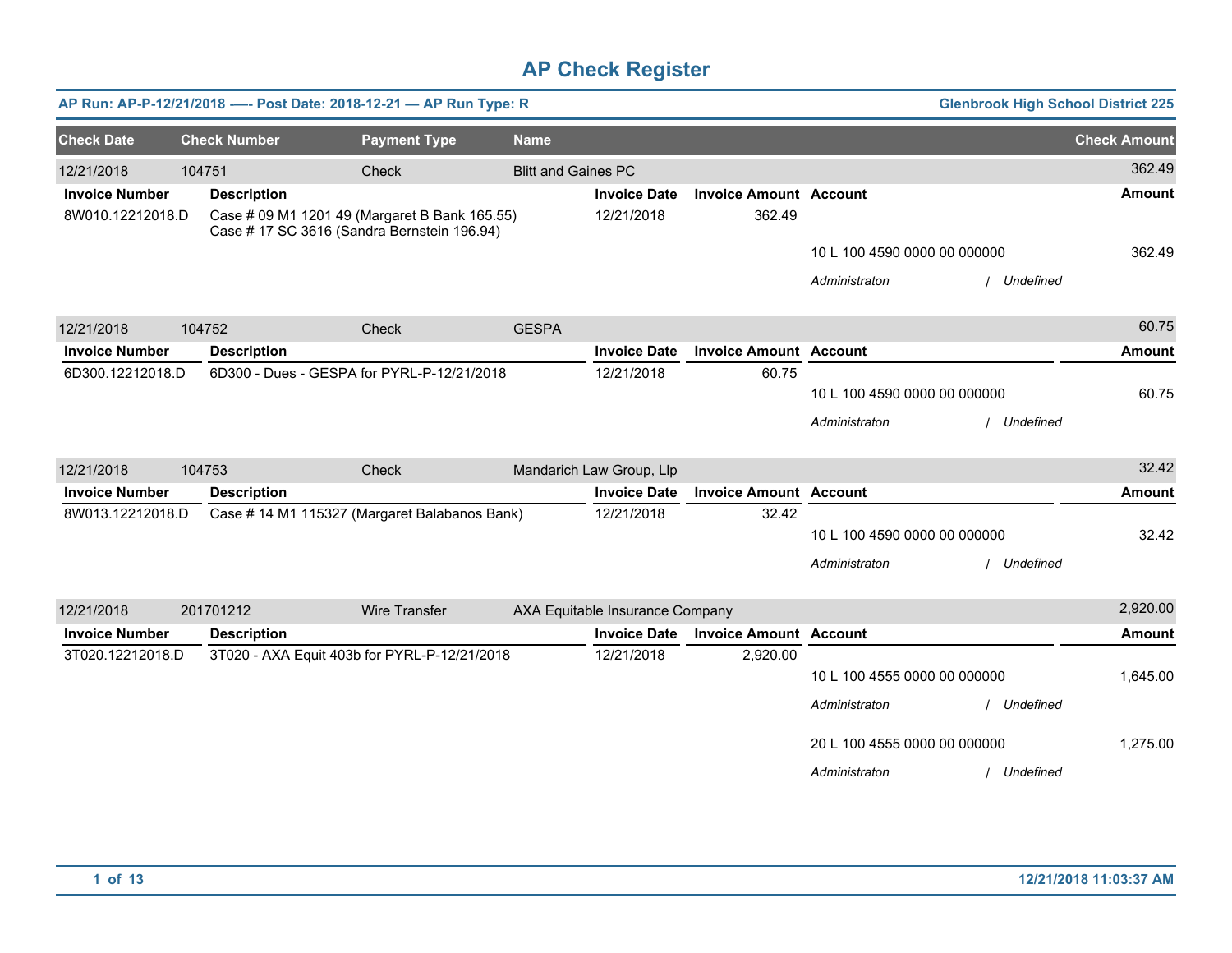|                                           | AP Run: AP-P-12/21/2018 ---- Post Date: 2018-12-21 - AP Run Type: R<br><b>Glenbrook High School District 225</b> |                                                  |                             |                                                             |                                 |                                                                                                |                          |                         |  |
|-------------------------------------------|------------------------------------------------------------------------------------------------------------------|--------------------------------------------------|-----------------------------|-------------------------------------------------------------|---------------------------------|------------------------------------------------------------------------------------------------|--------------------------|-------------------------|--|
| <b>Check Date</b>                         | <b>Check Number</b>                                                                                              | <b>Payment Type</b>                              | <b>Name</b>                 |                                                             |                                 |                                                                                                |                          | <b>Check Amount</b>     |  |
| 12/21/2018<br><b>Invoice Number</b>       | 201701213<br><b>Description</b>                                                                                  | <b>Wire Transfer</b>                             |                             | AXA Equitable Insurance Company ROTH<br><b>Invoice Date</b> | <b>Invoice Amount Account</b>   |                                                                                                |                          | 250.00<br><b>Amount</b> |  |
| 3R020.12212018.D                          |                                                                                                                  | 3R020 - AXA 403b Roth for PYRL-P-12/21/2018      |                             | 12/21/2018                                                  | 250.00                          | 20 L 100 4555 0000 00 000000<br>Administraton                                                  | / Undefined              | 250.00                  |  |
| 12/21/2018                                | 201701214                                                                                                        | Wire Transfer                                    | <b>Expert Pay</b>           |                                                             |                                 |                                                                                                |                          | 1,843.63                |  |
| <b>Invoice Number</b>                     | <b>Description</b>                                                                                               |                                                  |                             | <b>Invoice Date</b>                                         | <b>Invoice Amount Account</b>   |                                                                                                |                          | <b>Amount</b>           |  |
| 8W000.12212018.D                          |                                                                                                                  | 8W000 - Wage Deduction for PYRL-P-12/21/2018     |                             | 12/21/2018                                                  | 1,843.63                        | 10 L 100 4590 0000 00 000000<br>Administraton                                                  | / Undefined              | 888.98                  |  |
|                                           |                                                                                                                  |                                                  |                             |                                                             |                                 | 20 L 100 4590 0000 00 000000<br>Administraton                                                  | Undefined                | 954.65                  |  |
| 12/21/2018                                | 201701215                                                                                                        | <b>Wire Transfer</b>                             | <b>Fidelity Investments</b> |                                                             |                                 |                                                                                                |                          | 1,745.00                |  |
| <b>Invoice Number</b>                     | <b>Description</b>                                                                                               |                                                  |                             | <b>Invoice Date</b>                                         | <b>Invoice Amount Account</b>   |                                                                                                |                          | <b>Amount</b>           |  |
| 3T030.12212018.D                          |                                                                                                                  | 3T030 - Fidelity 403b for PYRL-P-12/21/2018      |                             | 12/21/2018                                                  | 1,745.00                        | 10 L 100 4555 0000 00 000000<br>Administraton<br>20 L 100 4555 0000 00 000000<br>Administraton | Undefined<br>/ Undefined | 1,680.00<br>65.00       |  |
|                                           |                                                                                                                  |                                                  |                             |                                                             |                                 |                                                                                                |                          |                         |  |
| 12/21/2018                                | 201701216                                                                                                        | <b>Wire Transfer</b>                             |                             | <b>Fidelity Investments ROTH</b>                            |                                 |                                                                                                |                          | 450.00                  |  |
| <b>Invoice Number</b><br>3R030.12212018.D | <b>Description</b>                                                                                               | 3R030 - Fidelity 403b Roth for PYRL-P-12/21/2018 |                             | <b>Invoice Date</b><br>12/21/2018                           | <b>Invoice Amount</b><br>450.00 | <b>Account</b><br>10 L 100 4555 0000 00 000000<br>Administraton                                | Undefined                | <b>Amount</b><br>450.00 |  |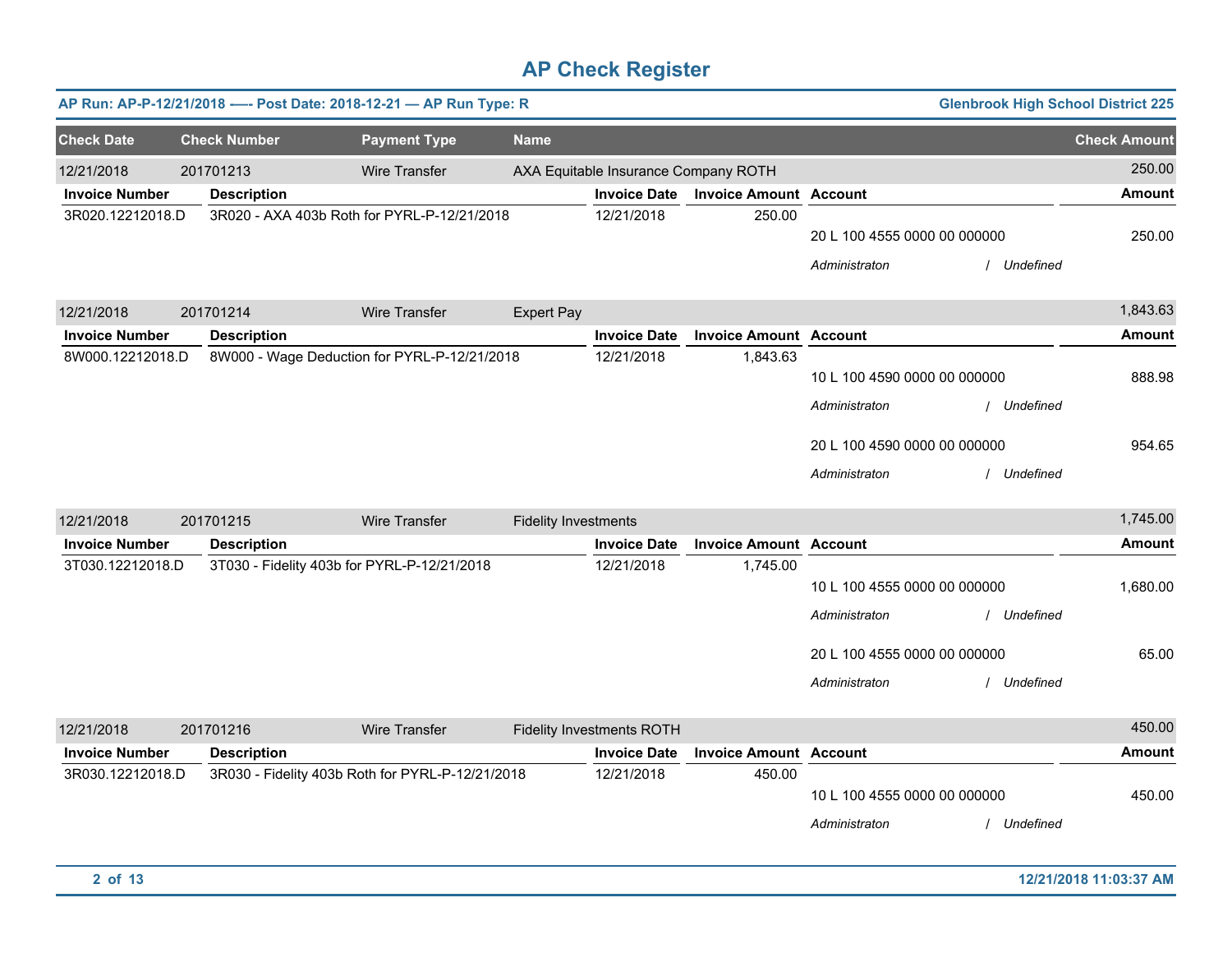|                       | <b>Glenbrook High School District 225</b><br>AP Run: AP-P-12/21/2018 ---- Post Date: 2018-12-21 - AP Run Type: R |                     |                                                                      |             |                                  |                               |                              |             |                     |
|-----------------------|------------------------------------------------------------------------------------------------------------------|---------------------|----------------------------------------------------------------------|-------------|----------------------------------|-------------------------------|------------------------------|-------------|---------------------|
| <b>Check Date</b>     |                                                                                                                  | <b>Check Number</b> | <b>Payment Type</b>                                                  | <b>Name</b> |                                  |                               |                              |             | <b>Check Amount</b> |
| 12/21/2018            |                                                                                                                  | 201701217           | <b>Wire Transfer</b>                                                 |             | Great American Life Insurance Co |                               |                              |             | 432.00              |
| <b>Invoice Number</b> |                                                                                                                  | <b>Description</b>  |                                                                      |             | <b>Invoice Date</b>              | <b>Invoice Amount Account</b> |                              |             | <b>Amount</b>       |
| 3T050.12212018.D      |                                                                                                                  |                     | 3T050 - GreatAme/Lincoln 403b for PYRL-P-12/21/2018                  |             | 12/21/2018                       | 432.00                        | 10 L 100 4555 0000 00 000000 |             | 382.00              |
|                       |                                                                                                                  |                     |                                                                      |             |                                  |                               | Administraton                | Undefined   |                     |
|                       |                                                                                                                  |                     |                                                                      |             |                                  |                               | 20 L 100 4555 0000 00 000000 |             | 50.00               |
|                       |                                                                                                                  |                     |                                                                      |             |                                  |                               | Administraton                | / Undefined |                     |
|                       |                                                                                                                  |                     |                                                                      |             |                                  |                               |                              |             |                     |
| 12/21/2018            |                                                                                                                  | 201701218           | Wire Transfer                                                        |             | Illinois Dept Of Revenue         |                               |                              |             | 29,065.63           |
| <b>Invoice Number</b> |                                                                                                                  | <b>Description</b>  |                                                                      |             | <b>Invoice Date</b>              | <b>Invoice Amount Account</b> |                              |             | <b>Amount</b>       |
| 9SIT0.12212018.D      |                                                                                                                  |                     | 9SIT0 - Illinois Stat Tax for PYRL-P-12/21/2018                      |             | 12/21/2018                       | 33,601.12                     | 10 L 100 4530 0000 00 000000 |             | 24,177.74           |
|                       |                                                                                                                  |                     |                                                                      |             |                                  |                               |                              |             |                     |
|                       |                                                                                                                  |                     |                                                                      |             |                                  |                               | Administraton                | / Undefined |                     |
|                       |                                                                                                                  |                     |                                                                      |             |                                  |                               | 20 L 100 4530 0000 00 000000 |             | 8,298.84            |
|                       |                                                                                                                  |                     |                                                                      |             |                                  |                               | Administraton                | Undefined   |                     |
|                       |                                                                                                                  |                     |                                                                      |             |                                  |                               | 40 L 100 4530 0000 00 000000 |             | 75.20               |
|                       |                                                                                                                  |                     |                                                                      |             |                                  |                               | Administraton                | / Undefined |                     |
|                       |                                                                                                                  |                     |                                                                      |             |                                  |                               | 95 L 100 4530 0000 00 000000 |             | 1,049.34            |
|                       |                                                                                                                  |                     |                                                                      |             |                                  |                               | Administraton                | / Undefined |                     |
|                       |                                                                                                                  |                     |                                                                      |             |                                  |                               |                              |             |                     |
| 9SITA.12212018.D      |                                                                                                                  |                     | 9SITA - Additional IL State Tax Amt for PYRL-P-12/21/2018 12/21/2018 |             |                                  | $-146.49$                     | 10 L 100 4530 0000 00 000000 |             | $-146.49$           |
|                       |                                                                                                                  |                     |                                                                      |             |                                  |                               |                              |             |                     |
|                       |                                                                                                                  |                     |                                                                      |             |                                  |                               | Administraton                | / Undefined |                     |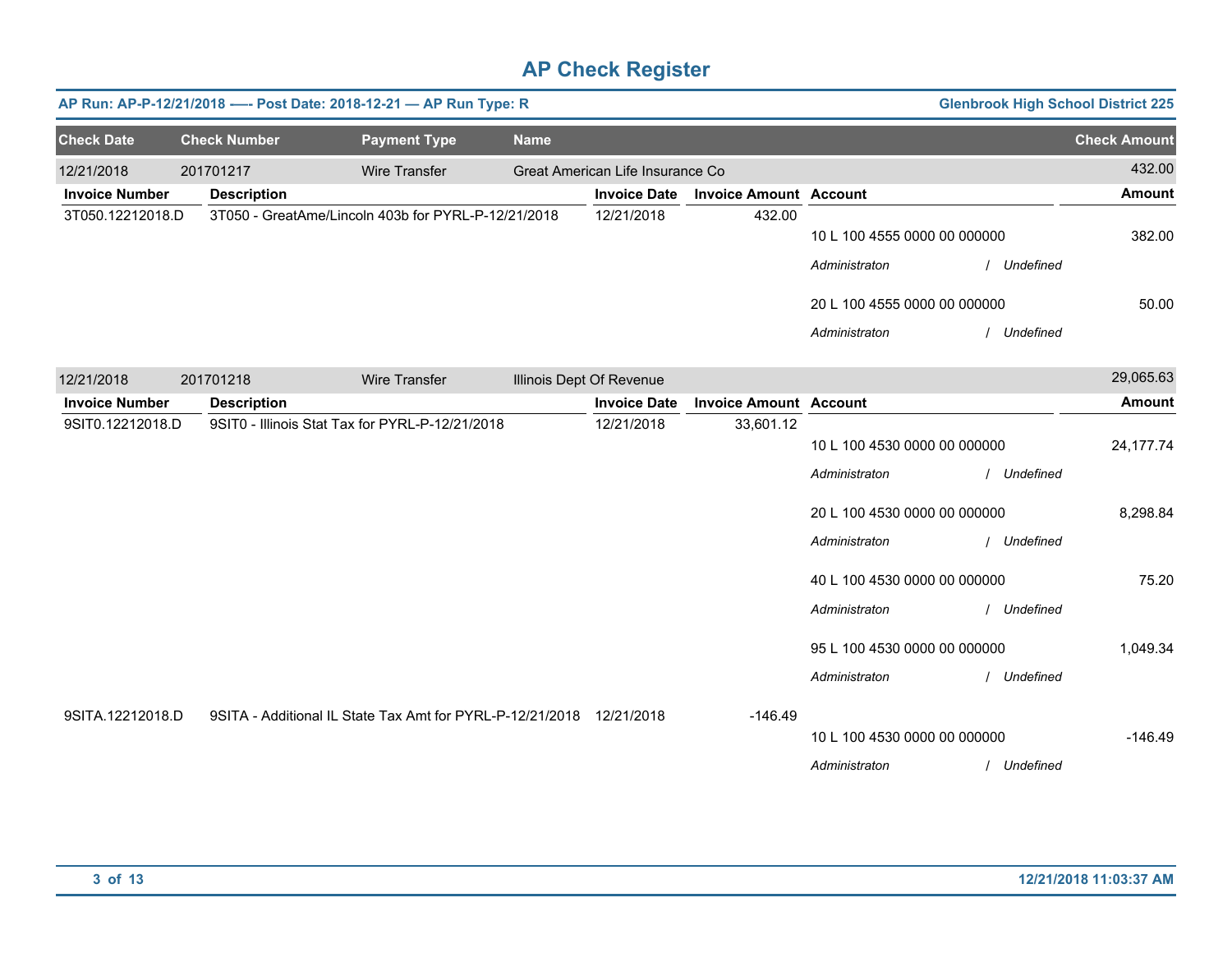|                       | AP Run: AP-P-12/21/2018 ---- Post Date: 2018-12-21 - AP Run Type: R<br><b>Glenbrook High School District 225</b> |                                                                 |                      |             |                                    |                               |                              |  |             |                     |
|-----------------------|------------------------------------------------------------------------------------------------------------------|-----------------------------------------------------------------|----------------------|-------------|------------------------------------|-------------------------------|------------------------------|--|-------------|---------------------|
| <b>Check Date</b>     |                                                                                                                  | <b>Check Number</b>                                             | <b>Payment Type</b>  | <b>Name</b> |                                    |                               |                              |  |             | <b>Check Amount</b> |
| 12/21/2018            |                                                                                                                  | 201701218                                                       | <b>Wire Transfer</b> |             | Illinois Dept Of Revenue           |                               |                              |  |             | 29,065.63           |
| <b>Invoice Number</b> |                                                                                                                  | <b>Description</b>                                              |                      |             | <b>Invoice Date</b>                | <b>Invoice Amount Account</b> |                              |  |             | <b>Amount</b>       |
| CNXXX12212467684      |                                                                                                                  | Overpayment to IDES for period 09/30/2018                       |                      |             | 12/21/2018                         | $-4,389.00$                   |                              |  |             |                     |
|                       |                                                                                                                  |                                                                 |                      |             |                                    |                               | 10 L 100 4530 0000 00 000000 |  |             | $-4,389.00$         |
|                       |                                                                                                                  |                                                                 |                      |             |                                    |                               | Administraton                |  | Undefined   |                     |
| 12/21/2018            |                                                                                                                  | 201701219                                                       | <b>Wire Transfer</b> |             | Illinois Municipal Retirement Fund |                               |                              |  |             | 105,840.06          |
| <b>Invoice Number</b> |                                                                                                                  | <b>Description</b>                                              |                      |             | <b>Invoice Date</b>                | <b>Invoice Amount Account</b> |                              |  |             | <b>Amount</b>       |
| 21500.12212018.D      |                                                                                                                  | 21500 - IMRF Voluntary Addt'l Contrib for PYRL-P-<br>12/21/2018 |                      |             | 12/21/2018                         | 8,158.34                      |                              |  |             |                     |
|                       |                                                                                                                  |                                                                 |                      |             |                                    |                               | 10 L 100 4540 0000 00 000000 |  |             | 7,047.39            |
|                       |                                                                                                                  |                                                                 |                      |             |                                    |                               | Administraton                |  | / Undefined |                     |
|                       |                                                                                                                  |                                                                 |                      |             |                                    |                               | 20 L 100 4540 0000 00 000000 |  |             | 1,110.95            |
|                       |                                                                                                                  |                                                                 |                      |             |                                    |                               | Administraton                |  | / Undefined |                     |
|                       |                                                                                                                  |                                                                 |                      |             |                                    |                               | 40 L 100 4540 0000 00 000000 |  |             | 0.00                |
|                       |                                                                                                                  |                                                                 |                      |             |                                    |                               | Administraton                |  | / Undefined |                     |
| 2IE00.12212018.D      |                                                                                                                  | 2IE00 - IMRF for PYRL-P-12/21/2018                              |                      |             | 12/21/2018                         | 30,546.80                     |                              |  |             |                     |
|                       |                                                                                                                  |                                                                 |                      |             |                                    |                               | 50 L 100 4540 0000 00 000000 |  |             | 30,546.80           |
|                       |                                                                                                                  |                                                                 |                      |             |                                    |                               | Administraton                |  | / Undefined |                     |
| 2IR00.12212018.B      |                                                                                                                  | 2IR00 - IMRF for PYRL-P-12/21/2018                              |                      |             | 12/21/2018                         | 67,134.92                     |                              |  |             |                     |
|                       |                                                                                                                  |                                                                 |                      |             |                                    |                               | 50 L 100 4540 0000 00 000000 |  |             | 67,134.92           |
|                       |                                                                                                                  |                                                                 |                      |             |                                    |                               | Administraton                |  | / Undefined |                     |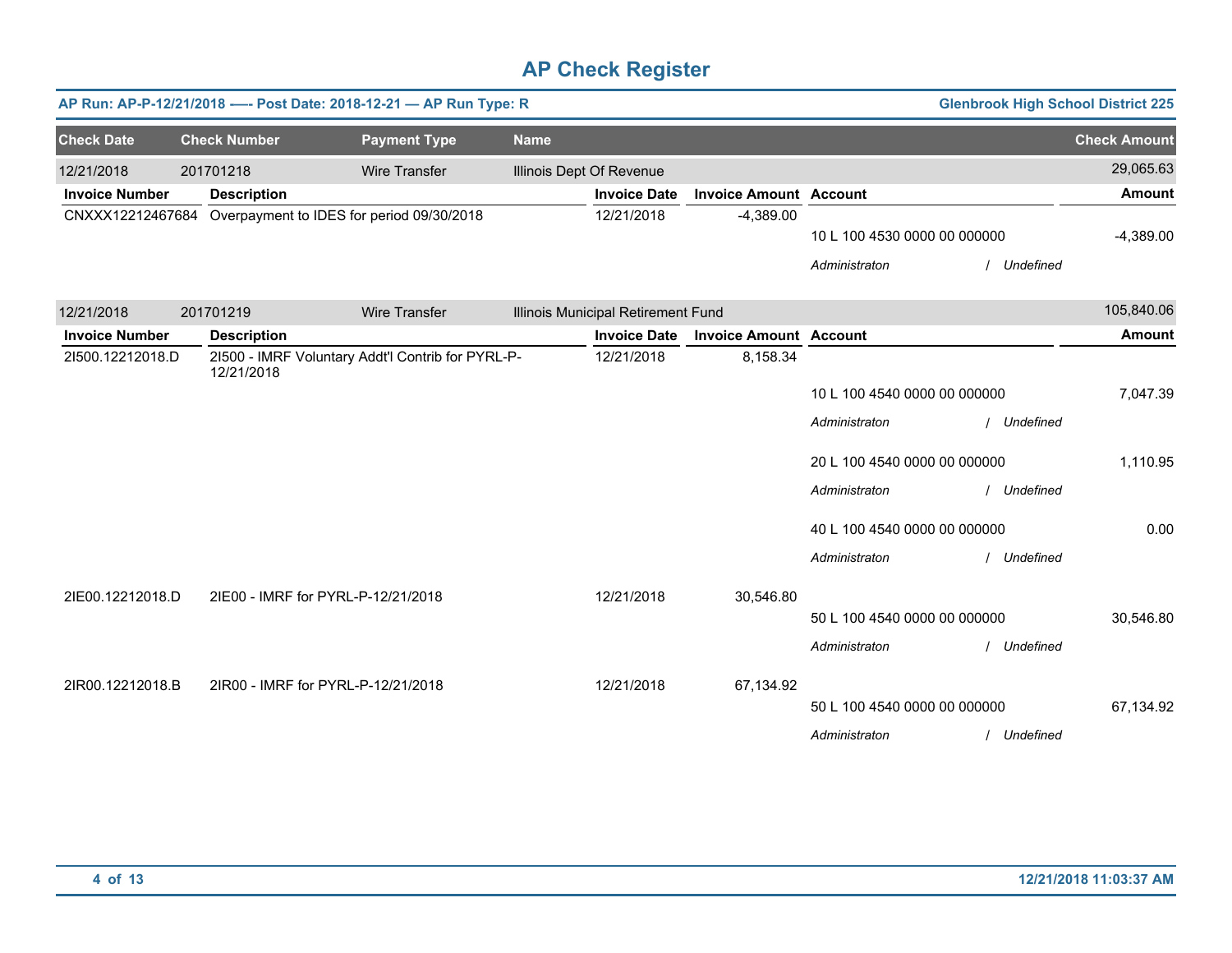|                                                 |                     | AP Run: AP-P-12/21/2018 ---- Post Date: 2018-12-21 - AP Run Type: R |                          |                                      |                               |                              | <b>Glenbrook High School District 225</b> |                     |
|-------------------------------------------------|---------------------|---------------------------------------------------------------------|--------------------------|--------------------------------------|-------------------------------|------------------------------|-------------------------------------------|---------------------|
| <b>Check Date</b>                               | <b>Check Number</b> | <b>Payment Type</b>                                                 | <b>Name</b>              |                                      |                               |                              |                                           | <b>Check Amount</b> |
| 12/21/2018                                      | 201701220           | <b>Wire Transfer</b>                                                |                          | ING Retirement Plans / Northern Life |                               |                              |                                           | 215.00              |
| <b>Invoice Number</b>                           | <b>Description</b>  |                                                                     |                          | <b>Invoice Date</b>                  | <b>Invoice Amount Account</b> |                              |                                           | <b>Amount</b>       |
| 3T070.12212018.D                                |                     | 3T070 - VOYA/ING 403b for PYRL-P-12/21/2018                         |                          |                                      | 215.00                        |                              |                                           |                     |
|                                                 |                     |                                                                     |                          |                                      |                               | 10 L 100 4555 0000 00 000000 |                                           | 215.00              |
|                                                 |                     |                                                                     |                          |                                      |                               | Administraton                | Undefined                                 |                     |
| 12/21/2018                                      | 201701221           | <b>Wire Transfer</b>                                                | <b>ING Windsor ILIAC</b> |                                      |                               |                              |                                           | 35.00               |
| <b>Invoice Number</b>                           | <b>Description</b>  |                                                                     |                          | <b>Invoice Date</b>                  | <b>Invoice Amount Account</b> |                              |                                           | <b>Amount</b>       |
| 3T075.12212018.D                                |                     | 3T075 - ING/Windsor 403b for PYRL-P-12/21/2018                      |                          | 12/21/2018                           | 35.00                         |                              |                                           |                     |
|                                                 |                     |                                                                     |                          |                                      |                               | 20 L 100 4555 0000 00 000000 |                                           | 35.00               |
|                                                 |                     |                                                                     |                          |                                      |                               | Administraton                | Undefined                                 |                     |
| 12/21/2018<br>201701222<br><b>Wire Transfer</b> |                     |                                                                     |                          | Internal Revenue Service Center      |                               |                              |                                           | 172,154.10          |
| <b>Invoice Number</b>                           | <b>Description</b>  |                                                                     |                          | <b>Invoice Date</b>                  | <b>Invoice Amount Account</b> |                              |                                           | <b>Amount</b>       |
| 9FICA.12212018.B                                |                     | 9FICA - Social Security Tax for PYRL-P-12/21/2018                   |                          |                                      | 44,045.56                     |                              |                                           |                     |
|                                                 |                     |                                                                     |                          |                                      |                               | 51 L 100 4570 0000 00 000000 |                                           | 44,045.56           |
|                                                 |                     |                                                                     |                          |                                      |                               | Administraton                | Undefined                                 |                     |
| 9FICA.12212018.D                                |                     |                                                                     |                          | 12/21/2018                           | 44,045.56                     |                              |                                           |                     |
|                                                 |                     | 9FICA - Social Security Tax for PYRL-P-12/21/2018                   |                          |                                      |                               | 51 L 100 4570 0000 00 000000 |                                           | 44,045.56           |
|                                                 |                     |                                                                     |                          |                                      |                               | Administraton                | Undefined                                 |                     |
|                                                 |                     |                                                                     |                          |                                      |                               |                              |                                           |                     |
| 9FICJ.12212018.B                                |                     | 9FICJ - Soc Sec Tax Adjustment for PYRL-P-12/21/2018                |                          |                                      | $-11.49$                      |                              |                                           |                     |
|                                                 |                     |                                                                     |                          |                                      |                               | 51 L 100 4570 0000 00 000000 |                                           | $-11.49$            |
|                                                 |                     |                                                                     |                          |                                      |                               | Administraton                | / Undefined                               |                     |
|                                                 |                     |                                                                     |                          | 12/21/2018                           |                               |                              |                                           |                     |
| 9FICJ.12212018.D                                |                     | 9FICJ - FICA Tax Adj for PYRL-P-12/21/2018                          |                          |                                      | $-11.49$                      | 51 L 100 4570 0000 00 000000 |                                           | $-11.49$            |
|                                                 |                     |                                                                     |                          |                                      |                               |                              |                                           |                     |
|                                                 |                     |                                                                     |                          |                                      |                               | Administraton                | / Undefined                               |                     |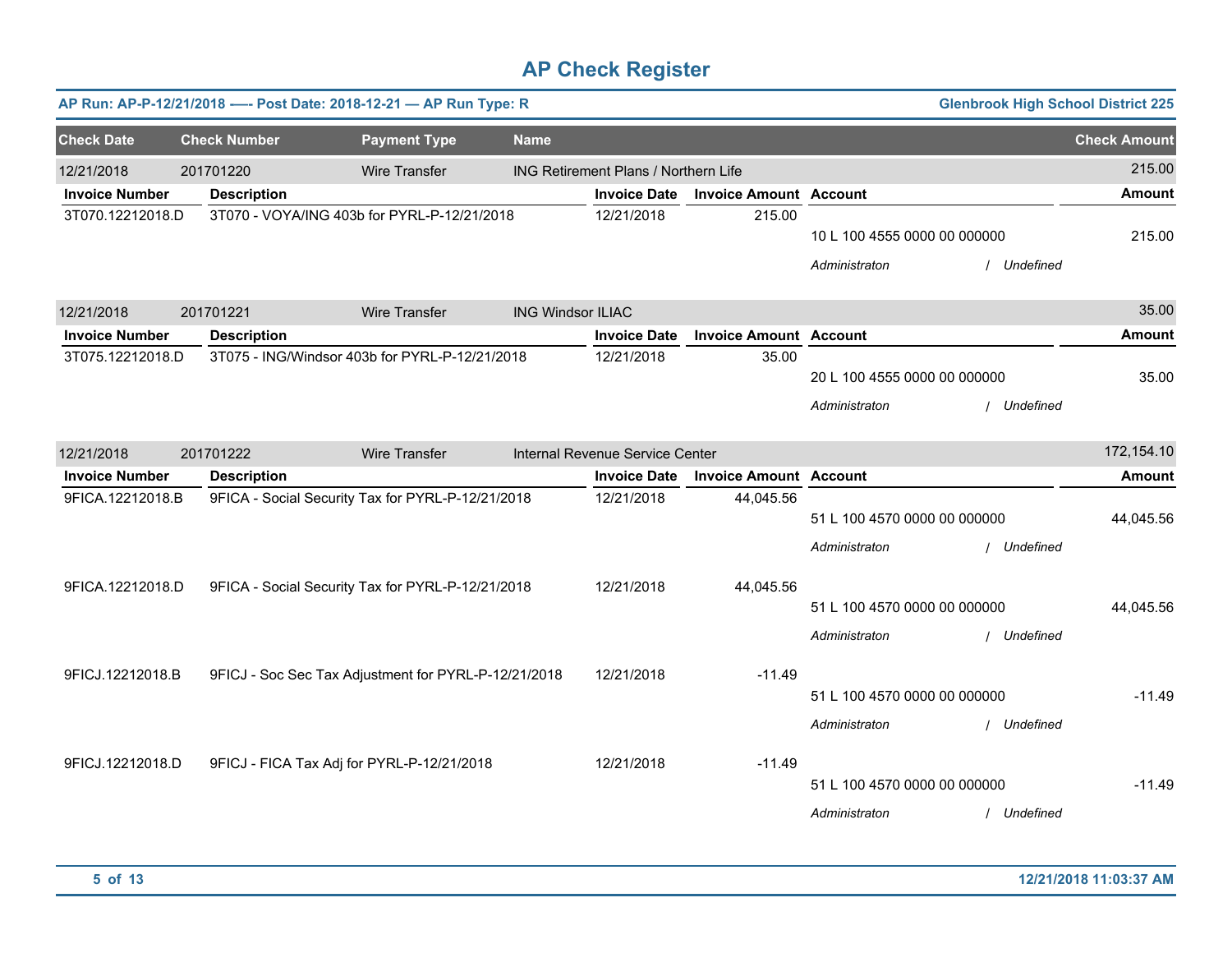| <b>Glenbrook High School District 225</b><br>AP Run: AP-P-12/21/2018 ---- Post Date: 2018-12-21 - AP Run Type: R |                     |                                                                     |             |                                 |                               |                                               |             |                     |
|------------------------------------------------------------------------------------------------------------------|---------------------|---------------------------------------------------------------------|-------------|---------------------------------|-------------------------------|-----------------------------------------------|-------------|---------------------|
| <b>Check Date</b>                                                                                                | <b>Check Number</b> | <b>Payment Type</b>                                                 | <b>Name</b> |                                 |                               |                                               |             | <b>Check Amount</b> |
| 12/21/2018                                                                                                       | 201701222           | Wire Transfer                                                       |             | Internal Revenue Service Center |                               |                                               |             | 172,154.10          |
| <b>Invoice Number</b>                                                                                            | <b>Description</b>  |                                                                     |             | <b>Invoice Date</b>             | <b>Invoice Amount Account</b> |                                               |             | <b>Amount</b>       |
| 9FIT%.12212018.D                                                                                                 |                     | 9FIT% - Add Fed Tax % for PYRL-P-12/21/2018                         |             | 12/21/2018                      | 239.94                        | 10 L 100 4520 0000 00 000000<br>Administraton | / Undefined | 239.94              |
|                                                                                                                  |                     |                                                                     |             |                                 |                               |                                               |             |                     |
| 9FIT0.12212018.D                                                                                                 |                     | 9FIT0 - Federal Tax for PYRL-P-12/21/2018                           |             | 12/21/2018                      | 59,766.10                     |                                               |             |                     |
|                                                                                                                  |                     |                                                                     |             |                                 |                               | 10 L 100 4520 0000 00 000000                  |             | 42,464.35           |
|                                                                                                                  |                     |                                                                     |             |                                 |                               | Administraton                                 | / Undefined |                     |
|                                                                                                                  |                     |                                                                     |             |                                 |                               | 20 L 100 4520 0000 00 000000                  |             | 15,500.01           |
|                                                                                                                  |                     |                                                                     |             |                                 |                               | Administraton                                 | / Undefined |                     |
|                                                                                                                  |                     |                                                                     |             |                                 |                               | 40 L 100 4520 0000 00 000000                  |             | 208.22              |
|                                                                                                                  |                     |                                                                     |             |                                 |                               | Administraton                                 | / Undefined |                     |
|                                                                                                                  |                     |                                                                     |             |                                 |                               | 95 L 100 4520 0000 00 000000                  |             | 1,593.52            |
|                                                                                                                  |                     |                                                                     |             |                                 |                               | Administraton                                 | / Undefined |                     |
| 9FITA.12212018.D                                                                                                 |                     | 9FITA - Additional Federal Tax Amt for PYRL-P-12/21/2018 12/21/2018 |             |                                 | 1,710.00                      |                                               |             |                     |
|                                                                                                                  |                     |                                                                     |             |                                 |                               | 10 L 100 4520 0000 00 000000                  |             | 1,295.00            |
|                                                                                                                  |                     |                                                                     |             |                                 |                               | Administraton                                 | / Undefined |                     |
|                                                                                                                  |                     |                                                                     |             |                                 |                               | 20 L 100 4520 0000 00 000000                  |             | 415.00              |
|                                                                                                                  |                     |                                                                     |             |                                 |                               | Administraton                                 | / Undefined |                     |
| 9MEDI.12212018.B                                                                                                 |                     | 9MEDI - Medicare Tax for PYRL-P-12/21/2018                          |             | 12/21/2018                      | 11,184.96                     |                                               |             |                     |
|                                                                                                                  |                     |                                                                     |             |                                 |                               | 51 L 100 4580 0000 00 000000                  |             | 11,184.96           |
|                                                                                                                  |                     |                                                                     |             |                                 |                               | Administraton                                 | / Undefined |                     |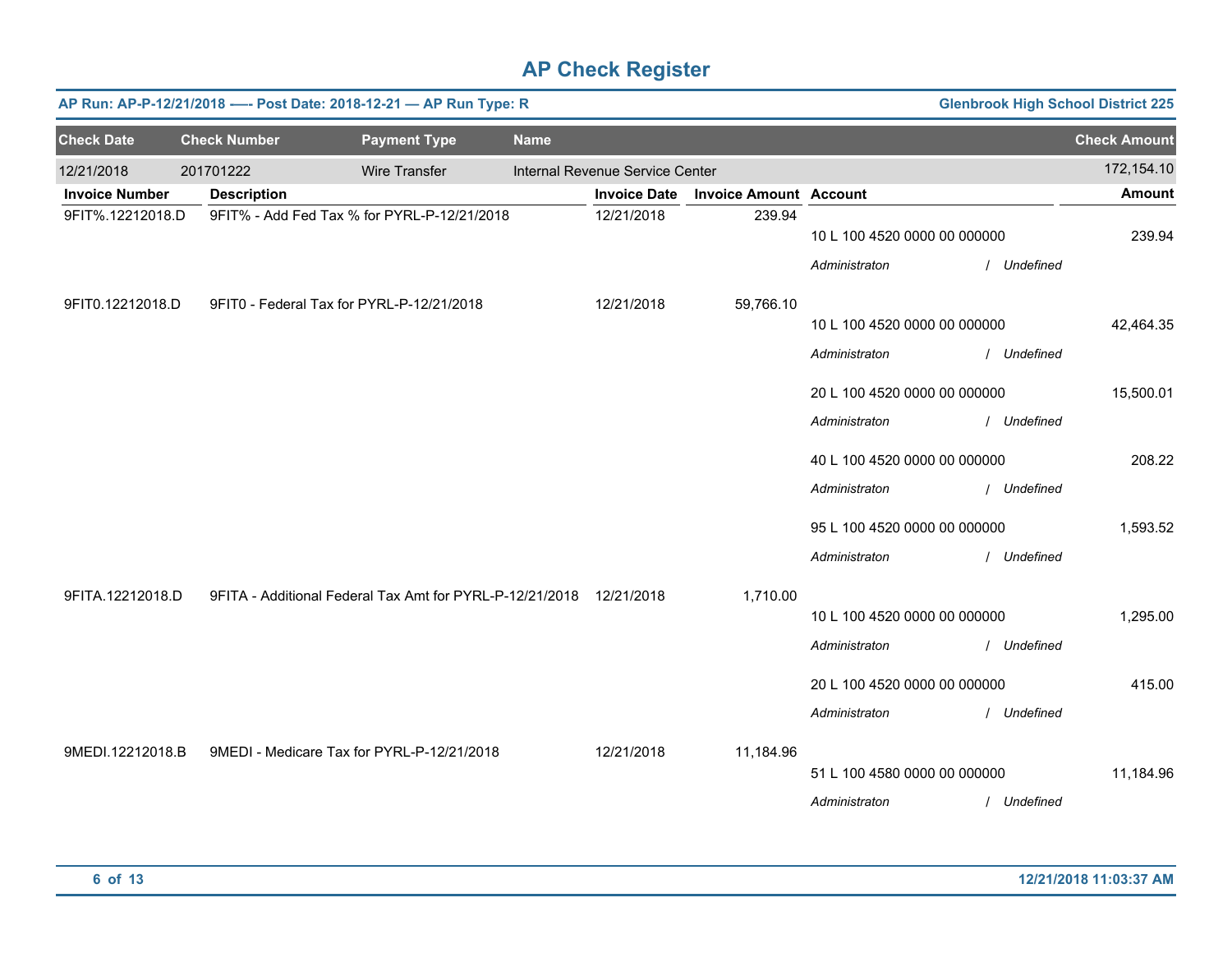|                       |                     | AP Run: AP-P-12/21/2018 ---- Post Date: 2018-12-21 - AP Run Type: R |             |                                      |                               |                              | <b>Glenbrook High School District 225</b> |                     |
|-----------------------|---------------------|---------------------------------------------------------------------|-------------|--------------------------------------|-------------------------------|------------------------------|-------------------------------------------|---------------------|
| <b>Check Date</b>     | <b>Check Number</b> | <b>Payment Type</b>                                                 | <b>Name</b> |                                      |                               |                              |                                           | <b>Check Amount</b> |
| 12/21/2018            | 201701222           | <b>Wire Transfer</b>                                                |             | Internal Revenue Service Center      |                               |                              |                                           | 172,154.10          |
| <b>Invoice Number</b> | <b>Description</b>  |                                                                     |             | <b>Invoice Date</b>                  | <b>Invoice Amount Account</b> |                              |                                           | <b>Amount</b>       |
| 9MEDI.12212018.D      |                     | 9MEDI - Medicare Tax for PYRL-P-12/21/2018                          |             | 12/21/2018                           | 11,184.96                     | 51 L 100 4580 0000 00 000000 |                                           | 11,184.96           |
|                       |                     |                                                                     |             |                                      |                               | Administraton                | / Undefined                               |                     |
| 12/21/2018            | 201701223           | <b>Wire Transfer</b>                                                |             | Lincoln Investment Planning Inc      |                               |                              |                                           | 2,385.00            |
| <b>Invoice Number</b> | <b>Description</b>  |                                                                     |             | <b>Invoice Date</b>                  | <b>Invoice Amount Account</b> |                              |                                           | <b>Amount</b>       |
| 3T080.12212018.D      |                     | 3T080 - Lincoln Investment 403b for PYRL-P-12/21/2018               |             | 12/21/2018                           | 2,385.00                      |                              |                                           |                     |
|                       |                     |                                                                     |             |                                      |                               | 10 L 100 4555 0000 00 000000 |                                           | 2,200.00            |
|                       |                     |                                                                     |             |                                      |                               | Administraton                | Undefined                                 |                     |
|                       |                     |                                                                     |             |                                      |                               | 20 L 100 4555 0000 00 000000 |                                           | 185.00              |
|                       |                     |                                                                     |             |                                      |                               | Administraton                | / Undefined                               |                     |
| 12/21/2018            | 201701224           | <b>Wire Transfer</b>                                                |             | Lincoln Investment Planning Inc 457  |                               |                              |                                           | 200.00              |
| <b>Invoice Number</b> | <b>Description</b>  |                                                                     |             | <b>Invoice Date</b>                  | <b>Invoice Amount Account</b> |                              |                                           | <b>Amount</b>       |
| 3S085.12212018.D      |                     | 3S085 - Lincoln Investment 457(b) for PYRL-P-12/21/2018             |             | 12/21/2018                           | 200.00                        |                              |                                           |                     |
|                       |                     |                                                                     |             |                                      |                               | 10 L 100 4555 0000 00 000000 |                                           | 200.00              |
|                       |                     |                                                                     |             |                                      |                               | Administraton                | <b>Undefined</b>                          |                     |
| 12/21/2018            | 201701225           | <b>Wire Transfer</b>                                                |             | Lincoln Investment Planning Inc ROTH |                               |                              |                                           | 350.00              |
| <b>Invoice Number</b> | <b>Description</b>  |                                                                     |             | <b>Invoice Date</b>                  | <b>Invoice Amount Account</b> |                              |                                           | <b>Amount</b>       |
| 3R080.12212018.D      |                     | 3R080 - Lincoln Invest 403b Roth for PYRL-P-12/21/2018              |             | 12/21/2018                           | 350.00                        |                              |                                           |                     |
|                       |                     |                                                                     |             |                                      |                               | 10 L 100 4555 0000 00 000000 |                                           | 350.00              |
|                       |                     |                                                                     |             |                                      |                               | Administraton                | Undefined                                 |                     |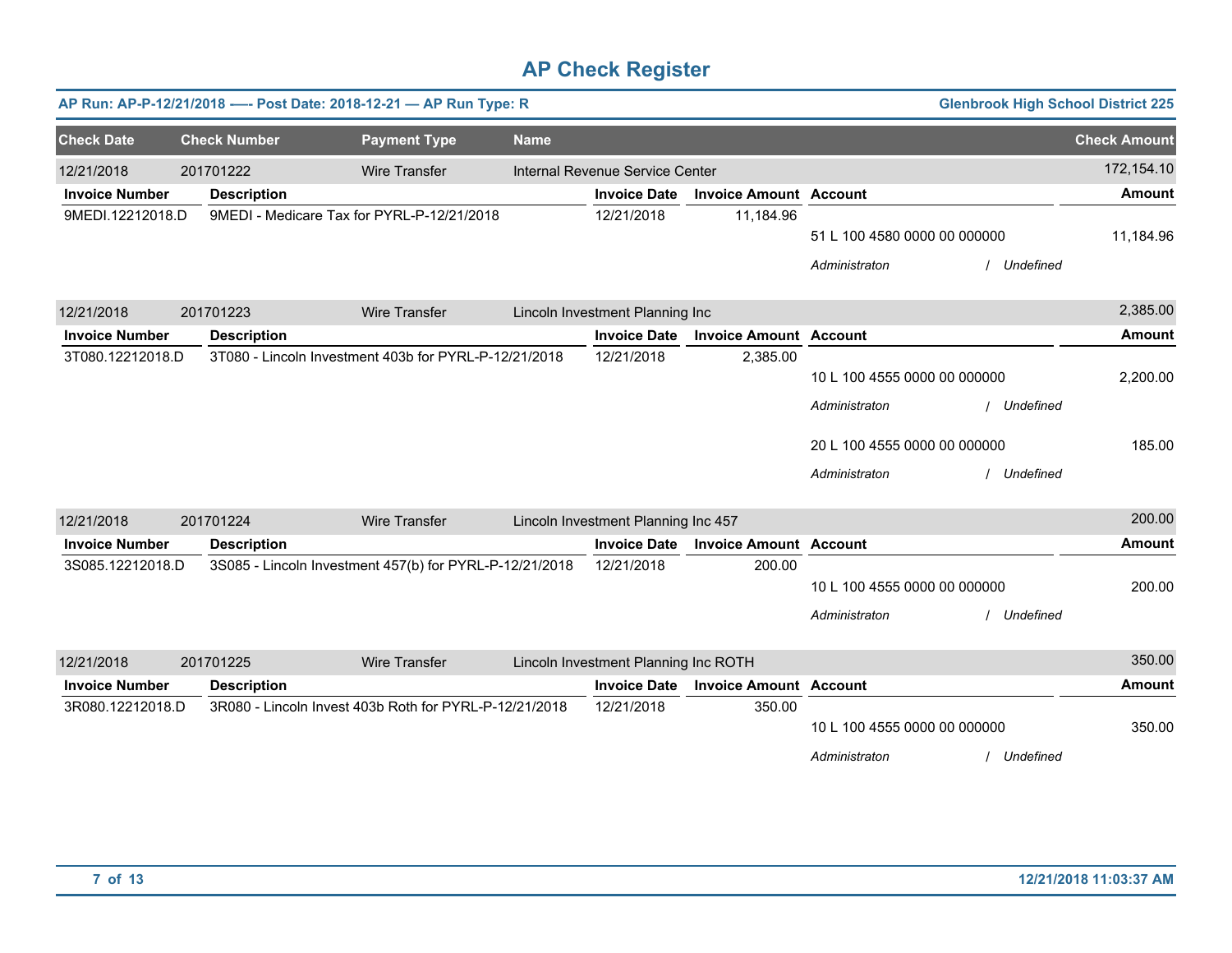| AP Run: AP-P-12/21/2018 ---- Post Date: 2018-12-21 - AP Run Type: R<br><b>Glenbrook High School District 225</b> |  |                     |                                                                    |             |                                               |                               |                              |             |                     |
|------------------------------------------------------------------------------------------------------------------|--|---------------------|--------------------------------------------------------------------|-------------|-----------------------------------------------|-------------------------------|------------------------------|-------------|---------------------|
| <b>Check Date</b>                                                                                                |  | <b>Check Number</b> | <b>Payment Type</b>                                                | <b>Name</b> |                                               |                               |                              |             | <b>Check Amount</b> |
| 12/21/2018                                                                                                       |  | 201701226           | <b>Wire Transfer</b>                                               |             | Lincoln National Life / Lincoln Financial Gro |                               |                              |             | 35.00               |
| <b>Invoice Number</b>                                                                                            |  | <b>Description</b>  |                                                                    |             | <b>Invoice Date</b>                           | <b>Invoice Amount Account</b> |                              |             | <b>Amount</b>       |
| 3T090.12212018.D                                                                                                 |  |                     | 3T090 - Lincoln National 403b for PYRL-P-12/21/2018                |             | 12/21/2018                                    | 35.00                         |                              |             |                     |
|                                                                                                                  |  |                     |                                                                    |             |                                               |                               | 10 L 100 4555 0000 00 000000 |             | 35.00               |
|                                                                                                                  |  |                     |                                                                    |             |                                               |                               | Administraton                | / Undefined |                     |
| 12/21/2018                                                                                                       |  | 201701227           | <b>Wire Transfer</b>                                               |             | <b>Teachers Health Insurance</b>              |                               |                              |             | 896.42              |
| <b>Invoice Number</b>                                                                                            |  | <b>Description</b>  |                                                                    |             | <b>Invoice Date</b>                           | <b>Invoice Amount Account</b> |                              |             | <b>Amount</b>       |
| 1HE00.12212018.D                                                                                                 |  | 12/21/2018          | 1HE00 - Teachers' Health Insurance for PYRL-P-                     |             | 12/21/2018                                    | 517.17                        |                              |             |                     |
|                                                                                                                  |  |                     |                                                                    |             |                                               |                               | 10 L 100 4510 0000 00 000000 |             | 502.32              |
|                                                                                                                  |  |                     |                                                                    |             |                                               |                               | Administraton                | / Undefined |                     |
|                                                                                                                  |  |                     |                                                                    |             |                                               |                               | 95 L 100 4510 0000 00 000000 |             | 14.85               |
|                                                                                                                  |  |                     |                                                                    |             |                                               |                               | Administraton                | / Undefined |                     |
| 1HR00.12212018.B                                                                                                 |  |                     | 1HR00 - Teachers Health Insurance for PYRL-P-12/21/2018 12/21/2018 |             |                                               | 383.72                        |                              |             |                     |
|                                                                                                                  |  |                     |                                                                    |             |                                               |                               | 10 L 100 4510 0000 00 000000 |             | 372.71              |
|                                                                                                                  |  |                     |                                                                    |             |                                               |                               | Administraton                | / Undefined |                     |
|                                                                                                                  |  |                     |                                                                    |             |                                               |                               | 95 L 100 4510 0000 00 000000 |             | 11.01               |
|                                                                                                                  |  |                     |                                                                    |             |                                               |                               | Administraton                | / Undefined |                     |
| 1THA0.12212018.D                                                                                                 |  |                     | 1THA0 - THIS Adjustment for PYRL-P-12/21/2018                      |             | 12/21/2018                                    | $-4.47$                       |                              |             |                     |
|                                                                                                                  |  |                     |                                                                    |             |                                               |                               | 10 L 100 4510 0000 00 000000 |             | $-4.47$             |
|                                                                                                                  |  |                     |                                                                    |             |                                               |                               | Administraton                | / Undefined |                     |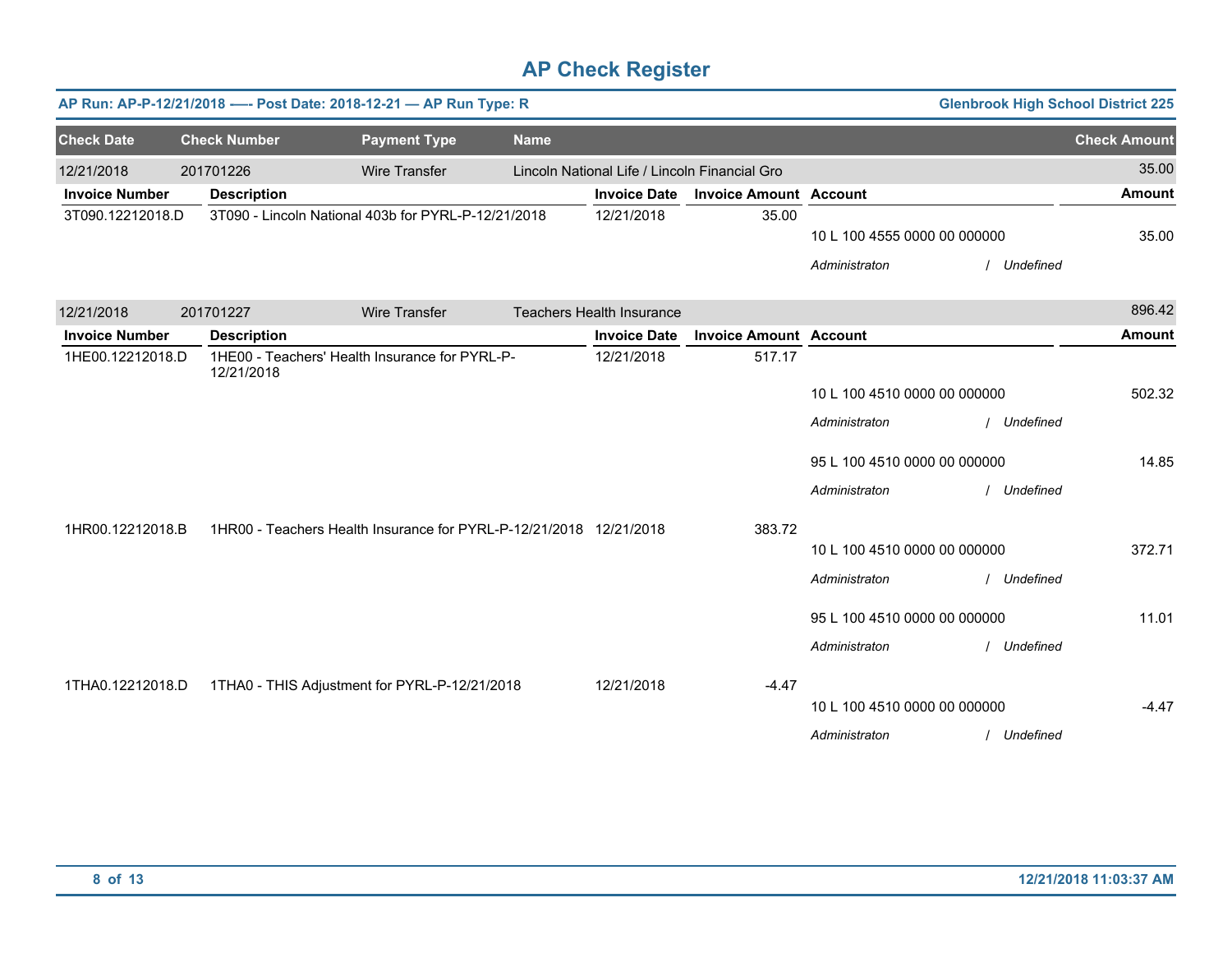|                       |                     | AP Run: AP-P-12/21/2018 ---- Post Date: 2018-12-21 - AP Run Type: R |             |                                   |                               |                              | <b>Glenbrook High School District 225</b> |                     |
|-----------------------|---------------------|---------------------------------------------------------------------|-------------|-----------------------------------|-------------------------------|------------------------------|-------------------------------------------|---------------------|
| <b>Check Date</b>     | <b>Check Number</b> | <b>Payment Type</b>                                                 | <b>Name</b> |                                   |                               |                              |                                           | <b>Check Amount</b> |
| 12/21/2018            | 201701228           | <b>Wire Transfer</b>                                                |             | <b>Teachers Retirement System</b> |                               |                              |                                           | 4,009.46            |
| <b>Invoice Number</b> | <b>Description</b>  |                                                                     |             | <b>Invoice Date</b>               | <b>Invoice Amount Account</b> |                              |                                           | <b>Amount</b>       |
| 1TA00.12212018.D      |                     | 1TA00 - TRS Adjustment for PYRL-P-12/21/2018                        |             | 12/21/2018                        | $-34.13$                      | 10 L 100 4510 0000 00 000000 |                                           | $-34.13$            |
|                       |                     |                                                                     |             |                                   |                               | Administraton                | / Undefined                               |                     |
| 1TE00.12212018.D      |                     | 1TE00 - Teachers' Retirement for PYRL-P-12/21/2018                  |             | 12/21/2018                        | 3,754.22                      |                              |                                           |                     |
|                       |                     |                                                                     |             |                                   |                               | 10 L 100 4510 0000 00 000000 |                                           | 3,646.45            |
|                       |                     |                                                                     |             |                                   |                               | Administraton                | / Undefined                               |                     |
|                       |                     |                                                                     |             |                                   |                               | 95 L 100 4510 0000 00 000000 |                                           | 107.77              |
|                       |                     |                                                                     |             |                                   |                               | Administraton                | / Undefined                               |                     |
| 1TG00.12212018.B      |                     | 1TG00 - TRS Grant Contribution for PYRL-P-12/21/2018                |             | 12/21/2018                        | 47.48                         |                              |                                           |                     |
|                       |                     |                                                                     |             |                                   |                               | 10 L 100 4510 0000 00 000000 |                                           | 47.48               |
|                       |                     |                                                                     |             |                                   |                               | Administraton                | / Undefined                               |                     |
| 1TR00.12212018.B      |                     | 1TR00 - Teachers' Retirement for PYRL-P-12/21/2018                  |             | 12/21/2018                        | 241.89                        |                              |                                           |                     |
|                       |                     |                                                                     |             |                                   |                               | 10 L 100 4510 0000 00 000000 |                                           | 234.94              |
|                       |                     |                                                                     |             |                                   |                               | Administraton                | / Undefined                               |                     |
|                       |                     |                                                                     |             |                                   |                               | 95 L 100 4510 0000 00 000000 |                                           | 6.95                |
|                       |                     |                                                                     |             |                                   |                               | Administraton                | / Undefined                               |                     |
| 12/21/2018            | 201701229           | <b>Wire Transfer</b>                                                |             | Wisconsin Dept of Revenue         |                               |                              |                                           | 464.59              |
| <b>Invoice Number</b> | <b>Description</b>  |                                                                     |             | <b>Invoice Date</b>               | <b>Invoice Amount Account</b> |                              |                                           | <b>Amount</b>       |
| 9WIT0.12212018.D      |                     | 9WIT0 - Wisconsin State Tax for PYRL-P-12/21/2018                   |             | 12/21/2018                        | 69.08                         |                              |                                           |                     |
|                       |                     |                                                                     |             |                                   |                               | 10 L 100 4530 0000 00 000000 |                                           | 69.08               |
|                       |                     |                                                                     |             |                                   |                               | Administraton                | / Undefined                               |                     |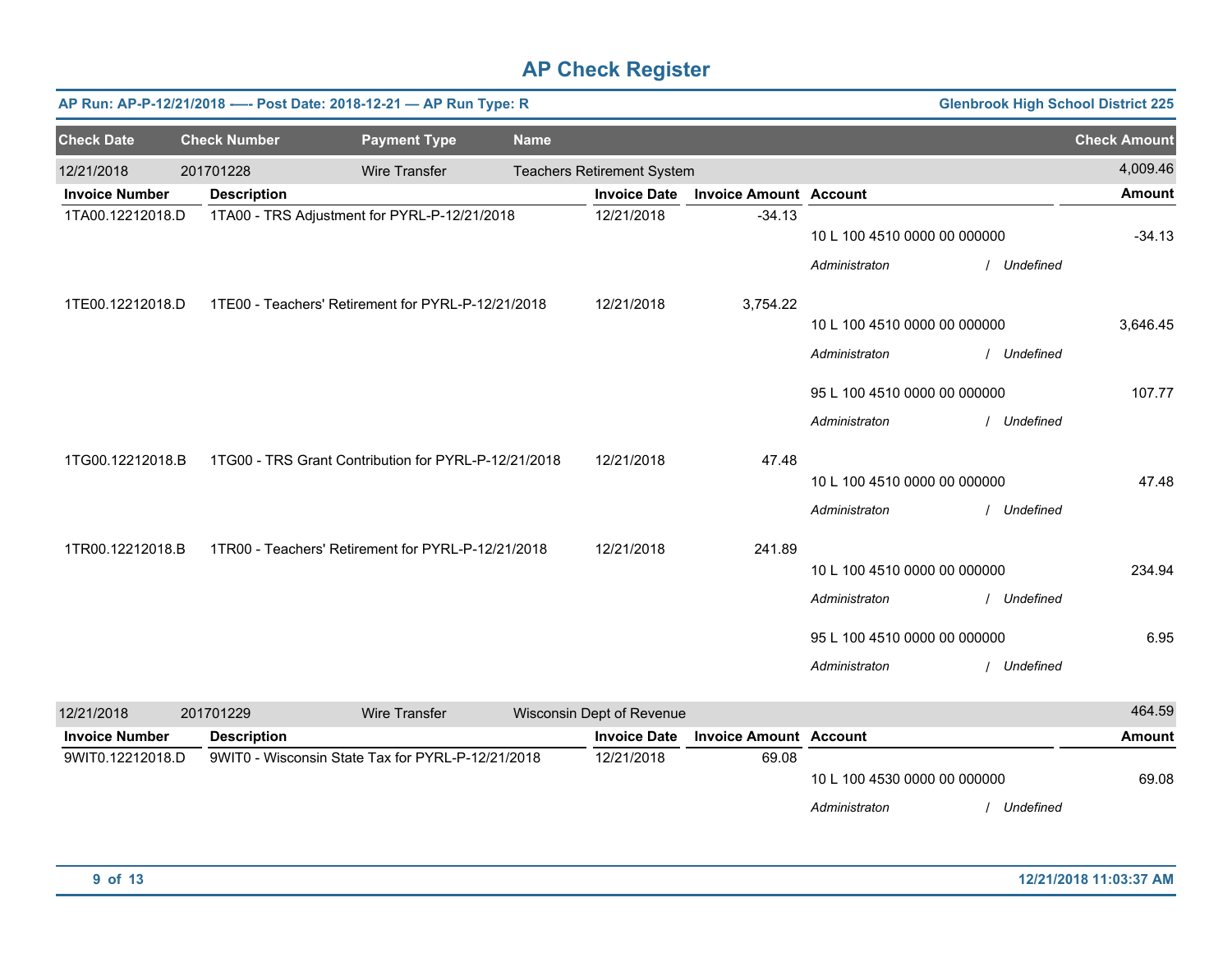|                       |                     | AP Run: AP-P-12/21/2018 ---- Post Date: 2018-12-21 - AP Run Type: R |             |                                              |                               |                                               |             | <b>Glenbrook High School District 225</b> |
|-----------------------|---------------------|---------------------------------------------------------------------|-------------|----------------------------------------------|-------------------------------|-----------------------------------------------|-------------|-------------------------------------------|
| <b>Check Date</b>     | <b>Check Number</b> | <b>Payment Type</b>                                                 | <b>Name</b> |                                              |                               |                                               |             | <b>Check Amount</b>                       |
| 12/21/2018            | 201701229           | <b>Wire Transfer</b>                                                |             | Wisconsin Dept of Revenue                    |                               |                                               |             | 464.59                                    |
| <b>Invoice Number</b> | <b>Description</b>  |                                                                     |             | <b>Invoice Date</b>                          | <b>Invoice Amount Account</b> |                                               |             | <b>Amount</b>                             |
| 9WITA.12212018.D      | 12/21/2018          | 9WITA - Additional WI State Tax Amt for PYRL-P-                     |             | 12/21/2018                                   | 395.51                        |                                               |             |                                           |
|                       |                     |                                                                     |             |                                              |                               | 10 L 100 4530 0000 00 000000                  |             | 395.51                                    |
|                       |                     |                                                                     |             |                                              |                               | Administraton                                 | Undefined   |                                           |
| 12/21/2018            | 9000087544          | <b>ACH</b>                                                          |             | <b>BenefitWallet HSA Operations</b>          |                               |                                               |             | 2,351.24                                  |
| <b>Invoice Number</b> | <b>Description</b>  |                                                                     |             | <b>Invoice Date</b>                          | <b>Invoice Amount Account</b> |                                               |             | <b>Amount</b>                             |
| 0HSA0.12212018.D      |                     | 0HSA0 - Health Savings Account for PYRL-P-12/21/2018                |             | 12/21/2018                                   | 2,351.24                      | 10 L 100 4560 1700 00 000000                  |             | 2,351.24                                  |
|                       |                     |                                                                     |             |                                              |                               | Administraton                                 | / Undefined |                                           |
|                       |                     |                                                                     |             |                                              |                               | 20 L 100 4560 1700 00 000000                  |             | 0.00                                      |
|                       |                     |                                                                     |             |                                              |                               | Administraton                                 | / Undefined |                                           |
|                       |                     |                                                                     |             |                                              |                               | 40 L 100 4560 1700 00 000000                  |             | 0.00                                      |
|                       |                     |                                                                     |             |                                              |                               | Administraton                                 | / Undefined |                                           |
| 12/21/2018            | 9000087545          | <b>ACH</b>                                                          |             | <b>GESSA (Glenbrook Support Staff Assoc)</b> |                               |                                               |             | 1,239.00                                  |
| <b>Invoice Number</b> | <b>Description</b>  |                                                                     |             | <b>Invoice Date</b>                          | <b>Invoice Amount Account</b> |                                               |             | <b>Amount</b>                             |
| 6D200.12212018.D      |                     | 6D200 - Dues - GESSA for PYRL-P-12/21/2018                          |             | 12/21/2018                                   | 1,239.00                      | 10 L 100 4590 0000 00 000000<br>Administraton | / Undefined | 1,230.30                                  |
|                       |                     |                                                                     |             |                                              |                               | 20 L 100 4590 0000 00 000000<br>Administraton | / Undefined | 8.70                                      |
|                       |                     |                                                                     |             |                                              |                               |                                               |             |                                           |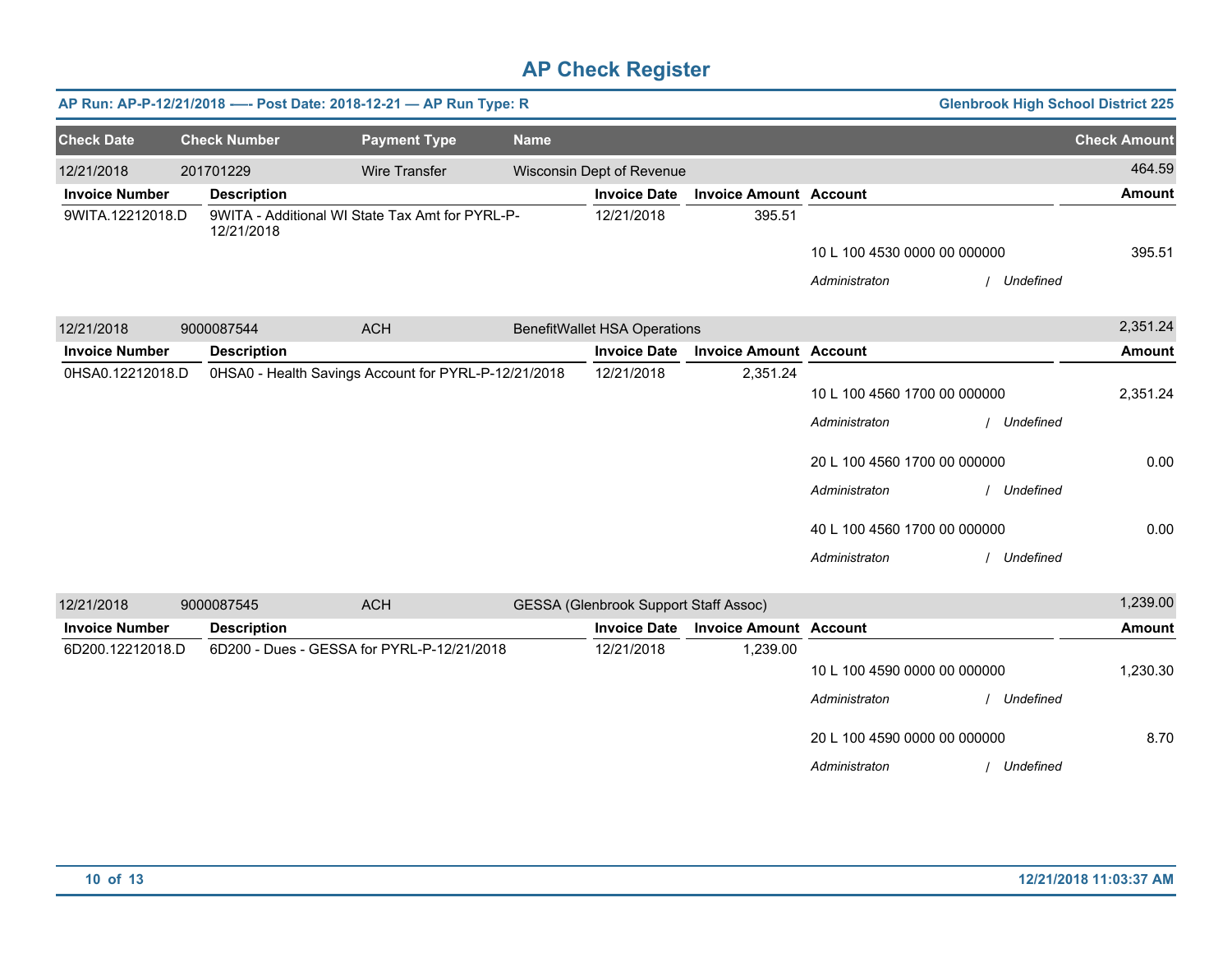|                       |                                  | AP Run: AP-P-12/21/2018 ---- Post Date: 2018-12-21 - AP Run Type: R |             |                                        |                               |                              |                         | <b>Glenbrook High School District 225</b> |
|-----------------------|----------------------------------|---------------------------------------------------------------------|-------------|----------------------------------------|-------------------------------|------------------------------|-------------------------|-------------------------------------------|
| <b>Check Date</b>     | <b>Check Number</b>              | <b>Payment Type</b>                                                 | <b>Name</b> |                                        |                               |                              |                         | <b>Check Amount</b>                       |
| 12/21/2018            | 9000087546                       | <b>ACH</b>                                                          |             | <b>Glenbrook Education Association</b> |                               |                              |                         | 24.00                                     |
| <b>Invoice Number</b> | <b>Description</b>               |                                                                     |             | <b>Invoice Date</b>                    | <b>Invoice Amount Account</b> |                              |                         | <b>Amount</b>                             |
| 6D100.12212018.D      |                                  | 6D100 - Dues - GEA for PYRL-P-12/21/2018                            |             | 12/21/2018                             | 24.00                         |                              |                         |                                           |
|                       |                                  |                                                                     |             |                                        |                               | 10 L 100 4590 0000 00 000000 |                         | 24.00                                     |
|                       |                                  |                                                                     |             |                                        |                               | Administraton                | / Undefined             |                                           |
| 12/21/2018            | 9000087547                       | <b>ACH</b>                                                          |             | Munich Re Stop Loss, Inc.              |                               |                              |                         | 44,527.85                                 |
| <b>Invoice Number</b> | <b>Description</b>               |                                                                     |             | <b>Invoice Date</b>                    | <b>Invoice Amount Account</b> |                              |                         | <b>Amount</b>                             |
| NWES000               | Billing Period: January 2019     |                                                                     |             | 12/21/2018                             | 44,527.85                     |                              |                         |                                           |
|                       |                                  |                                                                     |             |                                        |                               | 10 L 100 4560 1100 00 000000 |                         | 44,527.85                                 |
|                       |                                  |                                                                     |             |                                        |                               | Administraton                | / Undefined             |                                           |
| 12/21/2018            | 9000087548                       | <b>ACH</b>                                                          |             | Unum Life Insurance Company Of America |                               |                              |                         | 915.20                                    |
| <b>Invoice Number</b> | <b>Description</b>               |                                                                     |             | <b>Invoice Date</b>                    | <b>Invoice Amount Account</b> |                              |                         | <b>Amount</b>                             |
| 0137804-001           | Billing Period: 1/1/19 - 1/31/19 |                                                                     |             | 12/21/2018                             | 915.20                        |                              |                         |                                           |
|                       |                                  |                                                                     |             |                                        |                               | 10 L 100 4560 3000 00 000000 |                         | 915.20                                    |
|                       |                                  |                                                                     |             |                                        |                               | Administraton                | / Undefined             |                                           |
|                       |                                  |                                                                     |             |                                        |                               |                              | Total:                  | \$372,803.84                              |
|                       |                                  |                                                                     |             |                                        |                               |                              | AP-P-12/21/2018 Summary |                                           |
|                       |                                  |                                                                     |             |                                        |                               | <b>Type</b>                  | Count                   | <b>Amount</b>                             |
|                       |                                  |                                                                     |             |                                        |                               | Regular                      | 3                       | 455.66                                    |
|                       |                                  |                                                                     |             |                                        |                               | <b>ACH Checks:</b>           | 5                       | 49,057.29                                 |
|                       |                                  |                                                                     |             |                                        |                               | Wire Transfers:              | 18                      | 323,290.89                                |
|                       |                                  |                                                                     |             |                                        |                               | Total:                       | 26                      | \$372,803.84                              |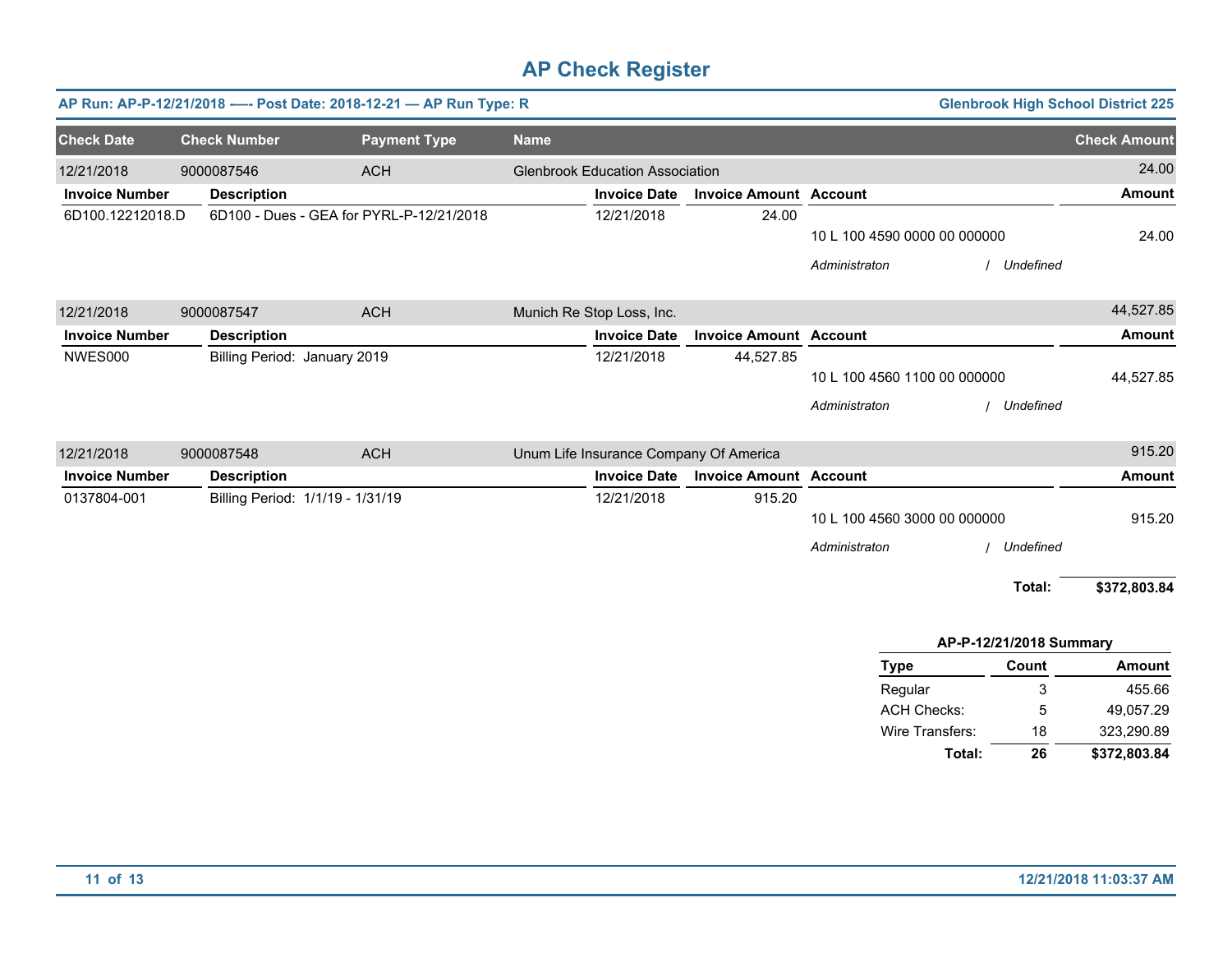| <b>Glenbrook High School District 225</b> |                          |                              | AP Run: AP-P-12/21/2018b ---- Post Date: 2018-12-21 - AP Run Type: R |                          |             |                                                                                                 |                     |                       |  |
|-------------------------------------------|--------------------------|------------------------------|----------------------------------------------------------------------|--------------------------|-------------|-------------------------------------------------------------------------------------------------|---------------------|-----------------------|--|
| <b>Check Amount</b>                       |                          |                              |                                                                      |                          | <b>Name</b> | <b>Payment Type</b>                                                                             | <b>Check Number</b> | <b>Check Date</b>     |  |
| 4,389.00                                  |                          |                              |                                                                      | Illinois Dept Of Revenue |             | Wire Transfer                                                                                   | 201701230           | 12/21/2018            |  |
| Amount                                    |                          |                              | <b>Invoice Amount Account</b>                                        | <b>Invoice Date</b>      |             |                                                                                                 | <b>Description</b>  | <b>Invoice Number</b> |  |
|                                           |                          |                              | 4,389.00                                                             | 12/21/2018               |             | Reverse out overpayment of IDES. Requested a refund<br>check from My Tax Illinois on 12-21-2018 |                     | 12-21-2018            |  |
| 4,389.00                                  |                          | 10 L 100 4530 0000 00 000000 |                                                                      |                          |             |                                                                                                 |                     |                       |  |
|                                           | Undefined                | Administraton                |                                                                      |                          |             |                                                                                                 |                     |                       |  |
| \$4,389.00                                | Total:                   |                              |                                                                      |                          |             |                                                                                                 |                     |                       |  |
|                                           | AP-P-12/21/2018b Summary |                              |                                                                      |                          |             |                                                                                                 |                     |                       |  |
| Amount                                    | Count                    | <b>Type</b>                  |                                                                      |                          |             |                                                                                                 |                     |                       |  |
| 0.00                                      | $\Omega$                 | Regular                      |                                                                      |                          |             |                                                                                                 |                     |                       |  |
| 0.00                                      | 0                        | <b>ACH Checks:</b>           |                                                                      |                          |             |                                                                                                 |                     |                       |  |
| 4,389.00                                  |                          | Wire Transfers:              |                                                                      |                          |             |                                                                                                 |                     |                       |  |
| \$4,389.00                                | 1                        | Total:                       |                                                                      |                          |             |                                                                                                 |                     |                       |  |